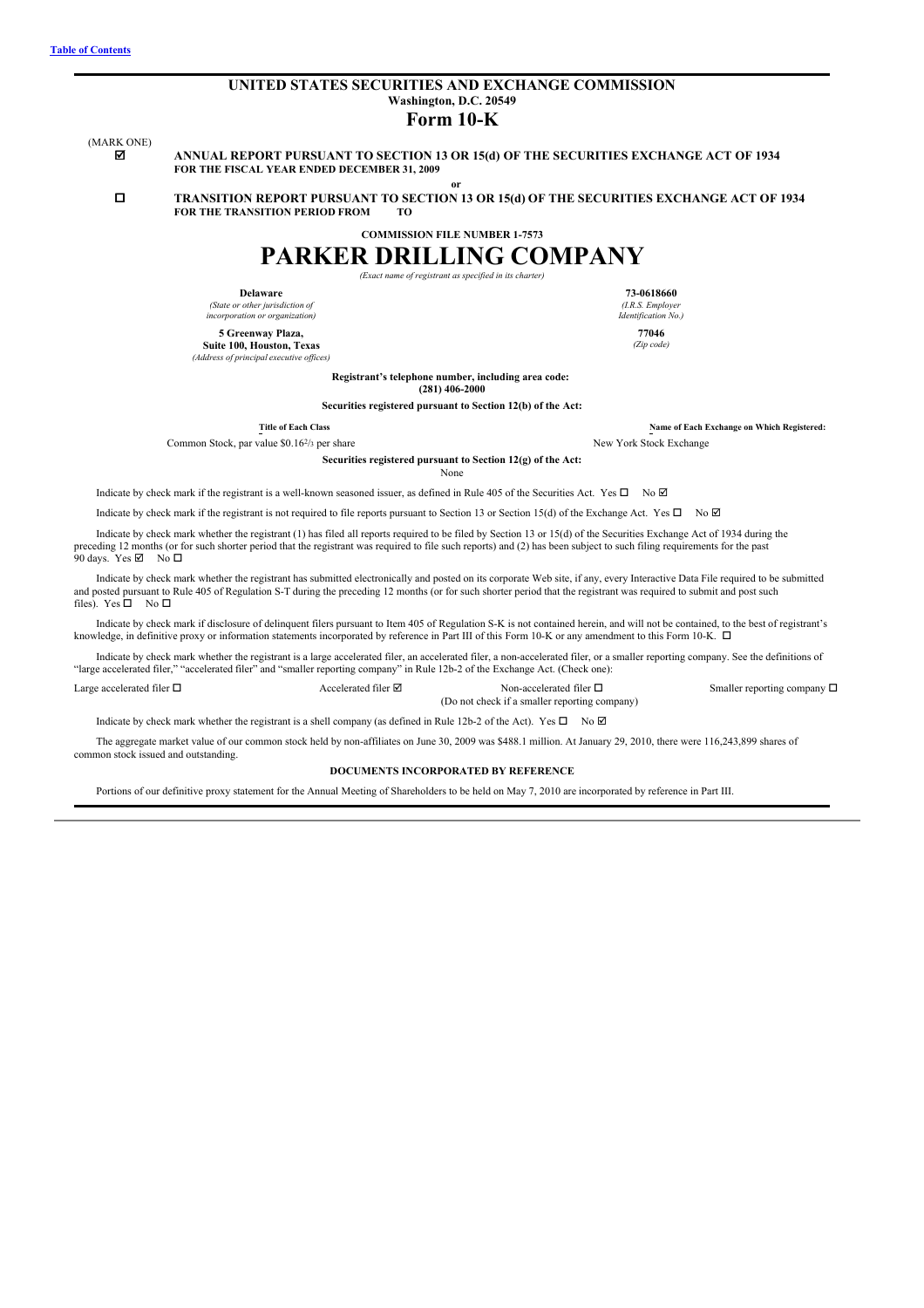# **TABLE OF CONTENTS**

|                   |                                                                                                              | Page |
|-------------------|--------------------------------------------------------------------------------------------------------------|------|
|                   | <b>PART I</b>                                                                                                |      |
| Item 1.           | <b>Business</b>                                                                                              | 3    |
| Item 1A.          | <b>Risk Factors</b>                                                                                          | 13   |
| Item 1B.          | <b>Unresolved Staff Comments</b>                                                                             | 25   |
| Item 2.           | Properties                                                                                                   | 25   |
| Item 3.           | <b>Legal Proceedings</b>                                                                                     | 27   |
| Item 4.           | Reserved                                                                                                     | 27   |
|                   | <b>PART II</b>                                                                                               |      |
| Item 5.           | Market for Registrant's Common Equity, Related Stockholder Matters and Issuer Purchases of Equity Securities | 28   |
| Item 6.           | <b>Selected Financial Data</b>                                                                               | 29   |
| Item 7.           | Management's Discussion and Analysis of Financial Condition and Results of Operations                        | 30   |
| Item 7A.          | <b>Quantitative and Qualitative Disclosures about Market Risk</b>                                            | 46   |
| Item 8.           | <b>Financial Statements and Supplementary Data</b>                                                           | 48   |
| Item 9.           | Changes in and Disagreements with Accountants on Accounting and Financial Disclosure                         | 88   |
| Item 9A.          | <b>Controls and Procedures</b>                                                                               | 88   |
| Item 9B.          | Other Information                                                                                            | 89   |
|                   | <b>PART III</b>                                                                                              |      |
| Item 10.          | Directors, Executive Officers and Corporate Governance                                                       | 89   |
| Item 11.          | <b>Executive Compensation</b>                                                                                | 89   |
| Item 12.          | Security Ownership of Certain Beneficial Owners, Management and Related Stockholder Matters                  | 89   |
| Item $13$ .       | Certain Relationships and Related Transactions, and Director Independence                                    | 89   |
| Item 14.          | <b>Principal Accounting Fees and Services</b>                                                                | 90   |
|                   | <b>PART IV</b>                                                                                               |      |
| Item 15.          | <b>Exhibits and Financial Statement Schedules</b>                                                            | 90   |
| <b>Signatures</b> |                                                                                                              | 94   |
| EX-10.N.3         |                                                                                                              |      |
| $EX-21$           |                                                                                                              |      |
| $EX-23.1$         |                                                                                                              |      |
| EX-31.1           |                                                                                                              |      |
| EX-31.2           |                                                                                                              |      |
| EX-32.1           |                                                                                                              |      |
| EX-32.2           |                                                                                                              |      |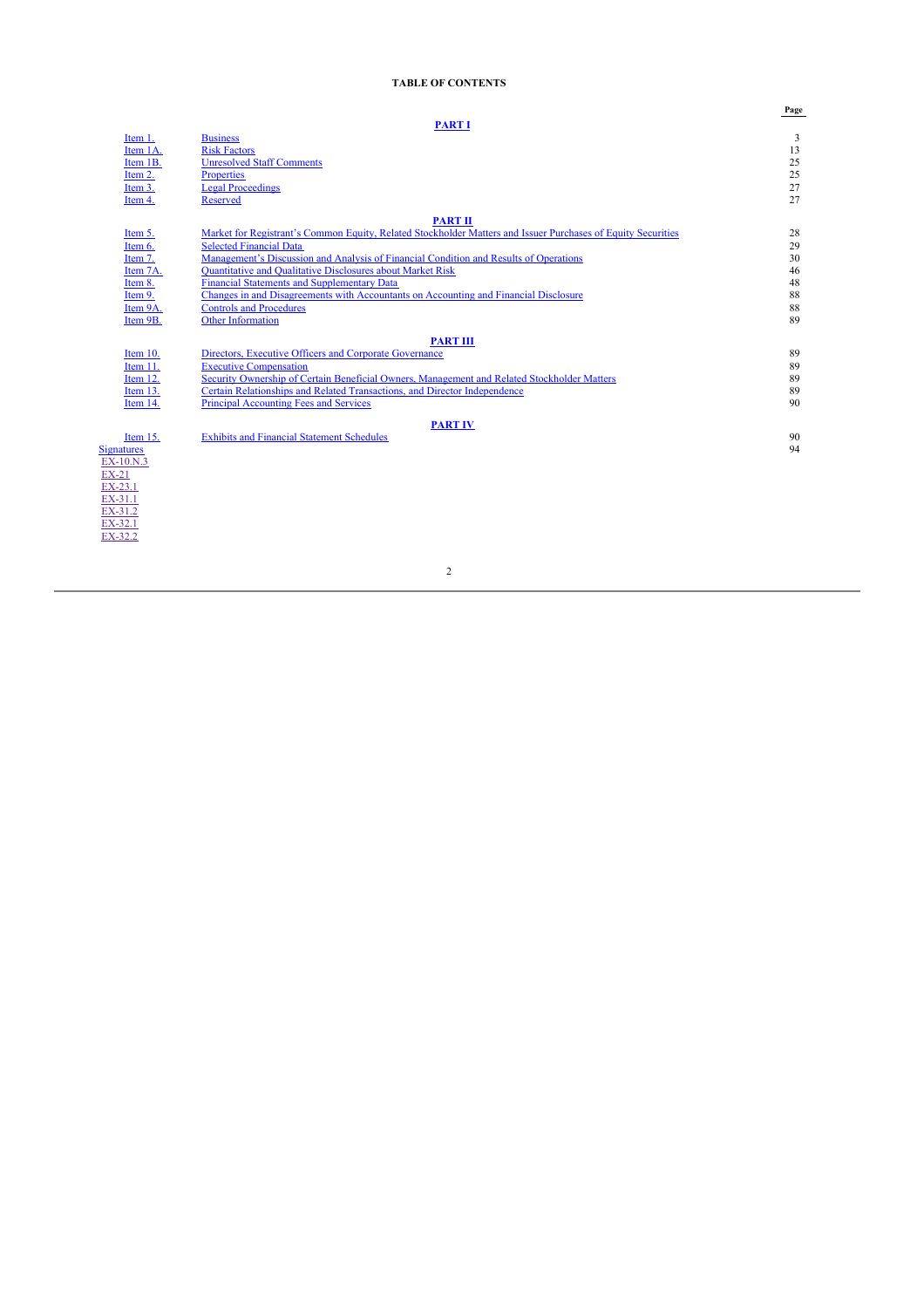#### **PART I**

## **ITEM 1.** *BUSINESS*

# **General**

Unless otherwise indicated, the terms "Company," "we," "us" and "our" refer to Parker Drilling Company together with its subsidiaries and "Parker Drilling" refers solely to the parent, Parker Drilling Company. Parker Drilling Company was incorporated in the state of Oklahoma in 1954 after having been established in<br>1934. In March 1976, the state of incorporation of the Compan subsidiary Parker Drilling Company, a Delaware corporation. Our principal executive offices are located at 5 Greenway Plaza, Suite 100, Houston, Texas 77046.

We are a leading worldwide provider of contract drilling and drilling-related services. Since beginning operations in 1934, we have operated in 53 foreign countries and the United States, making us among the most geographically experienced drilling contractors in the world. We have extensive experience and<br>expertise in drilling geologically difficult wells and in managing th areas. We believe our quality, health, safety and environmental policies and procedures are among the leaders in our industry.

Our 2009 revenues are derived from five segments:

- International Drilling, including land drilling and inland barge drilling;
- U.S. Drilling;
- Rental Tools;
- Project Management and Engineering Services; and
- Construction Contract.

#### **Our Rig Fleet**

The diversity of our rig fleet, both in terms of geographic location and asset class, enables us to provide a broad range of services to oil and gas operators worldwide. As of December 31, 2009, our company-owned fleet of

- eleven rigs in the Commonwealth of Independent States/Africa-Middle East ("CIS/AME") region, including eight land rigs and one arctic-class barge rig in Kazakhstan and two land rigs in Algeria;
- ten rigs in the Americas region, including seven land rigs and one barge rig in Mexico and two land rigs in Colombia;
- eight land rigs in the Asia Pacific region, including four rigs in Indonesia, two rigs in Papua New Guinea and two rigs in New Zealand;
- thirteen barge drilling rigs in the inland and shallow waters of the U.S. Gulf of Mexico ("GOM"); and
- one unassigned land rig currently held in our construction yard in New Iberia, Louisiana.

In 2008, we began the construction of two new build rigs designed to operate efficiently in the Alaskan environment. These rigs are expected to be delivered to Alaska in mid-2010 to begin drilling on long-term contracts for our customer, BP. We believe there is a growing need for rigs of this type in the Alaskan market.

#### **Our Rental Tools Business**

Our subsidiary, Quail Tools, L.P., (Quail Tools) provides premium rental tools for land and offshore oil and gas drilling and workover activities. Quail Tools offers a full line of drill pipe, drill collars, tubing, high- and low-pressure blowout preventers, choke manifolds, junk and cement mills and casing scrapers. Approximately 20 percent of Quail Tools' revenues are derived from equipment utilized in offshore and coastal water operations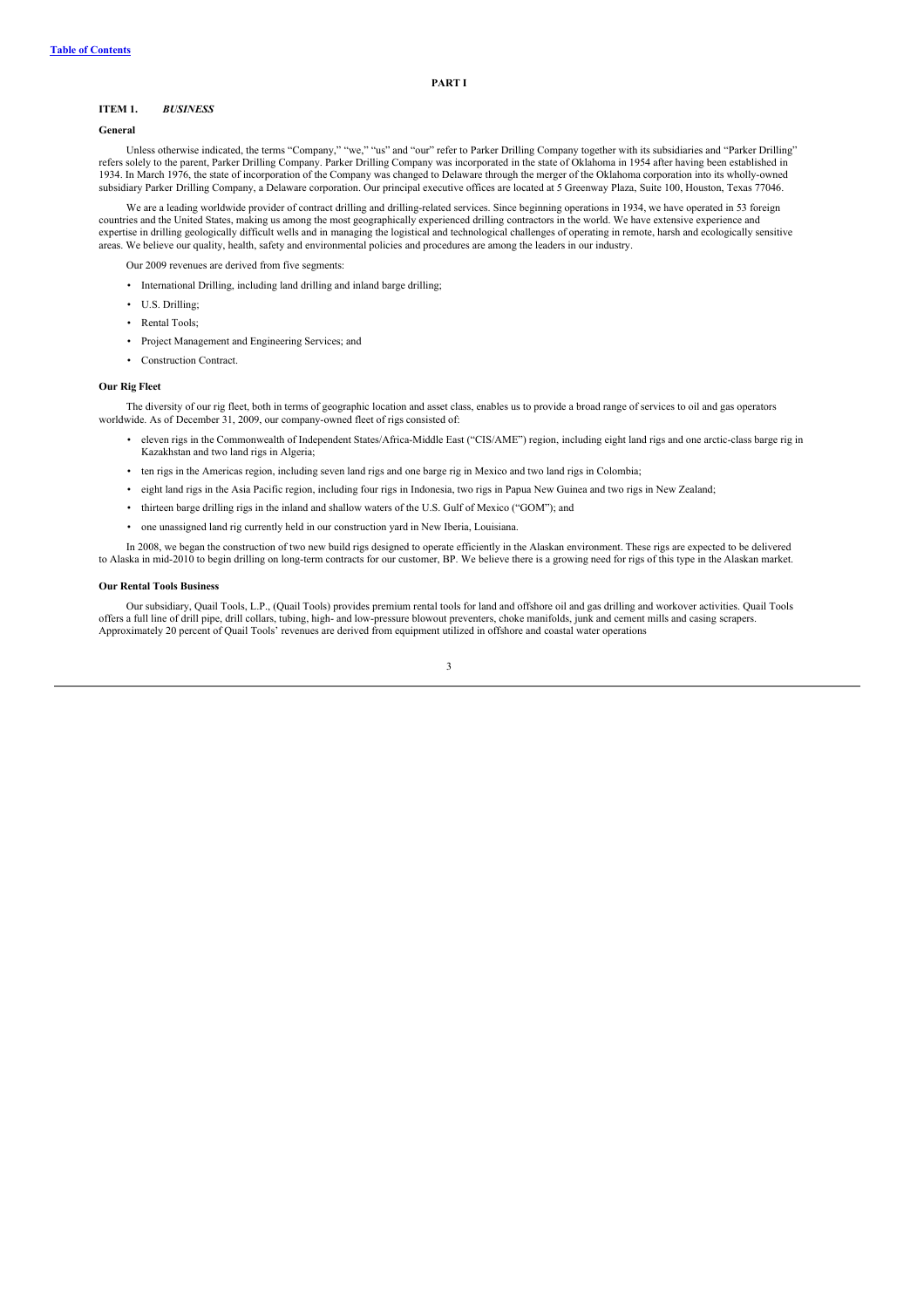of the GOM. Quail Tools' base of operations is in New Iberia, Louisiana. Other facilities are located in Texas, Wyoming, North Dakota and Pennsylvania. Quail Tools' principal customers are major and independent oil and gas exploration and production companies operating in the major U.S. energy producing markets on land and in the GOM. Quail Tools has been increasing tool rentals to customers operating internationally in countries including Angola, Brazil, Canada, Chad, Congo, Egypt, Equatorial Guinea, Libya, Mexico, Sakhalin Island, Russia and the United Arab Emirates.

## **Our Project Management and Engineering Services Business**

We provide non-capital intensive services such as Front End Engineering and Design ("FEED"), Engineering, Procurement, Construction and Installation ("EPCI"), Operations and Maintenance ("O&M") and other project management services (such as labor, maintenance, logistics, etc.) for operators who own their own drilling rigs and who choose to engage our technical expertise to perform contracted drilling operations. We are currently involved in one Pre-FEED study project and detailed engineering and procurement phase of the Arkutun Dagi project for Exxon Neftegas Limited ("ENL") and have O&M and project management activities in Alaska, Kuwait and Sakhalin Island, Russia.

#### **Our Construction Contract Business**

In 2008, we were awarded the EPCI phase of the BP-owned Liberty extended reach drilling rig project. The rig is scheduled to commence drilling mid-year 2010. We believe the Liberty rig will be one of the most technologically advanced drilling rigs in the world, capable of drilling ultra-extended reach wells nearly two miles deep and as far as eight miles out from the drilling pad.

#### **Our Market Areas**

*International Markets (including Alaska).* The majority of the international drilling markets in which we operate have one or more of the following characteristics:

- customers who typically are large independent, national energy companies, or integrated service providers;
- drilling programs in remote locations with little infrastructure and/or harsh environments requiring specialized drilling equipment with a large inventory of spare parts and other ancillary equipment and self-supported service capabilities; and
- difficult (*i.e.*, high pressure, deep depths, hazardous or geologically challenging) wells requiring specialized equipment and considerable experience to drill.
- Typically, our international contracts have multi-year terms.

U.S. Gulf of Mexico and Inland Waterways. The drilling industry in the GOM is characterized by highly cyclical activity where utilization and dayrates are typically driven by current oil and natural gas prices. Within this of Louisiana and Texas. Historically, two-thirds of our barge rigs, including our three ultra-deep drilling barge rigs, are usually contracted by oil and gas companies to drill natural gas prospects, and one-third to drill oil prospects. However, in today's market, we have experienced a shift where two-thirds of activity is related to drilling for oil and one-third to drilling for natural gas. These contracts are typically well-to-well, with durations averaging 30 to 150 days. In a strong market, driven by high commodity prices, terms can extend up to twelve months and longer.

*U.S. Land Market.* The market for rental tools is primarily U.S. land drilling, a highly cyclical market driven by oil and natural gas prices and availability of financing. The customer base is very fragmented and includes large major oil companies and many independents of various sizes. Since tools are rented on a daily basis and are often used for only a portion of a well drilling program, they are requested by the customer at the time they are needed, requiring rental tool companies to keep a broad inventory of tools and to have them available for delivery within a time acceptable to the rig operator. In addition, unconventional lateral or horizontal drilling, often used in drilling shale formations, generally employs more rental tools than does conventional vertical drilling, which is an attractive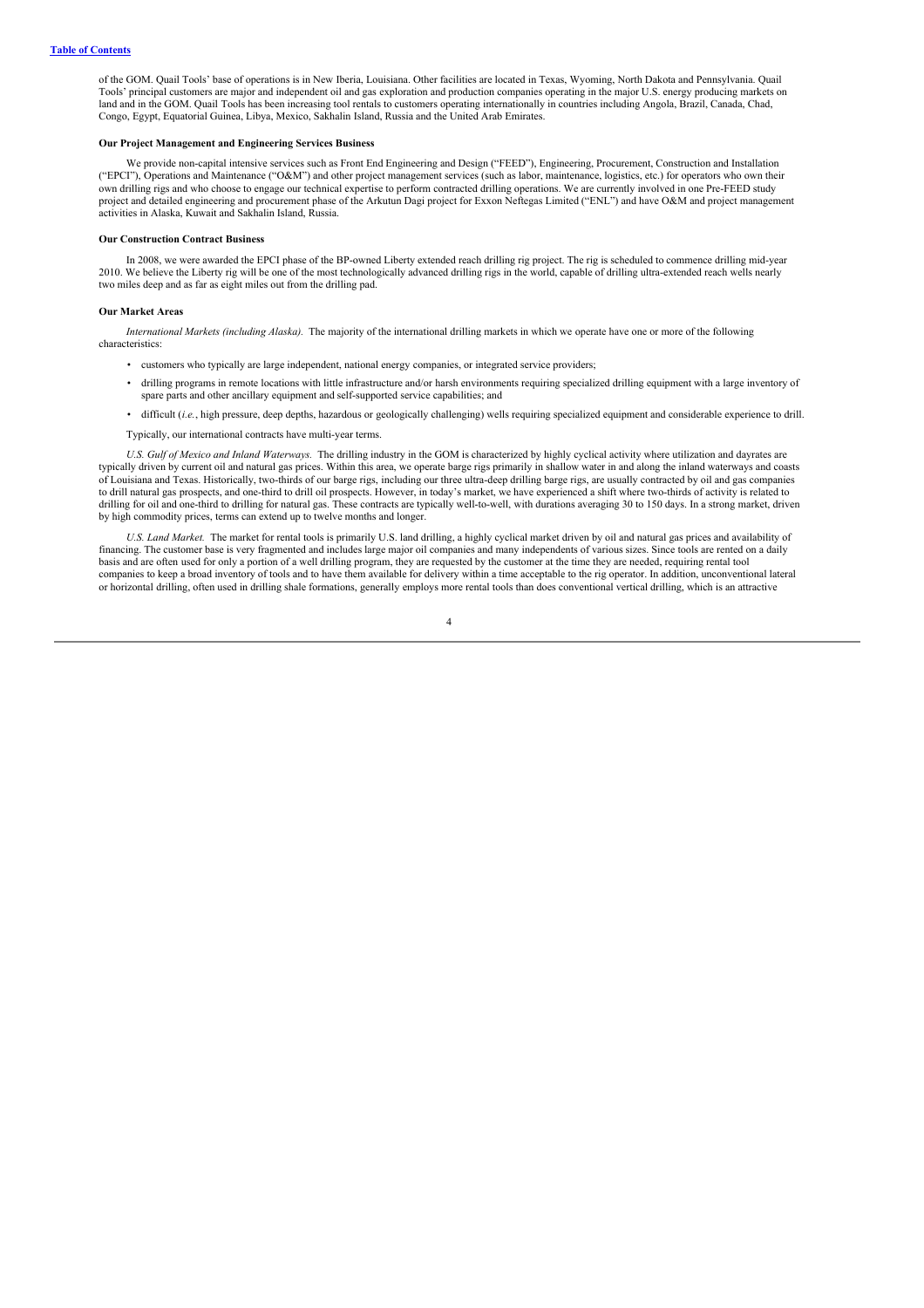market for our rental tools segment. As a result, our rental tool market areas are those within a short delivery range of our inventory locations and are focused in the regions of the primary shale plays.

#### **Our Strategy**

Our strategy is to achieve and maintain market leadership as a leading worldwide provider of drilling and drilling-related services and products, rental tools, project management and engineering services to the energy industry; to grow our business through selective investments in new assets and lines of businesses; to differentiate the Parker Drilling brand by leveraging our cor financial discipline and maintain a strong balance sheet. Key elements of our strategy include:

*Achieving and Maintaining Market Leadership.* We believe we achieve and sustain the preference for our barge and land rigs throughout the energy business cycle by building, upgrading and maintaining a fleet of rigs that we expect to be preferred based on quality and dependability and through strategic placement in areas we believe evidence long-term development opportunities. By original design or through upgrades, we offer rigs capable of efficient, safe and economic performance for customers operating in select locations throughout the world, including those in difficult, hazardous or environmentally sensitive areas.

*Growing Through Selective Investment.* We believe we can improve our competitive position and financial performance through investments in new assets or lines of business that complement and expand our capabilities. We are focused on expanding and broadening our non-capital intensive project management and engineering services activities by leveraging our experience and recent successes in this area; growing our rental tools operation by locating new service facilities in markets with growing demand from existing customers; adding new equipment to our drilling rig fleet that enhances our position of preference by operators; and entering new markets that align with the products and services we offer.

*Dif erentiating the Parker Brand.* We differentiate ourselves from other providers of similar services by focusing on our core competencies, or "four pillars": safety, training, technology and performance. We seek to provide our customers increased performance, innovation in our services, and safe and efficient operations through these four pillars as follows:

*Safety:* Our industry-leading safety performance is a crucial factor in our status as a preferred drilling contractor. We have a portfolio of tools and proactive measures we apply to reinforce and continually improve our safety performance.

*Training:* The challenges of our business are magnified when considering the technological requirements of our work. We have invested significant resources to provide a full curriculum of standardized training in multiple languages to overcome barriers to working safely and operating efficiently.

*Technology:* We have a 75-year legacy of developing new technologies for drilling in frontier environments. Our rigs have set numerous records worldwide, including drilling some of the longest-reaching wells. Developing new technology to create greater efficiencies in the drilling process lies at the heart of our competitive edge. We continually look for and evaluate new technologies that have the potential to, among other things, improve drilling efficiency, reduce environmental impacts, and enhance safety.

Performance: A primary aim is to provide services that benefit both the operator and our company. We strive to achieve this by planning, executing and measuring our performance against our goals and our customers' expectat practices tailored to our operations and regularly share them with our customers.

*Maintaining Financial Discipline.* We strive to maintain strong financial controls and disciplines in every aspect of our business to ensure that our internal assessment of projects and plans adhere to solid financial principles and to assure reasonable debt to equity ratios. Our operating philosophy emphasizes continuous improvement of processes, equipment standardization and global quality, safety, and supply chain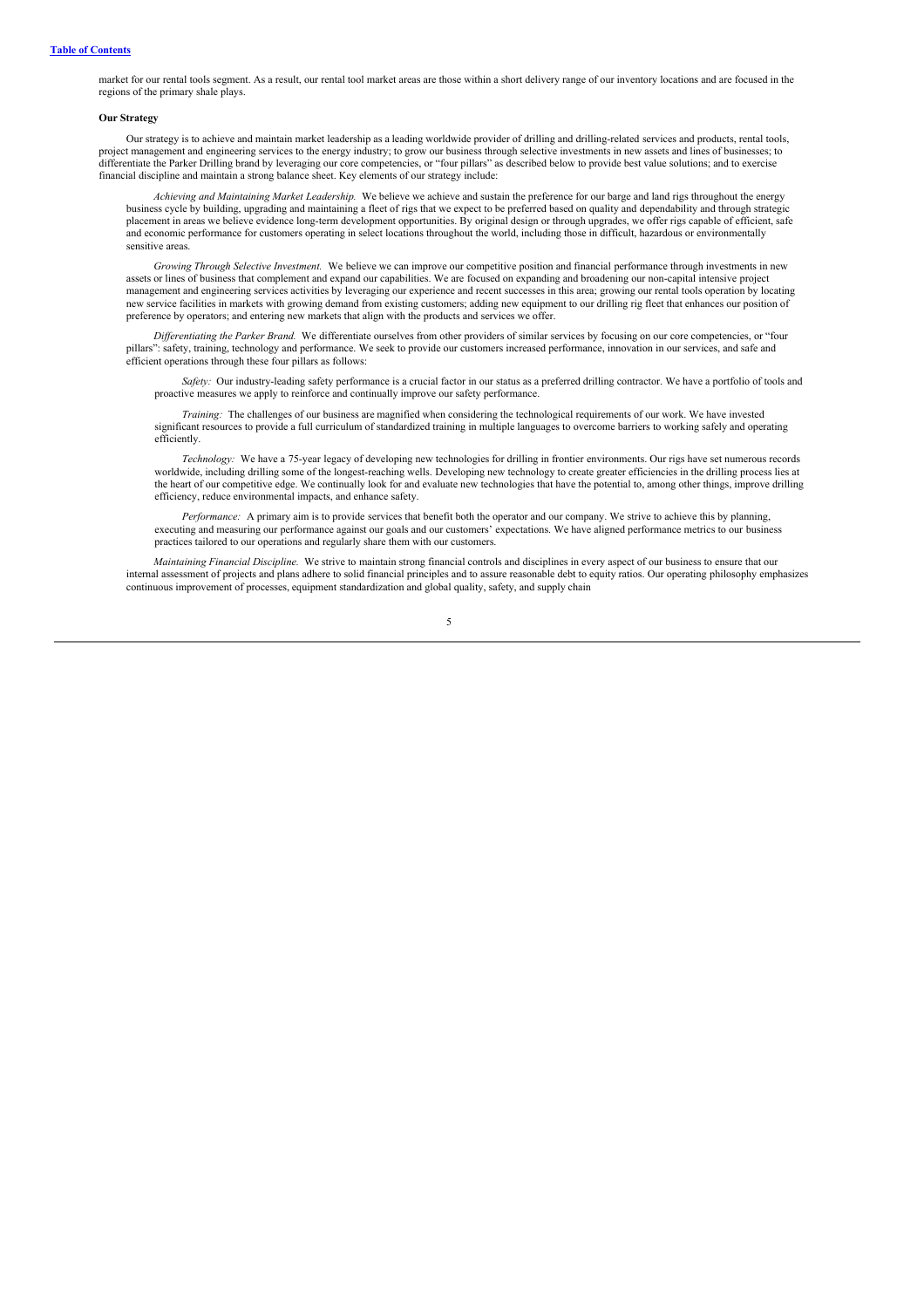management, and vigilance in monitoring and controlling costs. Capital expenditures are aligned with core objectives. Our planned maintenance programs, including preventive maintenance to facilitate dependable operating efficiency and minimize down time, helps to establish us as a "contractor of choice." These principles are intended to lead to stronger-than-peer financial performance in terms of capital utilization and generation of value to our shareholders while allowing operational effectiveness.

#### *2009 Strategic Actions.*

In 2009 the following actions, among others, were the direct result of implementing our strategy:

- Our International Drilling segment significantly improved its operating gross margin as a percent of revenues, to 35 percent for 2009 from 29 percent for 2008, as it gained, or made progress in gaining, market leadership in select international markets. Creating the critical mass to develop market leadership grew from our previous actions to cluster rigs in markets selected for their current employment of sufficient rigs, thereby allowing us to leverage our operating infrastructure and expectations for further growth;
- Our U.S. Barge Drilling business pushed into a leadership position in the GOM inland and shallow water drilling market as a result of both its past investments to overhaul and upgrade its fleet to standards that provided efficient and safe performance that has been preferred by operators and its actions to keep its rigs available and work-ready to capture more of the available work during the recent market downturn;
- Our U.S. Barge Drilling business achieved a slightly favorable cash flow despite an exceptional decline in its market by selective cost reduction actions, innovative crew retention programs and assertive marketing, leveraged by its position as a "preferred" contractor in the industry.
- We began construction of two high-efficiency, arctic-class land rigs that are scheduled to enter the Alaska market in 2010 under long term contracts;
- Our rental tools business segment commissioned a satellite operation in Pennsylvania, with plans to expand to a full-scale facility when activity levels justify it, to serve the emerging demand from operators drilling the Marcellus shale formation;
- We were awarded the O&M contract for the operation of the BP-owned Liberty Land rig to drill the Liberty field six miles offshore the Alaskan North Slope; and
- We established a new, modern training facility, the Parker Drilling Training Center, in Anchorage, Alaska. This facility complements our training facility in New Iberia, Louisiana, both of which use advanced tools to provide training in a wide range of drill rig operations and procedures;

#### **Our Competitive Strengths**

Our competitive strengths have historically contributed to our operating performance and we believe the following strengths enhance our outlook for the future:

*Geographically Diverse Operations and Assets.* We currently operate or manage rigs in Algeria, Colombia, Indonesia, Kazakhstan, Kuwait, Mexico, New Zealand, Russia, and the United States. Since our founding in 1934, we have operated in 53 foreign countries and the United States, making us among the most geographically diverse and experienced drilling contractors in the world. Our international drilling revenues constituted approximately 50 percent of our total revenues for the year ended December 31, 2009.

*Outstanding Safety, Planned Maintenance, Inventory Control and Training Programs.* We have an outstanding safety record. In 2009, we achieved the lowest Total Recordable Incident Rate ("TRIR") in our history. Our safety record, as evidenced by our low TRIR, has made us a leader in occupational injury prevention. Our TRIR has been below the industry average for each of the last ten years, with rates less than half the industry average since 2004. In<br>recognition of our achievements we were named one of America's Safest C record, along with integrated quality, safety maintenance and supply chain management programs, has contributed to our success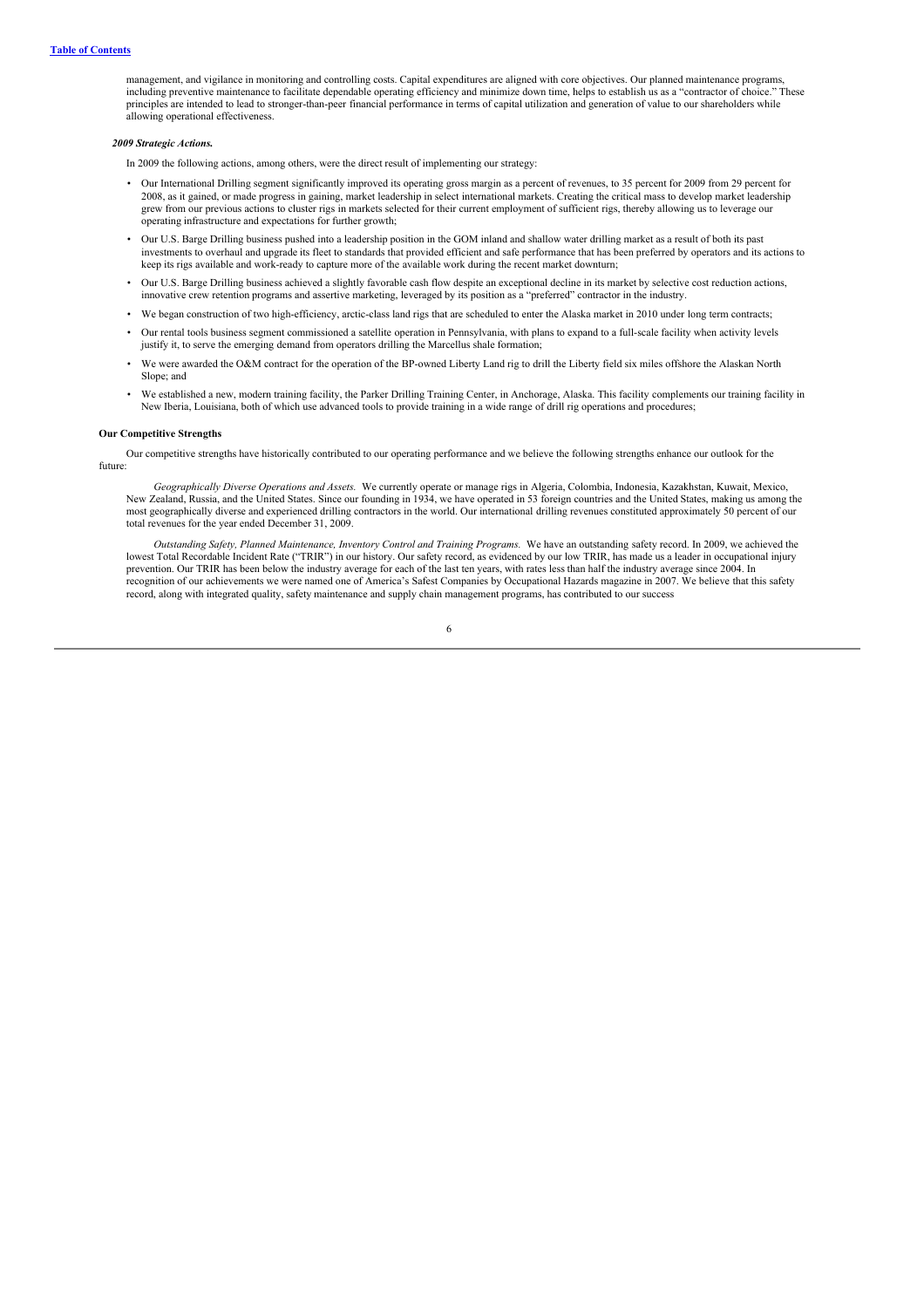in obtaining drilling contracts, as well as contracts to manage and provide labor resources to drilling rigs owned by third parties. Our training centers in Louisiana and Alaska provide safety and technical training curriculums in four different languages and provide regulatory compliance training throughout the world.

*Technological Leadership.* We have demonstrated technological leadership within the drilling industry. We have previously established records for drilling depths including breaking the then extended-reach drilling record in 2008 at Sakhalin Island, Russia. This well reached over seven miles under the sea floor with the Yastreb, a rig designed, built and operated by us. We continue to perform contracts that require technological leadership such as the FEED contract to design a rig for BP to develop the Liberty Field six miles offshore the Alaskan North Slope, Alaska, which we were awarded in 2006. In July 2008, we were awarded the EPCI contract to construct and commission this rig, and in August 2009 we were awarded the O&M contract for the first phase of drilling at Liberty Field.

*Strong and Experienced Senior Management Team.* Our management team has extensive experience in the contract drilling industry. Our executive chairman, Robert L. Parker Jr., joined Parker Drilling in 1973 and served as our president from 1977 through June 2007, chief executive officer from 1991 until October 2009, and has been a director since 1973. Under the leadership of Mr. Parker Jr. we have continued our reputation as a leading worldwide provider of contract drilling services. David C. Mannon, our new chief executive officer and a member of the board of directors effective October 2009, joined our senior management team in late 2004 as senior vice president and chief operating officer and was appointed president in July 2007. Prior to joining our company, Mr. Mannon served in various managerial positions, culminating with his appointment as president and chief executive officer for Triton Engineering Services Company, a subsidiary of Noble Drilling. He brings a broad range of nearly 30 years of experience to our drilling operations which enhances our ability to<br>achieve our goals. Our chief financial officer, W. Kirk Brassfield, president, controller and principal accounting officer. He brings 30 years of experience to the management team, including 19 years in the energy industry. Denis Graham, vice president-engineering, brings more than 30 years of experience in drilling industry engineering design, maintenance and regulatory compliance and has established an excellent reputation for Parker Drilling through management of large engineering projects for major oil companies. Mike Drennon, our vice president-operations, brings over 30 years of experience in the oil and gas industry. Mr. Drennon joined Parker Drilling in 2005 from BP and Amoco where he had worked since 1977.

#### **Project Management**

We are active in managing and providing labor resources for drilling rigs owned by third parties. In Russia, we designed, constructed and sold a rig to ENL and currently manage drilling operations under a multi-year O&M contract. This rig has drilled one of the world's longest extended reach wells from Sakhalin and currently manage drilling operations under a multi-year O&M c Island, reaching out over seven miles under the sea floor for a total measured depth of 38,322 feet. We also operate a second rig to drill from the Orlan platform under an O&M contract for ENL offshore Sakhalin Island, Russia.

During 2006 we began working on a technical service FEED study for BP to provide a conceptual design for a land-based drilling rig targeting the Liberty Field six miles offshore the Alaskan North Slope. Parker Drilling, through an affiliate, commenced construction of this rig for BP pursuant to an EPCI contract in<br>2008. We are working closely with BP on the final establish was awarded the O&M contract for the rig from BP, which will include the drilling of ultra extended-reach wells, nearly two miles deep and as far as eight miles from the pad.

We also provided labor services on third party-owned drilling rigs in Kuwait and China during 2009 and 2008.

#### **Customers**

Our customer base consists of major, independent and national oil and gas companies and integrated service providers. In 2009 our two largest customers, BP<br>and ExxonMobil (including subsidiaries and joint ventures of each) ten most significant customers collectively accounted for approximately 75 percent of our total revenues in 2009.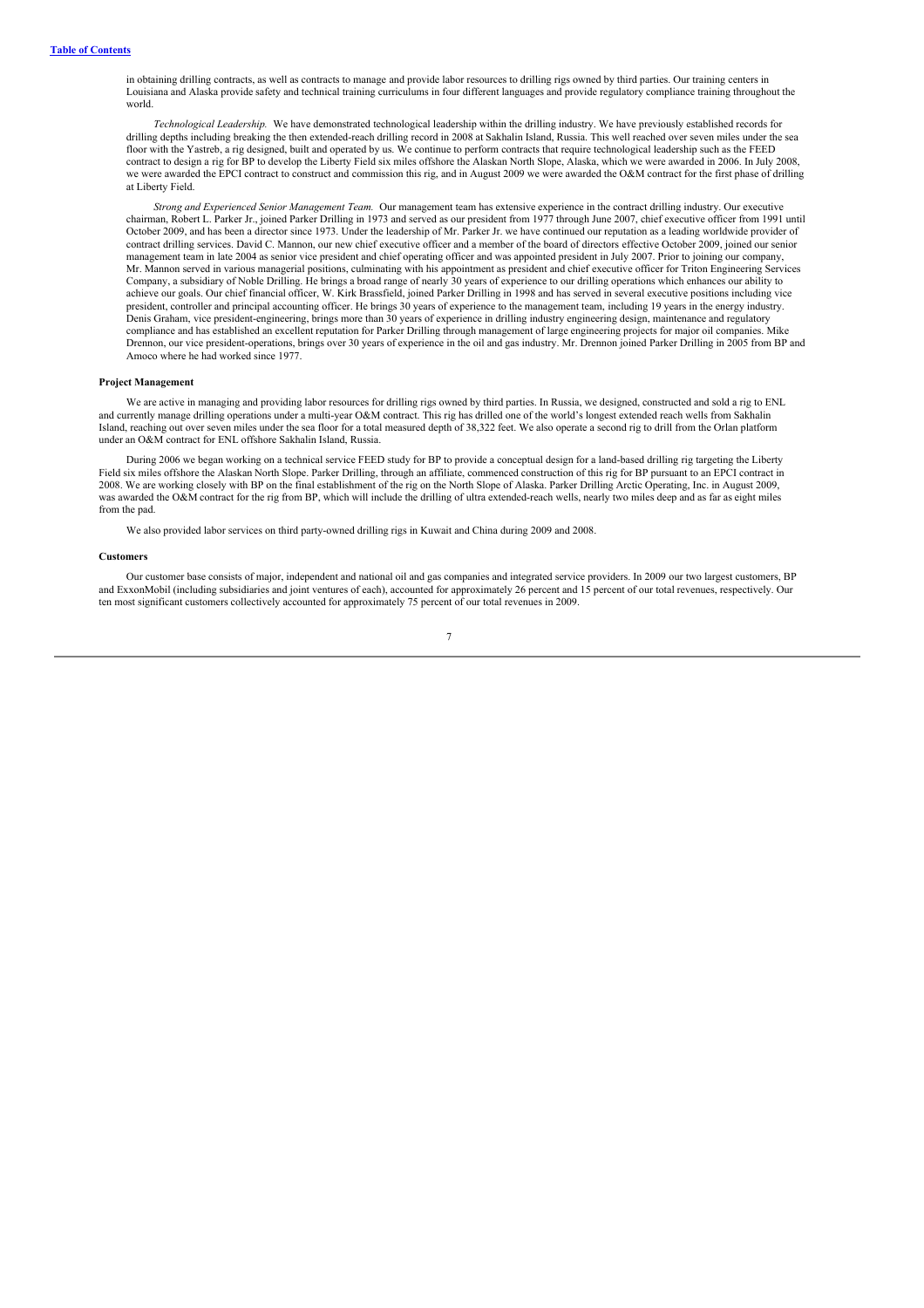#### **Competition**

The contract drilling industry is a highly competitive business characterized by high capital requirements and challenges in securing and retaining qualified field personnel.

In international land markets, we compete with a number of international drilling contractors as well as smaller local contractors. Most contracts are awarded<br>on a competitive bidding basis and operators often consider tec contractors typically have lower labor and mobilization costs, we are generally able to distinguish ourselves from these companies based on our technical expertise, safety performance, quality of our equipment, planned maintenance, experience and safety record. In international markets, our experience in operating in challenging environments has been a significant factor in securing contracts. We believe that the market for drilling contracts will continue to be highly competitive for the foreseeable future.

In the GOM barge drilling markets, we are awarded most contracts through a competitive bidding process. We have achieved some success in differentiating ourselves from competitors through our upgraded fleet, planned maintenance programs and general strategy to warm-stack rigs, a standby mode of operational readiness where the Company's support costs are reduced, while the equipment is maintained in a near market ready condition for quick return to operations, which has led to a more efficient and safer operation. During the 2009 downturn in business, we believe, from reliable market information, that the total marketable barge rig fleet was reduced significantly.

Our management believes that Quail Tools is one of the leading rental tools companies in the offshore GOM and other major U.S. energy producing markets. Quail Tools competes against other rental tool companies based on price and quality of service.

An increasing trend indicates that a number of our customers have been seeking to establish exploration or development drilling programs based on partnering relationships or alliances with a limited number of preferred drilling contractors. Such relationships or alliances can result in longer-term work and higher efficiencies that increase profitability for drilling contractors and result in a lower overall well cost for oil and gas operators. We are currently a preferred contractor for operators in certain U.S. and international locations which our management believes is a result of our reputation for providing efficient, safe, environmentally conscious and innovative drilling services, in addition to the quality of equipment, personnel, service and experience.

#### **Contracts**

Most drilling contracts are awarded based on competitive bidding. The rates specified in drilling contracts are generally on a dayrate basis, and vary depending upon the type of rig employed, equipment and services supplied, geographic location, term of the contract, competitive conditions and other variables. Our contracts generally provide for an operating dayrate during drilling operations, with lower rates for periods of equipment breakdown, adverse weather or other conditions, and no payment when certain conditions continue beyond a contractually established duration. When a rig mobilizes to or demobilizes from an operating area, the contract typically provides for a different dayrate or specified fixed payments during the mobilization or demobilization. The terms of most of our contracts are based on either a specified period of time or the time required to drill a specified number of wells. The contract term in some instances may be extended by the customer exercising options for the drilling of additional wells or for an additional time period, or by exercising a right of first refusal. Most of our contracts allow termination by the customer prior to the end of the term without penalty under certain circumstances, such as the loss of or major damage to the drilling unit or other events that cause the suspension of drilling operations beyond a specified period of time. Many of our contracts require the customer to pay an early termination fee if the customer terminates a contract before the end of the term without cause, but in the remainder of the contracts the customer has the discretion to terminate the contract without cause prior to the end of the term without penalty.

Rental tools contracts are typically on a dayrate basis with rates based on type of equipment, investment and competition. Rental rates generally apply from the time the equipment leaves our facility until it is returned. Rental contracts generally require the customer to pay for lost or damaged equipment.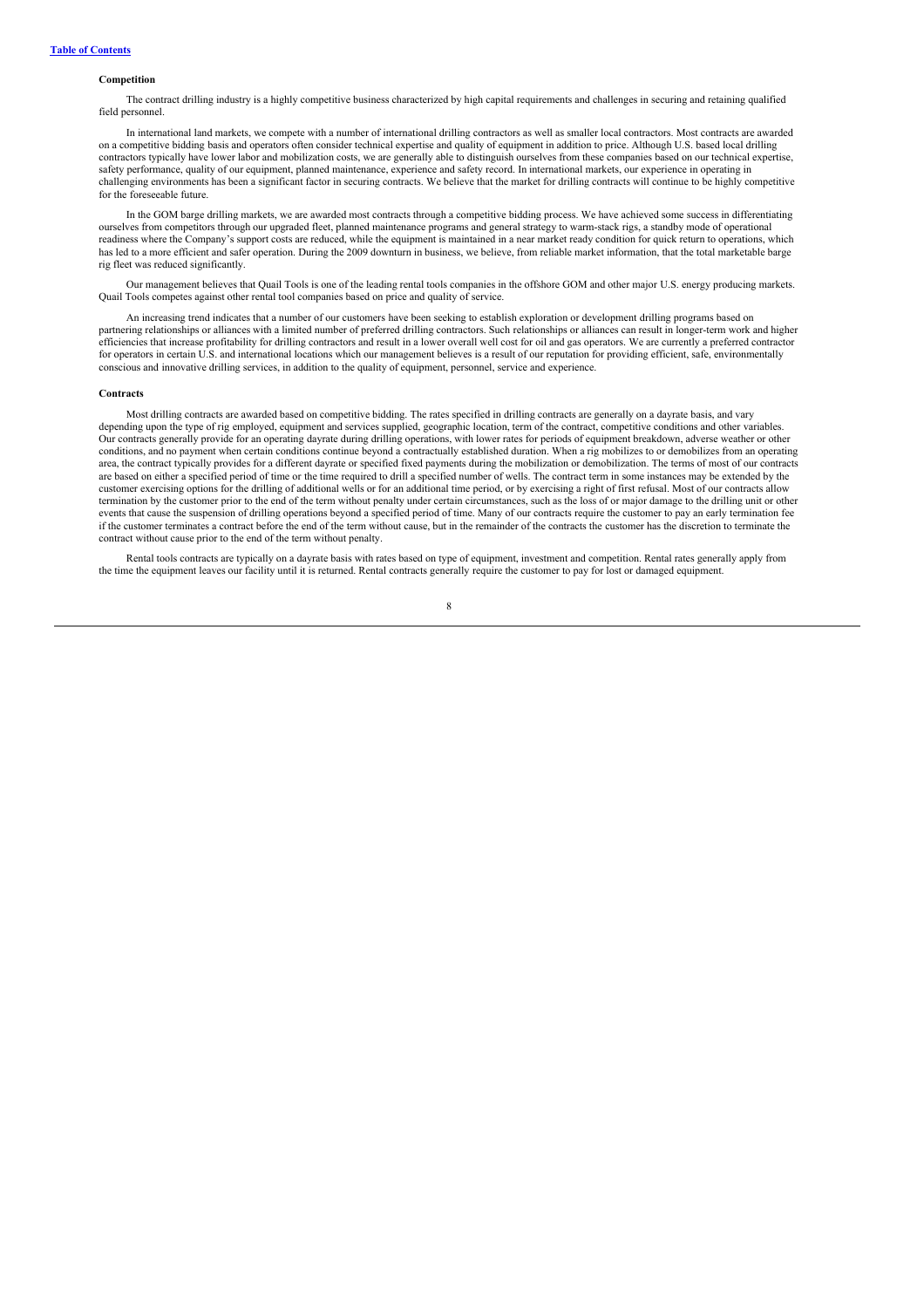#### **Seasonality**

Our rigs in the GOM are subject to severe weather during certain periods of the year, particularly during hurricane season from June through November, which could halt operations for prolonged periods or limit contract opportunities during that period. Otherwise, our business activities are not typically affected by unanticipated seasonal fluctuations.

#### **Insurance and Indemnification**

In our drilling contracts, we generally seek to obtain indemnification from our customers for some of the risks related to our drilling services. To the extent that we are unable to transfer such risks to customers by contract or indemnification agreements, we generally seek protection through insurance. To address the hazards inherent in our business, we maintain insurance coverage that includes physical damage coverage, third party general liability coverage, employer's liability, environmental and pollution coverage and other coverage. We believe that our insurance coverage is customary for the industry and adequate for our business. However, there are risks against which insurance will not adequately protect us or insurance may not be available to cover any or all of the potential liability arising from all of the consequences and hazards we may encounter in our drilling operations. See Item 1A, "Risk Factors" for additional information.

#### **Employees**

The following table sets forth the composition of our employee base:

|                                                                                   | December 31. |             |
|-----------------------------------------------------------------------------------|--------------|-------------|
|                                                                                   | 2009         | <b>2008</b> |
| International drilling                                                            | 1,409        | 1,801       |
| Alaska(1)                                                                         | 140          | 25          |
| U.S. Barge Drilling                                                               | 347          | 420         |
| Rental tools                                                                      | 240          | 280         |
| Project Management and Engineering Services, Construction Contracts and Corporate | 236          | 240         |
| Total employees                                                                   | 2,372        | 2,766       |

(1) Our employees in Alaska are supporting the business expansion into this region. We currently intend to include our Alaska operations within the International Drilling segment for external reporting purposes as these operations (which include severe conditions, extended-reaching drilling, support camp on site) reflect more closely the characteristics of our international operations than the existing GOM U.S.-based barge operations.

#### **Environmental Considerations**

Our operations are subject to numerous federal, state, local and foreign laws and regulations governing the discharge of materials into the environment or otherwise relating to environmental protection. Numerous foreign and domestic governmental agencies, such as the U.S. Environmental Protection Agency ("EPA"), issue regulations to implement and enforce such laws, which often require difficult and costly compliance measures that carry substantial administrative, civil and criminal penalties or may result in injunctive relief for failure to comply. These laws and regulations may require the acquisition of a permit before drilling commences; restrict the types, quantities and concentrations of various substances that can be released into the environment in connection with drilling and production activities; limit or prohibit construction or drilling activities on certain lands lying within wilderness, wetlands, ecologically sensitive and other protected areas; require remedial action to prevent pollution from former operations; and impose substantial liabilities for pollution resulting from our operations. Changes in environmental laws and regulations occur frequently, and any changes that result in more stringent and costly compliance could adversely affect our operations and financial position, as well as those of similarly situated entities operating in the same markets. While our management believes that we comply with current applicable environmental laws and regulations, there is no assurance that compliance can be maintained in the future.

#### $\alpha$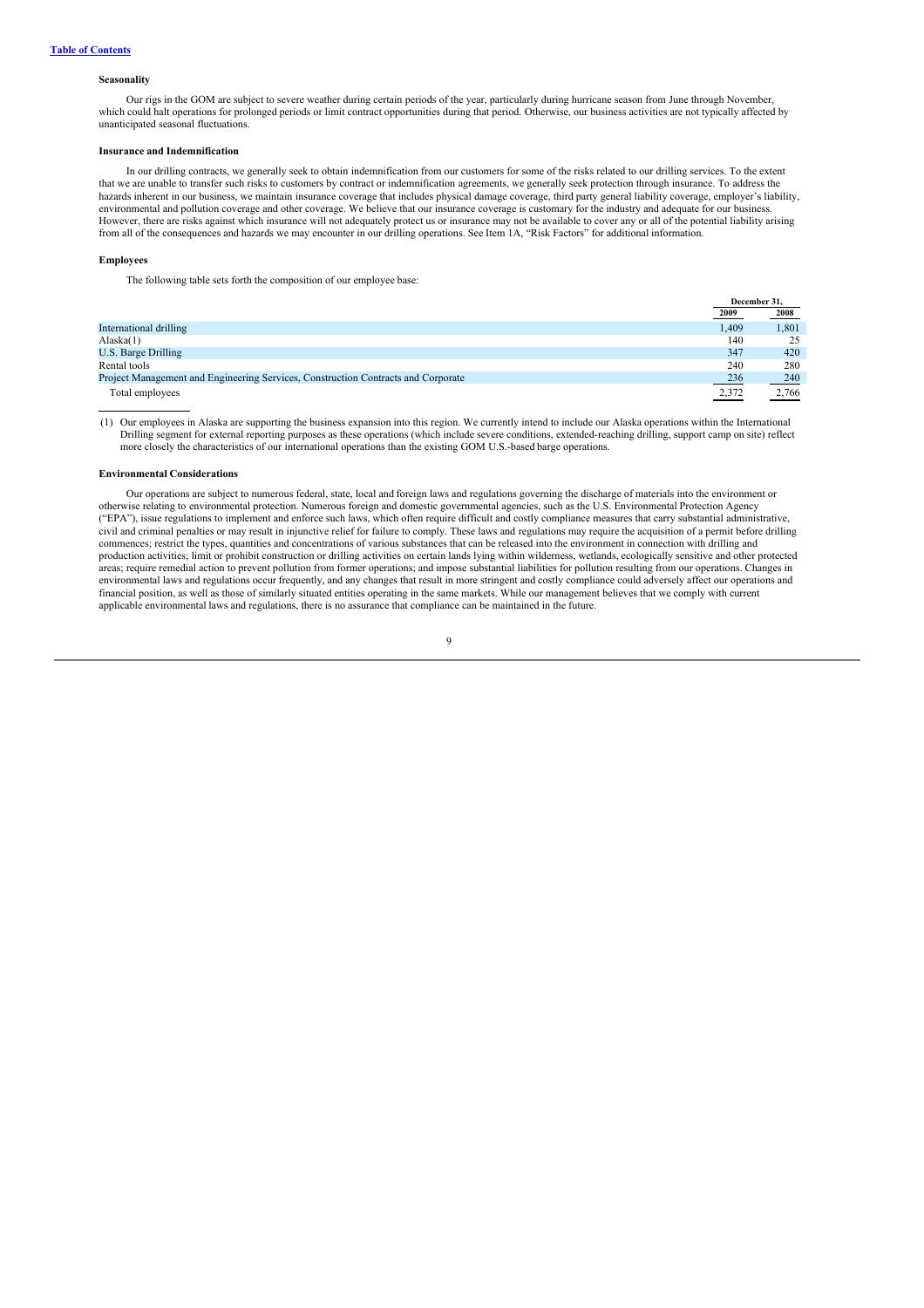As an owner or operator of both onshore and offshore facilities, including mobile offshore drilling rigs in or near waters of the United States, we may be liable for the costs of removal and damages arising out of a pollution incident to the extent set forth in the Federal Water Pollution Control Act, as amended by the Oil Pollution Act of 1990 ("OPA"), the Clean Water Act ("CWA"), the Clean Air Act ("CAA"), the Outer Continental Shelf Lands Act ("OCSLA"), the Comprehensive Environmental Response, Compensation and Liability Act ("CERCLA"), the Resource Conservation and Recovery Act ("RCRA"), Emergency Planning and Community Right to Know Act ("EPCRA"), Hazardous Materials Transportation Act ("HMTA") and comparable state laws, each as may be amended from time to time. In addition, we may also be subject to applicable state law and other civil claims arising out of any such incident.

The OPA and regulations promulgated pursuant thereto impose a variety of regulations on "responsible parties" related to the prevention of oil spills and liability for damages resulting from such spills. A "responsible party" includes the owner or operator of a vessel, pipeline or onshore facility, or the lessee or permittee of the area in which an offshore facility is located. The OPA assigns liability of oil removal costs and a variety of public and private damages to each responsible party.

The OPA liability for a mobile offshore drilling rig is determined by whether the unit is functioning as a vessel or is in place and functioning as an offshore facility. If operating as a vessel, liability limits of \$600 per gross ton or \$0.5 million, whichever is greater, apply. If functioning as an offshore facility, the mobile offshore drilling rig is considered a "tank vessel" for spills of oil on or above the water surface, with liability limits of \$1,200 per gross ton or \$10.0 million, whichever is greater. To the extent damages and removal costs exceed this amount, the mobile offshore drilling rig will be treated as an offshore facility and the offshore lessee will be responsible up to higher liability limits for all removal costs plus \$75.0 million. The party must reimburse all removal costs actually incurred by a governmental entity for actual or threatened oil discharges associated with any Outer Continental Shelf facilities, without regard to the limits described above. A party also cannot take advantage of liability limits if the spill was caused by gross negligence or willful misconduct or resulted from violation of a federal safety, construction or operating regulation. If the party fails to report a spill or to cooperate fully in the cleanup, liability limits likewise do not apply.

Few defenses exist to the liability imposed by the OPA. The OPA also imposes ongoing requirements on a responsible party, including proof of financial responsibility for offshore facilities and vessels in excess of 300 gross tons (to cover at least some costs in a potential spill) and preparation of an oil spill contingency plan for offshore facilities and vessels. The OPA requires owners and operators of offshore facilities that have a worst case oil spill potential of more than 1,000 barrels to demonstrate financial responsibility in amounts ranging from \$10.0 million in specified state waters to \$35.0 million in federal Outer Continental Shelf waters, with higher amounts, up to \$150.0 million, in certain limited circumstances where the U.S. Minerals Management Service believes such a level is justified by the risks posed by the quantity or quality of oil that is handled by the facility. For "tank vessels," as our offshore drilling rigs are typically classified, the OPA requires owners and operators to demonstrate financial responsibility in the amount of their largest vessel's liability limit, as those limits are described in the preceding paragraph. A failure to comply with ongoing requirements or inadequate cooperation in a spill may even subject a responsible party to civil or criminal enforcement actions.

In addition, the OCSLA authorizes regulations relating to safety and environmental protection applicable to lessees and permittees operating on the Outer Continental Shelf. Specific design and operational standards may apply to Outer Continental Shelf vessels, rigs, platforms, vehicles and structures. Violations of environmentally related lease conditions or regulations issued pursuant to the OCSLA can result in substantial civil and criminal penalties as well as potential court injunctions curtailing operations and the cancellation of leases. Such enforcement liabilities can result from either governmental or citizen prosecution.

All of our operating U.S. drilling rigs have zero-discharge capabilities as required by law, e.g. CWA. In addition, in recognition of environmental concerns regarding dredging of inland waters and permitting requirements, we conduct negligible dredging operations, with approximately two-thirds of our offshore drilling contracts involving directional drilling, which minimizes the need for dredging. However, the existence of such laws and regulations (e.g., Section 404 of the CWA, Section 10 of the Rivers and Harbors Act, etc.) has had and will continue to have a restrictive effect on us and our customers.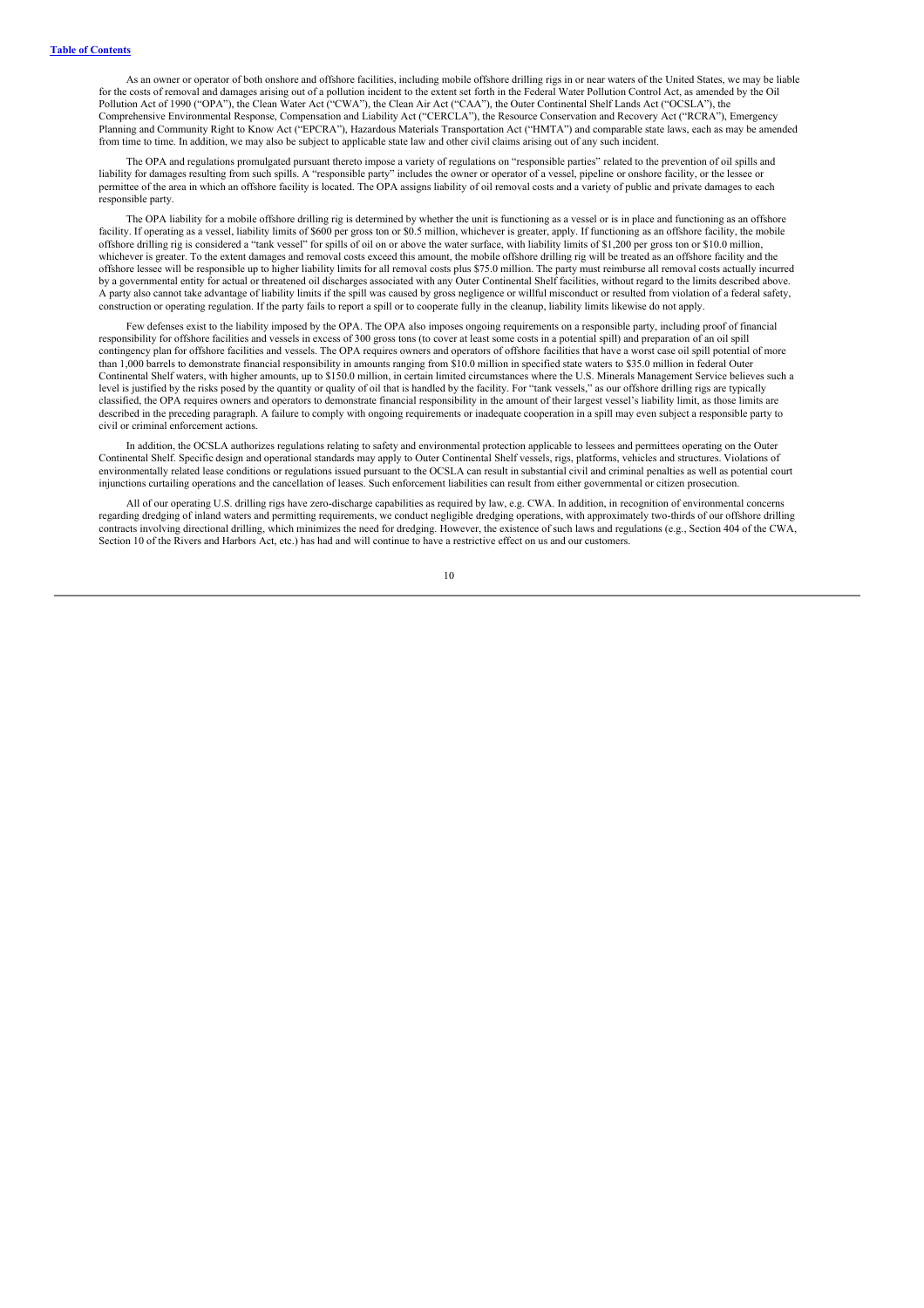Our operations are also governed by laws and regulations related to workplace safety and worker health, primarily the Occupational Safety and Health Act and regulations promulgated thereunder. In addition, various other governmental and quasi-governmental agencies require us to obtain certain miscellaneous permits, licenses and certificates with respect to our operations. The kind of permits, licenses and certificates required in our operations depend upon a number of factors. We believe that we have all such miscellaneous permits, licenses and certificates that are material to the conduct of our existing business.

CERCLA (also known as "Superfund") and comparable state laws impose liability without regard to fault or the legality of the original conduct, on certain classes of persons who are considered to be responsible for the release of a "hazardous substance" into the environment. While CERCLA exempts crude oil from the definition of hazardous substances for purposes of the statute, our operations may involve the use or handling of other materials that may be classified as hazardous substances. CERCLA assigns strict liability to each responsible party for all response and remediation costs, as well as natural resource damages. Few defenses exist to the liability imposed by CERCLA.

RCRA generally does not regulate most wastes generated by the exploration and production of oil and gas. RCRA specifically excludes from the definition of hazardous waste "drilling fluids, produced waters, and other wastes associated with the exploration, development or production of crude oil, natural gas or geothermal energy." However, these wastes may be regulated by EPA or state agencies as solid waste. Moreover, ordinary industrial wastes, such as paint wastes, waste solvents, laboratory wastes, and waste oils, may be regulated as hazardous waste. Although the costs of managing solid and hazardous wastes may be significant, we do not expect to experience more burdensome costs than similarly situated companies involved in drilling operations in the Gulf Coast market.

Recent scientific studies have suggested that emissions of certain gases, commonly referred to as "greenhouse gases" ("GHGs") and including carbon dioxide and methane, may be contributing to the warming of the atmosphere resulting in climate change. In response to such studies, the issue of climate change and the effect of GHG emissions, in particular emissions from fossil fuels, is attracting increasing attention worldwide. Legislative and regulatory measures to address concerns that emissions of GHGs are contributing to climate change are in various phases of discussions or implementation at the international, national, regional and state levels.

In 2005, the Kyoto Protocol to the 1992 United Nations Framework Convention on Climate Change, which establishes a binding set of emission targets for GHGs, became binding on all those countries that had ratified it. International discussions are currently underway to develop a treaty to replace the Kyoto Protocol after its expiration in 2012. The United States Congress is also actively considering legislation to reduce emissions of GHGs. In addition, at least 17 states have already taken legal measures to reduce emissions of GHGs, primarily through the planned development of GHG emission inventories and/or regional GHG cap and trade programs. On October 30, 2009, EPA published a final rule requiring the reporting of GHG emissions from specified large sources in the United States beginning in 2011 for emissions occurring in 2010. In addition, on December 15, 2009, EPA published a Final Rule finding that current and projected concentrations of six key GHGs in the atmosphere threaten public health and welfare of current and future generations. EPA also found that the combined emissions of these GHGs from new motor vehicles and new motor vehicle engines contribute to the GHG pollution that threatens public health and welfare. This Final Rule, also known as EPA's Endangerment Finding, does not impose any requirements on industry or other entities directly; however, the effectiveness of the rule on January 14, 2010 allows the EPA to finalize motor vehicle GHG standards, the effect of which could reduce demand for motor fuels refined from crude oil. Finally, according to EPA, the final motor vehicle GHG standards will trigger construction and operating permit requirements for stationary sources. As a result, EPA has proposed to tailor these programs such that only stationary sources, including refineries, that emit over 25,000 tons of GHGs per year will be subject to air permitting requirements. In addition, on September 22, 2009, EPA issued a "Mandatory Reporting of Greenhouse Gases" final rule ("Reporting Rule"). The Reporting Rule establishes a new comprehensive scheme requiring operators of stationary sources emitting more than established annual thresholds of carbon dioxide-equivalent GHGs to inventory and report their GHG emissions annually on a facility-by-facility basis. Further, proposed legislation has been introduced in Congress that would establish an economy-wide cap on emissions of GHGs in the United States and would require most sources of GHG emissions to obtain GHG<br>emission "allowances" corresponding to their annual emissions of GHG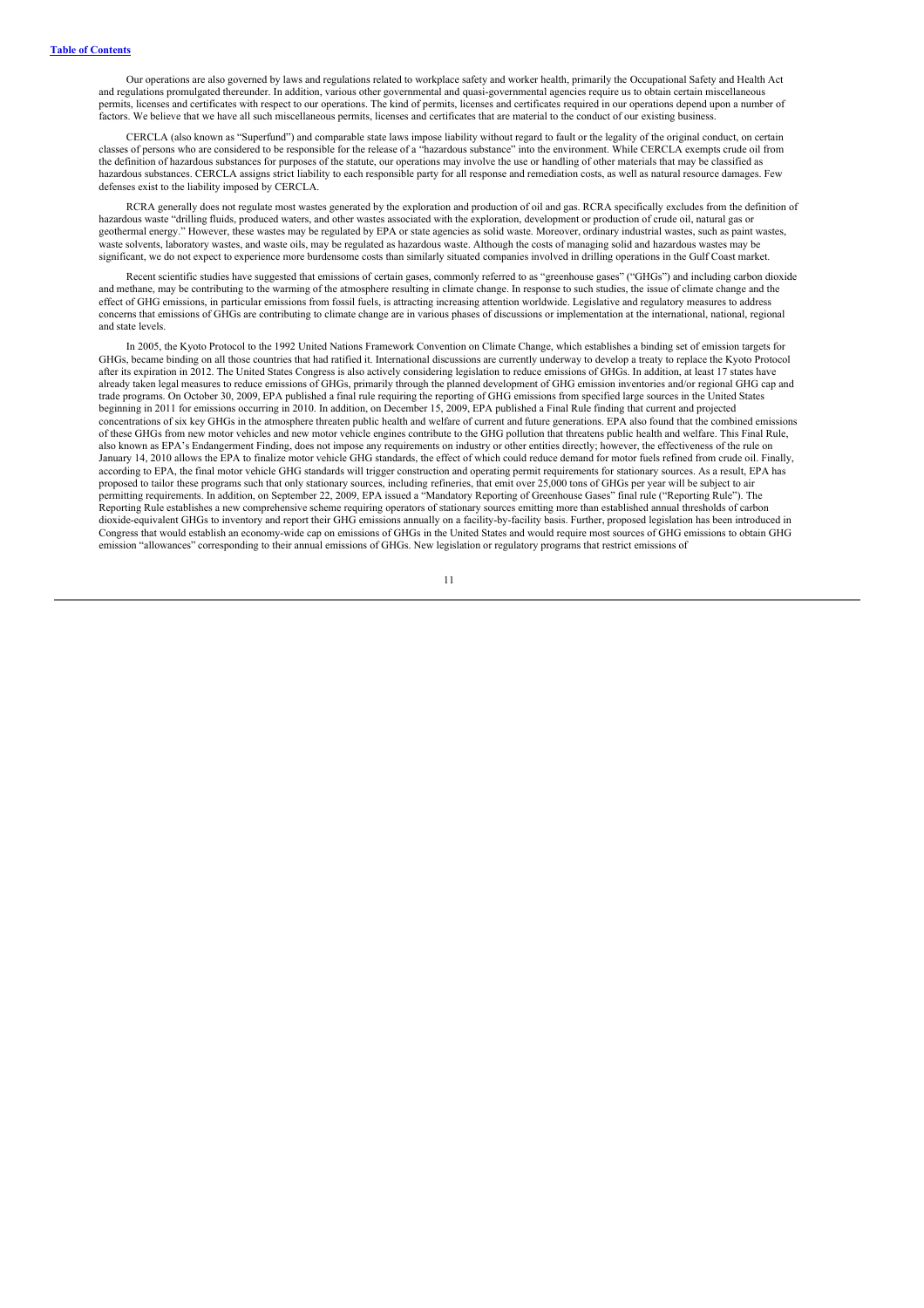GHGs in areas where we conduct business could adversely affect our operations and the demand for hydrocarbon products generally. Moreover, incentives to conserve or use alternative energy sources could reduce demand for fossil fuels, resulting in a decrease in demand for our drilling and drilling related services. The impact of such future programs cannot be predicted, but we do not expect material adverse affects to our operations at this time.

Climate change also poses potential physical risks, including an increase in sea level and changes in weather conditions, such as an increase in changes in precipitation and extreme weather events. To the extent that such unfavorable weather conditions are exacerbated by global climate change or otherwise, our operations may be adversely affected to a greater degree than we have previously experienced, including increased delays and costs. However, the uncertain nature of changes in extreme weather events (such as increased frequency, duration, and severity) and the long period of time over which any changes would take place make estimating any future financial risk to our operations caused by these physical risks of climate change extremely challenging.

The drilling industry is dependent on the demand for services from the oil and gas exploration and development industry, and accordingly, is affected by changes in laws and policies relating to the energy business. Our business is affected generally by political developments and by federal, state, local and foreign<br>regulations that may relate directly to the oil and gas in drilling for oil and gas for economic, environmental and other policy reasons may adversely affect our operations by limiting available drilling opportunities.

#### **FINANCIAL INFORMATION ABOUT INDUSTRY SEGMENTS AND GEOGRAPHIC AREAS**

We operate in five segments: International Drilling, U.S. Drilling, Rental Tools, Project Management and Engineering Services, and Construction Contracts. Information about our reportable segments and operations by geographic areas for the years ended December 31, 2009, 2008 and 2007 is set forth in Note 12 in the notes to the consolidated financial statements included in Item 8 of this report.

## **EXECUTIVE OFFICERS**

Officers are elected each year by the board of directors following the annual meeting for a term of one year and until the election and qualification of their successors. The current executive officers of the Company and their ages, positions with the Company and business experience are presented below:

- *Robert L. Parker Jr., 61,* is the executive chairman of the board of directors. Mr. Parker joined Parker Drilling in 1973 as a contract representative, and was appointed manager of U.S. operations and a vice president later in 1973. He was elected executive vice president in 1976, and president and chief operating officer in 1977. In 1991, he was elected chief executive officer, was appointed chairman in 2006, and has retained the position of executive chairman since 2009. He has been a director since 1973.
- *David C. Mannon, 52,* is president, chief executive officer and member of the board of directors. Mr. Mannon joined Parker Drilling in 2004 as senior vice president and chief operating officer, was elected president in 2007, and chief executive officer and director in 2009. From 2003 to 2004, Mr. Mannon held the positions of president and chief executive officer of Triton Engineering Services Company ("Triton"), a subsidiary of Noble Drilling. From 1988 to March 2003 he held various other positions with Triton. From 1980 through 1988, Mr. Mannon served SEDCO-FOREX, formerly SEDCO, as a drilling engineer
- *W. Kirk Brassfield, 54,* was elected senior vice president and chief financial officer in 2005. Mr. Brassfield joined Parker Drilling in 1998 as controller and principal accounting officer, and was appointed vice president, finance and accounting in 2001. From 1991 through 1998, Mr. Brassfield served in various positions, including subsidiary controller and director of financial planning of MAPCO Inc., a diversified energy company. From 1979 through 1991, Mr. Brassfield served at the public accounting firm KPMG.
- *Jon-Al Duplantier, 42,* joined Parker Drilling in 2009 as vice president and general counsel. From 1995 to 2009, Mr. Duplantier served in several legal and business roles at ConocoPhillips, including senior counsel — Exploration and Production, managing counsel — Indonesia, executive assistant Exploration and Production, and counsel — Dubai. Prior to joining ConocoPhillips, he served as a patent attorney for DuPont from 1992 to 1995.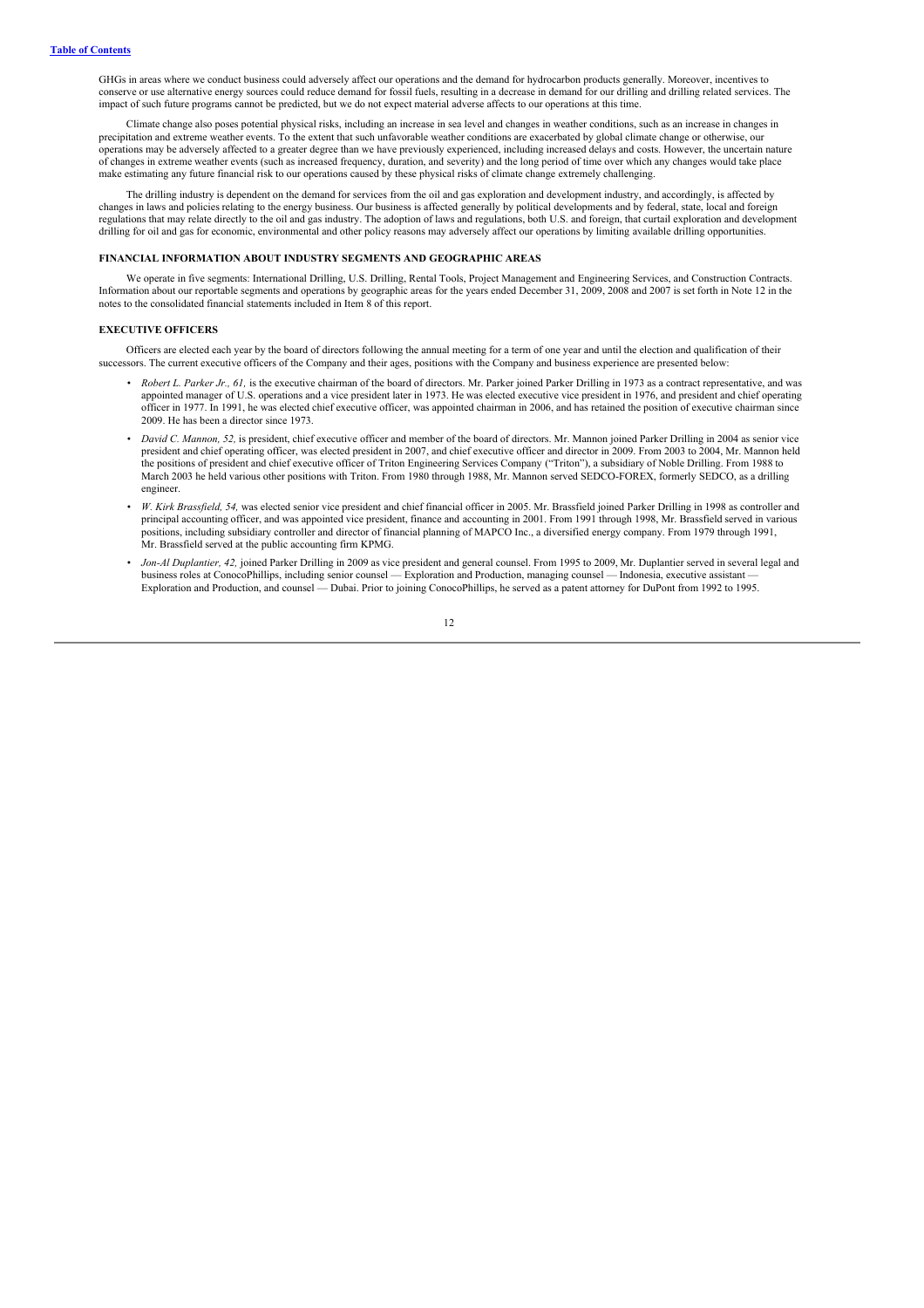- *Denis J. Graham, 60,* joined Parker Drilling in 2000 as vice president of engineering. Mr. Graham served in a variety of positions for Diamond Offshore Drilling Company from 1979 to 2000, including senior vice president of technical services immediately prior to joining Parker Drilling. Mr. Graham is a Registered Professional Engineer in the State of Texas.
- *Michael D. Drennon, 54,* joined Parker Drilling in 2005 as vice president, operations. From 2000 to 2005, Mr. Drennon served as program director for development of company-operated discoveries in Angola for BP. Mr. Drennon served in various engineering, operations and management assignments from 1977 to 2000 with Amoco and BP.
- · Philip A. Schlom, 45, joined Parker Drilling in 2009 as principal accounting officer and corporate controller. From 2008 to 2009, he held the position of vice president and corporate controller for Shared Technologies In Corporation, a leading manufacturer of pumps, valves and seals for the energy sector. From 1988 through 1997, Mr. Schlom served at the public accounting firm PricewaterhouseCoopers.

## *Other Parker Drilling Company Of icers*

- *David W. Tucker, 54,* treasurer, joined Parker Drilling in 1978 as a financial analyst and served in various financial and accounting positions before being named chief financial officer of the Company's wholly-owned subsidiary, Hercules Offshore Corporation, in February 1998. Mr. Tucker was named treasurer in 1999.
- *J. Daniel Chapman, 39,* joined Parker Drilling in 2009 as chief compliance officer and counsel. Prior to joining Parker Drilling, Mr. Chapman was employed by Baker Hughes from 2002 to 2009 where he served in several legal counsel positions including compliance counsel, international trade counsel, division counsel (drilling fluids) and, most recently, as its global ethics & compliance director. Prior to 2002, Mr. Chapman was employed as a securities and merger and acquisitions lawyer with the law firms of Freshfields (London) and King & Spalding (Atlanta and Houston).

#### **Available Information**

We make available free of charge on our website at www.parkerdrilling.com our annual reports on Form 10-K, quarterly reports on Form 10-Q, current reports on Form 8-K and amendments to those reports as soon as reasonably practicable after we electronically file such material with, or furnish such material to, the Securities and Exchange Commission ("SEC"). We also provide paper or electronic copies of our reports free of charge upon request. Additionally, these reports are available on an Internet website maintained by the SEC at http://www.sec.gov.

## **ITEM 1A.** *RISK FACTORS*

The contract drilling, project management and engineering services, and rental tools businesses involve a high degree of risk. You should consider carefully the risks and uncertainties described below and the other information included in this Form 10-K, including the financial statements and related notes, before deciding to invest in our securities. While these are the risks and uncertainties we believe are most important for you to consider, you should know that they are not the only risks or uncertainties facing us or which may adversely affect our business. If any of the following risks or uncertainties actually occur, our business, financial condition or results of operations could be adversely affected.

#### **Risks Related to Our Business**

Continued instability in the global economy may result in an extended decrease in demand for our drilling rigs and rental tools business, which could have a *material adverse ef ect on our drilling, project management and engineering services and rental tool business.*

Over the past 18 months, corporate credit availability and capital market access has been volatile and uncertain, leading to periods of liquidity shortages for industrial businesses worldwide. Although recent economic trends appear to have stabilized and public debt markets were active in the second half of 2009, bank credit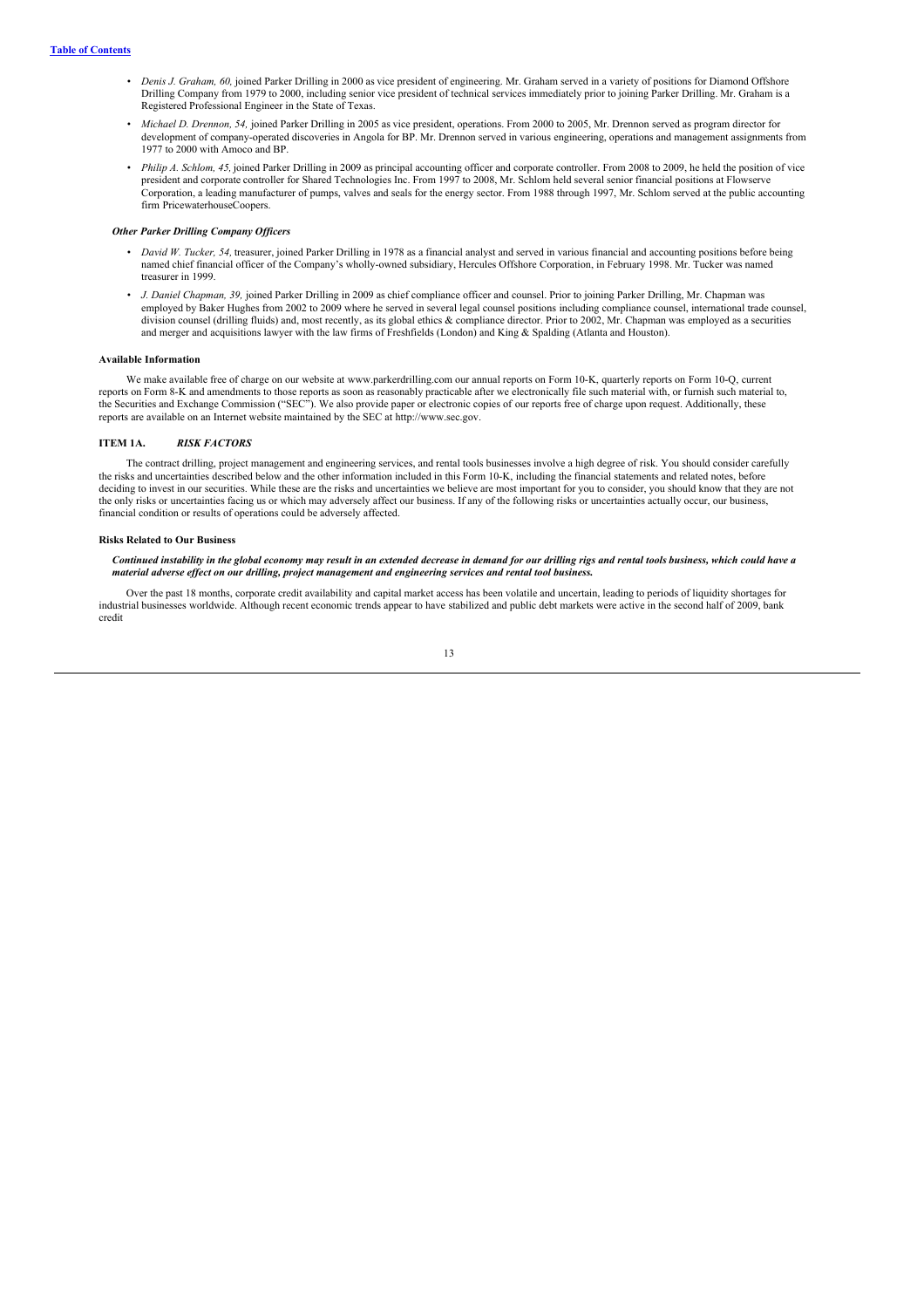availability continues to remain tight. Increased instability in the financial and insurance markets could make it more difficult for us to access capital and to obtain insurance coverages that we consider adequate or are required by our contracts. Meanwhile, a slowdown in economic activity would likely reduce worldwide demand for energy and result in an extended period of lower crude oil and natural gas prices. Our business depends to a significant extent on the level of international onshore drilling activity and GOM inland and offshore drilling activity for oil and natural gas. Oil and gas prices have remained at lower levels during the past twelve months in this tough global economic environment and any prolonged reduction in crude oil and natural gas prices will depress the levels of exploration, development and production activity which could cause our revenues and margins to decline, decrease daily rates and utilization of our rigs and limit our future growth prospects. Any significant decrease in daily rates or utilization of our rigs could materially reduce our revenues and profitability. In addition, current and potential customers who depend on financing for their drilling projects may be forced to curtail or delay projects and may also experience an inability to pay suppliers and service providers, including us. The continued weak global economic environment also could impact our vendors' and suppliers' ability to meet obligations to provide materials and services in general. Continued volatility in oil and natural gas prices and overall global economic conditions could have a material adverse effect on our business and financial results.

#### Rig upgrade, refurbishment and construction projects are subject to risks and uncertainties, including delays and cost overruns, which could have an adverse *impact on our results of operations and cash flows.*

We often have to make upgrade and refurbishment expenditures for our rig fleet to comply with our quality management and planned maintenance system or<br>contractual requirements or when repairs are required or to comply with to the risks of delay or cost overruns inherent in any large construction project, including the following:

- shortages of equipment or skilled labor;
- unforeseen engineering problems;
- unanticipated change orders;
- work stoppages:
- adverse weather conditions;
- unexpectedly long delivery times for manufactured rig components;
- unanticipated repairs to correct defects in construction not covered by warranty;
- failure or delay of third-party equipment vendors or service providers;
- unforeseen increases in the cost of equipment, labor and raw materials, particularly steel;
- disputes with shipyards and suppliers;
- latent damages or deterioration to hull, equipment and machinery in excess of engineering estimates and assumptions;
- financial or other difficulties at shipyards and suppliers;
- loss of revenue associated with downtime to remedy malfunctioning equipment not covered by warranty;
- loss of revenue and payments of liquidated damages for downtime to perform repairs associated with defects, unanticipated equipment refurbishment and delays in commencement of operations;
- unanticipated cost increases; and
- inability to obtain the required permits or approvals, including import/export documentation.

Significant cost overruns or delays could adversely affect our financial condition and results of operations. Delays in the delivery of rigs being constructed or undergoing upgrade, refurbishment or repair may, in many cases, result in delay in contract commencement, resulting in a loss of revenue to us, and may also cause our customer t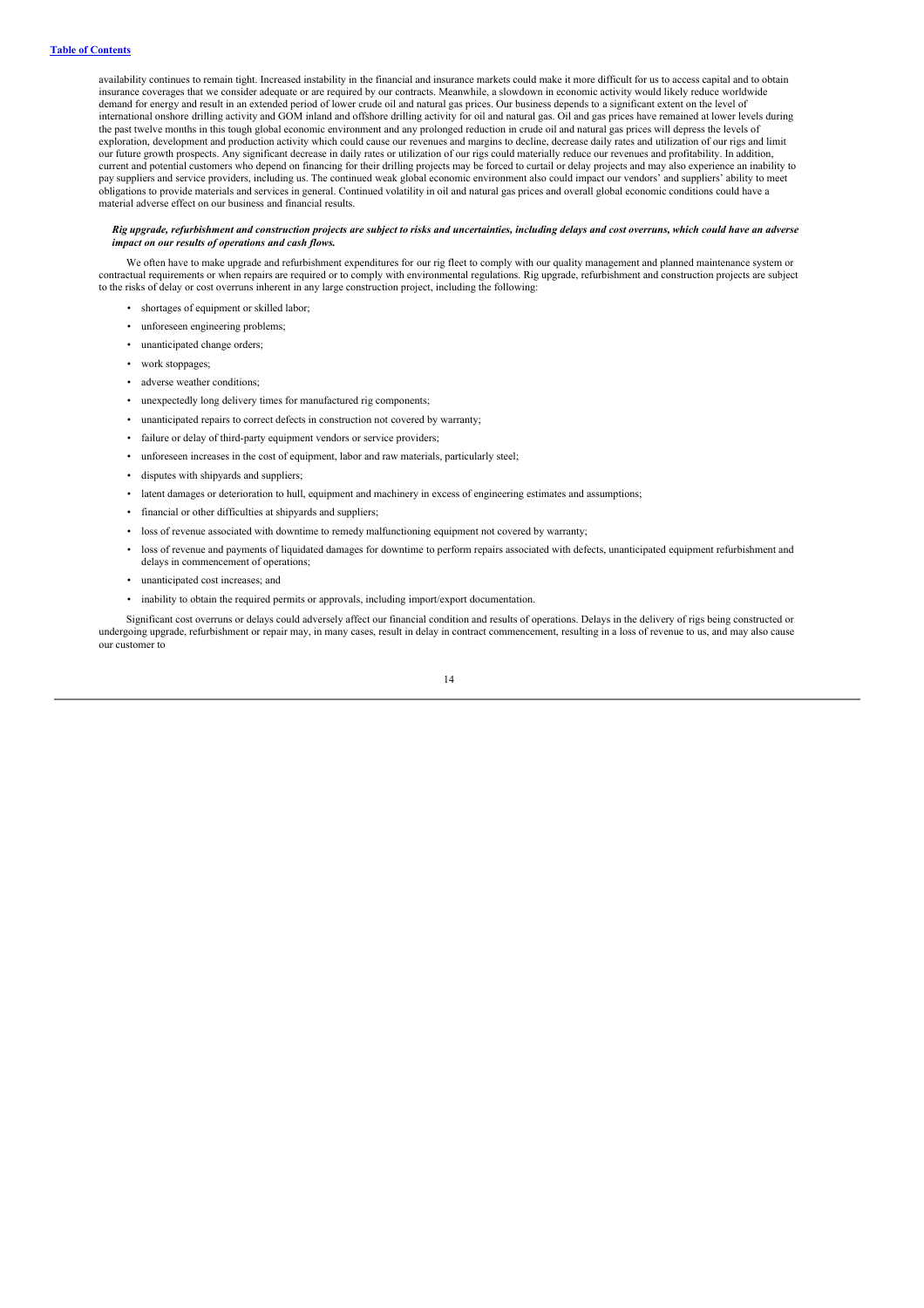renegotiate the drilling contract for the rig or terminate or shorten the term of the contract under applicable late delivery clauses, if any. If one of these contracts is terminated, we may not be able to secure a replacement contract on as favorable terms, if at all. Additionally, capital expenditures for rig upgrade, refurbishment or construction projects could exceed our planned capital expenditures, impairing our ability to service our debt obligations.

#### *Failure to retain skilled and experienced personnel could af ect our operations.*

We require highly skilled and experienced personnel to provide our customers with the highest quality technical services and support for our drilling operations. We compete with other oilfield services businesses and other employers to attract and retain qualified personnel with the technical skills and experience we require. Competition for the skilled and other labor required for our operations intensifies as the number of rigs activated or added to worldwide fleets or under construction increases, creating upward pressure on wages. In periods of high utilization, we have found it more difficult to find and retain qualified individuals. A shortage in the available labor pool of skilled workers or other general inflationary pressures or changes in applicable laws and regulations could make it more difficult for us to attract and retain personnel and could require us to enhance our wage and benefits packages. In addition, labor costs may increase. Increases in our operating costs could adversely affect our business and financial results. Moreover, the shortages of qualified personnel or the inability to obtain and retain qualified personnel could negatively affect the quality, safety and timeliness of our operations.

## *Our ability to service our debt obligations is primarily dependent upon our future financial performance.*

As of December 31, 2009, we had:

- \$411.8 million of long-term debt and \$14.6 million of additional amount due upon maturity which has been reclassed to equity pursuant to the newly adopted accounting for convertible debt instruments;
- \$12.0 million of current portion of long-term debt:
- \$25.1 million of operating lease commitments; and
- \$12.7 million of standby letters of credit.

Our ability to meet our debt service obligations depends on our ability to generate positive cash flows from operations. We have in the past, and may in the future, incur negative cash flows from one or more segments of our operating activities. Our future cash flows from operating activities will be influenced by the demand for our drilling services, the utilization of our rigs, the dayrates that we receive for our rigs, general economic conditions and financial, business and other factors affecting our operations, many of which are beyond our control.

If we are unable to service our debt obligations, we may have to take one or more of the following actions:

- delay spending on maintenance projects and other capital projects, including the acquisition or construction of additional rigs, rental tools and other assets;
- sell equity securities, sell assets; or
- restructure or refinance our debt.

Additional indebtedness or equity financing may not be available to us in the future for the refinancing or repayment of existing indebtedness, or if available, such additional indebtedness or equity financing may not be available on a timely basis, or on terms acceptable to us and within the limitations contained in the documentation contained in our existing debt instruments. In addition, in the event we decide to sell assets, we can provide no assurance as to the timing of any asset sales or the proceeds that could be realized by us from any such asset sale. Our ability to generate sufficient cash flow from operating activities to pay the principal of and interest on our indebtedness is subject to certain market conditions and other factors which are beyond our control.

Increases in the level of our debt and the covenants contained in the instruments governing our debt could have important consequences to you. For example, they could:

• result in a reduction of our credit rating, which would make it more difficult for us to obtain additional financing on acceptable terms;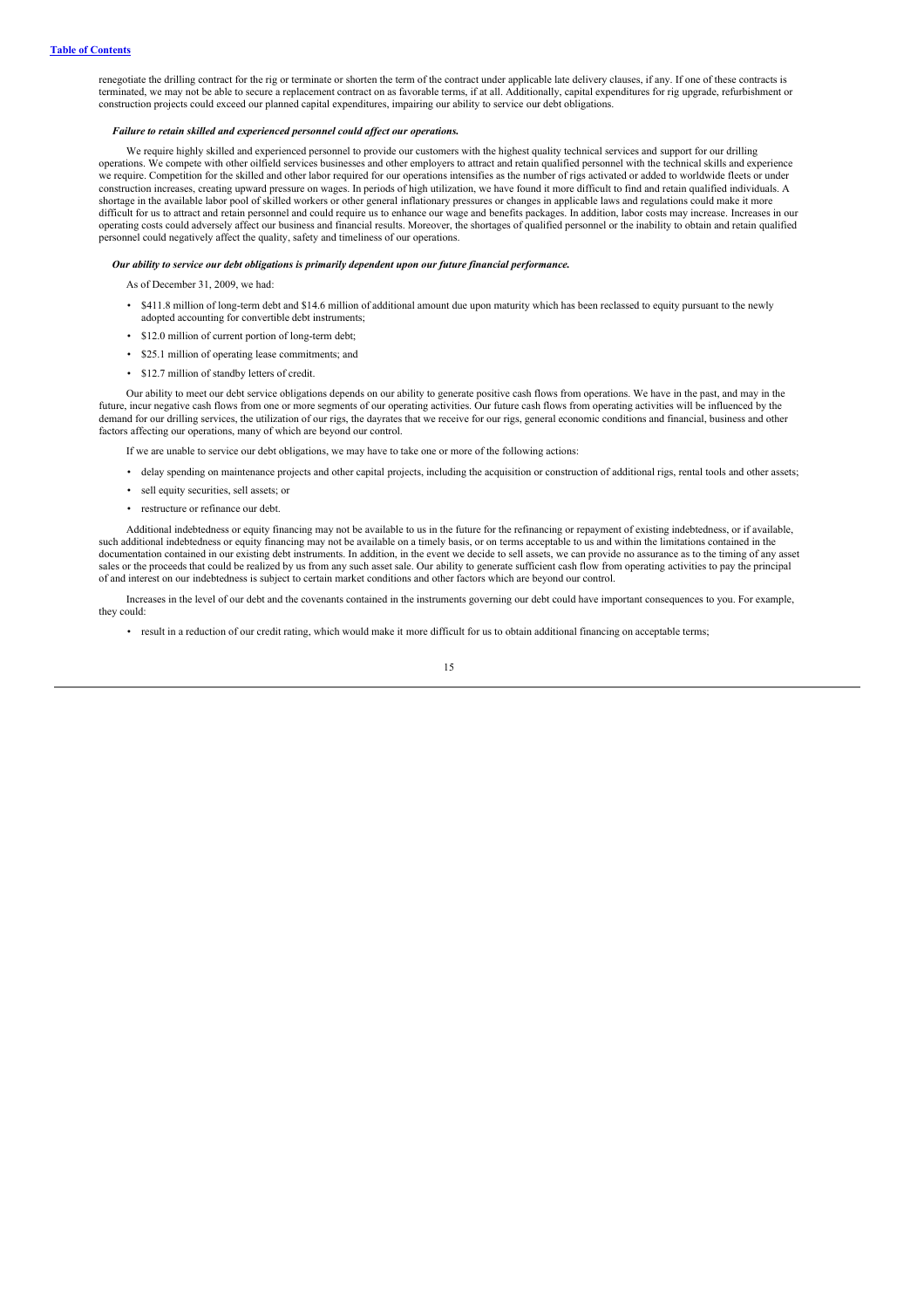- require us to dedicate a substantial portion of our cash flows from operating activities to the repayment of our debt and the interest associated with our debt;
- limit our operating flexibility due to financial and other restrictive covenants, including restrictions on incurring additional debt and creating liens on our properties;
- place us at a competitive disadvantage compared with our competitors that have relatively less debt; and
- make us more vulnerable to downturns in our business.

## Our current operations and future growth may require significant additional capital, and the amount of our indebtedness could impair our ability to fund our *capital requirements.*

Our business requires substantial capital. Currently, we anticipate that our capital expenditures in 2010 will be approximately \$150 to \$175 million, consisting of approximately \$70 to \$80 million for maintenance projects and rental tool investments. We may require additional capital in the event of significant departures from our current business plan or unanticipated expenses. Sources of funding for our future capital requirements may include any or all of the following:

- cash on hand;
- funds generated from our operations;
- public offerings or private placements of equity and debt securities;
- commercial bank loans;
- capital leases; and
- sales of assets.

Additional financing may not be available on a timely basis or on terms acceptable to us and within the limitations contained in the indentures governing the 9.625% Senior Notes and the 2.125% Convertible Senior Notes and the documentation governing our senior secured credit facility. Failure to obtain appropriate financing, should the need for it develop, could impair our ability to fund our capital expenditure requirements and meet our debt service requirements and could have an adverse effect on our business.

### Volatile oil and natural gas prices impact demand for our drilling and related services. A decrease in demand for crude oil and natural gas or other factors may reduce demand for our services and substantially reduce our profitability or result in our incurring losses.

The success of our operations is materially dependent upon the exploration and development activities of the major, independent and national oil and gas companies that comprise our customer base. Oil and natural gas prices and market expectations regarding potential changes in these prices can be extremely volatile, and therefore, the level of exploration and production activities can be extremely volatile. Increases or decreases in oil and natural gas prices and expectations of future prices could have an impact on our customers' long-term exploration and development activities, which in turn could materially affect our business and financial performance. Higher commodity prices do not necessarily result in increased drilling activity because our customers' expectations of future commodity prices typically drive demand for our drilling services.

Commodity prices and demand for our drilling and related services also depends upon other factors, many of which are beyond our control, including:

- the demand for oil and natural gas;
- the cost of exploring for, producing and delivering oil and natural gas;
- expectations regarding future energy prices;
- advances in exploration, development and production technology;
- the adoption or repeal of laws and government regulations, both in the United States and other countries;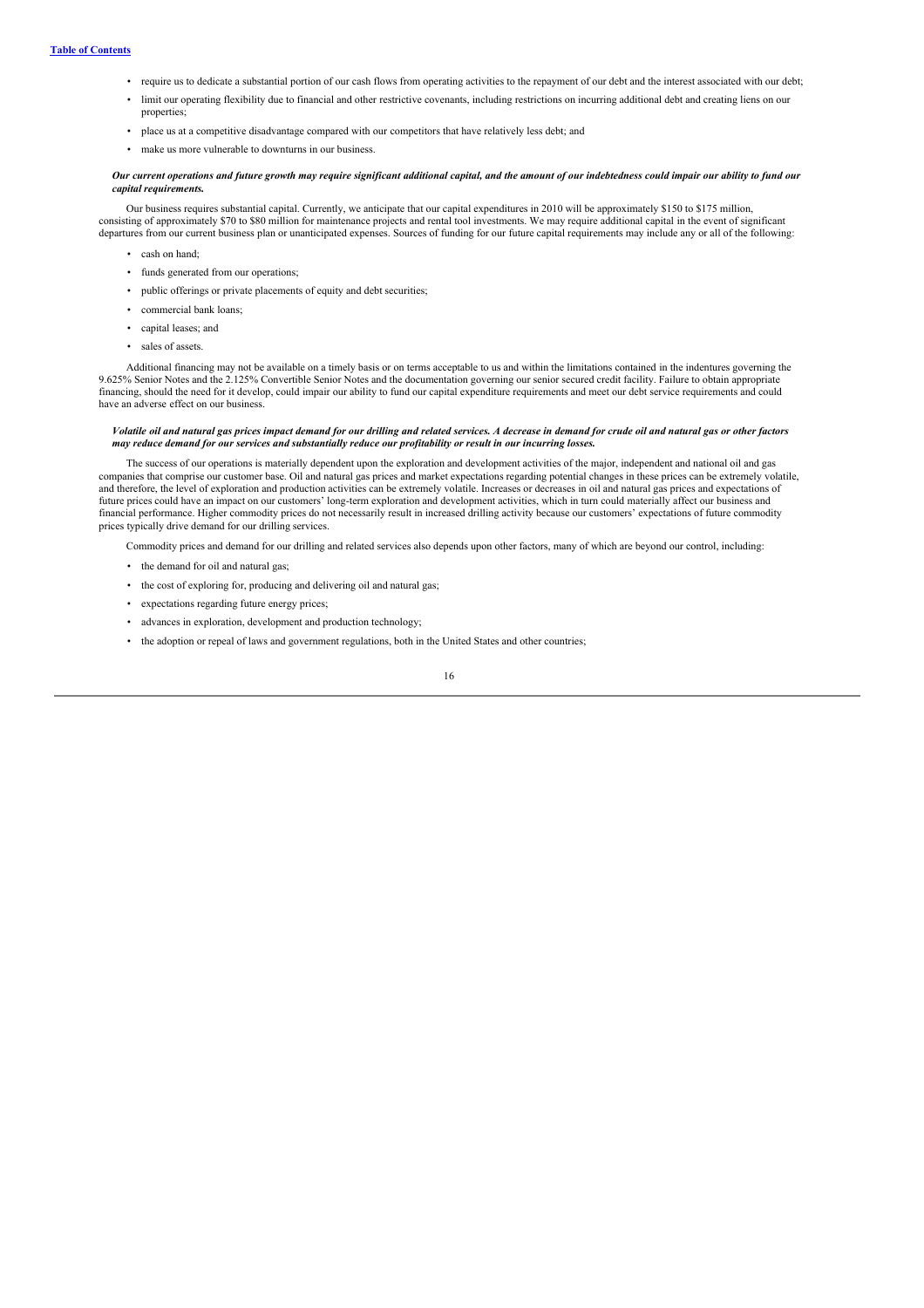- the imposition or lifting of economic sanctions against foreign countries;
- the number of ongoing and recently completed rig construction projects which may create overcapacity;
- local and worldwide military, political and economic events, including events in the oil producing countries in Africa, the Middle East, CIS, Southeast Asia and Americas;
- the ability of the Organization of Petroleum Exporting Countries ("OPEC") to set and maintain production levels and prices;
- the level of production by non-OPEC countries:
- weather conditions:
- expansion or contraction of worldwide economic activity, which affects levels of consumer and industrial demand;
- the rate of discovery of new oil and natural gas reserves;
- the development and use of alternative energy sources; and
- the policies of various governments regarding exploration and development of their oil and natural gas reserves.

#### Certain of our contracts are subject to cancellation by our customers without penalty with little or no notice.

Certain of our contracts are subject to cancellation by our customers without penalty and with relatively little or no notice. When drilling market conditions are depressed, customers may leverage their termination rights in an effort to renegotiate contract terms.

Our customers may also seek to terminate drilling contracts if we experience operational problems. If our equipment fails to function properly and cannot be repaired promptly, we will not be able to engage in drilling operations, and customers may have the right to terminate the drilling contracts. The cancellation or renegotiation of a number of our drilling contracts could materially reduce our revenue and profitability.

#### We rely on a small number of customers, and the loss of a significant customer could adversely affect us.

A substantial percentage of our revenues are generated from a relatively small number of customers, and the loss of a major customer would adversely affect us. In 2009, our two largest customers, BP and ExxonMobil (including subsidiaries and joint ventures) accounted for approximately 26 percent and 15 percent of<br>our total revenues, respectively. Our ten most significant cust operations could be adversely affected if any of our major customers terminate their contracts with us, fail to renew our existing contracts or refuse to award new contracts to us.

#### Contract drilling and the rental tools business are highly competitive and cyclical, with intense price competition.

The contract drilling and rental tools markets are highly competitive and although no single competitor is dominant, many of our competitors in both the contract drilling and rental tools business may possess greater financial resources than we do. Some of our competitors also are incorporated in tax-haven countries<br>outside the United States, which provides them with signi ability to compete with them for many projects.

Contract drilling companies compete primarily on a regional basis, and competition may vary significantly from region to region at any particular time. Many drilling and workover rigs can be moved from one region to another in response to changes in levels of activity, provided market conditions warrant, which may result in an oversupply of rigs in an area. Many competitors have constructed numerous rigs during the previous period of high energy prices and, consequently, the number of rigs available in the markets we operate has exceeded the demand for rigs for extended periods of time, resulting in intense price competition. Most drilling and workover contracts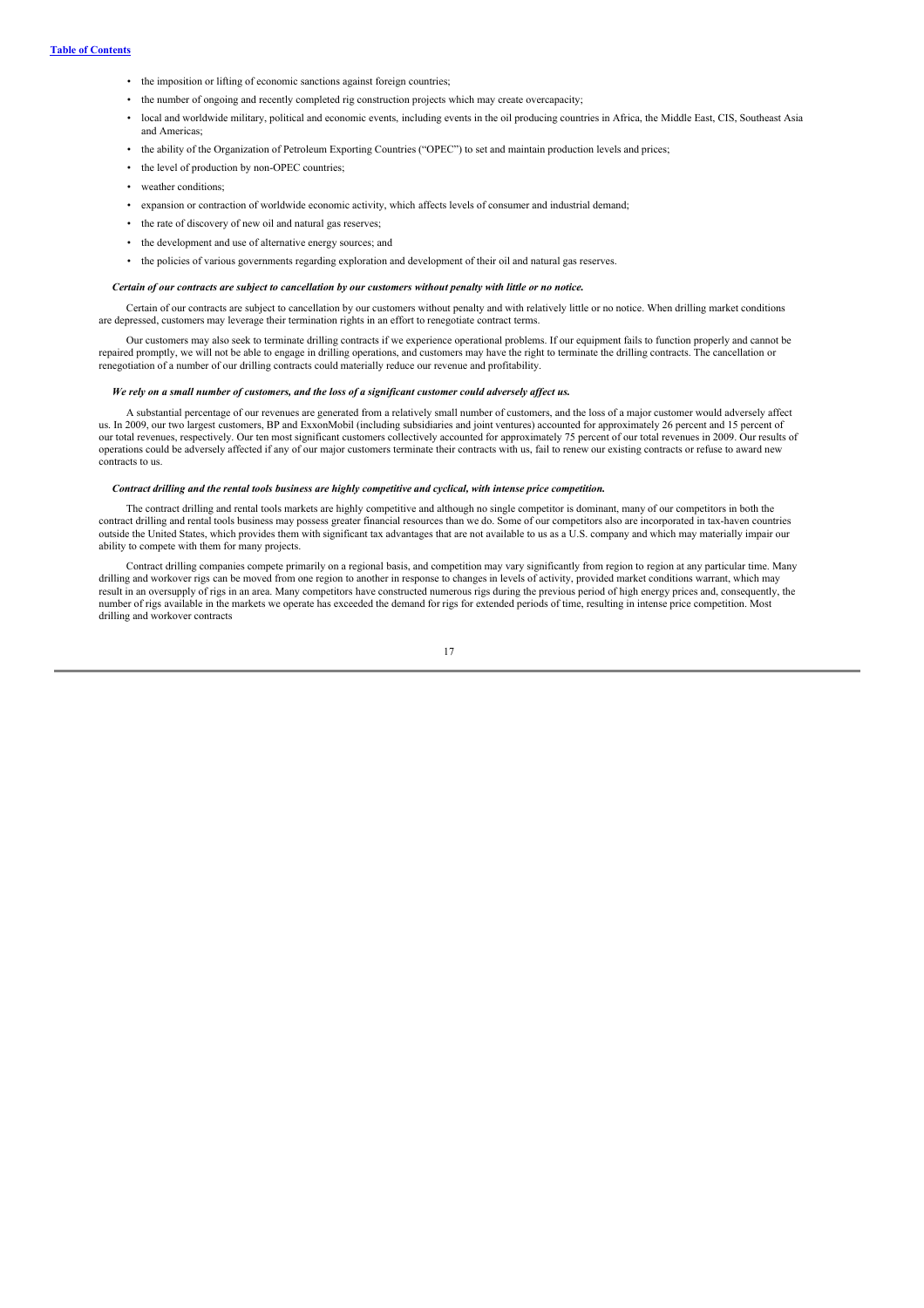are awarded on the basis of competitive bids, which also results in price competition. Historically, the drilling service industry has been highly cyclical, with periods of high demand, limited rig supply and high dayrates often followed by periods of low demand, excess rig supply and low dayrates. Periods of low demand and excess rig supply intensify the competition in the industry and often result in rigs being idle for long periods of time. During periods of decreased demand we typically experience significant reductions in dayrates and utilization. If we experience reductions in dayrates or if we cannot keep our rigs utilized, our financial performance will be adversely impacted. Prolonged periods of low utilization and dayrates could result in the recognition of impairment charges on certain of our<br>rigs if future cash flow estimates, based upon information a

#### Our operations could be adversely affected by terrorism, war, civil disturbances, political instability and similar events,

We currently have operations in 11 countries, including Netherlands, Singapore and the United States. Our operations are subject to interruption, suspension and possible expropriation due to terrorism, war, civil disturbances, political and capital instability and similar events, and we have previously suffered loss of revenue and damage to equipment due to political violence. We may not be able to obtain insurance policies covering risks associated with these types of events, especially political violence coverage, and such policies may only be available with premiums that are not commercially justifiable.

#### *Our international operations are also subject to governmental regulation and other risks.*

We derive a significant portion of our revenues from our international operations. In 2009, we derived approximately 50 percent of our revenues from operations in countries outside the United States. Our international operations are subject to the following risks, among others:

- inconsistency of foreign laws and governmental regulation;
- expropriation, confiscatory taxation and nationalization of our assets:
- increases in governmental royalties;
- import-export quotas or trade barriers;
- hiring and retaining skilled and experienced workers, many of whom are represented by foreign labor unions;
- work stoppages:
- damage to our equipment or violence directed at our employees, including kidnapping;
- piracy;
- unfavorable changes in foreign monetary and tax policies:
- solicitation by government officials for improper payments or other forms of corruption;
- foreign currency fluctuations and restrictions on currency repatriation;
- repudiation, nullification, modification or renegotiation of contracts; and
- other forms of governmental regulation and economic conditions that are beyond our control.

Our international operations are subject to the laws and regulations of a number of foreign countries whose political, regulatory and judicial systems and regimes may differ significantly from those in the United States. Our ability to compete in international contract drilling markets may be adversely affected by foreign governmental regulations and/or policies that favor the awarding of contracts to contractors in which nationals of those foreign countries have substantial ownership interests or by regulations requiring foreign contractors to employ citizens of, or purchase supplies from, a particular jurisdiction. Furthermore, our foreign subsidiaries may face governmentally imposed restrictions or fees from time to time on the transfer of funds to us.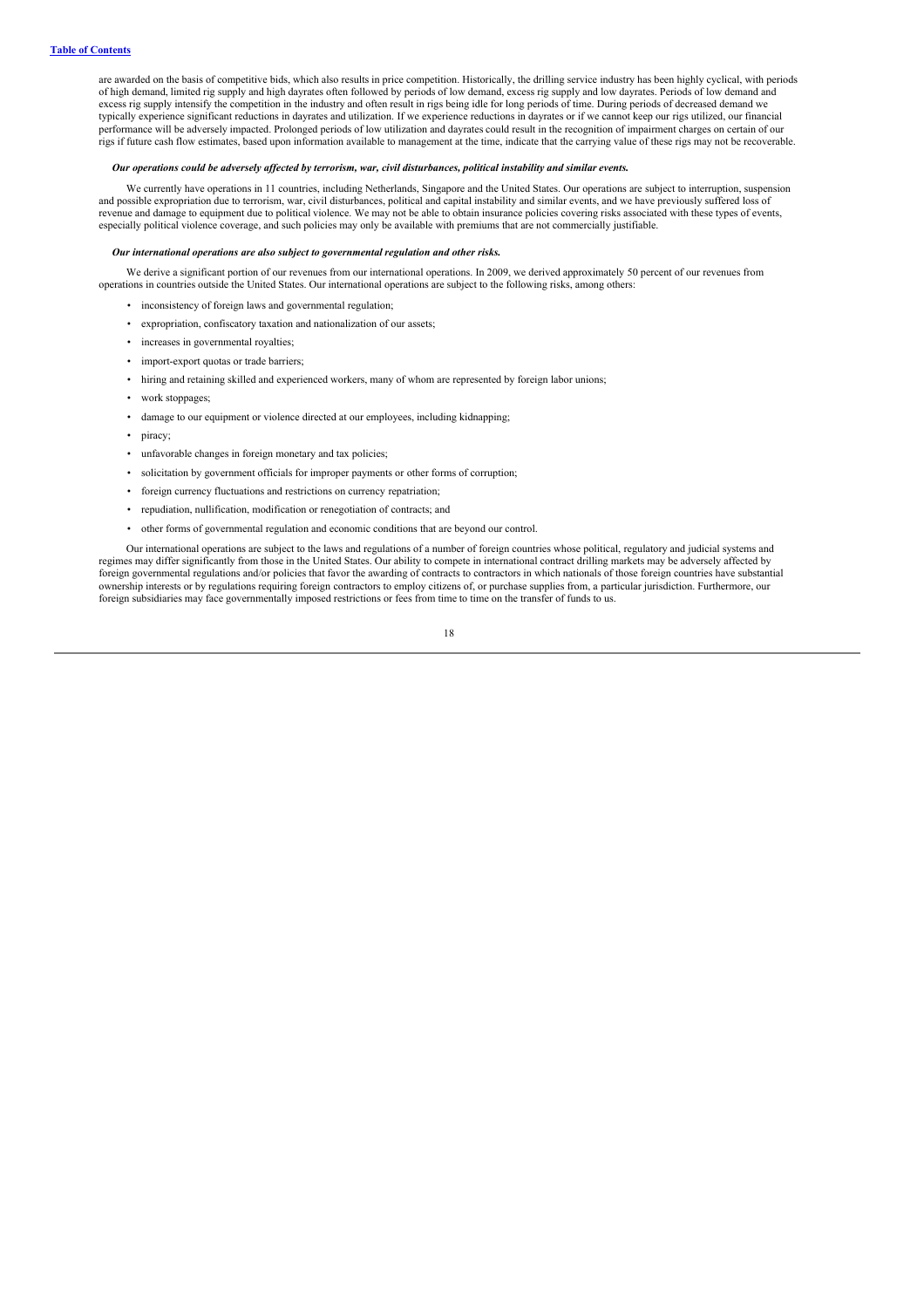A significant portion of the workers we employ in our international operations are members of labor unions or otherwise subject to collective bargaining. We may not be able to hire and retain a sufficient number of skilled and experienced workers for wages and other benefits that we believe are commercially reasonable.

We may experience currency exchange losses where revenues are received or expenses are paid in nonconvertible currencies or where we do not take protective measures against exposure to a foreign currency. We may also incur losses as a result of an inability to collect revenues because of a shortage of convertible currency available to the country of operation, controls over currency exchange or controls over the repatriation of income or capital. Given the international scope of our operations, we are exposed to risks o currency fluctuation and restrictions on currency repatriation where possible by obtaining contracts payable in U.S. dollars or freely convertible foreign currency. In addition, some parties with which we do business could require that all or a portion of our revenues be paid in local currencies. Foreign currency fluctuations therefore could have a material adverse effect upon our results of operations and financial condition.

Our international operations are also subject to disruption due to risks associated with worldwide health concerns. In particular, although we have no evidence to believe this will occur, it is possible that concerns due to the transmission of illness (viral, bacterial or parasitic) could result in cancellations or delays in international flights and/or the quarantine of drilling crews in foreign locations, which could materially impair our international operations and consequently have an adverse effect on our business and financial results for the operations that are affected.

#### *Inconsistent application of foreign tax and other laws may adversely af ect our operations.*

Tax and other laws and regulations in some foreign countries are not always interpreted consistently among local, regional and national authorities, which often results in good faith disputes between us and governing authorities. The ultimate outcome of these disputes is never certain, and it is possible that the outcomes could have an adverse effect on our financial performance.

#### We are subject to hazards customary for drilling operations, which could adversely affect our financial performance if we are not adequately indemnified or *insured.*

Substantially all of our operations are subject to hazards that are customary for oil and natural gas drilling operations, including blowouts, reservoir damage, loss of well control, cratering, oil and natural gas well fires and explosions, natural disasters, pollution and mechanical failure. Our offshore operations also are subject to hazards inherent in marine operations, such as capsizing, sinking, grounding, collision and damage from severe weather conditions. Any of these risks could result in damage to or destruction of drilling equipment, personal injury and property damage, suspension of operations or environmental damage. We have had accidents in the past demonstrating some of these hazards. To the extent that we are unable to insure against these risks or to obtain indemnification agreements to adequately protect us against liability from all of the consequences of the hazards and risks described above, then the occurrence of an event not fully insured or for which we are not indemnified against, or the failure of a customer or insurer to meet its indemnification or insurance obligations, could result in substantial losses. In addition, insurance may not continue to be available to cover any or all of these risks. For example, pollution, reservoir damage and environmental risks generally are not dully insurable. Even if such insurance is available, insurance premiums or other costs may rise significantly in the future, so as to make the cost of such insurance prohibitive.

Certain areas in and near the GOM are subject to hurricanes and other extreme weather conditions. When operating in the GOM, our drilling rigs and rental tools may be located in areas that could cause them to be susceptible to damage or total loss by these storms. In addition, damage caused by high winds and turbulent seas to our rigs, our shore bases and our corporate infrastructure could potentially cause us to curtail operations for significant periods of time until the damages can be repaired.

The oil and natural gas industry has sustained several catastrophic losses in recent years, including damage from hurricanes in the GOM. As a result, insurance underwriters have increased insurance premiums and restricted certain insurance coverage such as for losses arising from a named windstorm.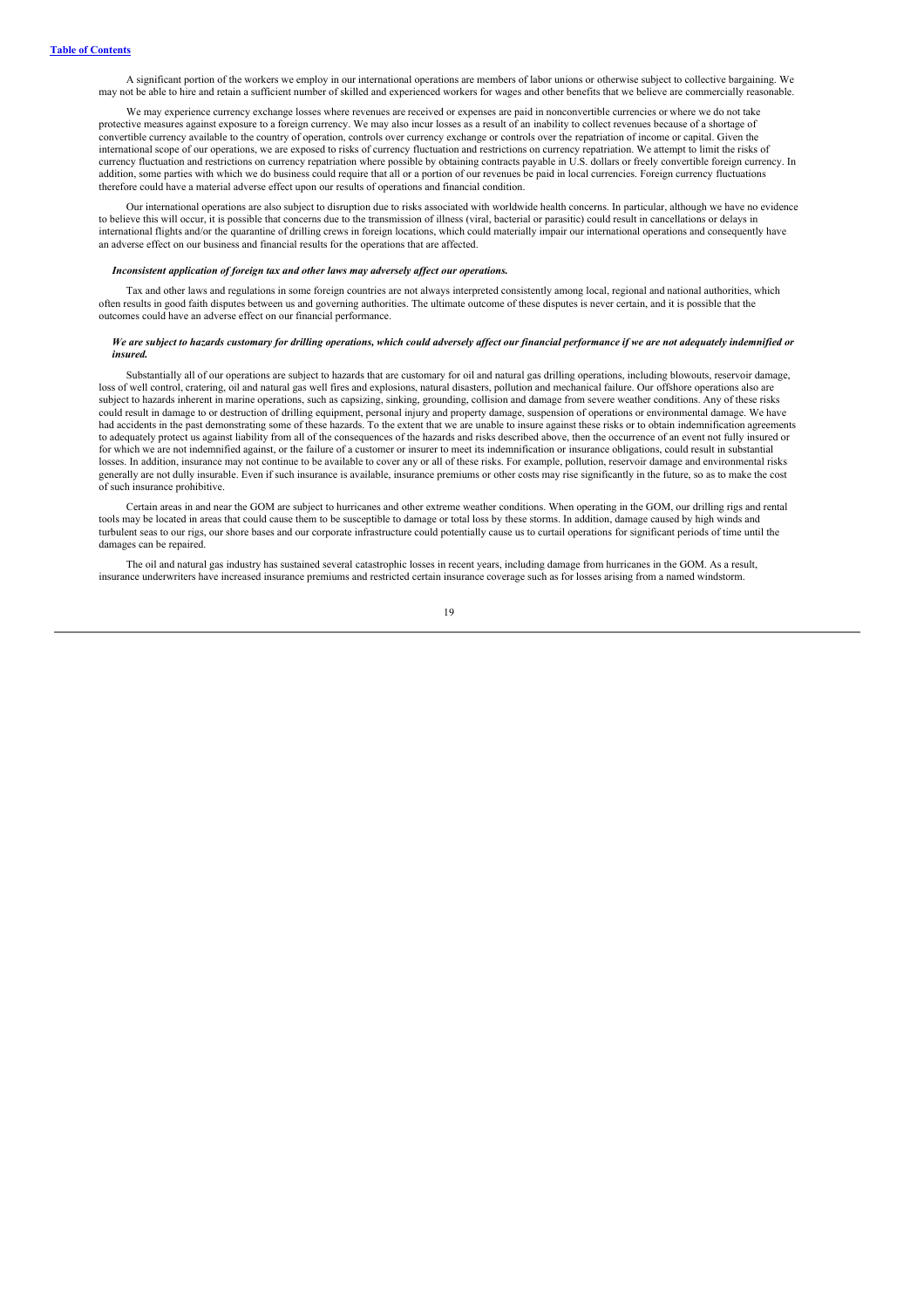Although not a hazard specific to our drilling operations, we could incur significant liability in the event of loss or damage to proprietary data of operators or third parties during our transmission of this valuable data.

#### Government regulations and environmental risks, which reduce our business opportunities and increase our operating costs, might worsen in the future.

Government regulations control and often limit access to potential markets and impose extensive requirements concerning employee safety, environmental protection, pollution control and remediation of environmental contamination. Environmental regulations, in particular, prohibit access to some markets and make others less economical, increase equipment and personnel costs and often impose liability without regard to negligence or fault. In addition, governmental regulations, such as those related to climate change, may discourage our customers' activities, reducing demand for our products and services. We may be liable for damages resulting from pollution of offshore waters and, under United States regulations, must establish financial responsibility in order to drill offshore. See Part I, Business, "Environmental Considerations."

## *We are regularly involved in litigation, some of which may be material.*

We are regularly involved in litigation, claims and disputes incidental to our business, which at times involve claims for significant monetary amounts, some of which would not be covered by insurance. We undertake all reasonable steps to defend ourselves in such lawsuits. Nevertheless, we cannot predict the ultimate outcome of such lawsuits and any resolution which is adverse to us could have a material adverse effect on our financial condition. See Note 13, "Commitments and Contingencies," in Item 8 of this Form 10-K for a discussion of the material legal proceedings affecting us.

#### We are currently conducting an investigation into possible violations of the Foreign Corrupt Practices Act ("FCPA") and other laws concerning our international operations. The Securities and Exchange Commission and the Department of Justice are conducting parallel investigations into possible FCPA violations. If we are found to have violated the FCPA or other legal requirements, we may be subject to criminal and civil penalties and other remedial *measures, which could materially harm our business, results of operations, financial condition and liquidity.*

As previously disclosed, the Company received requests from the United States Department of Justice ("DOJ") in July 2007 and the United States Securities and Exchange Commission ("SEC") in January 2008 relating to the Company's utilization of the services of a customs agent. The DOJ and the SEC are conducting parallel investigations into possible violations of U.S. law by the Company, including the FCPA. In particular, the DOJ and the SEC are investigating the Company's use of customs agents in certain countries in which the Company currently operates or formerly operated, including Kazakhstan and Nigeria. The Company is fully cooperating with the DOJ and SEC investigations and is conducting an internal investigation into potential customs and other issues in Kazakhstan and Nigeria. The internal investigation has identified issues relating to potential non-compliance with applicable laws and regulations, including the FCPA, with respect to operations in Kazakhstan and Nigeria. At this point, we are unable to predict the duration, scope or result of the DOJ or the SEC investigation or whether either agency will commence any legal action.

Further, in connection with our internal investigation, we also have learned that an individual who may be considered a foreign official under the FCPA owns in trust a substantial stake in a foreign subcontractor with whom the Company does business through a joint venture relationship in Kazakhstan. We are currently engaged in efforts to evaluate and implement alternatives to restructure or end the relationship with the subcontractor. At this point, we are unable to predict the outcome of our restructuring efforts or whether termination will result, either of which could negatively impact some of our operations in Kazakhstan and potentially have a material adverse impact on our business, results of operations, financial condition and liquidity.

The DOJ and the SEC have a broad range of civil and criminal sanctions under the FCPA and other laws and regulations, which they may seek to impose against corporations and individuals in appropriate circumstances including, but not limited to, injunctive relief, disgorgement, fines, penalties and modifications to business practices and compliance programs. These authorities have entered into agreements with, and obtained a range of sanctions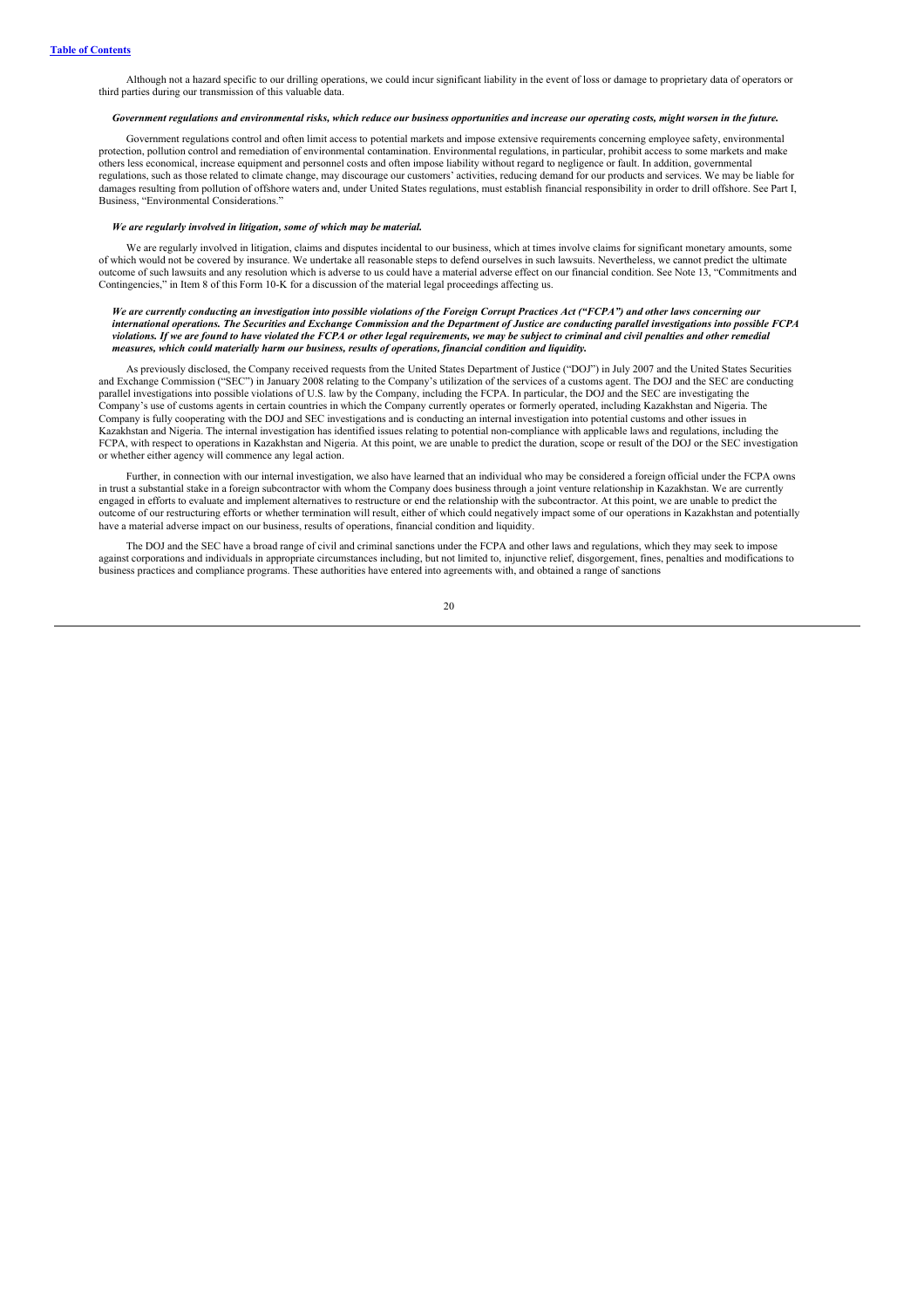against, several public corporations and individuals arising from allegations of improper payments and deficiencies in books and records and internal controls, whereby civil and criminal penalties were imposed. Recent civil and criminal settlements have included multi-million dollar fines, deferred prosecution agreements, guilty pleas, and other sanctions, including the requirement that the relevant corporation retain a monitor to oversee its compliance with the FCPA. In addition, corporations may have to end or modify existing business relationships. Any of these remedial measures, if applicable to us, could have a material adverse impact on our business, results of operations, financial condition and liquidity.

#### We are subject to laws and regulations concerning our international operations, including export restrictions, U.S. economic sanctions and other activities that we conduct abroad. We have conducted an internal review concerning our compliance with these legal requirements and have voluntarily disclosed the results of our review to the U.S. government. If we are not in compliance with applicable legal requirements, we may be subject to civil or criminal penalties and other remedial measures, which could materially harm our business, results of operations, financial condition and liquidity.

We are subject to laws and regulations restricting our international operations, including activities involving restricted countries, organizations, entities and persons that have been identified as unlawful actors or that are subject to U.S. economic sanctions. Pursuant to an internal review, we have identified certain shipments of equipment and supplies that were routed through Iran as well as other activities, including drilling activities, which may have violated applicable U.S. laws and regulations. We have reviewed these shipments, transactions and drilling activities to determine whether the timing, nature and extent of such activities or other conduct may have given rise to violations of these laws and regulations, and we have voluntarily disclosed the results of our review to the U.S. government. At this point, we are unable to predict whether the government will initiate an investigation or any proceedings against the Company or the ultimate outcome that may result from our voluntary disclosure. If U.S. enforcement authorities determine that we were not in compliance with export restrictions, U.S. economic sanctions or other laws and regulations that apply to our international operations, we may be subject to civil or criminal penalties and other remedial measures, which could have an adverse impact on our business, results of operations, financial condition and liquidity.

#### **Risks Related to Our Common Stock**

#### *The market price of our common stock has fluctuated significantly.*

The market price of our common stock may continue to fluctuate in response to various factors and events, most of which are beyond our control, including the following:

- the other risk factors described in this Form 10-K, including changes in oil and natural gas prices;
- a shortfall in rig utilization, operating revenue or net income from that expected by securities analysts and investors;
- changes in securities analysts' estimates of the financial performance of us or our competitors or the financial performance of companies in the oilfield service industry generally;
- changes in actual or market expectations with respect to the amounts of exploration and development spending by oil and gas companies;
- general conditions in the economy and in energy-related industries;
- general conditions in the securities markets;
- political instability, terrorism or war; and
- the outcome of pending and future legal proceedings, investigations, tax assessments and other claims.

#### *A hostile takeover of our company would be dif icult.*

Some of the provisions of our Restated Certificate of Incorporation and of the Delaware General Corporation Law may make it difficult for a hostile suitor to acquire control of our company and to replace our incumbent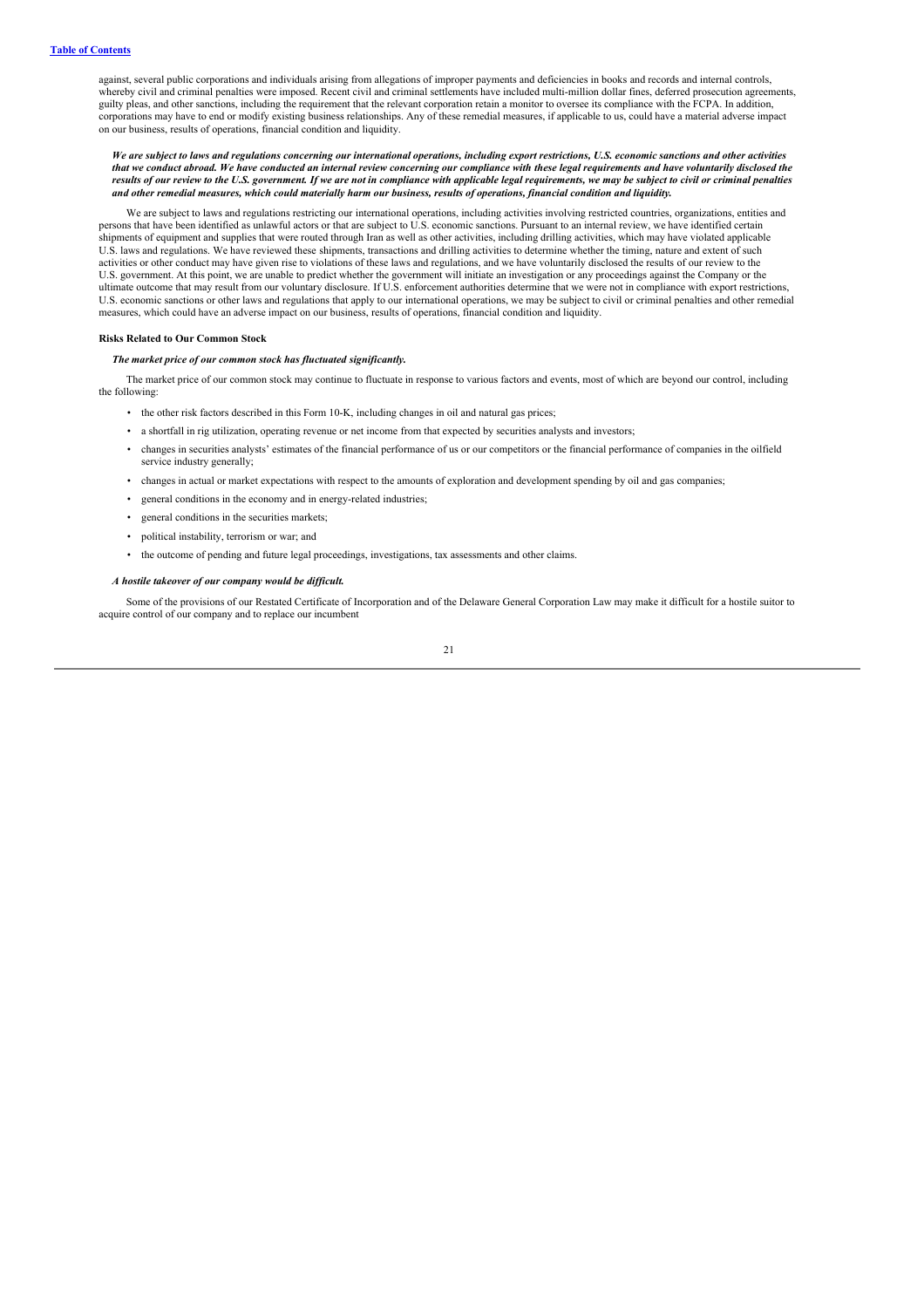management. For example, our Restated Certificate of Incorporation provides for a staggered Board of Directors and permits the Board of Directors, without stockholder approval, to issue additional shares of common stock or a new series of preferred stock.

#### **Risks Related to our Debt Securities**

#### *We may not be able to repurchase our 9.625% Senior Notes upon a change of control.*

Upon the occurrence of specific change of control events affecting us, the holders of our 9.625% Senior Notes will have the right to require us to repurchase our notes at 101 percent of their principal amount, plus accrued and unpaid interest. Our ability to repurchase our notes upon such a change of control event would be limited by our access to funds at the time of the repurchase and the terms of our other debt agreements. Upon a change of control event, we may be required immediately to repay the outstanding principal, any accrued interest on and any other amounts owed by us under our senior secured credit facilities, our notes and other outstanding indebtedness. The source of funds for these repayments would be our available cash or cash generated from other sources. However, we may not have sufficient funds available upon a change of control to make any required repurchases of this outstanding indebtedness.

In addition, the change of control provisions in the indenture governing our 9.625% Senior Notes may not protect the holders of our notes from certain important corporate events, such as a leveraged recapitalization (which would increase the level of our indebtedness), reorganization, restructuring, merger or other similar transaction, unless such transaction constitutes a "Change of Control" under the indenture. Such a transaction may not involve a change in voting power or beneficial ownership or, even if it does, may not involve a change that constitutes a "Change of Control" as defined in the indenture that would trigger our obligation to repurchase the notes. Therefore, if an event occurs that does not constitute a "Change of Control" as defined in the indenture, we will not be required to make an offer to repurchase the notes and the holders may be required to continue to hold their notes despite the event.

### We may not have sufficient cash to repurchase the 2.125% Convertible Senior Notes at the option of the holder upon a fundamental change or to pay the cash *payable upon a conversion.*

Upon the occurrence of a fundamental change as defined in the indenture governing our 2.125% Convertible Senior Notes, subject to certain conditions, we will be required to make an offer to repurchase for cash all outstanding notes at 100 percent of their principal amount plus accrued and unpaid interest, including additional amounts, if any, up to but not including the date of repurchase. In addition, unless we elect to satisfy our conversion obligation entirely in shares of our common stock, upon a conversion, we will be required to make a cash payment of up to \$1,000 for each \$1,000 in principal amount of notes converted. However, we may not have enough available cash or be able to obtain financing at the time we are required to make repurchases of tendered notes or settlement of converted notes. Any credit facility in place at the time of a repurchase or conversion of the notes may also define as a default thereunder the events requiring repurchase or cash payment upon conversion of the notes or otherwise limit our ability to use borrowings to pay for a repurchase or conversion of the notes and may prohibit us from making any cash payments on the repurchase or conversion of the notes if a default or event of default has occurred under that facility without the consent of the lenders under that credit facility. Our failure to repurchase tendered notes at a time when the repurchase is required by the indenture or to pay any cash payable on a conversion of the notes would constitute a default under the indenture. A default under the indenture or the fundamental change itself could lead to a default under the other existing and future agreements governing our indebtedness. If the repayment of the related indebtedness were to be accelerated after any applicable notice or grace periods, we may not have sufficient funds to repay the indebtedness and repurchase the notes or make cash payments upon conversion thereof.

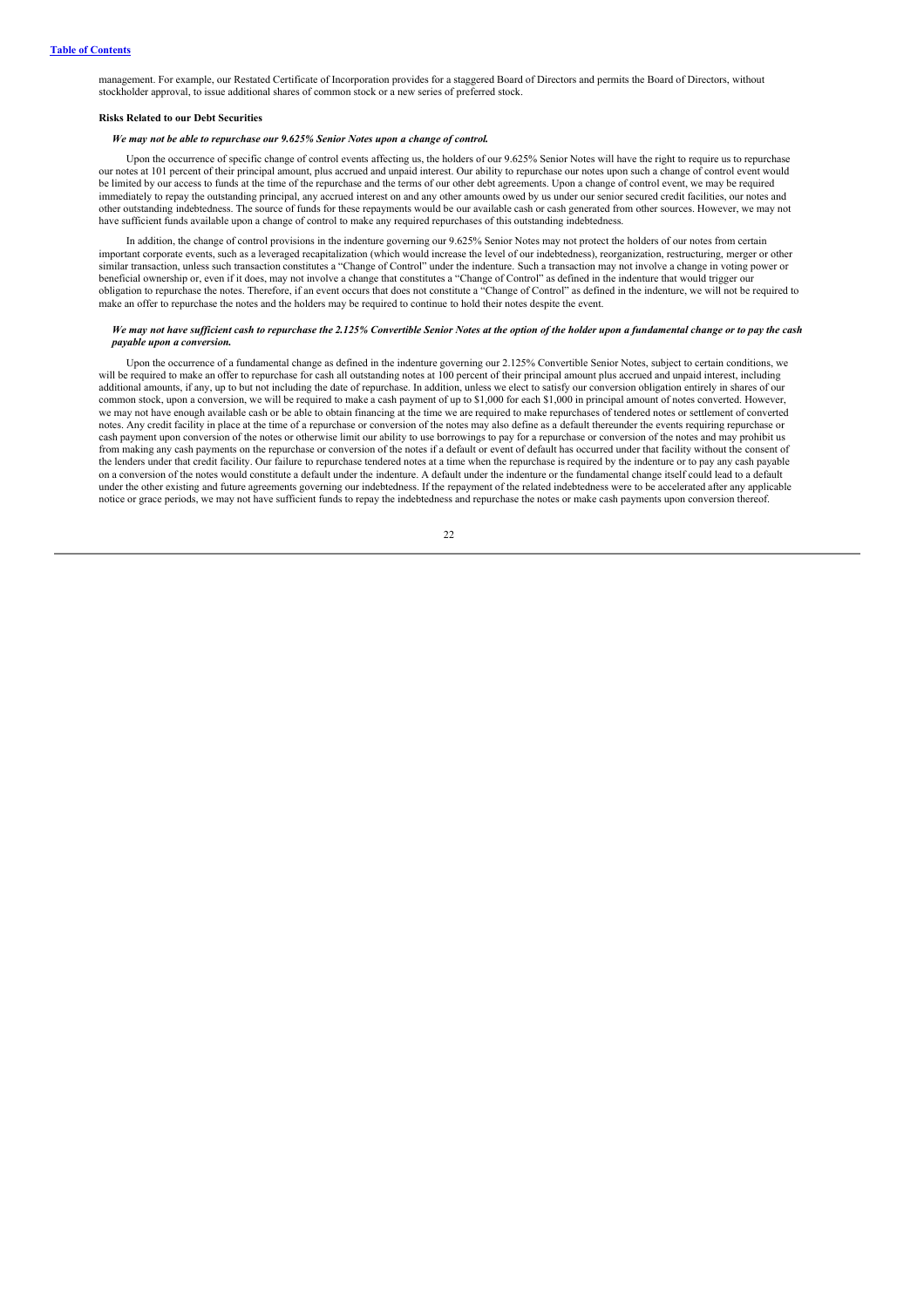The indenture for our 9.625% Senior Notes and our senior secured credit agreement impose significant operating and financial restrictions, which may *prevent us from capitalizing on business opportunities and taking some actions.*

The indenture governing our 9.625% Senior Notes and the agreement governing our senior secured credit facility impose significant operating and financial restrictions on us. These restrictions limit our ability to:

- make investments and other restricted payments, including dividends;
- incur additional indebtedness:
- create liens;
- engage in sale leaseback transactions;
- sell our assets or consolidate or merge with or into other companies; and
- engage in transactions with affiliates.

These limitations are subject to a number of important qualifications and exceptions. Our senior secured credit agreement also requires us to maintain ratios for consolidated leverage, consolidated interest coverage and consolidated senior secured leverage. These covenants may adversely affect our ability to finance our future operations and capital needs and to pursue available business opportunities. A breach of any of these covenants could result in a default in respect of the related indebtedness. If a default were to occur, the holders of our 9.625% Senior Notes and the lenders under our senior secured credit facility could elect to declare the indebtedness, together with accrued interest, immediately due and payable. If the repayment of the indebtedness were to be accelerated after any applicable notice or grace periods, we may not have sufficient funds to repay the indebtedness.

#### **DISCLOSURE NOTE REGARDING FORWARD-LOOKING STATEMENTS**

This Form 10-K contains statements that are "forward-looking statements" within the meaning of Section 27A of the Securities Act of 1933, as amended, or the Securities Act, and Section 21E of the Securities Exchange Act of 1934, as amended, or the Exchange Act. All statements contained in this Form 10-K, other than statements of historical facts, are forward-looking statements for purposes of these provisions, including any statements regarding:

- stability of prices and demand for oil and natural gas;
- levels of oil and natural gas exploration and production activities;
- demand for contract drilling and drilling related services and demand for rental tools;
- our future operating results and profitability;
- our future rig utilization, dayrates and rental tools activity;
- entering into new, or extending existing, drilling contracts and our expectations concerning when our rigs will commence operations under such contracts;
- growth through acquisitions of companies or assets;
- construction or upgrades of rigs and expectations regarding when these rigs will commence operations;
- capital expenditures for acquisition of rigs, construction of new rigs or major upgrades to existing rigs;
- scheduled delivery of drilling rigs for operation in Alaska under the terms of our agreement with BP Exploration (Alaska) Inc.;
- entering into joint venture agreements;
- our future liquidity;
- availability and sources of funds to reduce our debt and expectations of when debt will be reduced;

 $2<sup>2</sup>$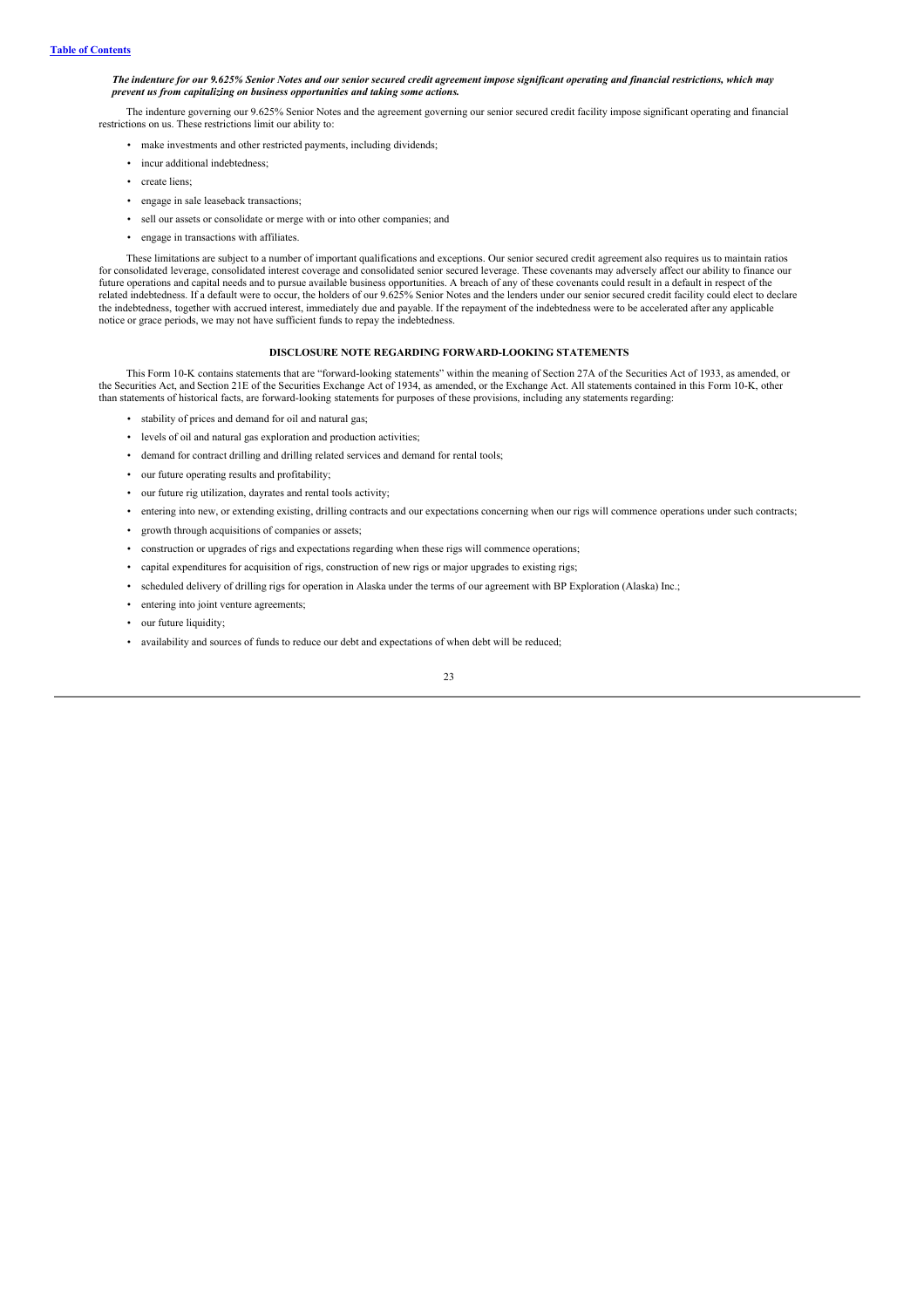- the outcome of pending or future legal proceedings, investigations, tax assessments and other claims;
- the availability of insurance coverage for pending or future claims;
- the enforceability of contractual indemnification in relation to pending or future claims;
- compliance with covenants under our senior secured credit facility and indentures for our senior notes; and
- organic growth of our operations.

In some cases, you can identify these statements by forward-looking words such as "anticipate," "believe," "could," "estimate," "expect," "intend," "outlook," "may," "should," "will" and "would" or similar words. Forward-looking statements are based on certain assumptions and analyses made by our management in light of their experience and perception of historical trends, current conditions, expected future developments and other factors they believe are relevant. Although our management believes that their assumptions are reasonable based on information currently available, those assumptions are subject to significant risks and uncertainties, many of which are outside of our control. The following factors, as well as any other cautionary language included in this Form 10-K, provide examples of risks, uncertainties and events that may cause our actual results to differ materially from the expectations we describe in our forward-looking statements:

- worldwide economic and business conditions that adversely affect market conditions and/or the cost of doing business;
- our inability to access the credit markets;
- the U.S. economy and the demand for natural gas;
- worldwide demand for oil;
- fluctuations in the market prices of oil and natural gas;
- imposition of unanticipated trade restrictions;
- unanticipated operating hazards and uninsured risks;
- political instability, terrorism or war;
- governmental regulations, including changes in accounting rules or tax laws or ability to remit funds to the U.S., that adversely affect the cost of doing business;
- changes in the tax laws that would allow double taxation on foreign sourced income;
- the outcome of our investigation and the parallel investigations by the SEC and the Department of Justice into possible violations of U.S. law, including the Foreign Corrupt Practices Act;
- contemplated U.S. legislation on carbon emissions;
- potential new "employer" taxes on U.S. health care plans;
- adverse environmental events;
- adverse weather conditions:
- global health concerns;
- changes in the concentration of customer and supplier relationships;
- ability of our customers and suppliers to obtain financing for their operations;
- unexpected cost increases for new construction and upgrade and refurbishment projects;
- delays in obtaining components for capital projects and in ongoing operational maintenance and equipment certifications;
- shortages of skilled labor;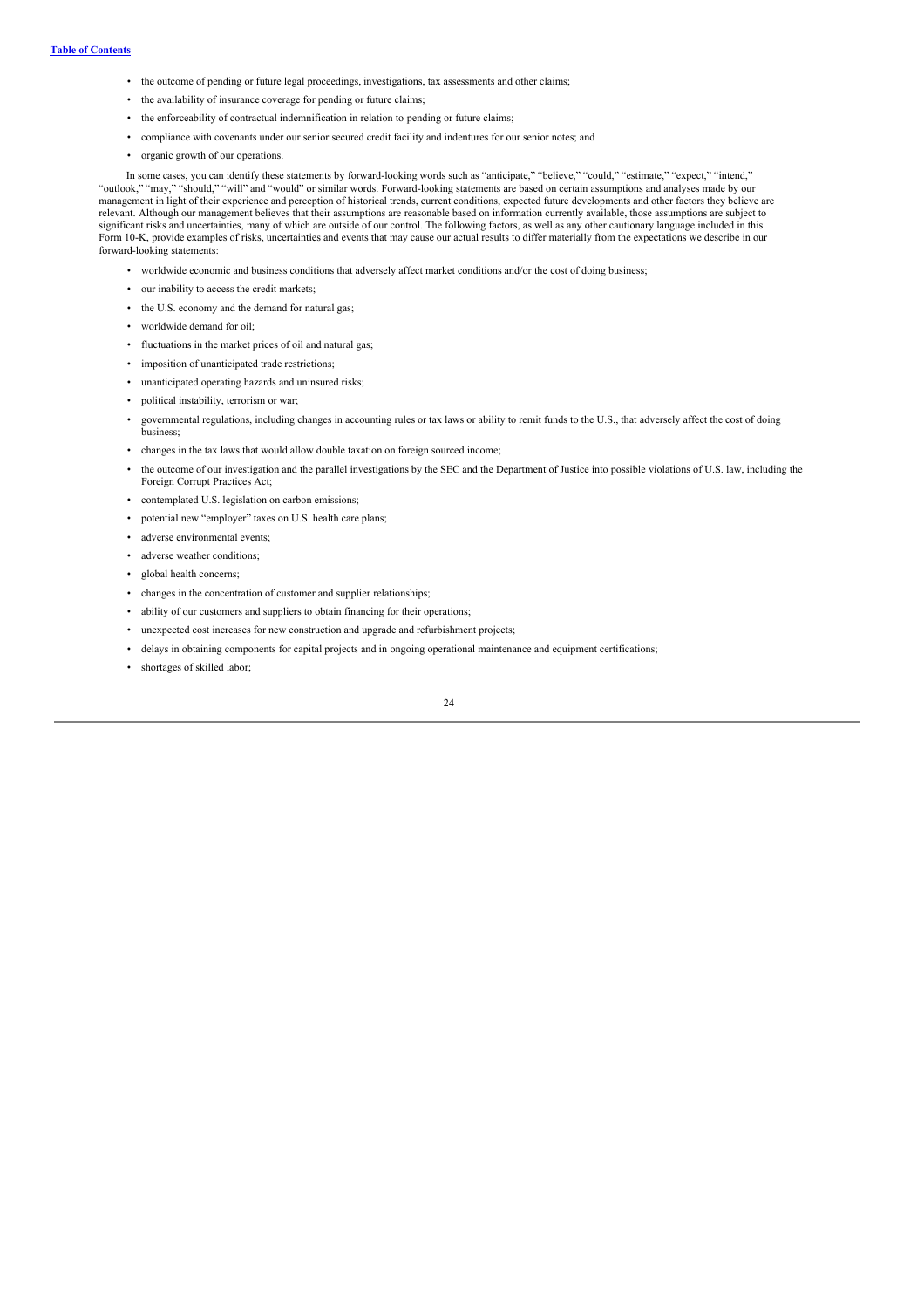- unanticipated cancellation of contracts by operators;
- breakdown of equipment;
- other operational problems including delays in start-up of operations;
- changes in competition;
- the effect of litigation and contingencies; and
- other similar factors , some of which are discussed in documents referred to or incorporated by reference into this Form 10-K and our other reports and filings with the SEC.

Each forward-looking statement speaks only as of the date of this Form 10-K, and we undertake no obligation to publicly update or revise any forward-looking statements, whether as a result of new information, future events occurrence of the events described in these risk factors and elsewhere in this Form 10-K could have a material adverse effect on our business, results of operations, financial condition and cash flows.

## **ITEM 1B.** *UNRESOLVED STAFF COMMENTS*

None.

# **ITEM 2.** *PROPERTIES*

We lease corporate headquarters office space in Houston, Texas. Additionally, we own and lease office space and operating facilities in various locations, primarily to the extent necessary for administrative and operational support functions.

#### **Land Rigs — International**

The following table shows, as of December 31, 2009, the locations and drilling depth ratings of our 28 land rigs available for service. 18 of these rigs were under contract and ten more available for service as of December 31, 2009.

|                        |                          | <b>Drilling Depth Rating in Feet</b> |                          |          |  |
|------------------------|--------------------------|--------------------------------------|--------------------------|----------|--|
|                        | 10,000                   | 10,000                               | Over                     |          |  |
| Region                 | or Less                  | 25,000                               | 25,000                   | Total    |  |
| Asia Pacific           |                          |                                      | $\overline{\phantom{m}}$ | 8        |  |
| CIS/Africa Middle East | $\overline{\phantom{a}}$ |                                      |                          | 10       |  |
| Americas               | _                        | 4                                    |                          | $\Omega$ |  |
| Unassigned             | __                       |                                      |                          |          |  |
| Total                  |                          | 19                                   |                          | 28       |  |
|                        |                          |                                      |                          |          |  |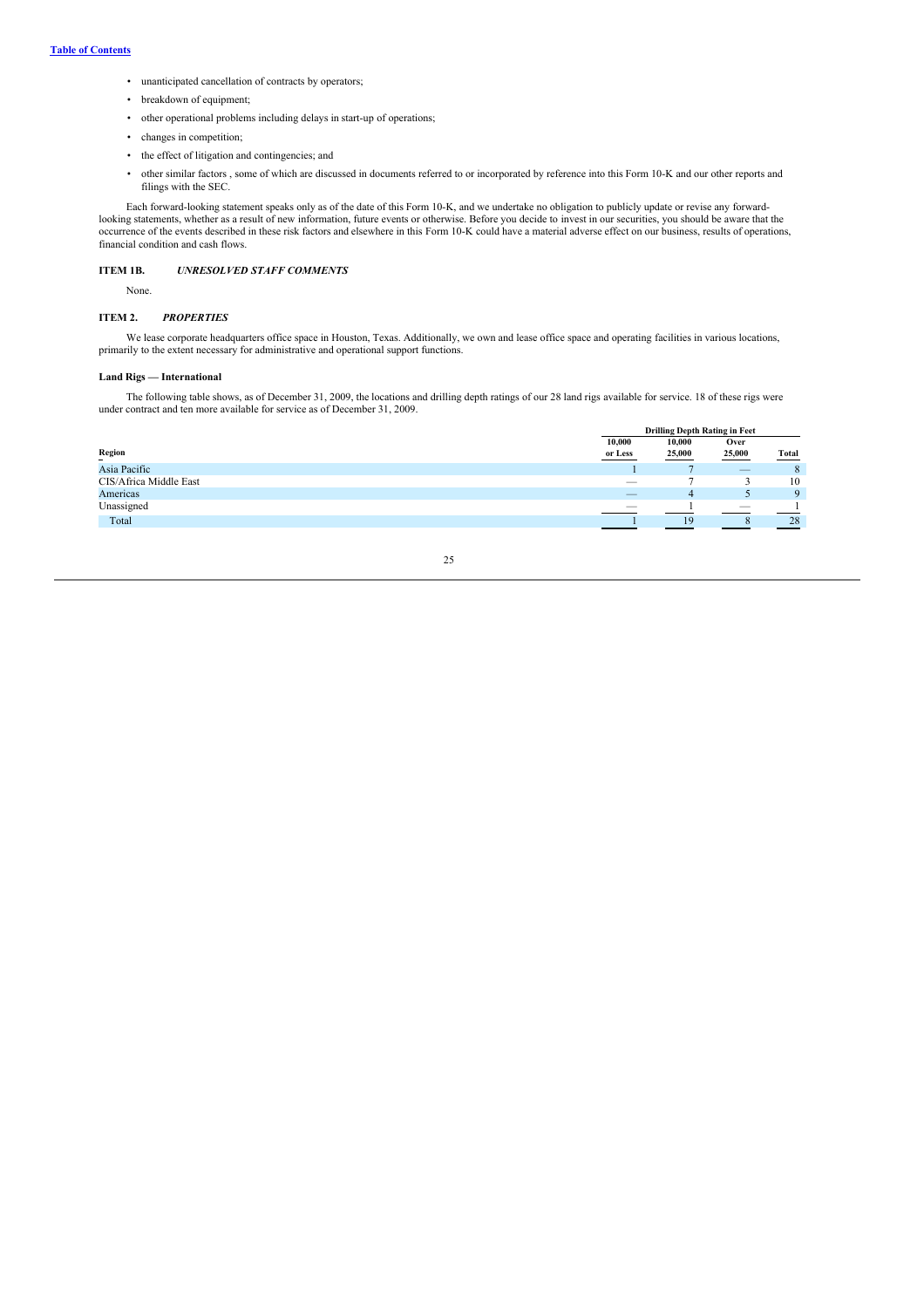# **Barge Rigs**

The following table sets forth information regarding our two international deep drilling barges as of December 31, 2009. One rig was under contract and one was available for service as of December 31, 2009.

| International            | Horsepower | <b>Year Built</b><br>or Last<br>Refurbished | Maximum<br><b>Drilling</b><br>Depth (Feet) |
|--------------------------|------------|---------------------------------------------|--------------------------------------------|
| $\overline{\phantom{0}}$ |            |                                             |                                            |
| Caspian Sea:             |            |                                             |                                            |
| Rig No. 257              | 3,000      | 1999                                        | 30,000                                     |
| Mexico:                  |            |                                             |                                            |
| $Rig$ No. 53 B           | 1,600      | 2004                                        | 20,000                                     |

The following table sets forth information regarding our 13 deep and intermediate depth drilling barge rigs located in the GOM as of December 31, 2009.<br>Five of these barge rigs were under contract and eight were available

|                                              |                   | <b>Year Built</b><br>or Last | Maximum<br><b>Drilling</b> |
|----------------------------------------------|-------------------|------------------------------|----------------------------|
| U.S.                                         | <b>Horsepower</b> | Refurbished                  | Depth (Feet)               |
| Deep drilling:                               |                   |                              |                            |
| Rig No. 12 B                                 | 1,500             | 2006                         | 18,000                     |
| Rig No. 15 B                                 | 1,000             | 2007                         | 15,000                     |
| Rig No. 50 B                                 | 2,000             | 2006                         | 20,000                     |
| Rig No. 51 B                                 | 2,000             | 2008                         | 20,000                     |
| Rig No. 54 B                                 | 2,000             | 2006                         | 25,000                     |
| $\mathrm{Rig}\,\mathrm{No.}$ 55 $\mathrm{B}$ | 2,000             | 2001                         | 25,000                     |
| Rig No. 56 B                                 | 2,000             | 2005                         | 25,000                     |
| Rig No. 72 B                                 | 3,000             | 2005                         | 30,000                     |
| Rig No. 76 B                                 | 3,000             | 2009                         | 30,000                     |
| Rig No. 77 B                                 | 3,000             | 2006                         | 30,000                     |
| Intermediate drilling:                       |                   |                              |                            |
| Rig No. 8 B                                  | 1,000             | 2007                         | 14,000                     |
| $Rig$ No. 20 $B$                             | 1,000             | 2005                         | 13,000                     |
| $Rig$ No. 21 $B$                             | 1,200             | 2007                         | 14,000                     |
|                                              |                   |                              |                            |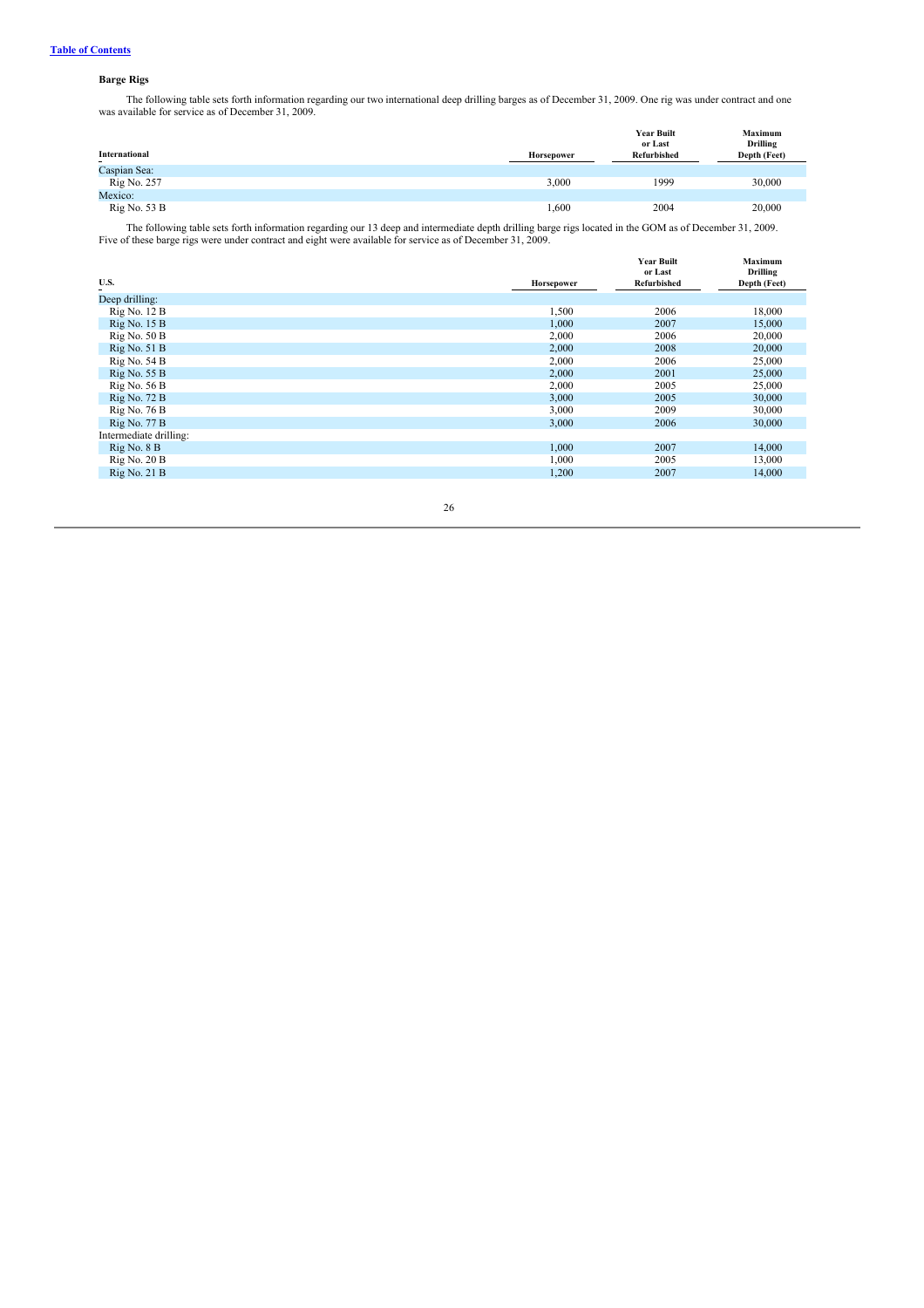The following table presents our utilization rates and rigs available for service for the years ended December 31, 2009 and 2008.

|                                                    | <b>Year Ended</b> |      |
|----------------------------------------------------|-------------------|------|
|                                                    | December 31,      |      |
|                                                    | 2009              | 2008 |
| <b>International Land Rig Data</b>                 |                   |      |
| Rigs available for service $(1)$ :                 | 29.0              | 28.0 |
| Utilization rate of rigs available for service(2): | 67%               | 79%  |
| Barge Rig Data                                     |                   |      |
| International barge drilling:                      |                   |      |
| Rigs available for service $(1)$                   | 2.0               | 2.0  |
| Utilization rate of rigs available for service(2)  | 74%               | 100% |
| U.S. barge deep drilling:                          |                   |      |
| Rigs available for service $(1)$                   | 10.0              | 10.0 |
| Utilization rate of rigs available for service(2)  | 41%               | 85%  |
| U.S. barge intermediate drilling:                  |                   |      |
| Rigs available for service $(1)$                   | 3.0               | 3.0  |
| Utilization rate of rigs available for service(2)  | 25%               | 74%  |
| U.S. barge workover and shallow drilling:          |                   |      |
| Rigs available for service $(1)$                   | 2.0               | 2.0  |
| Utilization rate of rigs available for service(2)  | 20%               | 41%  |

(1) The number of 100 percent-owned rigs available for service is determined by calculating the number of days each rig was in our fleet and was under contract or available for contract. For example, a rig under contract or available for contract for six months of a year is 0.5 rigs available for service during such year. Our method of computation of rigs available for service may not be comparable to other similarly titled measures of other companies.

(2) Rig utilization rates are based on a weighted average basis assuming 365 days availability for all rigs available for service. Rigs acquired or disposed of are treated as added to or removed from the rig fleet as of th producing standby status are considered to be utilized. Rigs under contract that generate revenues during moves between locations or during mobilization or<br>demobilization are also considered to be utilized. Our method of c companies.

# **ITEM 3.** *LEGAL PROCEEDINGS*

For information on Legal Proceedings, see Note 13, Commitments and Contingencies, in the notes to the consolidated financial statements included in Item 8 of this annual report on Form 10-K, which information is incorporated herein by reference.

# **ITEM 4.** *RESERVED*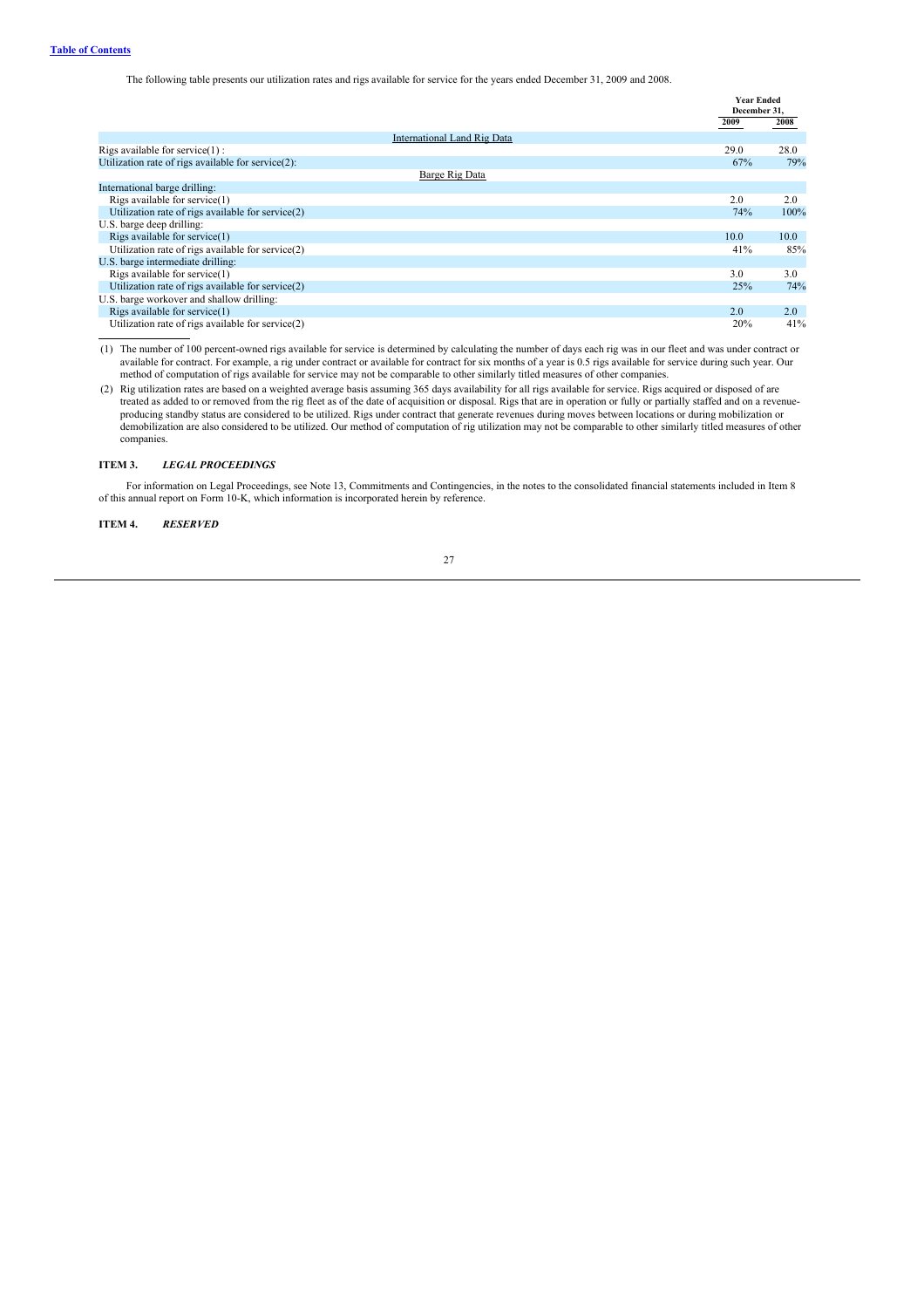#### **PART II**

## **ITEM 5.** *MARKET FOR REGISTRANT'S COMMON EQUITY, RELATED STOCKHOLDER MATTERS AND ISSUER PURCHASES OF EQUITY SECURITIES*

Parker Drilling Company's common stock is listed for trading on the New York Stock Exchange under the symbol "PKD." At the close of business on December 31, 2009, there were 1,872 holders of record of Parker Drilling common stock. The following table sets forth the high and low closing sales prices per<br>share of Parker Drilling's common stock, as reported on the Ne

|                            |        | 2009   |        | 2008   |
|----------------------------|--------|--------|--------|--------|
| Quarter<br>$\qquad \qquad$ | High   | Low    | High   | Low    |
| First                      | \$3.34 | \$1.28 | \$7.82 | \$5.53 |
| Second                     | 5.30   | 1.90   | 10.17  | 6.69   |
| Third                      | 5.71   | 3.55   | 10.18  | 7.77   |
| Fourth                     | 6.39   | 4.30   | 7.81   | 2.46   |

Most of our stockholders maintain their shares as beneficial owners in "street name" accounts and are not, individually, stockholders of record. As of<br>January 29, 2010, our common stock was held by 1,862 holders of record

Restrictions contained in Parker Drilling's existing credit agreement and the indenture for the 9.625% Senior Notes restrict the payment of dividends. We have no present intention to pay dividends on our common stock in the foreseeable future.

## **Unregistered Sales of Equity Securities and Use of Proceeds**

When restricted stock awarded by Parker Drilling becomes taxable compensation to personnel, shares may be withheld to satisfy the associated withholding tax liabilities. Information on our purchases of equity securities by means of such share withholdings is provided below:

|                     | <b>Issuer Purchases of Equity Securities</b> |                                                        |                      |                          |                            |  |  |  |
|---------------------|----------------------------------------------|--------------------------------------------------------|----------------------|--------------------------|----------------------------|--|--|--|
|                     |                                              |                                                        |                      | <b>Total Number of</b>   |                            |  |  |  |
|                     |                                              | <b>Shares Purchased as</b><br><b>Maximum Number of</b> |                      |                          |                            |  |  |  |
|                     | <b>Total Number</b>                          |                                                        |                      | <b>Part of Publicly</b>  | <b>Shares That May yet</b> |  |  |  |
|                     | of Shares                                    |                                                        | <b>Average Price</b> | <b>Announced Plan or</b> | <b>Be Purchased Under</b>  |  |  |  |
| Period              | Purchased                                    |                                                        | Paid per Share       | Program                  | the Plan or Program        |  |  |  |
| October 1-31, 2009  | 441                                          |                                                        | 5.29                 |                          | N/A                        |  |  |  |
| November 1-30, 2009 | 441                                          |                                                        | 5.25                 |                          | N/A                        |  |  |  |
| December 1-31, 2009 | 132                                          |                                                        | 4.63                 |                          | N/A                        |  |  |  |
| Total               | 1,014                                        |                                                        | 5.06                 |                          | N/A                        |  |  |  |

These were the only repurchases of equity securities made by us during the three months ended December 31, 2009. We do not have a stock repurchase program.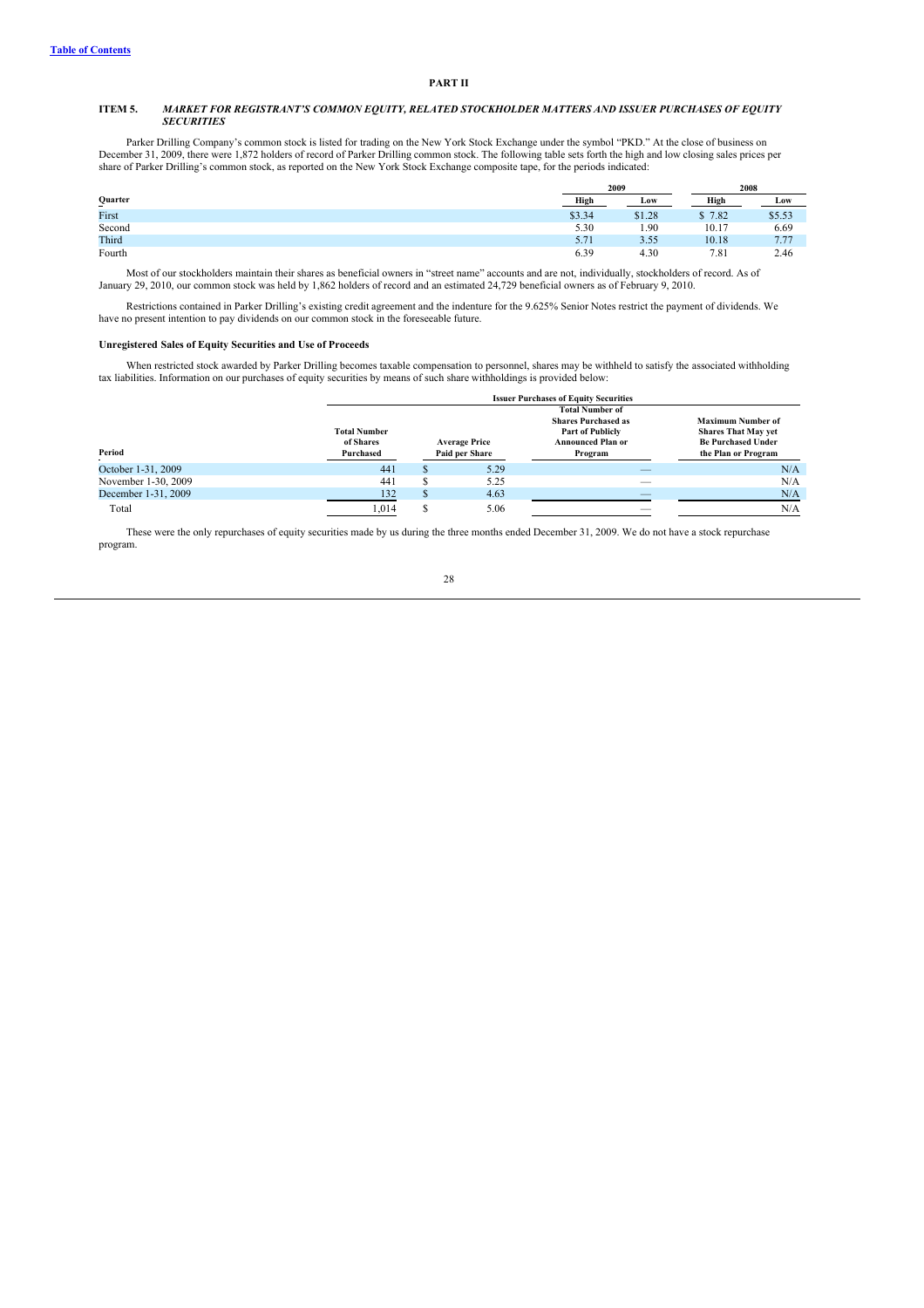# **ITEM 6.** *SELECTED FINANCIAL DATA*

The following table presents selected historical consolidated financial data derived from the audited financial statements of Parker Drilling Company for each of the five years in the period ended December 31, 2009. The fo of Financial Condition and Results of Operations" and the financial statements and related notes appearing elsewhere in this Form 10-K.

|                                                            | Year Ended December 31,         |            |                                                  |            |            |  |  |  |
|------------------------------------------------------------|---------------------------------|------------|--------------------------------------------------|------------|------------|--|--|--|
|                                                            | 2009(1)                         | 2008(1)(2) | 2007(1)                                          | 2006(3)    | 2005(4)    |  |  |  |
|                                                            |                                 |            | (Dollars in thousands, except per share amounts) |            |            |  |  |  |
| <b>Income Statement Data</b>                               |                                 |            |                                                  |            |            |  |  |  |
| Total revenues                                             | 752,910<br>\$                   | \$ 829,842 | \$654,573                                        | \$586,435  | \$531,662  |  |  |  |
| Total operating income                                     | 39,322                          | 59,180     | 190,983                                          | 143,326    | 115,123    |  |  |  |
| Equity in loss of unconsolidated joint venture, net of tax |                                 | (1,105)    | (27, 101)                                        |            |            |  |  |  |
| Other expense                                              | (29, 495)                       | (28, 405)  | (24, 141)                                        | (25, 891)  | (44, 895)  |  |  |  |
| Income tax (expense) benefit                               | 560                             | 6,942      | 36,895                                           | (36, 409)  | 28,584     |  |  |  |
| Income from continuing operations                          | 9,267                           | 22,728     | 102,846                                          | 81,026     | 98,812     |  |  |  |
| Net income                                                 | 9,267                           | 22,728     | 102,846                                          | 81,026     | 98,883     |  |  |  |
| Basic earnings per share:                                  |                                 |            |                                                  |            |            |  |  |  |
| Income from continuing operations                          | 0.08<br>S                       | \$<br>0.20 | \$<br>0.94                                       | \$<br>0.76 | 1.03<br>Ś  |  |  |  |
| Net income                                                 | $\overline{\mathbf{s}}$<br>0.08 | \$<br>0.20 | \$<br>0.94                                       | \$<br>0.76 | \$<br>1.03 |  |  |  |
| Diluted earnings per share:                                |                                 |            |                                                  |            |            |  |  |  |
| Income from continuing operations                          | \$<br>0.08                      | \$<br>0.20 | \$<br>0.93                                       | \$<br>0.75 | \$<br>1.02 |  |  |  |
| Net income                                                 | $\mathbf S$<br>0.08             | \$<br>0.20 | \$<br>0.93                                       | \$<br>0.75 | Ŝ.<br>1.02 |  |  |  |
| <b>Balance Sheet Data</b>                                  |                                 |            |                                                  |            |            |  |  |  |
| Cash and cash equivalents                                  | \$<br>108,803                   | \$172,298  | \$<br>60,124                                     | \$92,203   | \$60,176   |  |  |  |
| Marketable securities                                      |                                 |            |                                                  | 62,920     | 18,000     |  |  |  |
| Property, plant and equipment, net                         | 716,798                         | 675,548    | 585,888                                          | 435,473    | 355,397    |  |  |  |
| Assets held for sale                                       |                                 |            |                                                  | 4,828      |            |  |  |  |
| Total assets                                               | 1,243,086                       | 1,205,720  | 1,067,173                                        | 901,301    | 801,620    |  |  |  |
| Total long-term debt, including current portion of long-   |                                 |            |                                                  |            |            |  |  |  |
| term debt                                                  | 423,831                         | 441,394    | 349,309                                          | 329,368    | 380,015    |  |  |  |
| Stockholders' equity                                       | 595,899                         | 582,172    | 549,322                                          | 459,099    | 259,829    |  |  |  |

(1) The Company adopted, effective January 1, 2009, newly issued accounting guidance regarding, Accounting for Convertible Debt Instruments That May Be<br>Settled in Cash Upon Conversion, which applies to all convertible debt their terms, may be settled either wholly or partially in cash upon conversion. This new accounting guidance requires issuers of these convertible debt<br>instruments to separately account for the liability and equity compone adoption was not permitted and retroactive application to all periods presented was required. We reflected the impact of the new accounting guidance during each of the quarterly periods in our respective Quarterly Reports on Form 10-Q filed with the SEC during 2009. The amount reclassified upon implementation of<br>b15.8 million to Additional Paid In Capital represents the equit and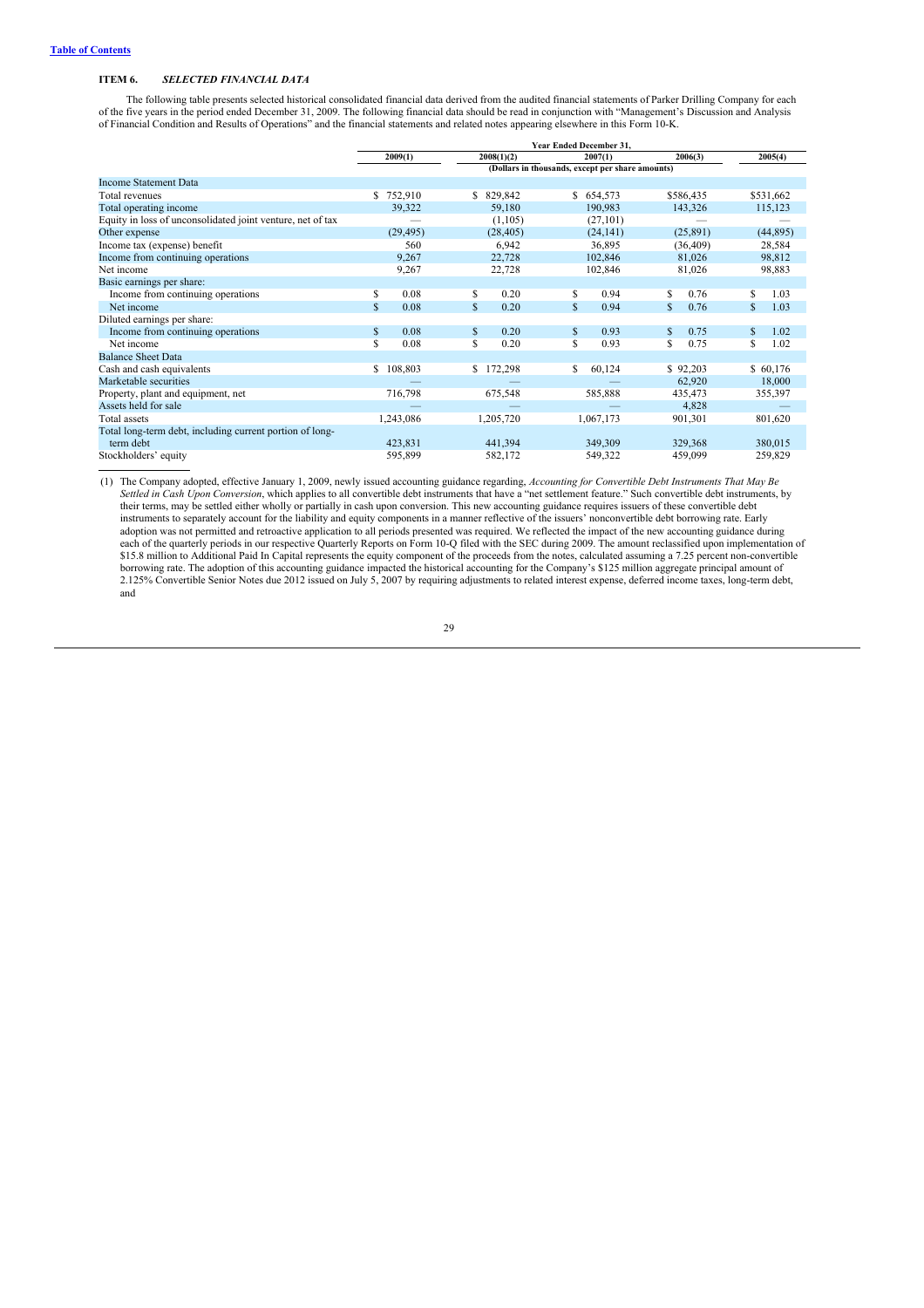shareholders' equity for 2008 and 2007, which are illustrated in the notes to the consolidated financial statements.

- (2) The 2008 results reflect a \$100.3 million charge for impairment of goodwill that is described in the notes to the consolidated financial statements in Item 8 of this Form 10-K.
- (3) The 2006 results reflect the reversal of a \$12.6 million valuation allowance at the end of 2006 as it was no longer considered "more likely than not" under the accounting guidance related to accounting for income tax uncertainties and the utilization of \$5.4 million of net operating losses, both related to Louisiana state net operating loss carryforwards.
- (4) The 2005 results reflect the reversal of a \$71.5 million valuation allowance related to federal net operating loss carryforwards and other deferred tax assets as our evaluation of whether the existing tax uncertainty concluded a tax exposure likely no longer existed.

## **ITEM 7.** *MANAGEMENT'S DISCUSSION AND ANALYSIS OF FINANCIAL CONDITION AND RESULTS OF OPERATIONS*

#### **OVERVIEW AND OUTLOOK**

## **Summary**

We delivered sound financial results in 2009 despite significant market instability and uncertainty. Our business balance and geographic diversity enabled us to mitigate the impact of the volatile conditions and difficult market forces that we faced. Guided by our long-term strategy, we continued to invest for future growth during this industry down-cycle and to position ourselves for stronger performance in the years ahead. In 2009 we captured a lead position in the U.S. barge drilling market, expanded the geographic presence of our rental tools operations and moved forward on our projects to begin drilling operations in Alaska. We entered 2010 in sound financial condition with sufficient resources to provide for the needs of our current operations and to fund our growth initiatives.

#### **Overview**

Parker Drilling's revenues for the 2009 fourth quarter declined to \$175.8 million, or by 17 percent, from 2008 fourth quarter revenues of \$212.4 million. The Company's 2009 fourth quarter gross margin of \$79.6 million, whi margin as a percentage of revenues decreased to 24 percent in the 2009 fourth quarter from 38 percent in the 2008 fourth quarter.

International Drilling revenues declined 16 percent, to \$72.7 million for the 2009 fourth quarter from \$86.2 million for the 2008 fourth quarter, and gross margin declined 21 percent, to \$21.9 million for the 2009 fourth quarter from \$27.7 million in the 2008 fourth quarter. As a result, the segment's gross margin as a percent of revenues declined to 30 percent from 32 percent. The revenue decline reflects a lower average fleet utilization, modestly higher average dayrates and the impact of Rig 257, our Caspian Sea barge rig, being in th effects were matched by lower operating costs throughout the segment. Average fleet utilization for the 2009 fourth quarter was 64 percent, compared with 87 percent for the 2008 fourth quarter. For the 2009 fourth quarter, the ten-rig Americas regional fleet operated at 80 percent utilization, the twelve-rig CIS/AME regional fleet operated at 68 percent utilization and the eight-rig Asia Pacific regional fleet operated at 46 percent utilization. Rig 259 was retired at the end of 2009, reducing the Company's international fleet to 29 rigs and the CIS/AME regional fleet to eleven rigs.

U.S. Drilling revenues declined by 57 percent to \$14.5 million for the 2009 fourth quarter from \$33.6 million for the 2008 fourth quarter, while gross margin declined 91 percent, to \$1.3 million from \$14.6 million. The decline in revenues and gross margin are due to a sharp drop in rig activity and reduced average dayrates. The operation produced a better-than-breakeven gross margin despite the significant downturn in industry demand. Average fleet utilization for the fourth quarter of 2009 was 52 percent, compared with 61 percent for the fourth quarter of 2008. The Company's barge fleet dayrates averaged \$19,300 for the fourth quarter of 2009, compared with \$39,400 for the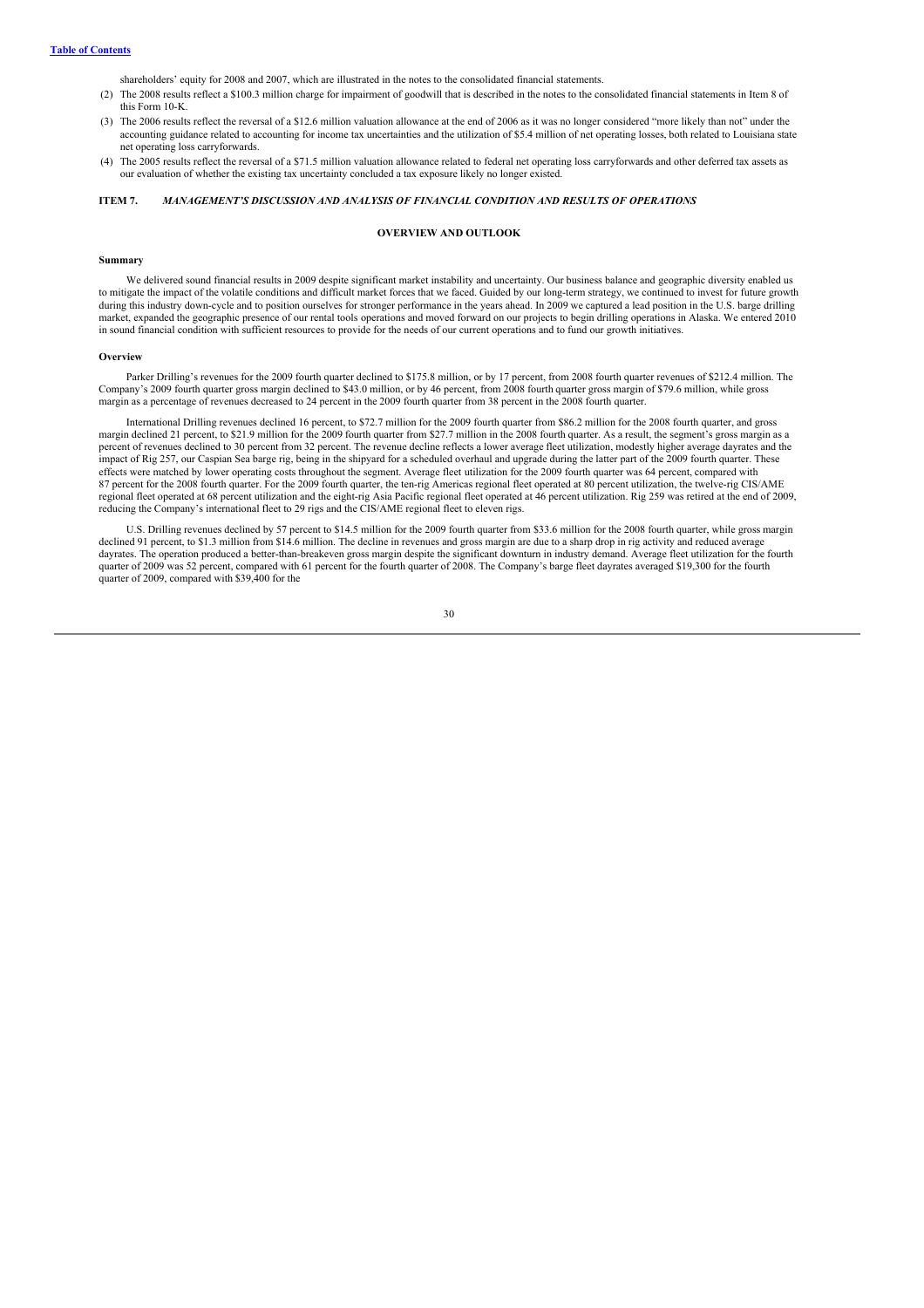fourth quarter of 2008. At December 31, 2009, our GOM barge rig fleet was reduced to 13 rigs with the retirements of workover barge rigs 6B and 16B.

Revenues for Rental Tools declined by 45 percent, to \$25.1 million for the 2009 fourth quarter from \$45.7 million for the 2008 fourth quarter, and the segment's gross margin declined 52 percent to \$13.8 million from \$28.7 million. These reductions were primarily due to the decline in U.S. land and GOM shelf drilling activity and the impact of price discounting. This was partially offset by increased demand for workover equipment, growing coverage in the U.S. shale drilling areas and additional offshore deep drilling and international placements.

Project Management and Engineering Services revenues declined 27 percent, to \$27.6 million for the 2009 fourth quarter from \$37.9 million for the 2008 fourth quarter, and gross margin declined 33 percent to \$5.4 million from \$8.2 million. The prior year's fourth quarter included revenues associated with the relocation and upgrade of the Yastreb rig for ENL on Sakhalin Island and operational revenues for ENL's Orlan platform which has since moved to a warm-stack rate with reduced crew levels.

Construction Contract revenue increased to \$35.8 million from \$8.9 million while gross margin increased \$0.1 million to \$0.6 million from \$0.5 million, representing progress made on the BP Liberty EPCI project.

Capital expenditures for the three month and twelve month periods ended December 31, 2009 totaled \$33.2 million and \$160.1 respectively. Major spending projects in 2009 including \$62.2 million for the construction of Parker Drilling's two new build arctic land rigs for Alaska and \$36.8 million for tubular goods and other rental equipment.

#### **Outlook**

The steep market declines of late 2008 and early 2009 in certain of our markets have moderated and there are signs in some areas that improvements are underway. The utilization rate for the GOM barge drilling fleet has improved, though dayrates remain low. The domestic land rig count has recovered significantly, particularly in the shale plays where rental tool usage is more prevalent, leading to growing demand for rental tools and a lessening of price discounts. The number of international rig tenders has grown, yet commitments are slow to develop and pressure on dayrates remain. Our project engineering and project management opportunities are growing, indicating an expanded field for our unique capabilities and offering the prospect of significant future growth from this business segment

Though we are encouraged by the recent direction of activity in some of our markets, we remain cautious about the immediacy of a broad upturn and the near term impact on our financial performance. We believe we are well positioned to deliver profitable growth as the markets improve. Accordingly, we will continue to focus on cost management within our operations, improvements in delivering efficient performance to our customers and maintaining a safe environment for our employees.

We expect our international drilling business will continue to feel the effects of the 2009 downturn in E&P spending in our primary markets, including continued pressure on dayrates and gaps in the work schedule of certain be on a reduced dayrate during its overhaul and upgrade period, which will continue into the second quarter.

Our U.S. Drilling business has experienced improved market conditions of late. Further improvement driven by higher natural gas prices or an increase in deep gas programs, may provide some upward momentum to the revenues and earnings of this business.

The rental tools business should benefit from its expanded international and offshore placements and rising demand in U.S. drilling, particularly the increases in the shale plays. A further reduction in price discounting could enhance results.

Based on our current project activity, we expect the higher revenues and earnings in 2010 for our project management business. The addition of the O&M for the BP-owned Liberty project is expected to account for much of this change. We are currently bidding on several projects that, should we be successful, could add to our backlog and revenue later this year.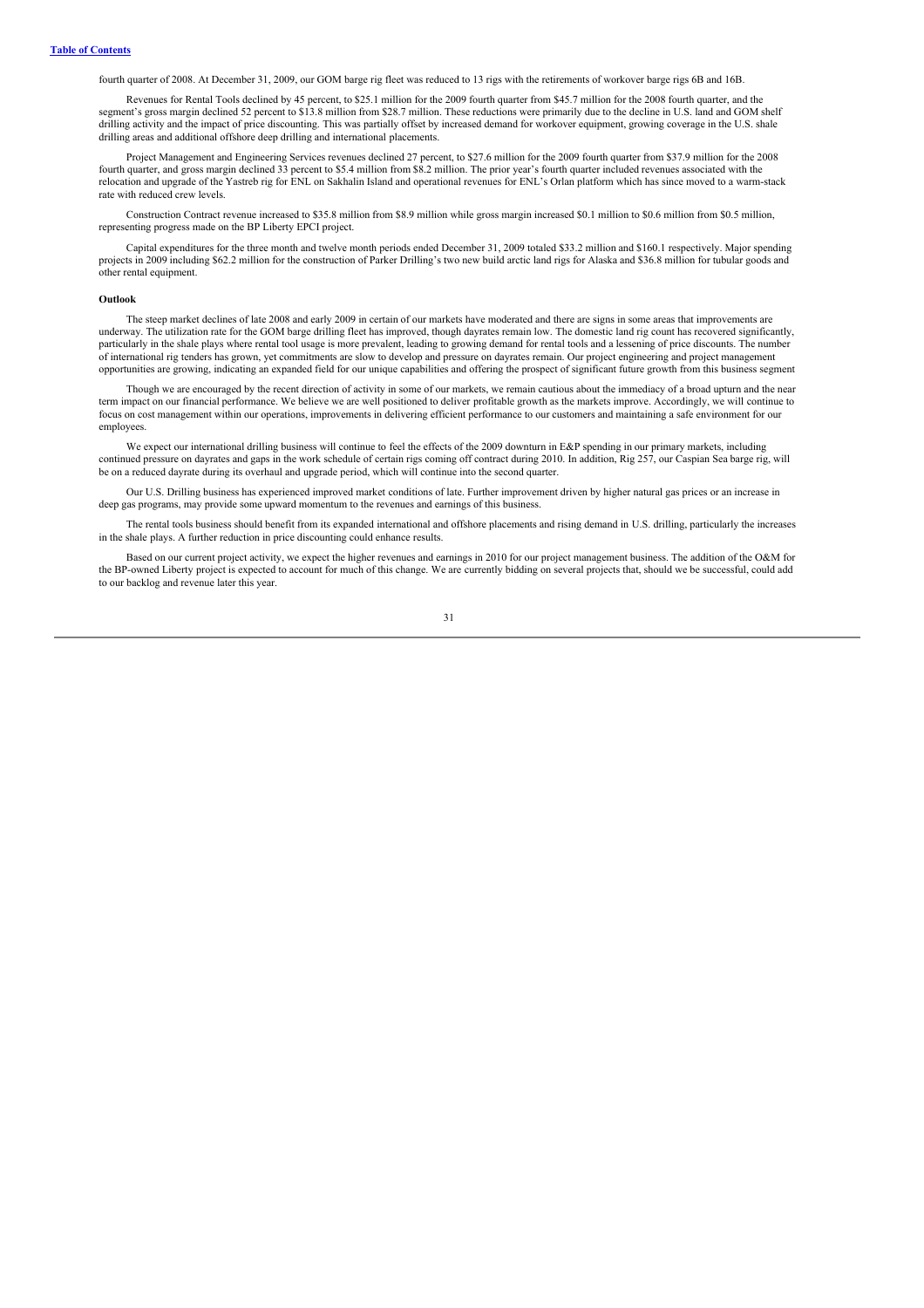The revenues and earnings for the Construction Contract segment will phase out as the BP-Liberty project transitions from EPCI to O&M, which is expected to occur in the second quarter of 2010. This project is expected to generate some revenue but relatively little earnings during that time.

Capital expenditures, funded primarily through operating cash flows and use of revolving credit facilities, for 2010 are projected to be approximately \$150 to \$175 million comprised of approximately \$70 to \$80 million for maintenance projects, including rental tool investments. Major project spending includes approximately \$70 million to complete construction and delivery of the two Parker Drilling-owned drill rigs for Alaska and approximately \$15 million for the<br>overhaul and upgrade of Rig 257, our Arctic Class barge drilling

## **RESULTS OF OPERATIONS**

# *Year Ended December 31, 2009 Compared with Year Ended December 31, 2008*

We recorded net income of \$9.3 million for the year ended December 31, 2009, as compared to net income of \$22.7 million for the year ended December 31, 2008. Operating gross margin was \$83.5 million for the year ended December 31, 2009, which consists of decreases in U.S. drilling and rental tools of<br>\$129.8 million offset by increases in international drilling operations,

The following is an analysis of our operating results for the comparable periods:

|                                                                                                     |                        | Year Ended December 31, |      |     |            |       |
|-----------------------------------------------------------------------------------------------------|------------------------|-------------------------|------|-----|------------|-------|
|                                                                                                     |                        | 2009                    |      |     | 2008       |       |
|                                                                                                     | (Dollars in thousands) |                         |      |     |            |       |
| Revenues:                                                                                           |                        |                         |      |     |            |       |
| International drilling                                                                              | S                      | 293,337                 | 39%  | S   | 325,096    | 39%   |
| U.S. drilling                                                                                       |                        | 49.628                  | 6%   |     | 173,633    | 21%   |
| Rental tools                                                                                        |                        | 115,057                 | 15%  |     | 171,554    | 21%   |
| Project management and engineering services                                                         |                        | 109,445                 | 15%  |     | 110,147    | 13%   |
| Construction contract                                                                               |                        | 185,443                 | 25%  |     | 49,412     | 6%    |
| Total revenues                                                                                      |                        | 752,910                 | 100% |     | 829,842    | 100%  |
| Operating gross margin:                                                                             |                        |                         |      |     |            |       |
| International drilling gross margin excluding depreciation and amortization(1)                      |                        | 101,851                 | 35%  | \$. | 93,687     | 29%   |
| U.S. drilling gross margin excluding depreciation and amortization(1)                               |                        | 1,574                   | 3%   |     | 89,202     | 51%   |
| Rental tools gross margin excluding depreciation and amortization(1)                                |                        | 62,317                  | 54%  |     | 104,506    | 61%   |
| Project management and engineering services gross margin excluding depreciation and amortization(1) |                        | 23,646                  | 22%  |     | 18,470     | 17%   |
| Construction contract gross margin excluding depreciation and amortization(1)                       |                        | 8,132                   | 4%   |     | 2,597      | $5\%$ |
| Depreciation and amortization                                                                       |                        | (113, 975)              |      |     | (116,956)  |       |
| Total operating gross margin(2)                                                                     |                        | 83,545                  |      |     | 191,506    |       |
| General and administrative expense                                                                  |                        | (45, 483)               |      |     | (34,708)   |       |
| Impairment of goodwill                                                                              |                        |                         |      |     | (100, 315) |       |
| Provision for reduction in carrying value of certain assets                                         |                        | (4,646)                 |      |     |            |       |
| Gain on disposition of assets, net                                                                  |                        | 5,906                   |      |     | 2,697      |       |
| Total operating income                                                                              |                        | 39,322                  |      |     | 59,180     |       |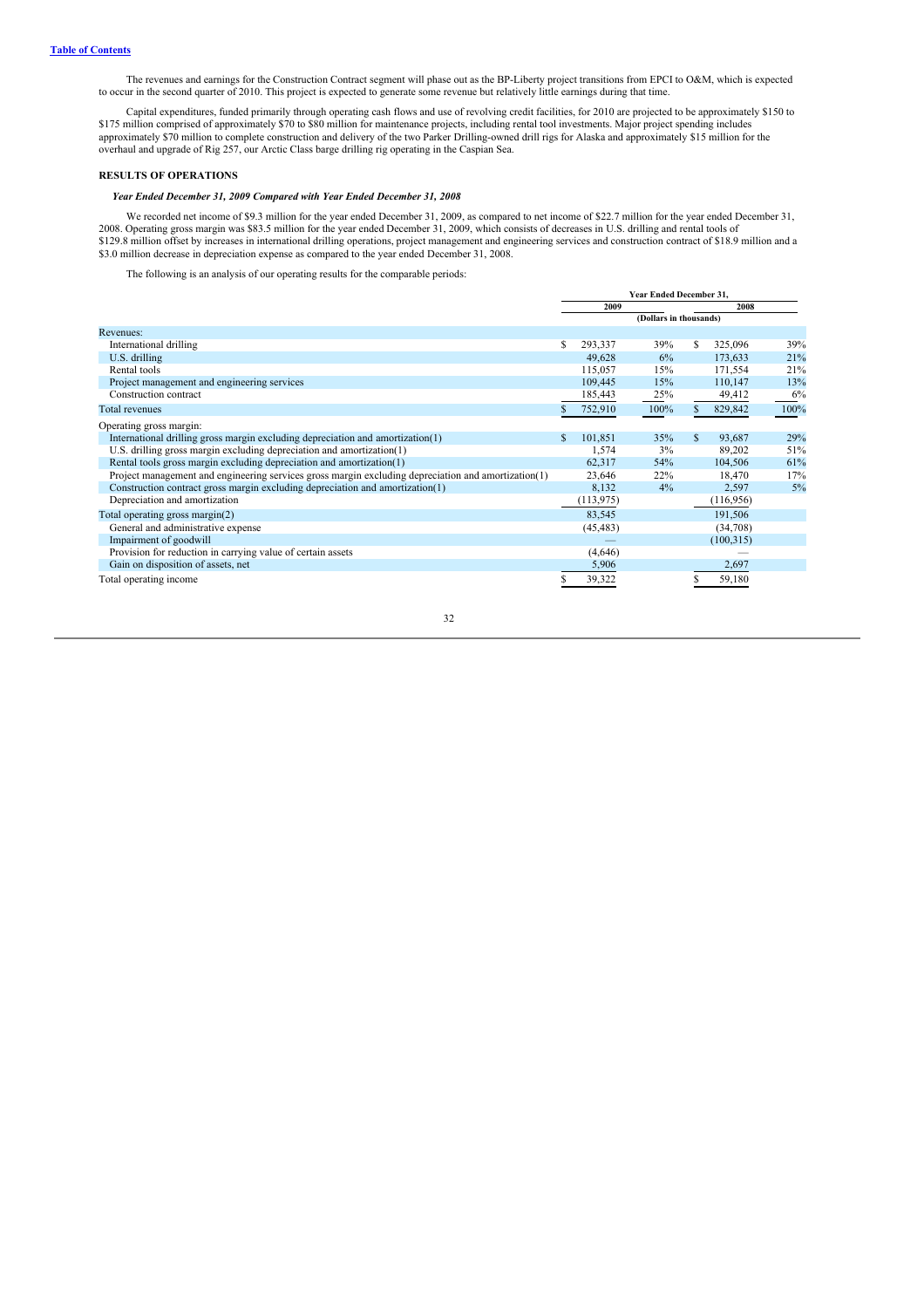(1) Gross margins, excluding depreciation and amortization, are computed as revenues less direct operating expenses, excluding depreciation and amortization expense; gross margin percentages are computed as gross margin, excluding depreciation and amortization, as a percent of revenues. The gross margin amounts, excluding depreciation and amortization, and gross margin percentages should not be used as a substitute for those amounts reported under accounting principles generally accepted in the United States ("GAAP"). However, we monitor our business segments based on several criteria, including gross margin. Management believes that this information is useful to our investors because it more accurately reflects cash generated by segment. Such gross margin amounts are reconciled to our most comparable GAAP measure as follows:

|                                                   | <b>International</b><br><b>Drilling</b><br><b>U.S. Drilling</b> |         | <b>Rental Tools</b><br>(Dollars in thousands) |    | Project<br>Management<br>& Engineering<br><b>Services</b> |   | Construction<br>Contract |   |       |
|---------------------------------------------------|-----------------------------------------------------------------|---------|-----------------------------------------------|----|-----------------------------------------------------------|---|--------------------------|---|-------|
| Year Ended December 31, 2009                      |                                                                 |         |                                               |    |                                                           |   |                          |   |       |
| Operating gross margin(2)                         | ъ                                                               | 50.723  | \$<br>(26.797)                                | S  | 27.841                                                    | S | 23,646                   | S | 8,132 |
| Depreciation and amortization                     |                                                                 | 51,128  | 28,371                                        |    | 34,476                                                    |   | $\overline{\phantom{a}}$ |   |       |
| Operating gross margin excluding depreciation and |                                                                 |         |                                               |    |                                                           |   |                          |   |       |
| amortization                                      |                                                                 | 101,851 | 1,574                                         |    | 62,317                                                    |   | 23,646                   |   | 8,132 |
| Year Ended December 31, 2008                      |                                                                 |         |                                               |    |                                                           |   |                          |   |       |
| Operating gross margin(2)                         |                                                                 | 41.786  | \$<br>53,964                                  | \$ | 74.689                                                    | S | 18,470                   | S | 2,597 |
| Depreciation and amortization                     |                                                                 | 51,901  | 35,238                                        |    | 29,817                                                    |   | $\overline{\phantom{a}}$ |   |       |
| Operating gross margin excluding depreciation and |                                                                 |         |                                               |    |                                                           |   |                          |   |       |
| amortization                                      |                                                                 | 93,687  | 89.202                                        |    | 104.506                                                   |   | 18.470                   |   | 2,597 |

(2) Operating gross margin is calculated as revenues less direct operating expenses, including depreciation and amortization expense.

## *International Drilling Segment*

International drilling segment revenues decreased \$31.8 million to \$293.3 million for the year ended December 31, 2009 as compared with December 31, 2008. Revenues in the CIS/AME region decreased by \$10.3 million primarily attributable to a reduction in operating days for rigs operating on land in Kazakhstan and minimal drilling operations in Turkmenistan. These reductions in revenue were partially offset by increases in drilling revenue from operations in the Karachaganak area of Kazakhstan, Caspian Sea barge rig and Algeria, which increased by \$4.5 million, \$5.3 million and \$1.9 million, respectively.

In our Americas region, revenues decreased \$4.9 million due to lower revenues of \$8.5 million in Mexico, due to contract completion on Rig 53B and lower average dayrates, offset by increased revenues of \$3.6 million in Colombia, a result of higher utilization.

In our Asia Pacific region, revenues decreased \$19.8 million due mainly to lower utilization in Papua New Guinea, Indonesia and New Zealand, whose revenues decreased by \$14.9 million, \$3.5 million and \$1.4 million, respectively.

The international drilling segment operating gross margin, excluding depreciation and amortization, increased \$8.2 million to \$101.9 million during the year ended December 31, 2009 compared to the year ended December 31, 2008, due primarily to increases in operating gross margin, excluding depreciation and amortization in the CIS/AME region and Colombia of \$15.0 million and \$1.2 million, respectively. The increases were partially offset by a decrease in Mexico of \$8.0 million. The increase in the CIS/AME region is attributable to an overall increase in average dayrates and a decrease in operating expenses for reduced labor costs and fewer rigs in operation. The increase in Colombia is attributable to increased operating days. In Algeria, revenues increased due to decreased downtime and operating expenses were lower due to a reduction in labor related costs. The decrease in Mexico is attributable to reduced operating days as a result of the completion of the contract for Rig 53B.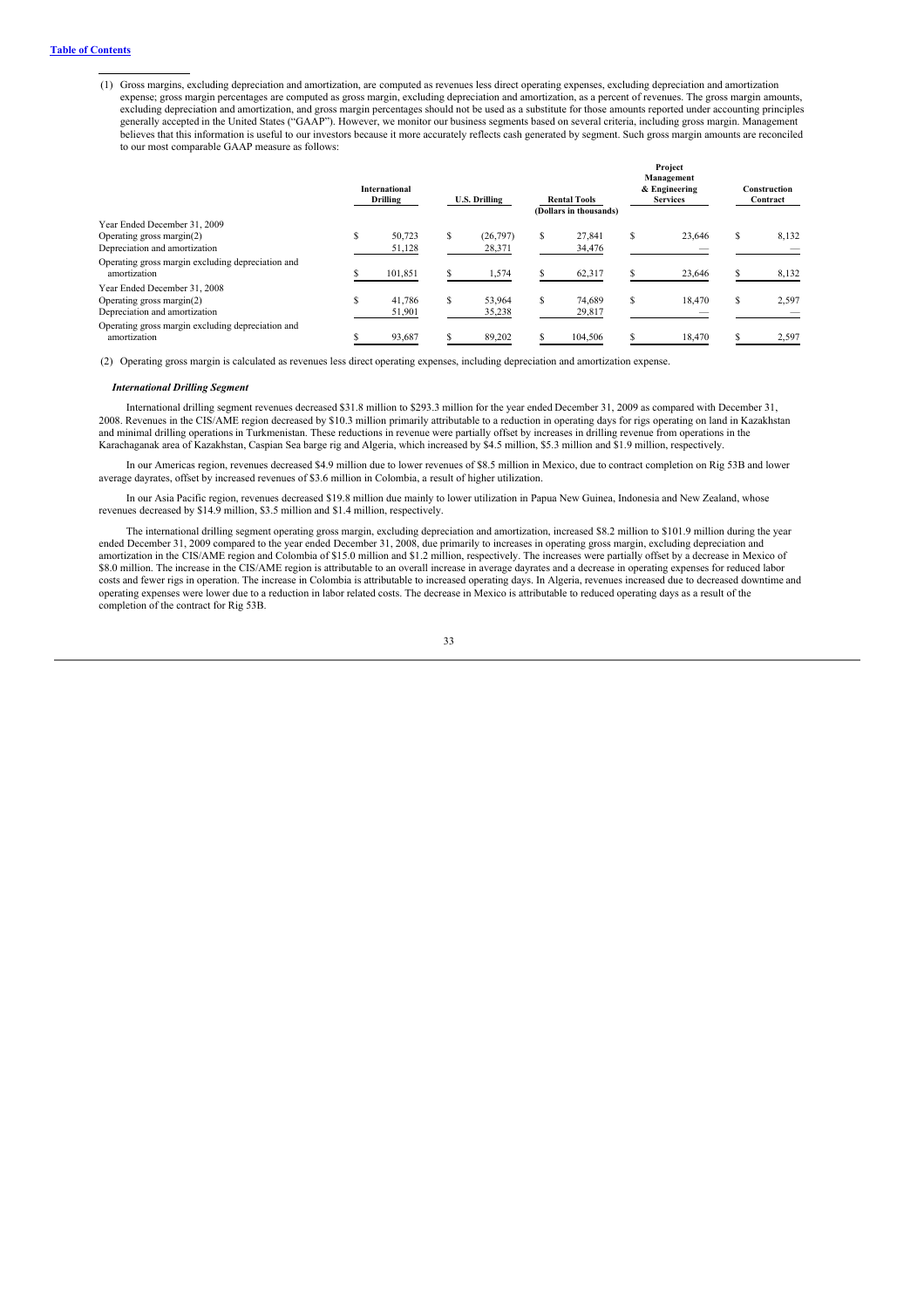# *U.S. Drilling Segment*

Revenues from the U.S. drilling segment decreased \$124.0 million to \$49.6 million for the year ended December 31, 2009 as compared to the year ended December 31, 2008. The revenue reduction was primarily attributable to the decline in industry-wide barge drilling. As a result, we experienced a \$28.7 million decrease for our barge drilling operations as average dayrates fell approximately \$15,000 per day, further decreased by \$93.1 million as a result of utilization decreasing from 77 percent to 35 percent in 2009 and \$2.2 million in other decreases for reimbursable revenues.

As a result of the above mentioned factors, gross margins, excluding depreciation and amortization, decreased \$87.6 million to \$1.6 million for the year ended December 31, 2009 as compared to the same period of 2008.

#### *Rental Tools Segment*

Revenues from the rental tools segment decreased \$56.5 million to \$115.1 million during the year ended December 31, 2009 as compared to 2008. The decrease was due to greater discounting and lower utilization that was partially offset by decreased operating costs related to lower labor costs.

The rental tools segment gross margins, excluding depreciation and amortization, decreased \$42.2 million to \$62.3 million for 2009 as compared with 2008.

#### *Project Management and Engineering Services Segment*

Revenues for this segment decreased \$0.7 million during 2009 as compared with 2008. This slight decrease was attributable to lower revenues of \$10.9 million in Orlan, where we were on a warm-stack, or reduced stand-by rate most of the year, \$6.4 million in Kuwait due to lower reimbursable revenues, and the completion of the contract in China in 2009. These decreases were offset by higher revenues for our operations on the Yastreb rig in Sakhalin Island (\$5.1 million) and Engineering Services (\$18.1 million) primarily related to our Arkutun Dagi project. For Sakhalin operations, \$0.2 million was due to higher dayrates and \$4.9 million due to reimbursable expenses on which we earn a fixed fee during the rig move, upgrade and customer modification phase of the contract. Project management and engineering services do not incur depreciation and amortization, and as such, gross margin for this segment increased \$4.9 million in 2009 as compared to 2008 primarily due to the Arkutun Dagi project.

## *Construction Contract Segment*

Revenues from the construction contract segment increased \$136.0 million for the year ended December 31, 2009 compared with the year ended December 31, 2008.

Revenues from the construction of the extended-reach drilling rig for use in the Alaskan Beaufort Sea were \$185.4 million for 2009 compared with \$49.4 million in 2008. This project is a cost plus fixed fee contract. Gross margin for the 2009 EPCI project is based on the percentage of completion of the contract in which costs-to-date compared to projected total costs are used to determine the percentage of completion utilizing the cost to cost method. Gross margin recognized during 2009 was \$8.1 million compared with \$2.6 million in 2008.

#### *Other Financial Data*

Gains on asset dispositions were \$5.9 million in 2009, an increase of \$3.2 million as a result of various asset sales in 2009 as compared with \$2.7 million in 2008. The gain on asset dispositions in 2009 is primarily attributable to a \$4.0 million settlement with a tugboat company in regards to a barge rig that was overturned in 2005 while being transported to shore. Interest expense for 2009 was \$29.5 million, an increase of \$0.2 million as compared with 2008. Interest income for 2009 decreased \$0.4 million as compared with 2008. General and administration expense for 2009 increased \$10.8 million as compared with 2008. The increased general and administrative costs are primarily related to higher legal and professional fees associated with the ongoing DOJ and SEC investigations and our work product related to various matters further discussed in Note 13 in the notes to the consolidated financial statements. These fees included improvements to our overall compliance process, code of conduct and other matters arising as a result of our internal investigation and responses to the SEC and DOJ inquiries. In addition, we incurred severance and personnel-related costs of approximately \$1.6 million in 2009.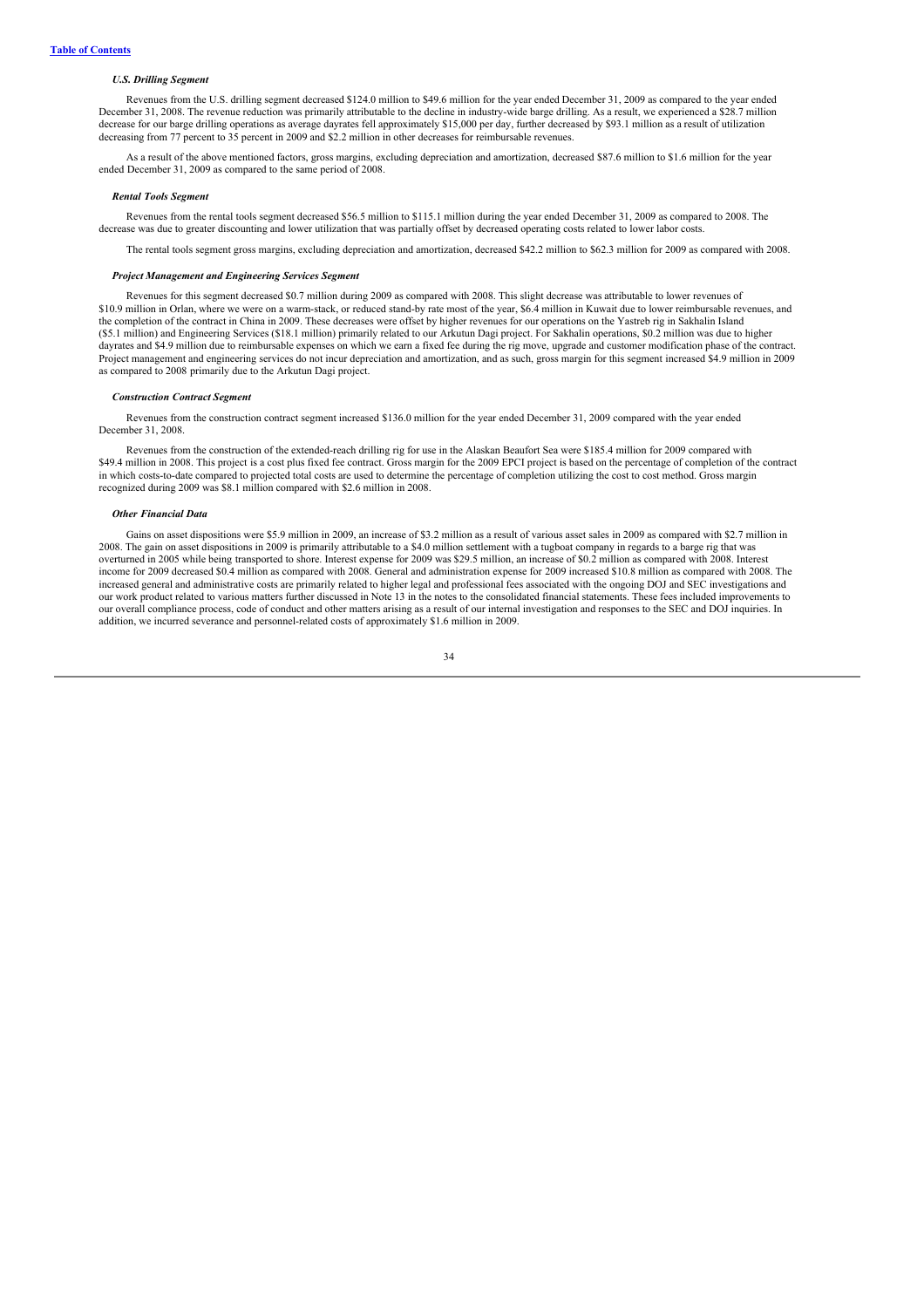Income tax expense was \$0.6 million for the year ended December 31, 2009, as compared to income tax expense of \$6.9 million for the year ended December 31, 2008. Income tax expense for 2009 includes a benefit of an additional \$5.4 million to the amount of \$12.2 million claimed in 2008 for the recovery of prior years foreign taxes as a credit in the U.S. versus a deduction, the establishment of a valuation allowance of \$0.5 million related to excess current year foreign tax credits and a charge of \$1.8 million accounted for under FIN 48 related to a characterization of certain intercompany notes for foreign tax credit calculation. Income tax expense for 2008 includes a benefit of \$13.4 million of FIN 48 interest and foreign currency exchange rate fluctuations related to our settlement of interest related to our Kazakhstan tax case (see Note 13 in the notes to the consolidated financial statements), the establishment of a valuation allowance of \$4.1 million related to a Papua New Guinea deferred tax asset, the reversal of a \$5.7 million valuation allowance relating to 2007 foreign tax credits, a charge of \$4.5 million accounted for under FIN 48 related to certain intercompany transactions between our U.S. companies and foreign affiliates, a charge of \$12.6 million related to non-deductible goodwill and a benefit of \$12.2 million for the recovering of prior years' foreign taxes as a credit in the U.S. versus a deduction. Based on the level of projected future taxable income over the periods for which the deferred tax asset is deductible in Papua New Guinea, management believes that it is more likely than not that our subsidiary will not realize the benefit of this deduction in Papua New Guinea.

## *Year Ended December 31, 2008 Compared with Year Ended December 31, 2007*

We recorded net income of \$22.7 million for the year ended December 31, 2008 which included a goodwill write-off of \$100.3 million, as compared to net income of \$102.8 million for the year ended December 31, 2007. Operating gross margin was \$191.5 million for the year ended December 31, 2008 which consists of increases in international drilling operations, rental tools, project management and engineering services and construction contract of \$63.6 million offset by a decrease of \$41.7 million in U.S. drilling and a \$31.2 million increase in depreciation expense as compared to the year ended December 31, 2007.

In 2008, we began separate presentation of our project management and engineering services segment. We have begun to separately monitor this non-capital intensive segment as a focus of our long-term strategic growth plan. Prior to 2008, these results were included in the U.S. and International drilling segments, and as such, 2007 segment information has been recast to conform to the new presentation. We also created a new segment in 2008 to separately reflect results of our extended-reach rig construction contract.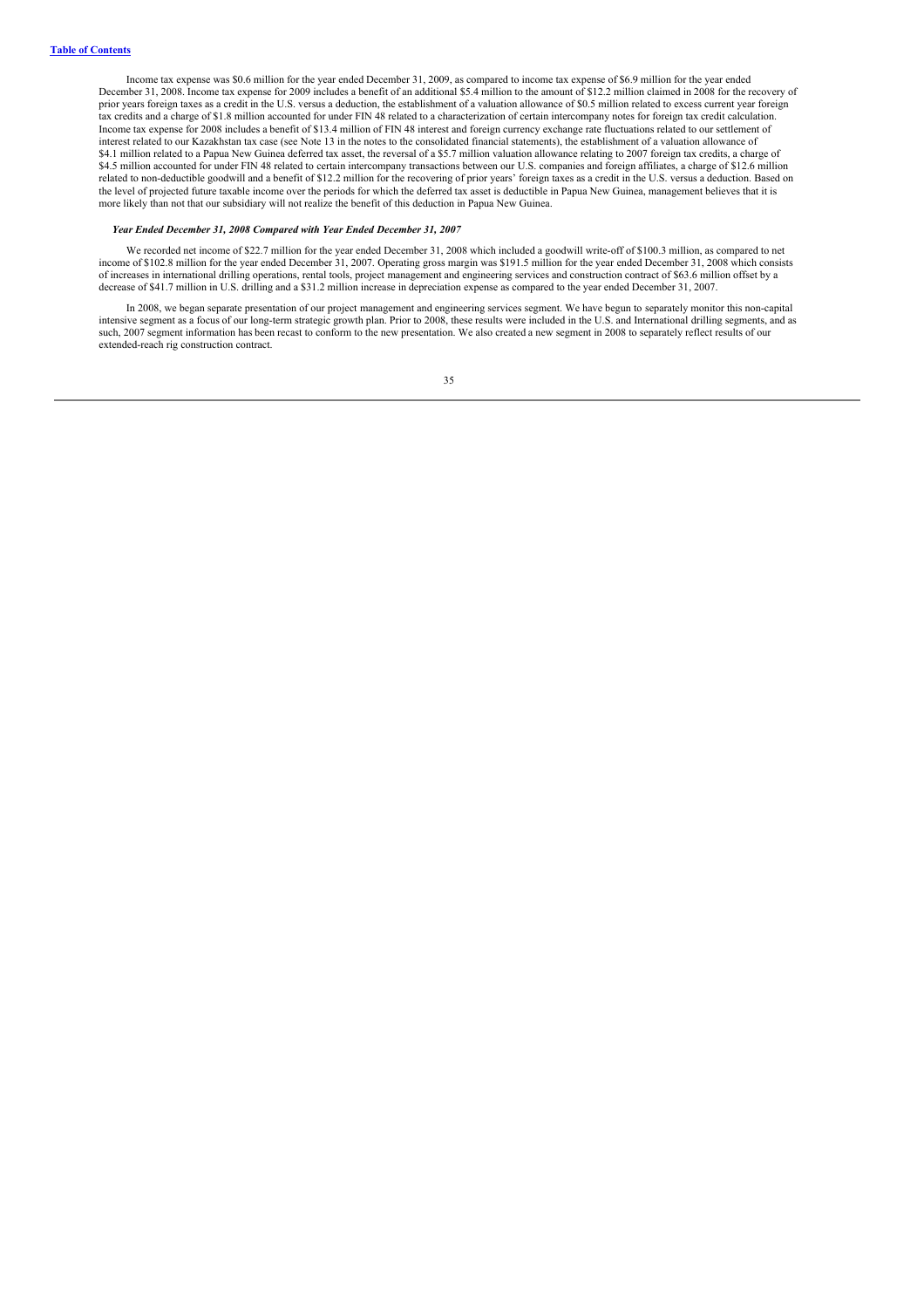The following is an analysis of our operating results for the comparable periods:

|                                                                                                     |   | Year Ended December 31, |                        |               |      |
|-----------------------------------------------------------------------------------------------------|---|-------------------------|------------------------|---------------|------|
|                                                                                                     |   | 2008                    |                        | 2007          |      |
|                                                                                                     |   |                         | (Dollars in thousands) |               |      |
| Revenues:                                                                                           |   |                         |                        |               |      |
| International drilling                                                                              | S | 325,096                 | 39%                    | 213,566<br>S. | 33%  |
| U.S. drilling                                                                                       |   | 173,633                 | 21%                    | 225,263       | 34%  |
| Rental tools                                                                                        |   | 171,554                 | 21%                    | 138,031       | 21%  |
| Project management and engineering services                                                         |   | 110,147                 | 13%                    | 77,713        | 12%  |
| Construction contract                                                                               |   | 49,412                  | 6%                     |               |      |
| <b>Total revenues</b>                                                                               |   | 829,842                 | 100%                   | \$654,573     | 100% |
| Operating gross margin:                                                                             |   |                         |                        |               |      |
| International drilling gross margin excluding depreciation and amortization(1)                      | S | 93,687                  | 29%                    | S.<br>59,227  | 28%  |
| U.S. drilling gross margin excluding depreciation and amortization(1)                               |   | 89,202                  | 51%                    | 130,911       | 58%  |
| Rental tools gross margin excluding depreciation and amortization(1)                                |   | 104,506                 | 61%                    | 83,654        | 61%  |
| Project management and engineering services gross margin excluding depreciation and amortization(1) |   | 18,470                  | 17%                    | 12,732        | 16%  |
| Construction contract gross margin excluding depreciation and amortization(1)                       |   | 2,597                   | $5\%$                  |               |      |
| Depreciation and amortization                                                                       |   | (116,956)               |                        | (85, 803)     |      |
| Total operating gross margin $(2)$                                                                  |   | 191,506                 |                        | 200,721       |      |
| General and administrative expense                                                                  |   | (34,708)                |                        | (24,708)      |      |
| Impairment of goodwill                                                                              |   | (100, 315)              |                        |               |      |
| Provision for reduction in carrying value of certain assets                                         |   |                         |                        | (1, 462)      |      |
| Gain on disposition of assets, net                                                                  |   | 2,697                   |                        | 16,432        |      |
| Total operating income                                                                              |   | 59,180                  |                        | 190,983       |      |

(1) Gross margins, excluding depreciation and amortization, are computed as revenues less direct operating expenses, excluding depreciation and amortization expense; gross margin percentages are computed as gross margin, e excluding depreciation and amortization, and gross margin percentages should not be used as a substitute for those amounts reported under GAAP. However, we monitor our business segments based on several criteria, including gross margin. Management believes that this information is useful to our investors because it more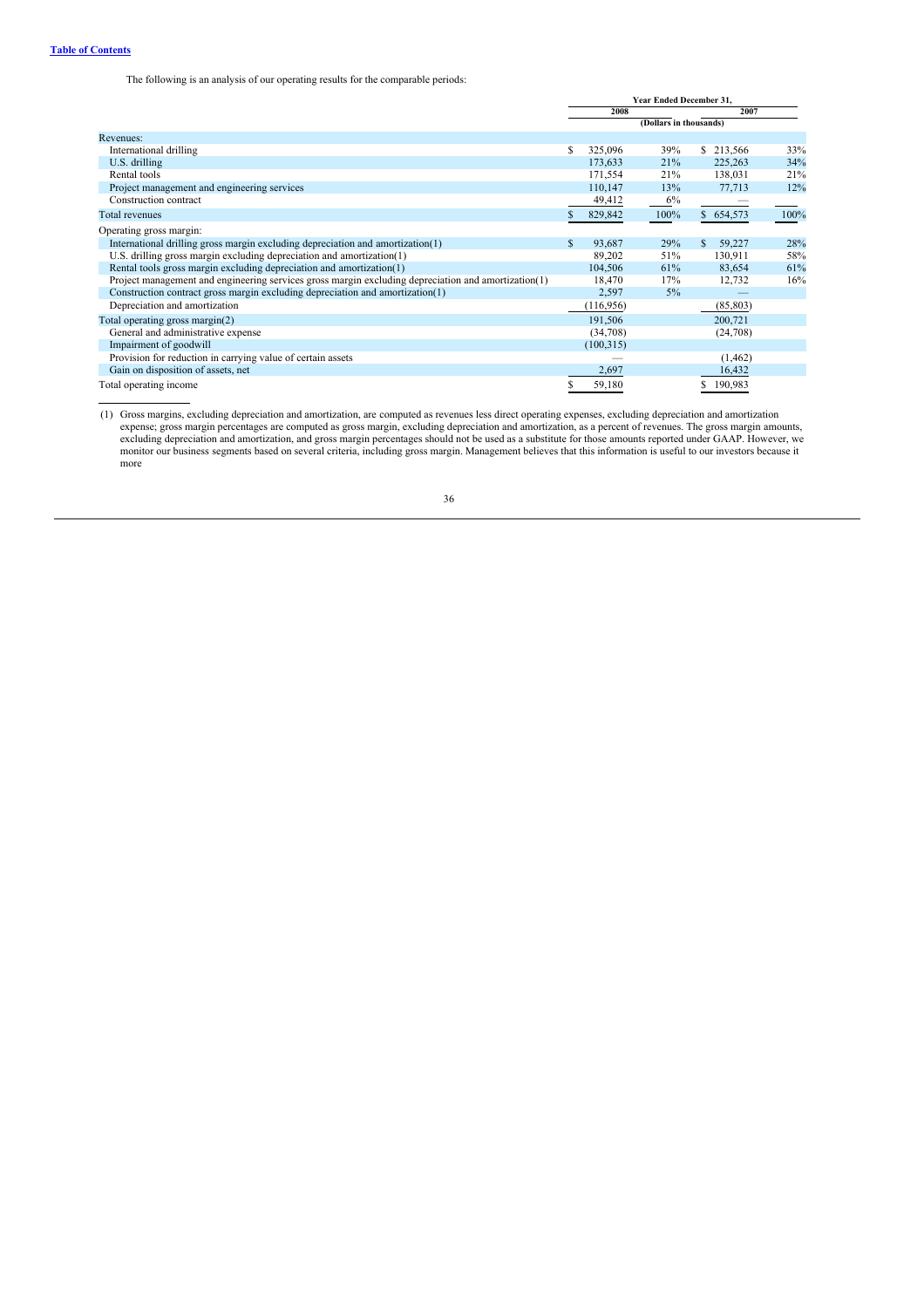accurately reflects cash generated by segment. Such gross margin amounts are reconciled to our most comparable GAAP measure as follows:

|                                                                   |    | <b>International</b><br><b>Drilling</b> |   | <b>U.S. Drilling</b> |   | <b>Rental Tools</b><br>(Dollars in thousands) |     | Project<br>Management<br>& Engineering<br><b>Services</b> |   | Construction<br>Contract |
|-------------------------------------------------------------------|----|-----------------------------------------|---|----------------------|---|-----------------------------------------------|-----|-----------------------------------------------------------|---|--------------------------|
| Year Ended December 31, 2008                                      |    |                                         |   |                      |   |                                               |     |                                                           |   |                          |
| Operating gross margin(2)                                         | ъ. | 41.786                                  | ъ | 53.964               | ь | 74.689                                        | \$. | 18,470                                                    | S | 2,597                    |
| Depreciation and amortization                                     |    | 51,901                                  |   | 35,238               |   | 29,817                                        |     |                                                           |   |                          |
| Operating gross margin excluding depreciation and                 |    |                                         |   |                      |   |                                               |     |                                                           |   |                          |
| amortization                                                      |    | 93,687                                  |   | 89,202               |   | 104,506                                       |     | 18,470                                                    |   | 2,597                    |
| Year Ended December 31, 2007                                      |    |                                         |   |                      |   |                                               |     |                                                           |   |                          |
| Operating gross margin(2)                                         | \$ | 31.046                                  |   | 97,679               |   | 59.264                                        | Ś   | 12,732                                                    | S |                          |
| Depreciation and amortization                                     |    | 28,181                                  |   | 33,232               |   | 24,390                                        |     | $\overline{\phantom{a}}$                                  |   |                          |
| Operating gross margin excluding depreciation and<br>amortization |    | 59,227                                  |   | 130.911              |   | 83,654                                        |     | 12,732                                                    |   |                          |

(2) Operating gross margin is calculated as revenues less direct operating expenses, including depreciation and amortization expense.

#### *International Drilling Segment*

International drilling revenues increased \$111.5 million to \$325.1 million for the year ended December 31, 2008 as compared to the same period in 2007.

Revenues in Mexico, Algeria and Turkmenistan increased by \$69.0 million, \$11.1 million and \$3.6 million, respectively, as there were minimal drilling operations in these countries during 2007. The increase in Mexico was partially attributable to dayrate increases for our barge rig operating in Mexico. Revenues in the CIS region increased by \$63.7 million primarily due to a \$19.5 million increase in the Karachaganak area of Kazakhstan as a result of the addition of Rigs 249 and 258 to existing operations of Rigs 107 and 216, an increase in the dayrate for our barge rig operating in the Caspian Sea and the above mentioned Turkmenistan revenues. These increases were partially offset by an increase of \$22.2 million in revenues in Colombia as compared with 2007, due to lower utilization of our two rigs in Colombia in 2008.

In our Asia Pacific region, revenues decreased \$8.2 million in 2008 due mainly to completion of our contract within Bangladesh for Rig 225 in March 2007 (\$3.5 million) and 50 percent lower utilization in Papua New Guinea (\$15.6 million). These increases were partially offset by a \$4.8 million increase in New Zealand due to increased dayrates and operating days and a \$6.2 million increase in our Indonesia operations.

International operating gross margin, excluding depreciation and amortization, increased \$34.5 million to \$93.7 million during 2008 compared with the year ended 2007, due primarily to favorable increases in our operations in Mexico (\$25.5 million) and the CIS region (\$21.4 million), offset by decreases in Colombia (\$14.3 million) and our Asia Pacific region (\$2.2 million). The increase in Mexico is attributable to five rigs operating the entire period in 2008 and two rigs commencing operations in February in 2008 as we were in the start up phase for these operations in the third quarter of 2007. In the CIS region, the primary driver was the increased dayrates for our barge rig operating in the Caspian Sea, increased utilization in the Karachaganak area of Kazakhstan and operation of Rig 230 in Turkmenistan were the main drivers of the increase. In Colombia, the completion of our contracts in late 2007 and late February 2008 were the cause of the<br>decrease, although Rig 268 began a one year contract in mid-May 200 operating in 2008 as compared to 2007 and Papua New Guinea incurring lower utilization when compared to the same period of 2007, with these declines being partially offset by increases in our New Zealand and Indonesia operations.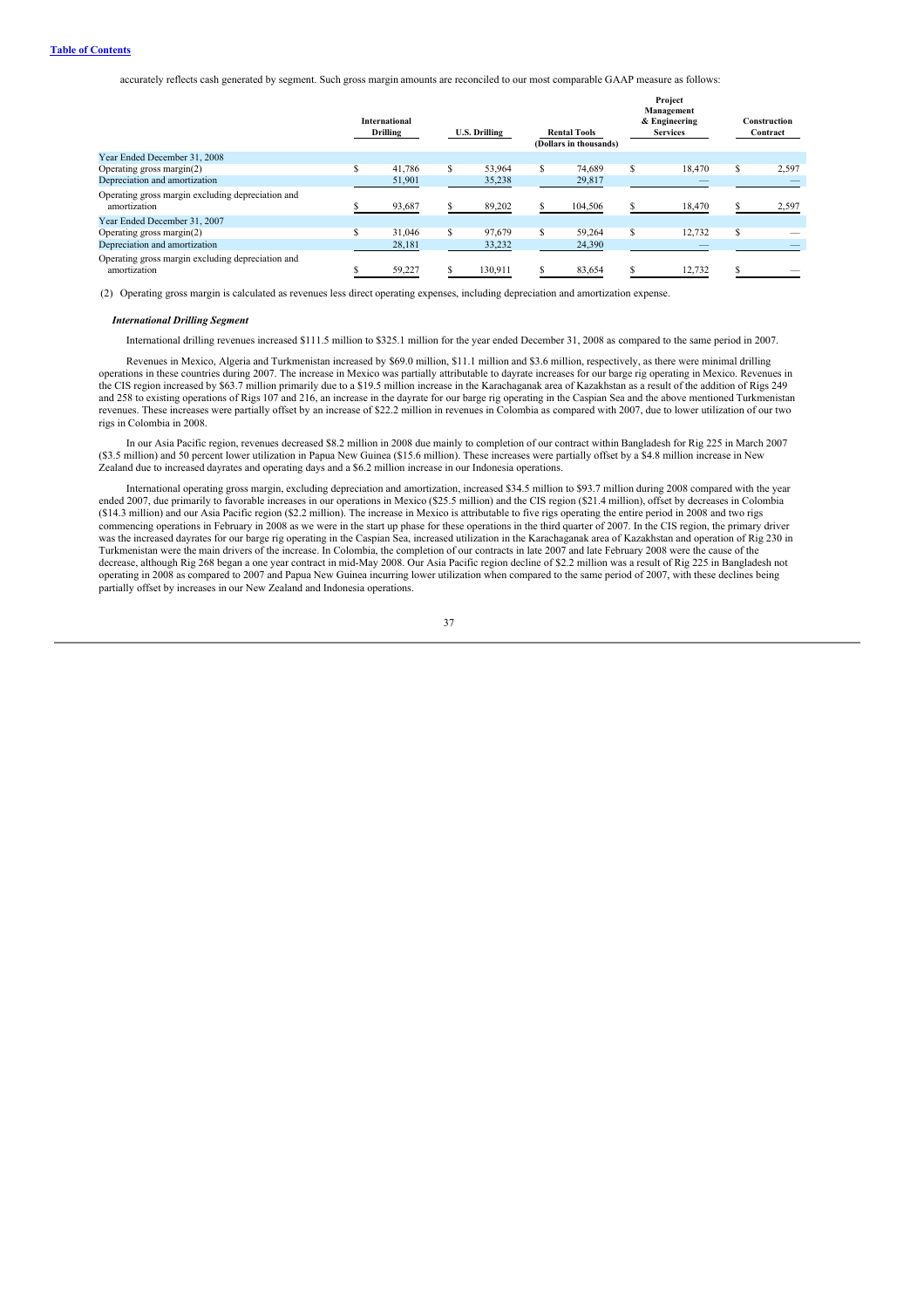### *U.S. Drilling Segment*

Revenues for the U.S drilling segment decreased \$51.6 million to \$173.6 million for the year ended December 31, 2008 as compared to the year ended December 31, 2007. The decreased revenues were primarily due to a \$40.3 million decrease for our barge drilling operations as average dayrates for our deep drilling barges fell approximately \$4,500 per day. During 2007 we had two land rigs drilling in the U.S. that historically operated in our international land segment. These rigs contributed \$11.3 million in U.S. revenues in 2007 as compared to no U.S. revenues in the same period for 2008, as the two rigs were relocated to our Mexico operations during 2007.

As a result of the above mentioned factors, gross margins, excluding depreciation and amortization, decreased \$41.7 million to \$89.2 million for the year ended December 31, 2008 as compared to the same period of 2007.

#### *Rental Tools Segment*

Rental tools revenues increased \$33.5 million to \$171.6 million during the year ended December 31, 2008 as compared to 2007. The increase was due<br>primarily to an increase in rental revenues of \$13.6 million at our Texarkan our newest location in Williston, North Dakota and \$1.3 million from our Victoria, Texas location, partially offset by declines of \$0.9 million from our Evanston, Wyoming facility, \$1.7 million at our Odessa, Texas location and \$1.8 million at our international operations. Revenues increased as a result of our expansion efforts in Texarkana, Texas and Williston, North Dakota.

The rental tools segment gross margins, excluding depreciation and amortization, increased \$20.9 million to \$104.5 million in 2008 as compared with 2007. The 2007 and 2008 expansion of Quail tools was completed as equipment had been delivered and Quail tools new facility in Texarkana, Texas opened in April 2007. The facility provides increased coverage of the Barnett, Fayetteville, Woodford and Haynesville shale areas in East Texas, Southwest Arkansas, Southeast Oklahoma and Northwest Louisiana.

#### *Project Management and Engineering Services Segment*

Revenues for this segment increased \$32.4 million during 2008 as compared to 2007. This increase was the result of higher revenues for our operations in Sakhalin Island (\$20.9 million) and Kuwait (\$13.1 million). For Sakhalin operations, \$9.1 million of the increase was due to higher dayrates and \$11.8 million was due to reimbursable expenses on which we earn a fixed fee. For our Kuwait contract, \$11.0 million of the increase was due to reimbursables and \$2.1 million was due to additional services provided. These increases were partially offset by a decrease of \$1.9 million in our Papua New Guinea project management contracts that ceased operations during 2007. Project management and engineering services gross margin for this segment increased \$5.7 million in 2008 as compared with 2007.<br>Labor rate increases effective in November 2008, which were ret

#### *Construction Contract Segment*

Revenues from the construction of the extended-reach drilling rig for use in the Alaskan Beaufort Sea were \$49.4 million for 2008. This project is a cost plus fixed fee contract. Gross margin for the EPCI project was \$2.6 million based on the percentage of completion of the contract in which costs-to-date compared to projected total costs are used to determine the percent complete (cost to cost method).

#### *Other Financial Data*

Gain on asset dispositions was \$2.7 million in 2008, a decrease of \$13.7 million from 2007 as a result of minor asset sales in 2008 as compared to gains of \$16.4 million during the same period in 2007 as we sold two workover barge rigs in January 2007 for a recognized gain of \$15.1 million. Interest expense for 2008 was \$29.3 million, an increase of \$2.1 million as compared to 2007. Interest income for 2008 decreased \$5.1 million due to lower cash balances available for investments as compared to 2007. General and administration expense increased \$10.0 million in 2008 as compared with 2007, due primarily to higher legal and professional fees associated with the ongoing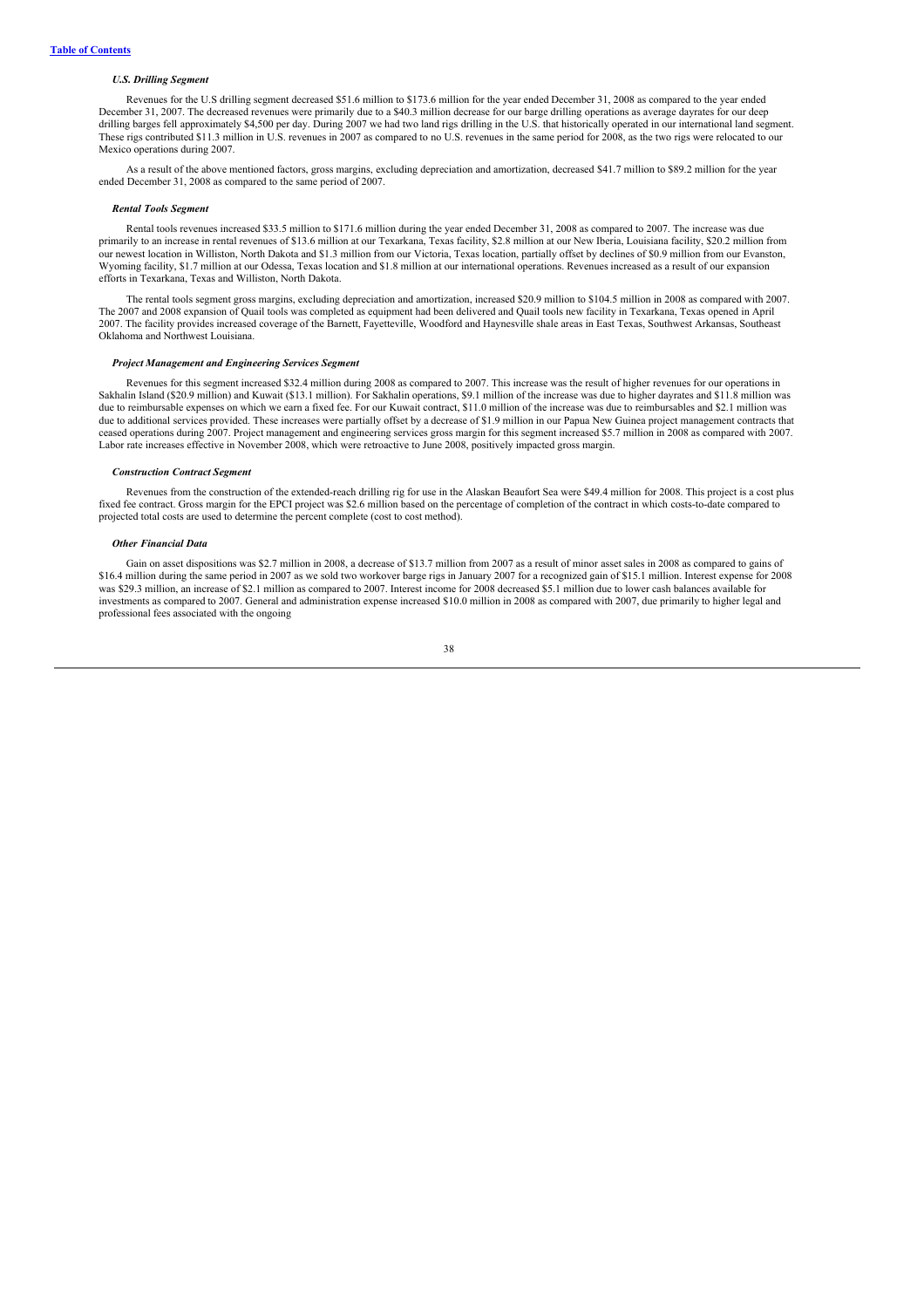DOJ and SEC investigations into the customs agent discussed in Note 13 in the notes to the consolidated financial statements. These fees included upgrades to our compliance process and code of conduct.

In 2004, we entered into two variable-to-fixed interest rate swap agreements. The swap agreements did not qualify for hedge accounting and accordingly, we reported the mark-to-market change in the fair value of the interest rate derivatives in earnings. During 2008, we had no swaps outstanding and therefore reported no charge or benefit related to swaps, as compared to the year ended December 31, 2007 where we recognized a \$0.7 million decrease in the fair value of the derivative positions. For additional information see Note 6 in the notes to the consolidated financial statements.

Income tax expense was \$6.9 million for the year ended December 31, 2008, as compared to income tax expense of \$36.9 million for the year ended December 31, 2007. Income tax expense for 2008 includes a benefit of \$13.4 million of FIN 48 interest and foreign currency exchange rate fluctuations related to our settlement of interest related to our Kazakhstan tax case (see Note 13 in the notes to the consolidated financial statements), the establishment of a valuation allowance of \$4.1 million related to a Papua New Guinea deferred tax asset, the reversal of a \$5.7 million valuation allowance relating to 2007 foreign tax credits, a charge of \$4.5 million accounted for under FIN 48 related to certain intercompany transactions between our U.S. companies and foreign affiliates, a charge of \$12.6 million related to non-deductible goodwill and a benefit of \$12.2 million for the recovering of prior years' foreign taxes as a credit in the U.S. versus a deduction. Based on the level of projected future taxable income over the periods for which the deferred tax asset is deductible in Papua New Guinea, management believes that it is more likely than not that our subsidiary will not realize the benefit of this deduction in Papua New Guinea.

## **LIQUIDITY AND CAPITAL RESOURCES**

## *Liquidity*

As of December 31, 2009, we had cash and cash equivalents of \$108.8 million, a decrease of \$63.5 million from December 31, 2008. The following table provides a summary for the last three years:

|                                         | 2009      | 2008                   | 2007       |
|-----------------------------------------|-----------|------------------------|------------|
|                                         |           | (Dollars in thousands) |            |
| <b>Operating Activities</b>             | \$110,872 | \$220,318              | \$74.276   |
| Investing activities                    | (150.718) | (196, 607)             | (152, 889) |
| <b>Financing activities</b>             | (23, 649) | 88,463                 | 46.534     |
| Net change in cash and cash equivalents | (63, 495) | 112.174                | (32,079)   |

#### *Operating Activities*

Cash flows from operating activities were \$110.9 million in 2009, compared to \$220.3 million in 2008. The net cash impact of earnings, after adjusting for the write-off of Goodwill in 2008, was a reduction of \$113.8 million in 2009. Working capital requirements decreased by \$34.0 million in 2009, principally driven by a smaller increase in accounts receivable, a decrease in other current assets, an increase in accounts payable and accrued liabilities and higher accrued income taxes.

Cash flows from operating activities were \$220.3 million for 2008 compared to \$74.3 million for 2007. The increase in cash provided from operating activities is due to decreased working capital requirements and the net eff were principally driven by a smaller increase in accounts receivable, lower accrued taxes and higher accrued liabilities compared to changes in 2007. Depreciation in 2008 increased to \$117.0 million compared to \$85.8 million in 2007 due to additional rigs being placed into service and major upgrades to existing rigs. All of our remaining goodwill, \$100.3 million, was impaired in 2008 compared to no impairment in 2007.

#### *Investing Activities*

Cash flows used in investing activities were \$150.7 million for 2009. Our primary use of cash was \$160.1 million for capital expenditures. Major capital expenditures for the period included \$62.2 million for

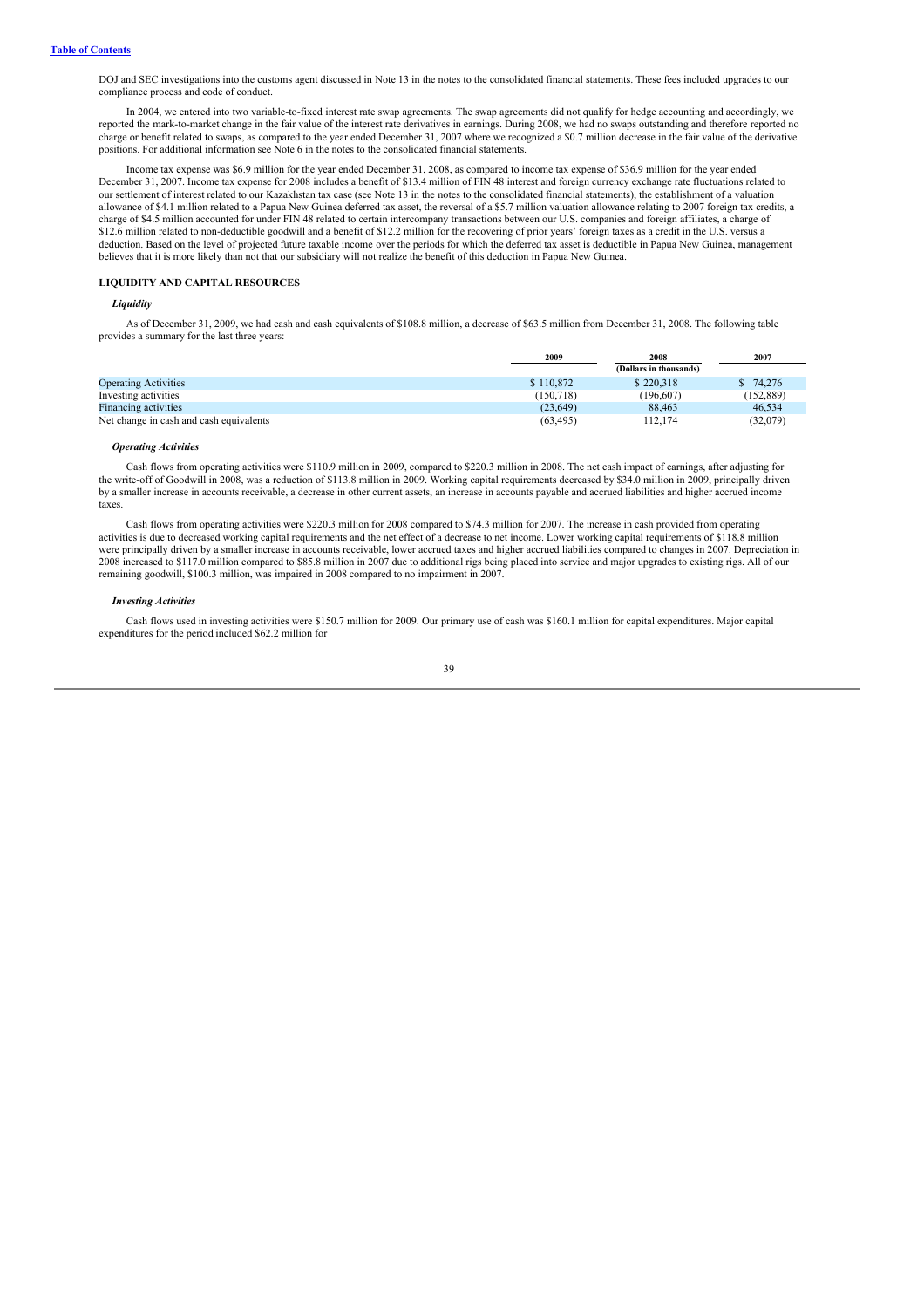the construction of two new Alaska rigs and \$36.8 million for tubular and other rental tools for Quail Tools. Sources of cash included \$9.3 million of proceeds from asset sales, and \$4.0 million relating to the settlement of a claim involving Barge Rig 57.

Cash flows used in investing activities were \$196.6 million for 2008. Our primary use of cash was \$197.1 million for capital expenditures and a \$5.0 million investment in our Saudi joint venture, which was sold in April 2008. Major capital expenditures for the period included \$58.3 million on the construction of two new Alaska rigs, \$41.5 million for tubulars and other rental tools for Quail Tools and \$31.2 million on construction of new international land rigs. Sources of cash included \$5.5 million of proceeds from assets sales and insurance proceeds.

Our estimated expenditures for 2010 will primarily be directed to our two new Alaska rigs as well as normal levels of maintenance capital. Any discretionary spending will be evaluated based upon adequate return requirements and available liquidity. We believe that from our operating cash flows and borrowings under our revolving credit facilities, as required, we have sufficient cash and available liquidity to sustain operations and fund our capital expenditures for 2010, though there can be no assurance that we will continue to generate cash flows at current levels or be able to obtain additional financing if necessary. See "Item 1A. Risk Factors" for a discussion of additional risks related to our business.

#### *Financing Activities*

Cash flows used in financing activities were \$23.6 million for 2009. Our primary uses of cash included a net pay down on our credit facilities of \$22.0 million and excess tax benefits from stock options exercised of \$1.8 million.

Cash flows from financing activities were \$88.5 million for 2008. Our primary sources of cash included a net drawdown on our credit facilities of \$8.0 million and proceeds of \$2.0 million from stock options exercised, offs Facility.

#### *2008 Credit Facility*

On May 15, 2008 we entered into a new Credit Agreement (as amended "the 2008 Credit Facility") with a five year senior secured \$80.0 million revolving credit facility ("Revolving Credit Facility) and a senior secured term loan facility ("Term Loan Facility") of up to \$50.0 million. Our obligations under the 2008 Credit Facility are guaranteed by substantially all of our domestic subsidiaries, except for domestic subsidiaries owned by foreign subsidiaries and certain immaterial subsidiaries, each of which has executed a guaranty. The obligations under the 2008 Credit Facility are secured by a pledge of the stock of all of the subsidiary guarantors, certain immaterial domestic subsidiaries and first-tier foreign subsidiaries, all receivables of the Company and the subsidiary guarantors, a naval mortgage on certain eligible barge drilling rigs owned by a subsidiary guarantor and the inventory and equipment of the Quail Tools, L.P., a subsidiary<br>guarantor, and other tangible and intangible assets of the Compa covenants regarding ratios for consolidated leverage, consolidated interest coverage and consolidated senior secured leverage. As of December 31, 2009 our Consolidated Leverage Ratio was 2.67 to 1 compared to the maximum permitted 4.00 to 1; our Consolidated Interest Coverage Ratio was 5.57 to 1 compared to the minimum permitted 2.50 to 1 and our Consolidated Senior Secured Leverage Ratio was 0.52 to 1 compared to the maximum permitted 1.50 to 1. We do not currently anticipate triggering any of these covenants during 2010.

The 2008 Credit Facility is available for general corporate purposes and to fund reimbursement obligations under letters of credit the banks issue on our behalf pursuant to this facility. Revolving loans are available under the 2008 Credit Facility subject to a borrowing base calculation based on a percentage of eligible accounts receivable, certain specified barge drilling rigs and eligible rental equipment of the Company and its subsidiary guarantors. As of December 31, 2009, there were \$12.7 million in letters of credit outstanding, \$44.0 million outstanding on the Term Loan Facility and \$42.0 million outstanding on the Revolving Credit Facility. The Term Loan began amortizing on September 30, 2009 at equal installments of \$3.0 million per quarter. As of December 31, 2009, the amount drawn represents 68 percent of the capacity of the Revolving Credit Facility. On January 30, 2009, Lehman Commercial Paper, Inc., one of the lenders under the 2008 Credit Facility, assigned its obligations to Trustmark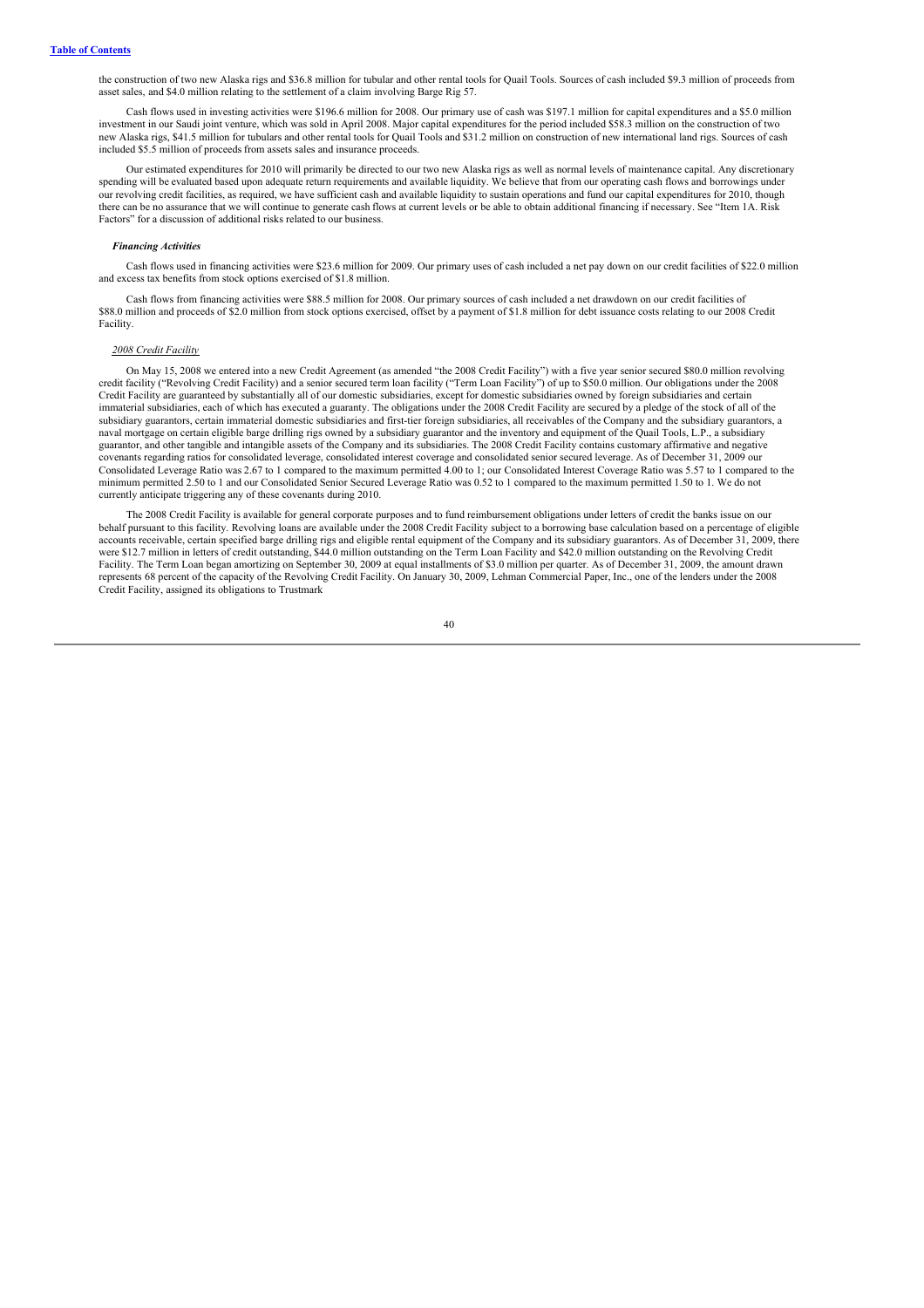National Bank. We expect to use the drawn amounts over the next twelve months to fund construction of two new rigs for work in Alaska. Although the economic downturn may affect certain customers' ability to pay, the Company anticipates it has sufficient liquidity to meet its expected capital expenditures and manage any delays in collection of receivables.

#### *2.125% Convertible Senior Notes*

As discussed in Note 1 to our consolidated financial statements, our consolidated financial statements as of and for the years ended December 31, 2008 and 2007 have been adjusted to account for the retrospective application related to newly adopted accounting guidance in regards to *Accounting for Convertible Debt Instruments That May Be Settled in Cash Upon Conversion*. The debt discount is accretive to interest expense over the life of the debt. The \$15.8 million reclassified to Additional Paid-In Capital supported adjustments to interest expense, deferred income taxes and long-term debt as discussed further in the notes to consolidated financial statements.

On July 5, 2007, we issued \$125.0 million aggregate principal amount of 2.125% Convertible Senior Notes (the "Notes") due July 15, 2012. The Notes were issued at par and interest is payable semiannually on July 15th and January 15th.

The significant terms of the convertible notes are as follows:

- *Notes Conversion Feature* The initial conversion price for Note holders to convert their notes into shares is at a common stock share price equivalent of \$13.85 (77.2217 shares of common) stock per \$1,000 note value. Conversion rate adjustments occur for any issuances of stock, warrants, rights or options (except for stock purchase plans or dividend re-investments) or any other transfer of benefit to substantially all stockholders, or as a result of a tender or exchange offer. The Company may, under advice of our Board of D 20 days.
- *Notes Settlement Feature* Upon tender of the Notes for conversion, the Company can either settle entirely in shares of common stock or a combination of cash and shares of common stock, solely at our option. The Company's intent is to satisfy our conversion obligation for our Notes in cash, rather than in common stock, for at least the aggregate principal amount of the Notes. This reduced the resulting potential earnings dilution to only include any possible conversion premium, which would be the difference between the average price of our shares and the conversion price per share of common stock.
- *Contingent Conversion Feature* Note holders may only convert Notes when either sales price or trading price conditions are met, on or after the Notes' due date or upon certain accounting changes or certain corporate transactions (fundamental changes) involving stock distributions. Make-whole provisions are only included in the accounting and fundamental change conversions such that holders do not lose value as a result of the changes.
- *Settlement Feature* Upon conversion, we will pay shares of our cash and common stock if any, based on a daily conversion rate multiplied by a volume weighted average price of our common stock during a specified period following the conversion date. Conversions can be settled in cash or shares, solely at our discretion.

As of December 31, 2009, none of the conditions allowing holders of the Senior Notes to convert had been met.

Concurrently with the issuance of the Notes, the Company purchased a convertible note hedge (the "note hedge") and sold warrants in private transactions with counterparties that were different than the ultimate holders of the Notes. The note hedge included purchasing free-standing call options and selling freestanding warrants, both exercisable in the Company's common shares. The note hedge allows us to receive shares of our common stock from the counterparties to the transaction equal to the amount of common stock related to the excess conversion value that we would issue and/or pay to the holders of the Notes upon conversion.

The terms of the call options mirror the Notes' major terms whereby the call option strike price is the same as the initial conversion price as are the number of shares callable, \$13.85 per share and 9,027,713 shares respe Company to sell 9,027,713 common shares at a strike price of \$18.29 per share. The conversion price of the Notes remains at \$13.85 per share, and the existence of the call options and warrants serve to guard against dilution at share prices less than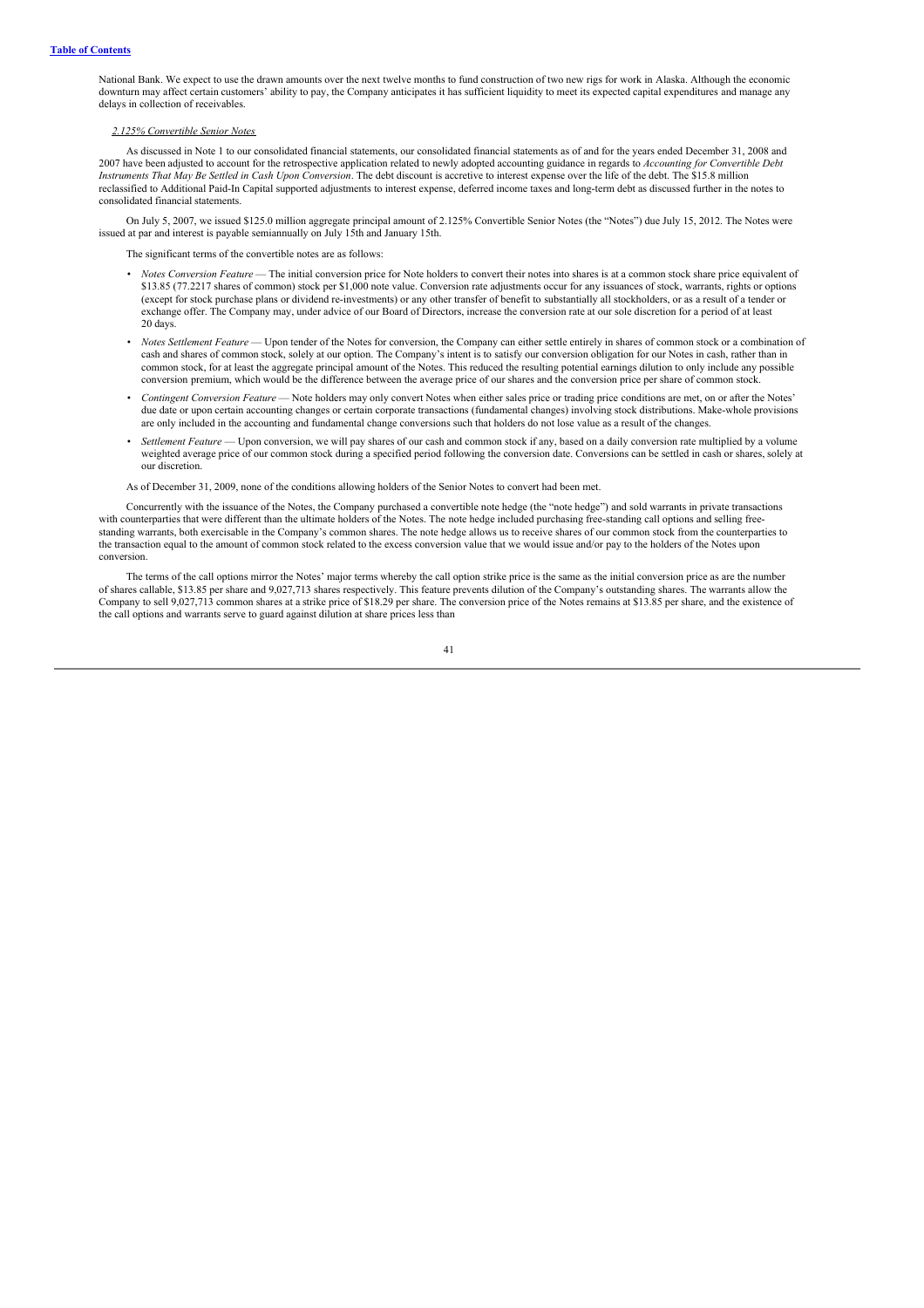\$18.29 per share, since we would be able to satisfy our obligations and deliver shares upon conversion of the Notes with shares that are obtained by exercising the call options.

We paid a premium of approximately \$31.48 million for the call options, and we received proceeds for a premium of approximately \$20.25 million for the sale of the warrants. This reduced the net cost of the note hedge to \$11.23 million. The expiration date of the note hedge is the earlier of the last day on which the Notes remain outstanding and the maturity date of the Notes.

The Notes are classified as a liability in our consolidated financial statements. Because we have the choice of settling the call options and the warrants in cash or shares of our common stock and these contracts meet all of the applicable criteria for equity classification, the cost of the call options and proceeds from the sale of the warrants are classified in stockholders' equity in the Consolidated Balance Sheets. In addition, because both of these contracts are classified in stockholders' equity and are solely indexed to our own common stock, they are not accounted for as derivatives.

Debt issuance costs totaled approximately \$3.6 million and are being amortized over the five year term of the Notes using the effective interest method. Proceeds from the transaction of \$110.2 million were used to redeem our outstanding senior floating rate notes (the "Senior Floating Rate Notes"), to pay the net cost of hedge and warrant transactions, and for general corporate purposes.

On September 27, 2007, we redeemed \$100.0 million face value of our Senior Floating Rate Notes at the redemption price of 101.0 percent. A portion of the proceeds from the sale of our Convertible Senior Notes was used to fund the redemption.

#### *2007 Credit Facility*

On September 20, 2007, we replaced our existing \$40.0 million Credit Agreement with a new \$60.0 million Amended and Restated Credit Agreement ("2007 Credit Facility") which would have expired in September 2012. The 2007 Credit Facility, which was replaced by the 2008 facility, was secured by rental tools equipment, accounts receivable and the stock of substantially all of our domestic subsidiaries, other than domestic subsidiaries owned by a foreign subsidiary, and contains customary affirmative and negative covenants such as minimum ratios for consolidated leverage, consolidated interest coverage and consolidated senior secured leverage.

#### *Other Liquidity*

Our principal amount of long-term debt, including current portion, was \$423.8 million as of December 31, 2009, which consists of:

- \$125.0 million aggregate principal amount of 2.125% Convertible Senior Notes due July 15, 2012, less an associated \$14.6 million in unamortized debt discount;
- \$225.0 million aggregate principal amount of 9.625% Senior Notes, due October 1, 2013 plus an associated \$2.4 million in unamortized debt premium; and
- \$86.0 million drawn against our 2008 Credit Facility, including \$42.0 million under our Revolving Credit Facility and \$44.0 million under our Term Loan Facility, \$12.0 million of which is classified as current.

As of December 31, 2009, we had approximately \$134.1 million of liquidity, which consisted of \$108.8 million of cash and cash equivalents on hand and \$25.3 million of availability under the 2008 Credit Facility. We do not have any unconsolidated special-purpose entities, off-balance sheet financing arrangements nor guarantees of third-party financial obligations. We have no energy, commodity, foreign currency or interest rate derivative contracts at December 31, 2009.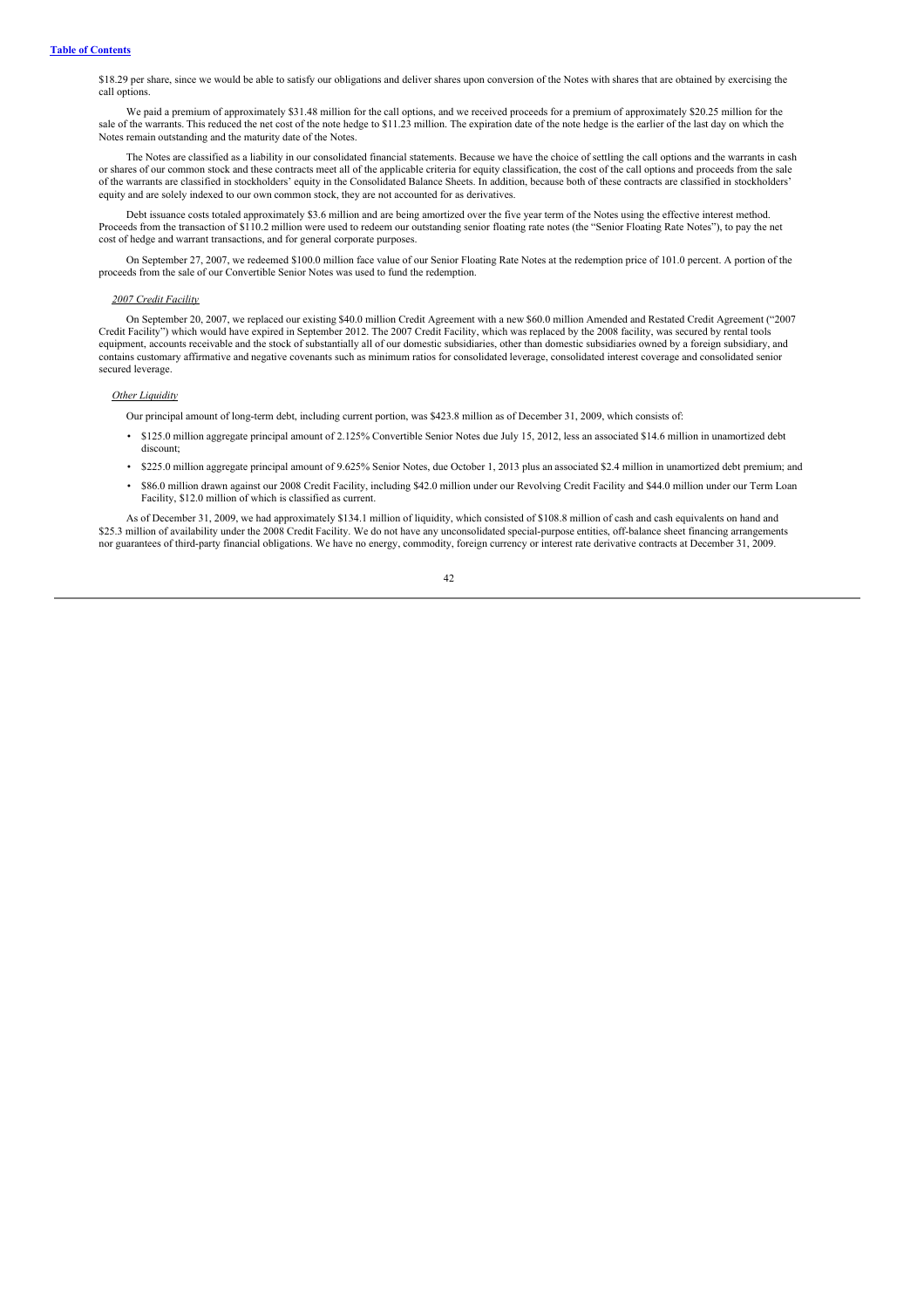The following table summarizes our future contractual cash obligations as of December 31, 2009:

|                                 | <b>Payment Due by Period</b> |                            |                                |                  |                             |  |  |  |
|---------------------------------|------------------------------|----------------------------|--------------------------------|------------------|-----------------------------|--|--|--|
|                                 | Total                        | <b>Less Than</b><br>1 Year | Years<br>$2 - 3$               | Years<br>$4 - 5$ | <b>More Than</b><br>5 Years |  |  |  |
|                                 |                              |                            | (Dollars in thousands)         |                  |                             |  |  |  |
| Contractual cash obligations:   |                              |                            |                                |                  |                             |  |  |  |
| Long-term $debt$ - principal(1) | 394,000<br>\$                | \$<br>12,000               | S.<br>149,000                  | 233,000<br>S.    | S                           |  |  |  |
| Long-term $debt$ — interest(1)  | 95.251                       | 26,976                     | 51.464                         | 16,811           |                             |  |  |  |
| Operating leases(2)             | 25,062                       | 6,438                      | 5,394                          | 3,328            | 9,902                       |  |  |  |
| Purchase commitments(3)         | 68,716                       | 68,716                     |                                |                  |                             |  |  |  |
| Total contractual obligations   | 583,029                      | 114,130                    | 205,858                        | 253,139          | 9,902                       |  |  |  |
| Commercial commitments:         |                              |                            |                                |                  |                             |  |  |  |
| Long-term debt $-$              |                              |                            |                                |                  |                             |  |  |  |
| Revolving credit facility(4)    | 42,000                       | \$.                        | \$<br>$\overline{\phantom{0}}$ | 42,000<br>ъ      | \$                          |  |  |  |
| Standby letters of credit(4)    | 12,732                       | 12,732                     |                                |                  |                             |  |  |  |
| Total commercial commitments    | 54,732                       | 12,732                     |                                | 42,000           |                             |  |  |  |

(1) Long-term debt includes the principal and interest cash obligations of the 9.625% Senior Notes and the 2.125% Convertible Senior Notes. The remaining unamortized premium of \$2.4 million and unamortized discount of \$14.6 million are not included in the contractual cash obligations schedule.

(2) Operating leases consist of lease agreements in excess of one year for office space, equipment, vehicles and personal property.

(3) We have purchase commitments outstanding as of December 31, 2009, related to rig upgrade projects and new rig construction.

(4) We have an \$80.0 million revolving credit facility. As of December 31, 2009, \$42.0 million has been drawn down and \$12.7 million of availability has been used to support letters of credit that have been issued, resulting in an estimated \$25.3 million of availability. The revolving credit facility expires May 14, 2013.

We used derivative instruments to manage risks associated with interest rate fluctuations in connection with our \$100.0 million Senior Floating Rate Notes which were fully redeemed on September 27, 2007. These derivative instruments, which consisted of variable-to-fixed interest rate swaps, did not meet the criteria for applying hedge accounting and were therefore not designated as hedges. Accordingly, the change in the fair value of the interest rate swaps was recognized in earnings.

On July 17, 2007, we terminated one swap scheduled to expire on September 2, 2008, and received \$0.7 million. On September 4, 2007, our one remaining swap expired.

#### **OTHER MATTERS**

#### *Business Risks*

Internationally, we specialize in drilling geologically challenging wells in locations that are difficult to access and can involve harsh environmental conditions. Our international services are primarily utilized by major and national oil companies and integrated service providers in the exploration and<br>development of reserves of oil and gas. In the United States, we pri Business activity is primarily dependent on the exploration and development activities of the companies that make up our customer base. See Item 1A, Risk Factors, for a discussion of risks related to our business.

#### *Critical Accounting Policies*

Our discussion and analysis of our financial condition and results of operations are based upon our consolidated financial statements, which have been prepared in accordance with accounting principles generally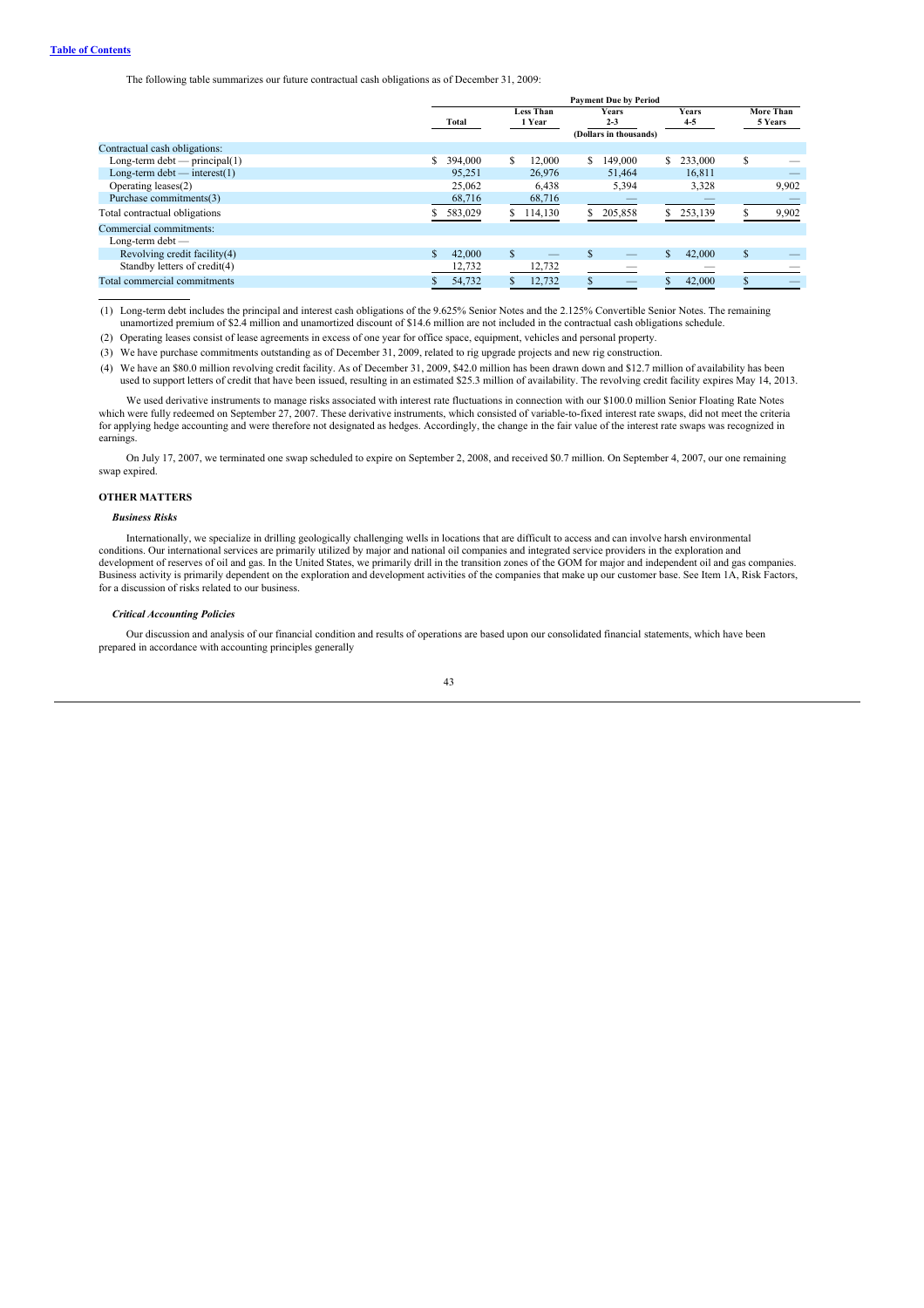accepted in the United States. The preparation of these financial statements requires management to make estimates and assumptions that affect the reported amounts of assets and liabilities at the date of the financial statements and the reported amounts of revenues and expenses during the reporting period. On an ongoing basis, we evaluate our estimates, including those related to bad debts, materials and supplies obsolescence, property and equipment, goodwill, income taxes, workers' compensation and health insurance and contingent liabilities for which settlement is deemed to be probable. We base our estimates on historical experience and on various other assumptions that are believed to be reasonable under the circumstances, the results of which form the basis for making judgments about the carrying values of assets and liabilities that are not readily apparent from other sources. While we believe that such estimates are reasonable, actual results could differ from these estimates.

We believe the following are our most critical accounting policies as they are complex and require significant judgments, assumptions and/or estimates in the preparation of our consolidated financial statements. Other significant accounting policies are summarized in Note 1 in the notes to the consolidated financial statements.

*Impairment of Property, Plant and Equipment.* We periodically evaluate our property, plant and equipment to ensure that the net realizable value exceeds our net carrying value. We review our property, plant and equipment for impairment annually and when events or changes in circumstances indicate that the carrying value of such assets may be impaired. For example, evaluations are performed when we experience sustained significant declines in utilization and dayrates and we do not contemplate recovery in the near future, or when we reclassify property and equipment to assets held for sale or as discontinued operations as prescribed by accounting guidance related to accounting for the impairment or disposal of long-lived assets. We consider a number of factors, including estimated undiscounted future cash flows, appraisals less estimated selling costs and current market value analysis in determining net realizable value. Assets are written down to fair value if the fair value is below net carrying value and when step one undiscounted cash flow analysis failed.

Asset impairment evaluations are, by nature, highly subjective. They involve expectations about future cash flows generated by our assets and reflect management's assumptions and judgments regarding future industry conditions and their effect on future utilization levels, dayrates and costs. The use of different estimates and assumptions could result in materially different carrying values of our assets. As a result of certain impairment indicators, primarily the depressed market in the GOM, we tested our long-lived assets for impairment as of December 31, 2009 and determined that three of our rigs; two rigs in our U.S. Drilling segment and one in our International Drilling segment, required reductions of \$0.4 million and \$1.4 million, respectively in their net book value to salvage value based upon the our evaluation of future marketability, future cash infusions to maintain the equipment and evaluation of current market conditions affecting overall utilization of equipment in the regions in which we currently participate.

*Insurance Reserves.* Our operations are subject to many hazards inherent to the drilling industry, including blowouts, explosions, fires, loss of well control, loss of hole, damaged or lost drilling equipment and damage or loss from inclement weather or natural disasters. Any of these hazards could result in personal injury or death, damage to or destruction of equipment and facilities, suspension of operations, environmental damage and damage to the property of others. Generally, drilling contracts provide for the division of responsibilities between a drilling company and its customer, and we seek to obtain indemnification from our customers by contract for certain of these risks. To the extent that we are unable to transfer such risks to customers by contract or indemnification agreements, we seek protection through insurance. However, these insurance or indemnification agreements may not adequately protect us against liability from all of the consequences of the hazards described above. Moreover, our insurance coverage generally provides that we assume a portion of the risk in the form of an insurance coverage deductible.

Based on the risks discussed above, we estimate our liability in excess of insurance coverage and record reserves for these amounts in our consolidated financial statements. Reserves related to insurance are based on the facts and circumstances specific to the insurance claims and our past experience with similar claims. The actual outcome of insured claims could differ significantly from the amounts estimated. We accrue actuarially determined amounts in our consolidated balance sheet to cover self-insurance retentions for workers' compensation, employers' liability, general liability, automobile liability and health benefits claims. These accruals use historical data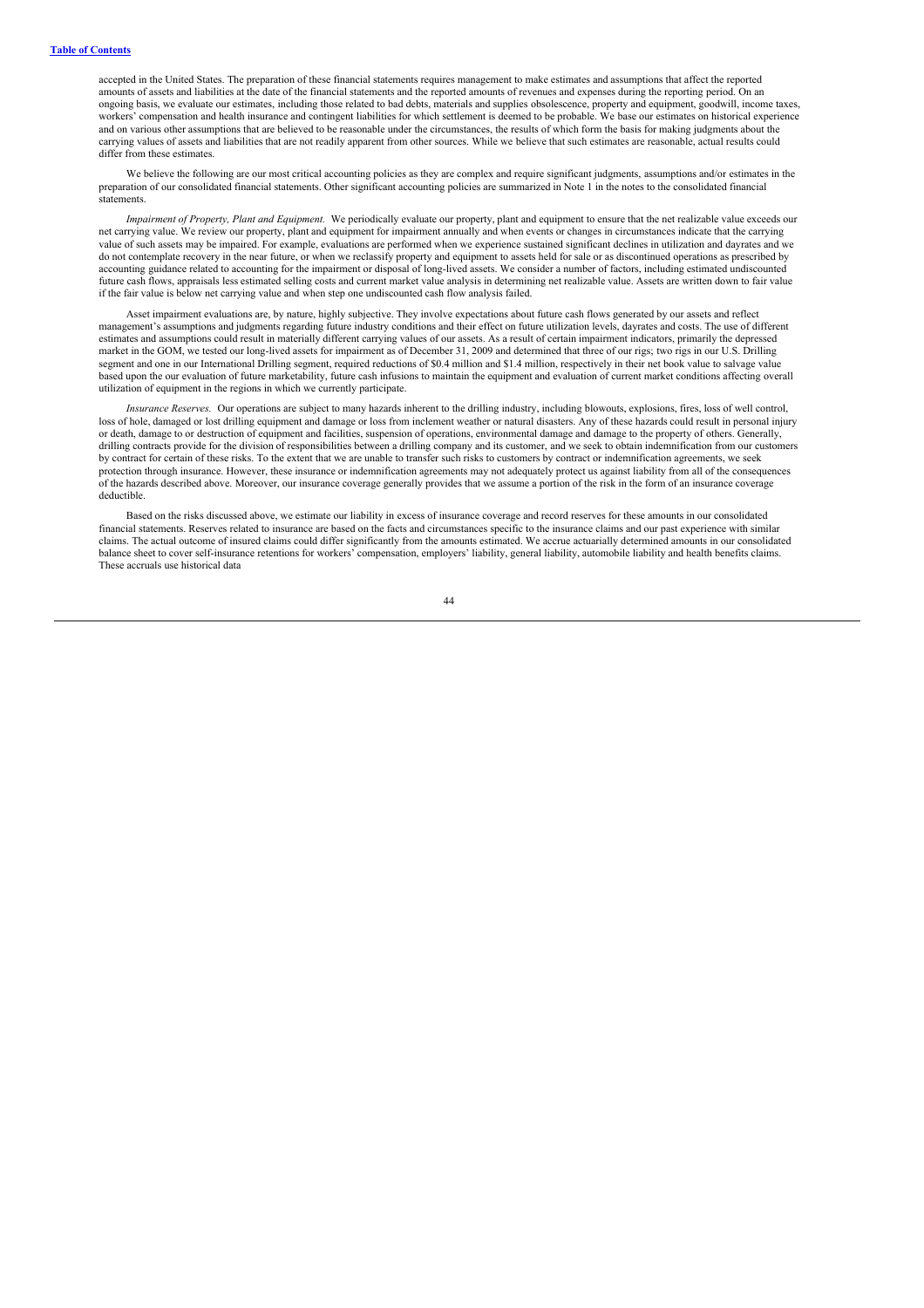based upon actual claim settlements and reported claims to project future losses. These estimates and accruals have historically been reasonable in light of the actual amount of claims paid.

As the determination of our liability for insurance claims could be material and is subject to significant management judgment and in certain instances is based on actuarially estimated and calculated amounts, management believes that accounting estimates related to insurance reserves are critical.

*Accounting for Income Taxes.* We are a U.S. company and we operate through our various foreign branches and subsidiaries in numerous countries throughout the world. Consequently, our tax provision is based upon the tax laws and rates in effect in the countries in which our operations are conducted and income is earned. The income tax rates imposed and methods of computing taxable income in these jurisdictions vary. Therefore, as a part of the process of preparing the consolidated financial statements, we are required to estimate the income taxes in each of the jurisdictions in which we operate. This process involves estimating the actual current tax exposure together with assessing temporary differences resulting from differing treatment of items, such as depreciation, amortization and certain accrued liabilities for tax and accounting purposes. Our effective tax rate for financial statement purposes will continue to fluctuate from year to year as our operations are conducted in different taxing jurisdictions. Current income tax expense represents either liabilities expected to be reflected on our income tax returns for the current year, nonresident withholding taxes or changes in prior year tax estimates which may result from tax audit adjustments. Our deferred tax expense or benefit represents the change in the balance of deferred tax assets or liabilities reported on the consolidated balance sheet. Valuation allowances are established to reduce deferred tax assets when it is more likely than not that some portion or all of the deferred tax assets will not be realized. In order to determine the amount of deferred tax assets or liabilities, as well as the valuation allowances, we must make estimates and assumptions regarding future taxable income, where rigs will be deployed and other matters. Changes in these estimates and assumptions, as well as changes in tax laws, could require us to adjust the deferred tax assets and liabilities or valuation allowances, including as discussed below.

Our ability to realize the benefit of our deferred tax assets requires that we achieve certain future earnings levels prior to the expiration of our net operating loss ("NOL") carryforwards. In the event that our earnings performance projections do not indicate that we will be able to benefit from our NOL carryforwards, valuation allowances are established. We periodically evaluate our ability to utilize our NOL carryforwards and, in accordance with accounting guidance related to accounting for income taxes, will record any resulting adjustments that may be required to deferred income tax expense.

We provide for U.S. deferred taxes on the unremitted earnings of our foreign subsidiaries as the earnings are not permanently reinvested.

On January 1, 2007, we adopted amendments to accounting standards related to uncertainty in income taxes. This accounting guidance requires that management make estimates and assumptions affecting amounts recorded as liabilities and related disclosures due to the uncertainty as to final resolution of certain tax matters. Because the recognition of liabilities under this interpretation may require periodic adjustments and may not necessarily imply any change in management's assessment of the ultimate outcome of these items, the amount recorded may not accurately anticipate actual outcome.

*Revenue Recognition.* We recognize revenues and expenses on dayrate contracts as drilling progresses. For meterage contracts, which are rare, we recognize the revenues and expenses upon completion of the well. Revenues from rental activities are recognized ratably over the rental term which is generally less than six months. Mobilization fees received and related mobilization costs incurred are deferred and amortized over the term of the contract period. Construction contract revenues and costs are recognized on a percentage of completion basis utilizing the cost-to-cost method.

#### *Recent Accounting Pronouncements*

*Consolidation* — Effective January 1, 2009, we adopted the accounting standards update related to noncontrolling interest that established accounting and reporting requirements for noncontrolling interest in a subsidiary and the deconsolidation of a subsidiary. The update required that noncontrolling interest be reported as equity on the consolidated balance sheet and required that net income attributable to controlling interest and to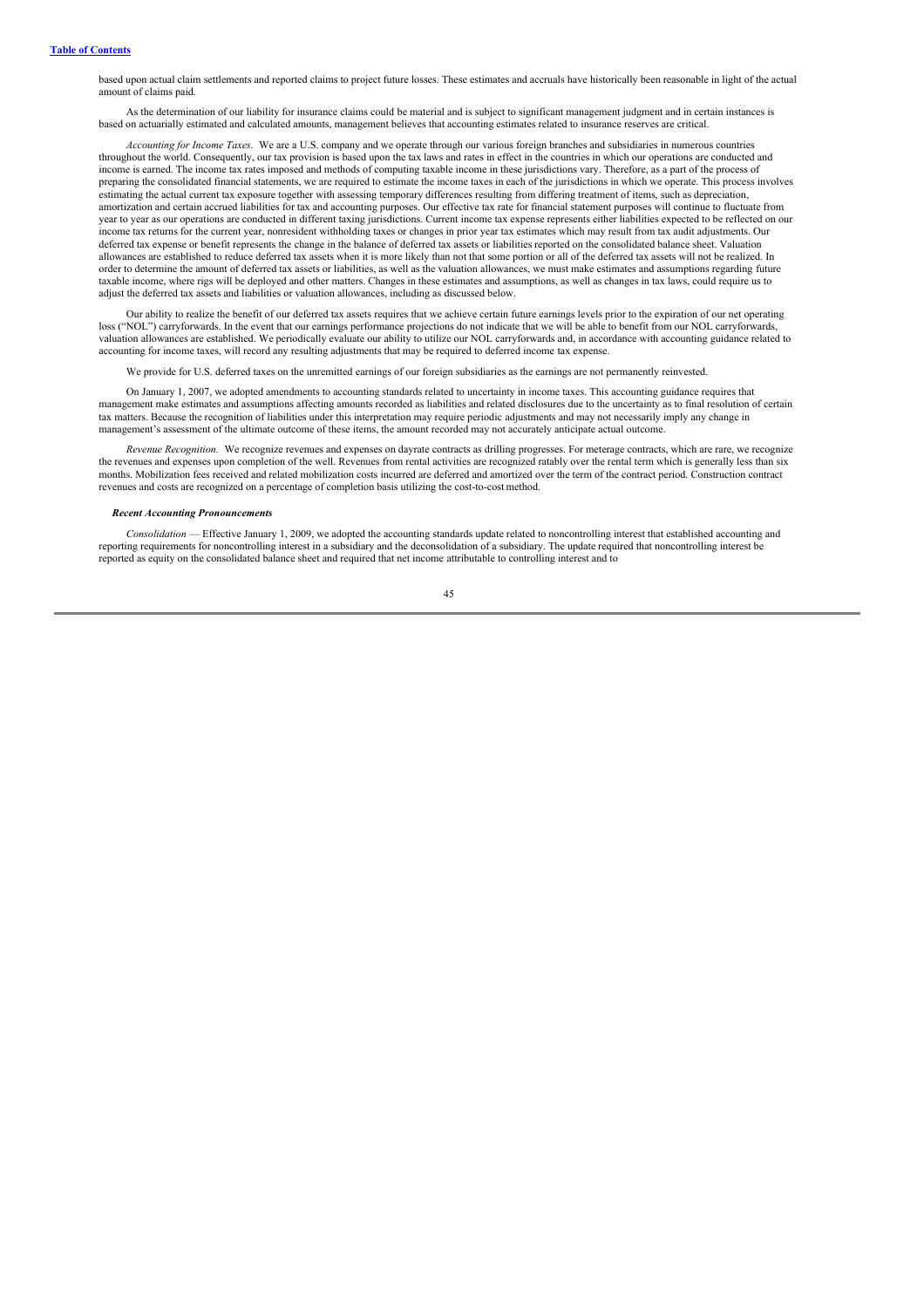noncontrolling interest be shown separately on the face of the statement of operations. The update also changes accounting for losses attributable to noncontrolling interests. Our adoption did not have a material effect on our consolidated balance sheet, statements of operations or cash flows.

*Fair Value Measurements and Disclosures* — Effective January 1, 2008, we adopted the accounting standards update related to fair value measurement of financial instruments that defined fair value, thereby offering a single source of guidance for the application of fair value measurement, established a framework for measuring fair value that contains a three-level hierarchy for the inputs to valuation techniques, and required enhanced disclosures about fair value measurements. Our adoption did not have a material effect on our consolidated balance sheet, statements of operations or cash flows.

Effective January 1, 2009, we adopted the remaining provisions of the accounting standards update for fair value measurement of nonfinancial assets and nonfinancial liabilities that are recognized or disclosed at fair value in the financial statements on a nonrecurring basis. Our adoption did not have a material effect on our consolidated balance sheet, statements of operations or cash flows.

Effective April 1, 2009, we adopted the accounting standards update related to measuring fair value when the volume and level of activity for the assets or liability have significantly decreased and identifying transactions that are not orderly, which provided additional guidance for estimating fair value when there is no active market or where the activity represents distressed sales on an interim and annual reporting basis. Our adoption did not have a material effect on our consolidated balance sheet, statements of operations or cash flows.

*Subsequent Events* — Effective for events occurring subsequent to June 30, 2009, we adopted the accounting standards update regarding subsequent events, which established the period after the balance sheet date during which management should evaluate events or transactions that may occur for potential recognition or disclosure in the financial statements, the circumstances under which an entity should recognize events or transactions occurring after the balance sheet date in its financial statements, and the disclosures that an entity should make about events or transactions that occurred after the balance sheet date. Our adoption did not have a material impact on the disclosures contained within our notes to consolidated financial statements.

#### **ITEM 7A.** *QUANTITATIVE AND QUALITATIVE DISCLOSURES ABOUT MARKET RISK*

#### **Foreign Exchange Risk**

Our international operations expose us to foreign exchange risk. There are a variety of techniques to minimize the exposure to foreign exchange risk, including customer contract payment terms and the possible use of foreign exchange derivative instruments. Our primary foreign exchange risk management strategy involves structuring customer contracts to provide for payment in both U.S. dollars, which is our functional currency, and local currency. The payment portion denominated in local currency is based on anticipated local currency requirements over the contract term. Due to various factors, including customer acceptance, local banking laws, other statutory requirements, local currency convertibility and the impact of inflation on local costs, actual foreign exchange needs may vary from those anticipated in the customer contracts, resulting in partial exposure to foreign exchange risk. Fluctuations in foreign currencies typically have not had a material impact on our overall results. In situations where payments of local currency do not equal local currency requirements, foreign exchange<br>derivative instruments, specifically foreign exchange forward cont forward contract obligates us to exchange predetermined amounts of specified foreign currencies at specified exchange rates on specified dates or to make an equivalent U.S. dollar payment equal to the value of such exchange. We do not enter into derivative transactions for speculative purposes. At December 31, 2009, we had no open foreign exchange derivative contracts.

#### **Interest Rate Risk**

We are exposed to changes in interest rates through our fixed rate long-term debt. Typically, the fair market value of fixed rate long-term debt will increase as prevailing interest rates decrease and will decrease as prevailing interest rates increase. The fair value of our long-term debt is estimated based on quoted market provaling inverse rates accrease and will decrease as provaling inverse rates increase. The language of each religion at rates currently prices where applicable, or based on the present value of expected cash flows relatin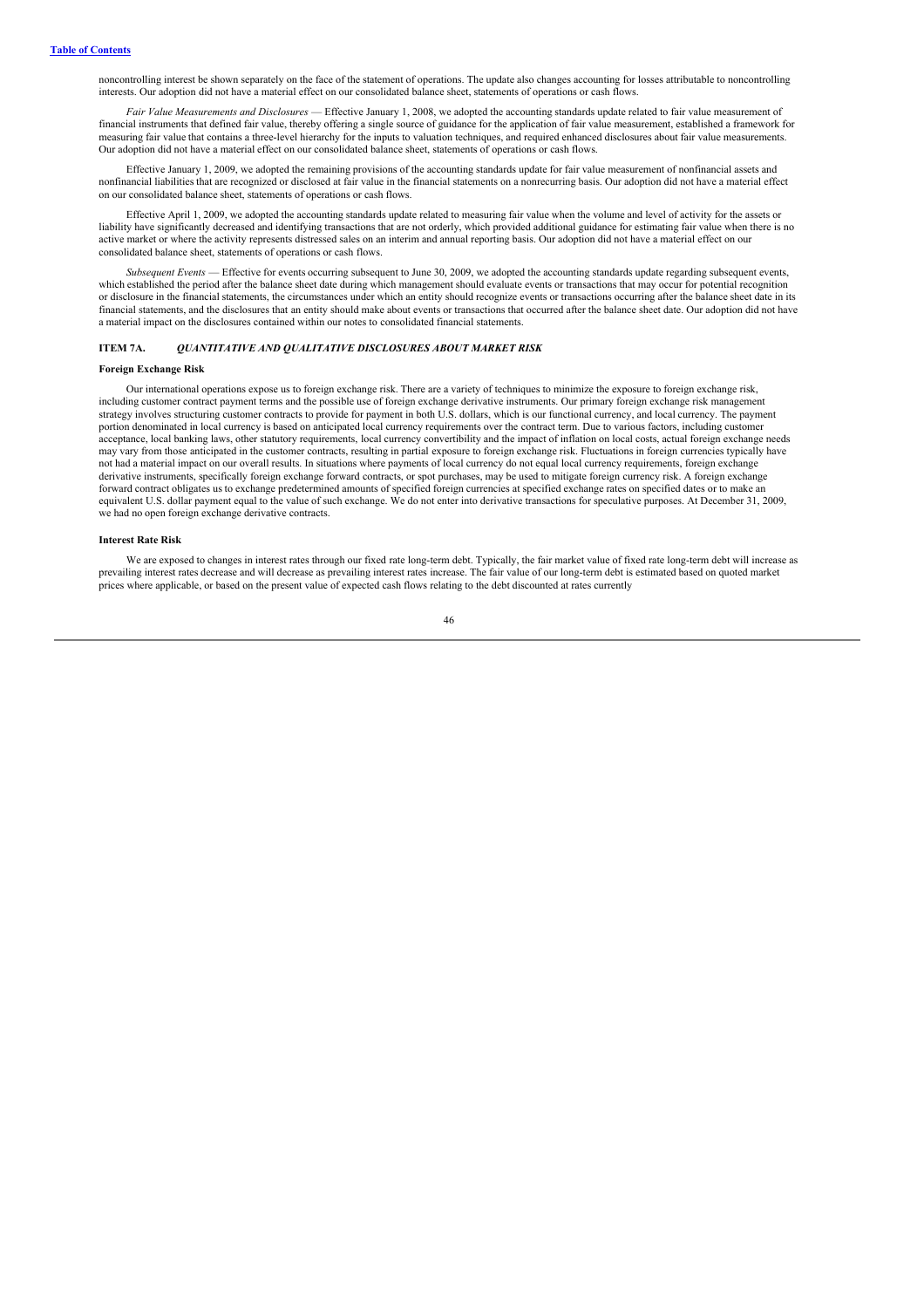available to us for long-term borrowings with similar terms and maturities. The estimated fair value of our \$225.0 million principal amount of 9.625% Senior Notes due 2013, based on quoted market prices, was \$231.2 million at December 31, 2009. The estimated fair value of our \$125.0 million principal amount of 2.125% Convertible Senior Notes due 2012 was \$113.1 million on December 31, 2009. A hypothetical 100 basis point increase in interest rates relative to market interest rates at December 31, 2009 would decrease the fair market value of our long-term debt at December 31, 2009 by approximately \$22.3 million for the 9.625% Senior Notes and \$33.8 million for the 2.125% Convertible Senior Notes.

In 2004, we entered into two variable-to-fixed interest rate swap agreements. The swap agreements did not qualify for hedge accounting and accordingly, we reported the mark-to-market change in the fair value of the interest rate derivatives in earnings. For the year ended December 31, 2007, we recognized a \$0.7 million decrease in the fair value of the derivative positions. On July 17, 2007, we terminated one swap scheduled to expire in September 2008 and received<br>\$0.7 million. The second swap was not renewed and expired on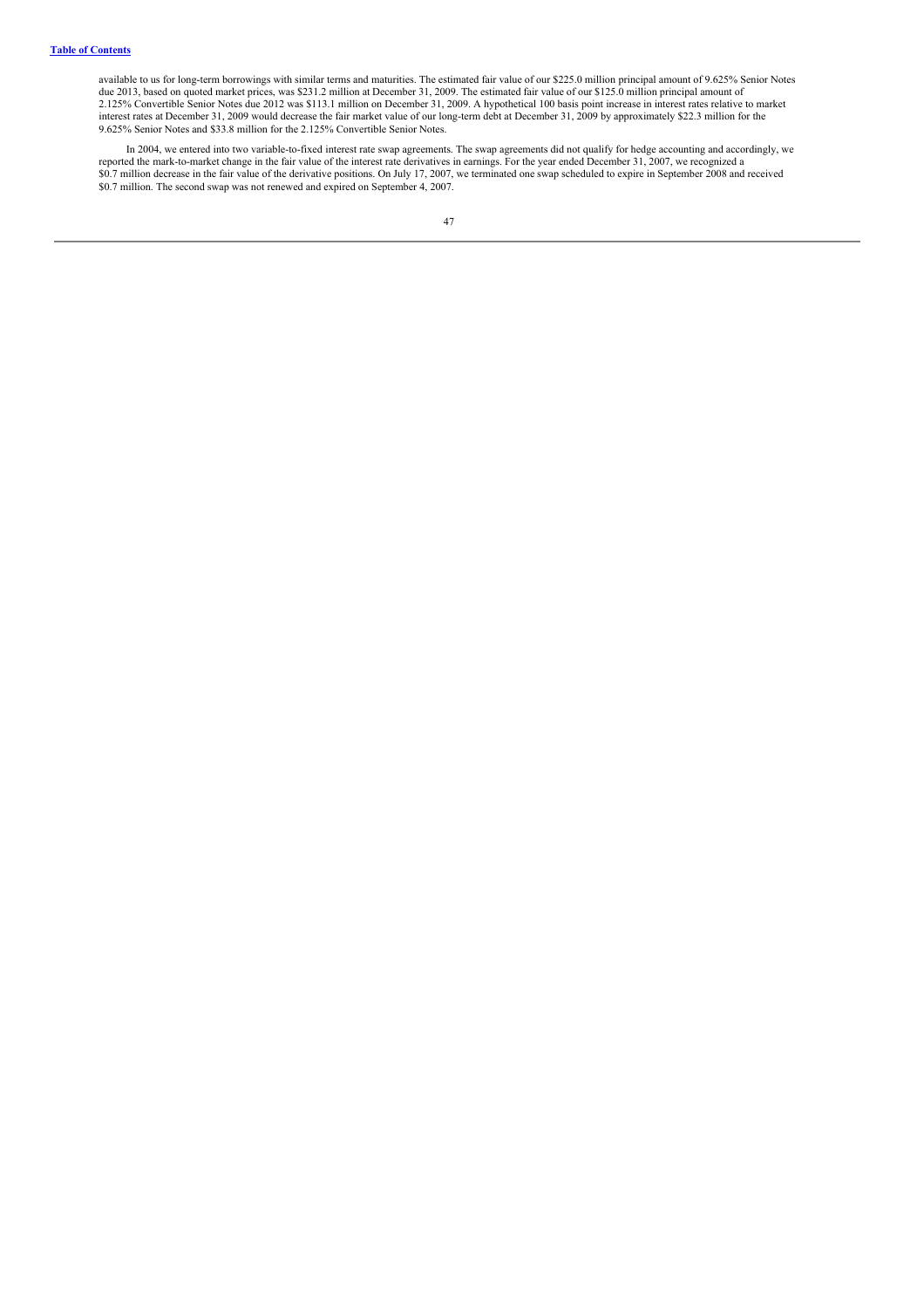#### **ITEM 8.** *FINANCIAL STATEMENTS AND SUPPLEMENTARY DATA*

#### **REPORT OF INDEPENDENT REGISTERED PUBLIC ACCOUNTING FIRM**

The Board of Directors and Stockholders Parker Drilling Company:

We have audited the accompanying consolidated balance sheets of Parker Drilling Company and subsidiaries (the Company) as of December 31, 2009 and 2008, and the related consolidated statements of operations, stockholders' equity, and cash flows for each of the years in the three-year period ended December 31, 2009. In connection with our audits of the consolidated financial statements, we also have audited the financial statement Schedule II — Valuation and Qualifying Accounts for each of the years in the three-year period ended December 31, 2009. We also have audited the Company's internal control over financial reporting as of December 31, 2009, based on criteria established in *Internal Control — Integrated Framework* issued by the Committee of Sponsoring Organizations of the Treadway Commission (COSO). The Company's management is responsible for these consolidated financial statements and financial statement schedule, for maintaining effective internal control over financial reporting, and for its assessment of the effectiveness of internal control over financial reporting, included in the accompanying Management's Report on Internal Control over Financial Reporting in Item 9A. *Controls and Procedures*. Our responsibility is to express an opinion on these consolidated financial statements, the financial statement schedule and the Company's internal control over financial reporting based on our audits.

We conducted our audits in accordance with the standards of the Public Company Accounting Oversight Board (United States). Those standards require that we plan and perform the audits to obtain reasonable assurance about whether the financial statements are free of material misstatement and whether effective internal control over financial reporting was maintained in all material respects. Our audits of the consolidated financial statements included examining, on a test basis, evidence supporting the amounts and disclosures in the financial statements, assessing the accounting principles used and significant estimates made by management, and evaluating the overall financial statement presentation. Our audit of internal control over financial reporting included obtaining an understanding of internal control over financial reporting, assessing the risk that a material weakness exists, and testing and evaluating the design and operating effectiveness of internal control based on the assessed risk. Our audits also included performing such other procedures as we considered necessary in the circumstances. We believe that our audits provide a reasonable basis for our opinions.

A company's internal control over financial reporting is a process designed to provide reasonable assurance regarding the reliability of financial reporting and the preparation of financial statements for external purposes in accordance with generally accepted accounting principles. A company's internal control over financial reporting includes those policies and procedures that (1) pertain to the maintenance of records that, in reasonable detail, accurately and fairly reflect the transactions and dispositions of the assets of the company; (2) provide reasonable assurance that transactions are recorded as necessary to permit preparation of financial statements in accordance with generally accepted accounting principles, and that receipts and expenditures of the company are being made only in accordance with authorizations of management and directors of the company; and (3) provide reasonable assurance regarding prevention or timely detection of unauthorized acquisition, use, or disposition of the company's assets that could have a material effect on the financial statements.

Because of its inherent limitations, internal control over financial reporting may not prevent or detect misstatements. Also, projections of any evaluation of effectiveness to future periods are subject to the risk that controls may become inadequate because of changes in conditions, or that the degree of compliance with the policies or procedures may deteriorate.

In our opinion, the consolidated financial statements referred to above present fairly, in all material respects, the financial position of Parker Drilling Company and subsidiaries as of December 31, 2009 and 2008, and the results of its operations and its cash flows for each of the years in the three-year period ended<br>December 31, 2009, in conformity with U.S. generally acce considered in relation to the basic consolidated financial statements taken as a whole, presents fairly, in all material respects, the information set forth therein. Also in our opinion, Parker Drilling Company and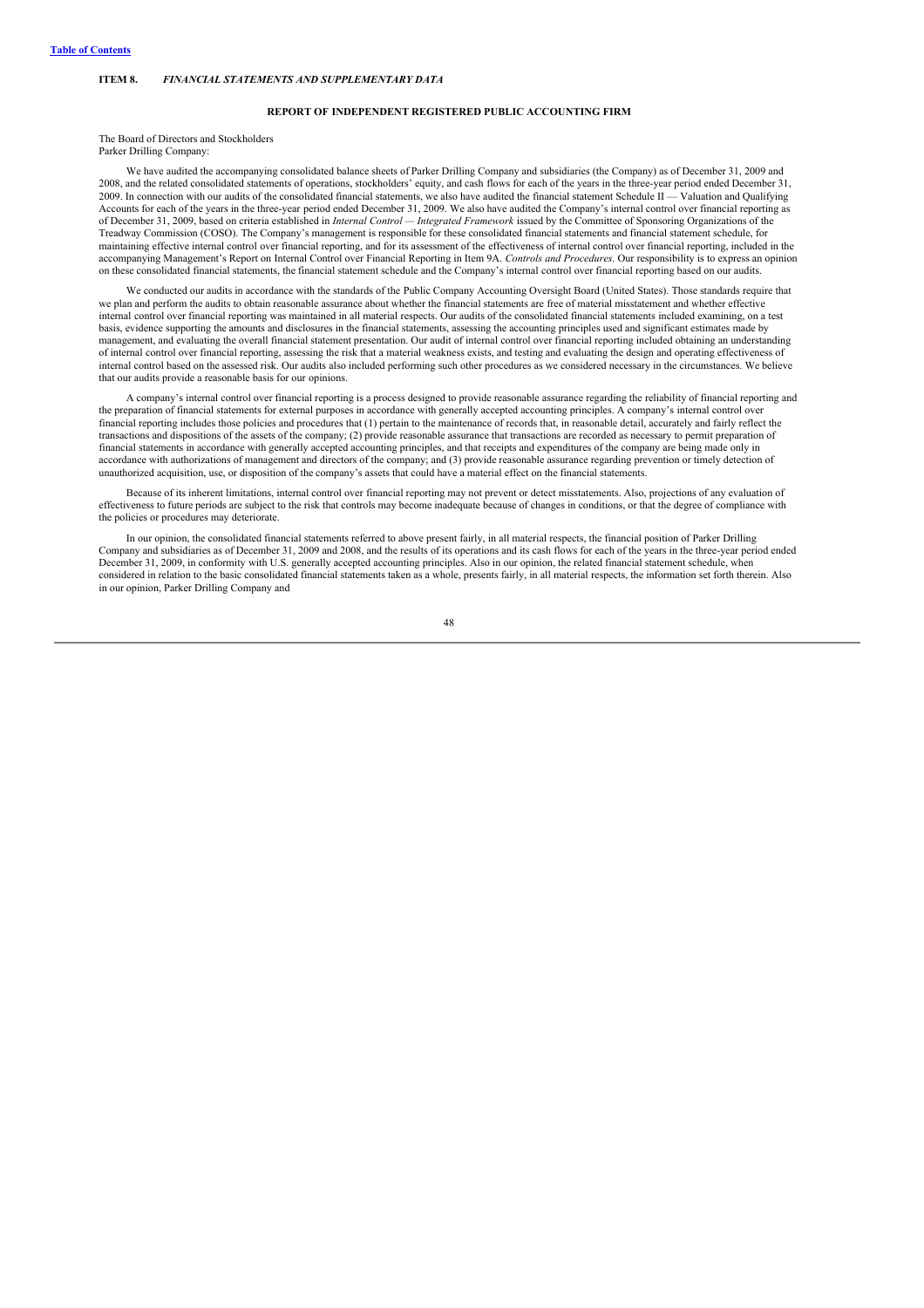subsidiaries maintained, in all material respects, effective internal control over financial reporting as of December 31, 2009, based on criteria established in *Internal* Control — Integrated Framework issued by the Commi

As discussed in note 1 to the consolidated financial statements, the Company has changed its method of accounting for convertible debt instruments in 2008 and 2007 due to the adoption of new accounting for convertible debt

/s/ KPMG LLP

Houston, Texas March 3, 2010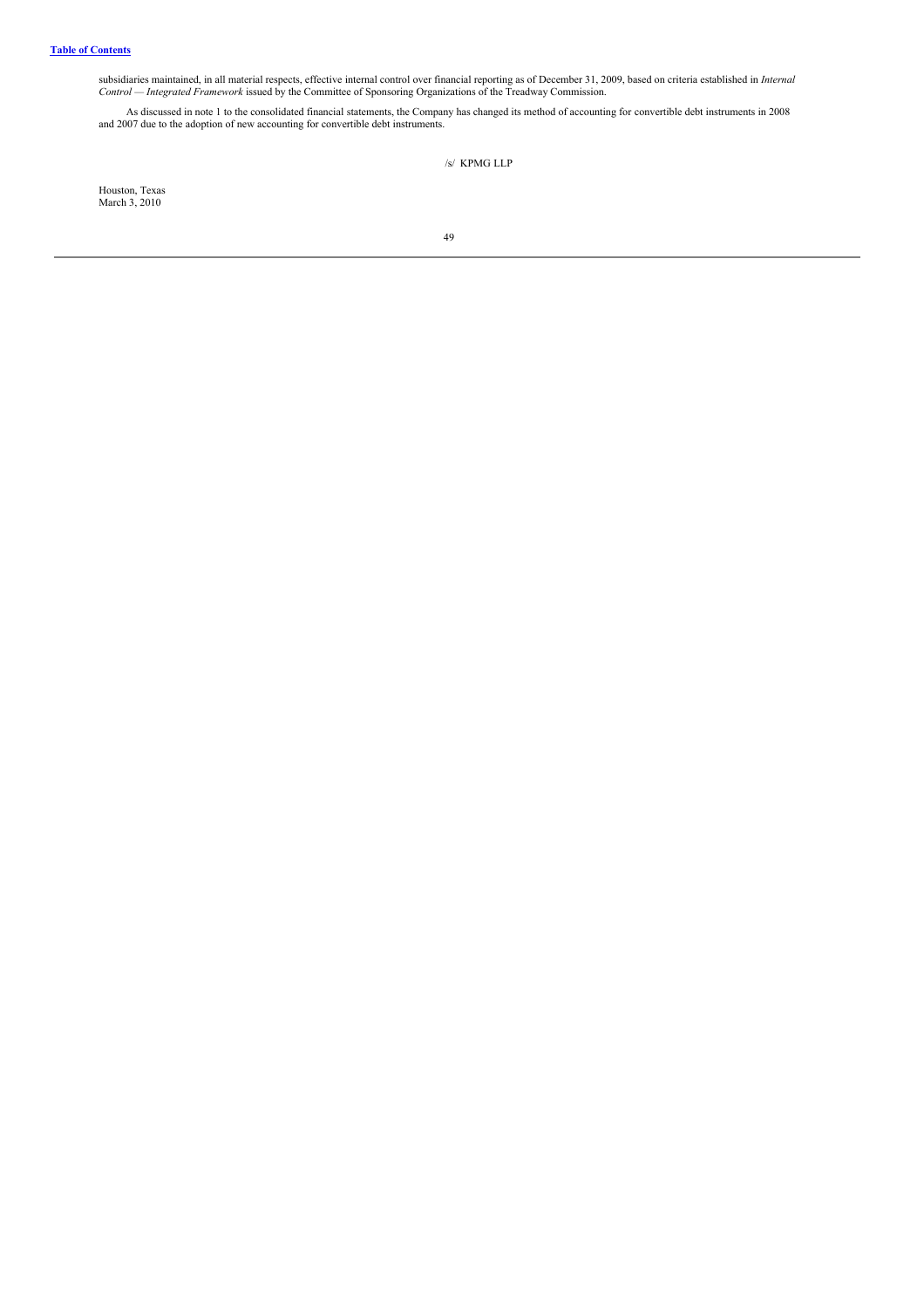## **CONSOLIDATED STATEMENT OF OPERATIONS**

|                                                               |    | Year Ended December 31, |              |                                               |    |             |
|---------------------------------------------------------------|----|-------------------------|--------------|-----------------------------------------------|----|-------------|
|                                                               |    | 2009<br>2008            |              |                                               |    | 2007        |
|                                                               |    |                         |              | (Dollars in thousands, except per share data) |    |             |
| Revenues:                                                     |    |                         |              |                                               |    |             |
| International drilling                                        | S  | 293.337                 | S            | 325,096                                       | \$ | 213,566     |
| U.S. drilling                                                 |    | 49,628                  |              | 173,633                                       |    | 225,263     |
| Rental tools                                                  |    | 115,057                 |              | 171,554                                       |    | 138,031     |
| Project management and engineering services                   |    | 109,445                 |              | 110,147                                       |    | 77,713      |
| Construction contract                                         |    | 185,443                 |              | 49,412                                        |    |             |
| <b>Total revenues</b>                                         |    | 752,910                 |              | 829,842                                       |    | 654,573     |
| Operating expenses:                                           |    |                         |              |                                               |    |             |
| International drilling                                        |    | 191,486                 |              | 231,409                                       |    | 154,339     |
| U.S. drilling                                                 |    | 48,054                  |              | 84,431                                        |    | 94,352      |
| Rental tools                                                  |    | 52,740                  |              | 67,048                                        |    | 54,377      |
| Project management and engineering services                   |    | 85,799                  |              | 91.677                                        |    | 64,981      |
| Construction contract                                         |    | 177,311                 |              | 46,815                                        |    |             |
| Depreciation and amortization                                 |    | 113,975                 |              | 116,956                                       |    | 85.803      |
| Total operating expenses                                      |    | 669,365                 |              | 638,336                                       |    | 453,852     |
| Total operating gross margin                                  |    | 83,545                  |              | 191,506                                       |    | 200,721     |
| General and administration expense                            |    | (45, 483)               |              | (34,708)                                      |    | (24,708)    |
| Impairment of goodwill                                        |    |                         |              | (100, 315)                                    |    |             |
| Provision for reduction in carrying value of certain assets   |    | (4,646)                 |              |                                               |    | (1, 462)    |
| Gain on disposition of assets, net                            |    | 5,906                   |              | 2,697                                         |    | 16,432      |
| Total operating income                                        |    | 39,322                  |              | 59,180                                        |    | 190,983     |
| Other income and (expense):                                   |    |                         |              |                                               |    |             |
| Interest expense                                              |    | (29, 450)               |              | (29, 266)                                     |    | (27, 217)   |
| Change in fair value of derivative positions                  |    |                         |              |                                               |    | (671)       |
| Interest income                                               |    | 1.041                   |              | 1.405                                         |    | 6,478       |
| Loss on extinguishment of debt                                |    |                         |              |                                               |    | (2,396)     |
| Equity in loss of unconsolidated joint venture, net of taxes  |    |                         |              | (1,105)                                       |    | (27, 101)   |
| Minority interest                                             |    |                         |              |                                               |    | (1,000)     |
| Other                                                         |    | (1,086)                 |              | (544)                                         |    | 665         |
| Total other income and (expense)                              |    | (29, 495)               |              | (29,510)                                      |    | (51,242)    |
| Income before income taxes                                    |    | 9,827                   |              | 29,670                                        |    | 139,741     |
| Income tax expense (benefit):                                 |    |                         |              |                                               |    |             |
| Current tax expense (benefit)                                 |    | 15,424                  |              | (1, 539)                                      |    | 17,602      |
| Deferred tax expense (benefit)                                |    | (14, 864)               |              | 8,481                                         |    | 19,293      |
| Total income tax expense                                      |    | 560                     |              | 6,942                                         |    | 36,895      |
| Net income                                                    | \$ | 9,267                   | s            | 22,728                                        | \$ | 102,846     |
| Basic earnings per share:                                     | \$ | 0.08                    | $\mathbb{S}$ | 0.20                                          | \$ | 0.94        |
| Diluted earnings per share:                                   | \$ | 0.08                    | S            | 0.20                                          | \$ | 0.93        |
| Number of common shares used in computing earnings per share: |    |                         |              |                                               |    |             |
| <b>Basic</b>                                                  |    | 113,000,555             |              | 111,400,396                                   |    | 109.542.364 |
| Diluted                                                       |    | 114,925,446             |              | 112,430,545                                   |    | 110,856,694 |

See accompanying notes to the consolidated financial statements.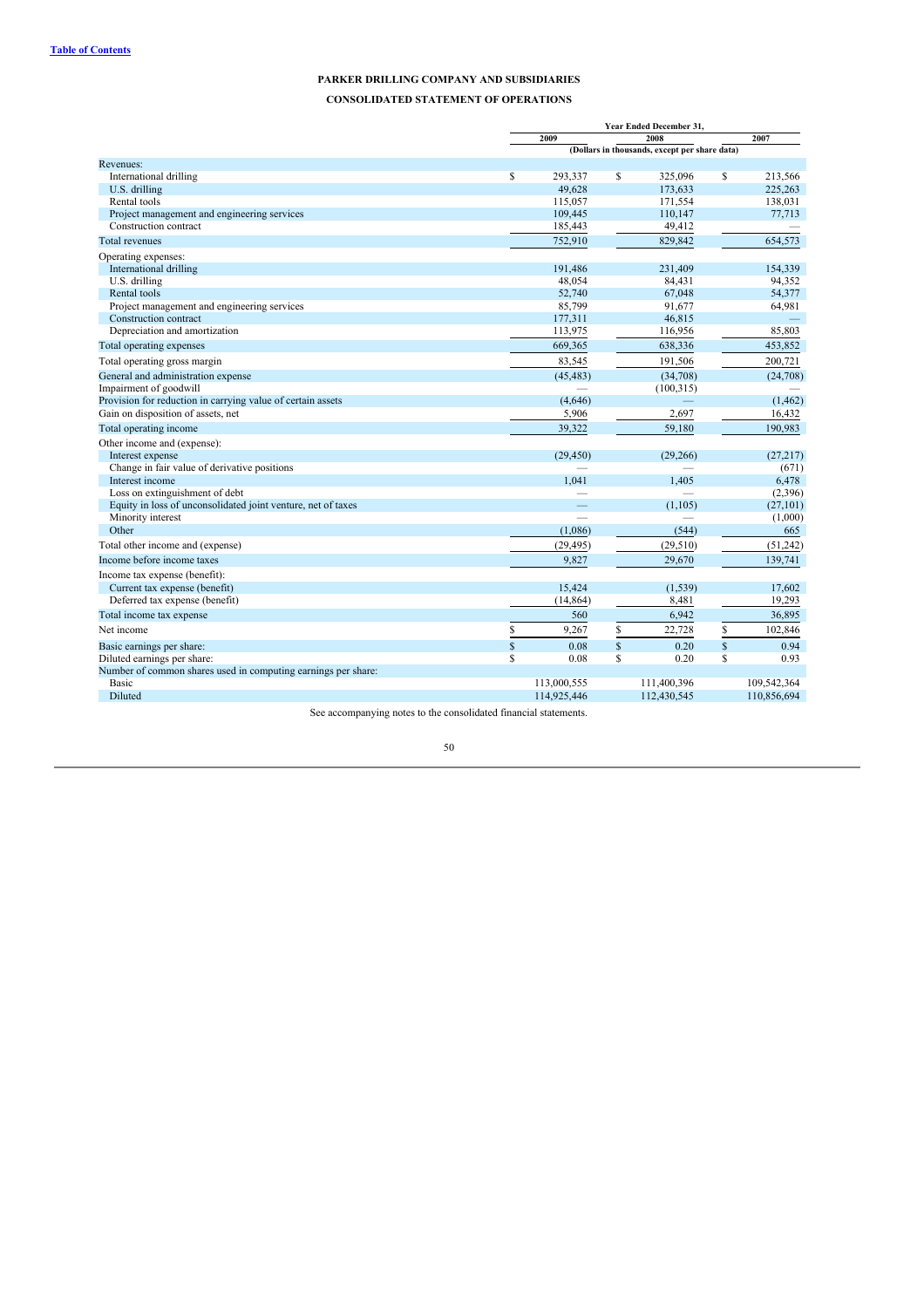## **CONSOLIDATED BALANCE SHEET**

|                                                                                                                                    | December 31. |                        |              |                   |  |
|------------------------------------------------------------------------------------------------------------------------------------|--------------|------------------------|--------------|-------------------|--|
|                                                                                                                                    | 2009         |                        |              | 2008              |  |
|                                                                                                                                    |              | (Dollars in thousands) |              |                   |  |
| <b>ASSETS</b>                                                                                                                      |              |                        |              |                   |  |
| Current assets:                                                                                                                    |              |                        |              |                   |  |
| Cash and cash equivalents                                                                                                          | \$           | 108,803                | \$           | 172.298           |  |
| Accounts and notes receivable, net of allowance for bad debts of \$4,095 in 2009 and \$3,169 in 2008                               |              | 188,687                |              | 186,164           |  |
| Rig materials and supplies                                                                                                         |              | 31,633                 |              | 30,241            |  |
| Deferred costs                                                                                                                     |              | 4,531                  |              | 7,804             |  |
| Deferred income taxes                                                                                                              |              | 9,650                  |              | 9,735             |  |
| Other tax assets                                                                                                                   |              | 37,818                 |              | 40,924            |  |
| Other current assets                                                                                                               |              | 62,407                 |              | 26,125            |  |
| Total current assets                                                                                                               |              | 443,529                |              | 473,291           |  |
| Property, plant and equipment, at cost:                                                                                            |              |                        |              |                   |  |
| Drilling equipment                                                                                                                 |              | 1,004,920              |              | 960,472           |  |
| Rental tools                                                                                                                       |              | 232,559                |              | 210,151           |  |
| Buildings, land and improvements                                                                                                   |              | 30,548                 |              | 27,340            |  |
| Other                                                                                                                              |              | 50,847                 |              | 45,552            |  |
| Construction in progress                                                                                                           |              | 211,889                |              | 144,721           |  |
|                                                                                                                                    |              | 1.530.763              |              | 1.388.236         |  |
| Less accumulated depreciation and amortization                                                                                     |              | 813,965                |              | 712,688           |  |
| Property, plant and equipment, net                                                                                                 |              | 716,798                |              | 675,548           |  |
| Other assets:                                                                                                                      |              |                        |              |                   |  |
| Rig materials and supplies                                                                                                         |              | 9.291                  |              | 7,219             |  |
| Debt issuance costs                                                                                                                |              | 5,406                  |              | 7,285             |  |
| Deferred income taxes                                                                                                              |              | 55,749                 |              | 22,956            |  |
| Other assets                                                                                                                       |              | 12,313                 |              | 19,421            |  |
| Total other assets                                                                                                                 |              | 82.759                 |              | 56.881            |  |
| Total assets                                                                                                                       |              | 1,243,086              |              | 1,205,720         |  |
|                                                                                                                                    |              |                        |              |                   |  |
| <b>LIABILITIES AND STOCKHOLDERS' EQUITY</b>                                                                                        |              |                        |              |                   |  |
| Current liabilities:                                                                                                               |              |                        |              |                   |  |
| Current portion of long-term debt                                                                                                  | $\mathbf S$  | 12,000                 | $\mathbf{s}$ | 6.000             |  |
| Accounts payable                                                                                                                   |              | 95,207                 |              | 77,814            |  |
| <b>Accrued</b> liabilities                                                                                                         |              | 72,703                 |              | 62,584            |  |
| Accrued income taxes                                                                                                               |              | 9,126                  |              | 12,130            |  |
| Total current liabilities                                                                                                          |              | 189,036                |              | 158,528           |  |
| Long-term debt                                                                                                                     |              | 411.831                |              | 435.394           |  |
| Other long-term liabilities                                                                                                        |              | 30,246                 |              | 21,396            |  |
| Long-term deferred tax liability                                                                                                   |              | 16.074                 |              | 8,230             |  |
| Commitments and contingencies (Note 13)                                                                                            |              |                        |              |                   |  |
| Stockholders' equity:                                                                                                              |              |                        |              |                   |  |
| Preferred stock, \$1 par value, 1,942,000 shares authorized, no shares outstanding                                                 |              |                        |              | $\qquad \qquad -$ |  |
| Common stock, \$0.162/3 par value, authorized 280,000,000 shares, issued and outstanding 116,239,097 shares (113,456,476 shares in |              |                        |              |                   |  |
| 2008)                                                                                                                              |              | 19,374                 |              | 18,910            |  |
| Capital in excess of par value                                                                                                     |              | 623,557                |              | 619,561           |  |
| Accumulated deficit                                                                                                                |              | (47, 032)              |              | (56, 299)         |  |
| Total stockholders' equity                                                                                                         |              | 595,899                |              | 582,172           |  |
| Total liabilities and stockholders' equity                                                                                         |              | 1,243,086              |              | 1,205,720         |  |

See accompanying notes to the consolidated financial statements.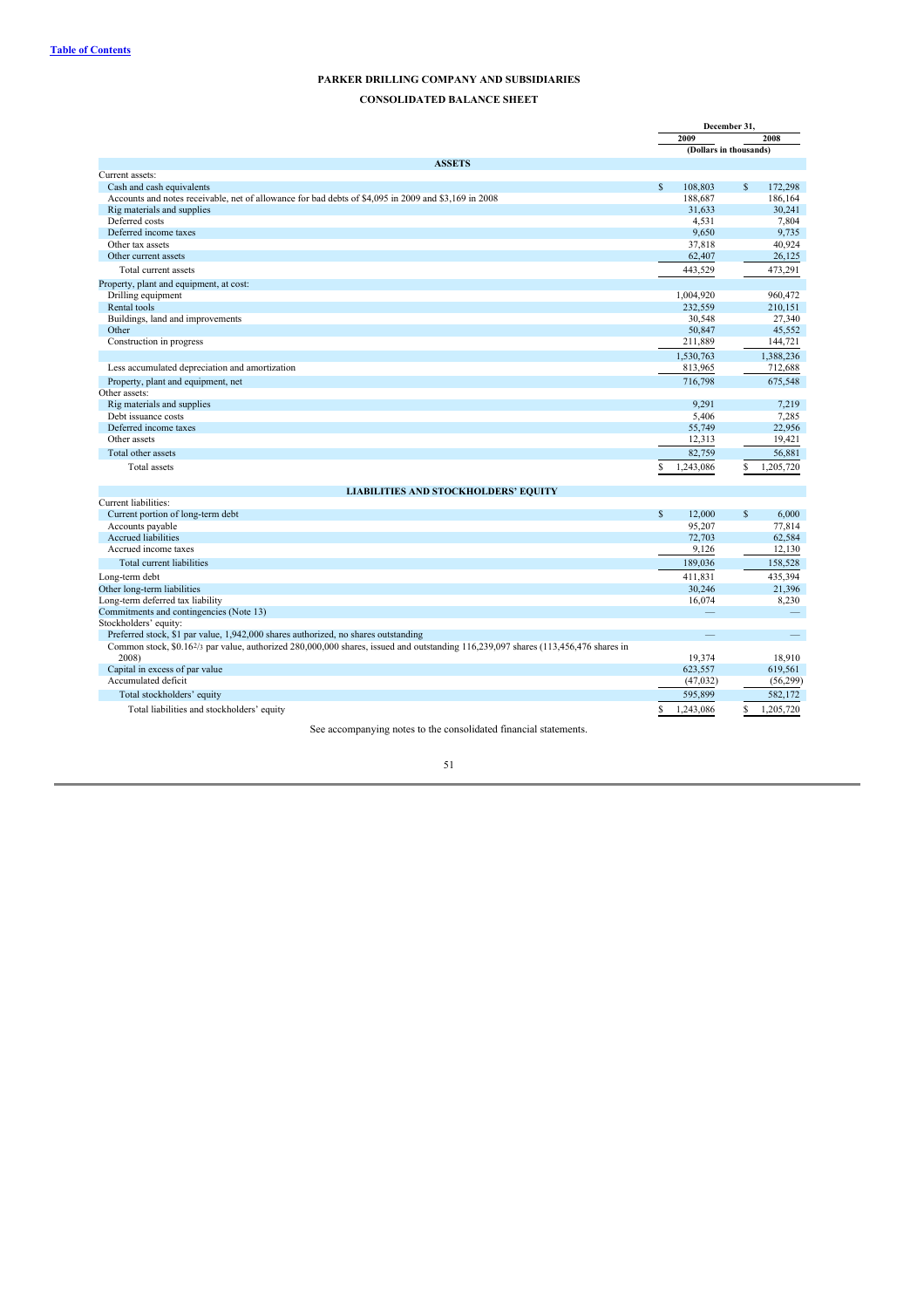## **CONSOLIDATED STATEMENT OF CASH FLOWS**

| 2009<br>2007<br>2008<br>(Dollars in thousands)<br>CASH FLOWS FROM OPERATING ACTIVITIES:<br>\$<br>9,267<br>102,846<br>Net income<br>\$<br>22,728<br>S.<br>Adjustments to reconcile net income (loss) to net cash provided by operating activities:<br>Depreciation and amortization<br>113,975<br>116,956<br>85,803<br>Impairment of goodwill<br>100,315<br>ш,<br>Loss on extinguishment of debt<br>1,396<br>Gain on disposition of assets<br>(5,906)<br>(2,697)<br>(16, 432)<br>Provision for reduction in carrying value of certain assets<br>4,646<br>1,462<br>Deferred tax expense<br>19,293<br>(14, 864)<br>8,481<br>Equity loss in unconsolidated joint venture<br>27,101<br>1,105<br>Expenses not requiring cash<br>11.626<br>15,333<br>13,502<br>Change in assets and liabilities:<br>Accounts and notes receivable<br>1,656<br>(14,958)<br>(60, 209)<br>(3, 464)<br>Rig materials and supplies<br>(11,271)<br>(4,945)<br>Other current assets<br>(29,903)<br>(15, 737)<br>(12,720)<br>Accounts payable and accrued liabilities<br>29,735<br>(19, 728)<br>(238)<br>Accrued income taxes<br>(13,004)<br>(48,998)<br>(2,404)<br>Other assets<br>7,108<br>2,705<br>(14,095)<br>110,872<br>220,318<br>74.276<br>Net cash provided by operating activities<br>CASH FLOWS FROM INVESTING ACTIVITIES:<br>Capital expenditures<br>(160, 054)<br>(197,070)<br>(242,098)<br>Proceeds from the sale of assets<br>4,512<br>9,336<br>23,445<br>Proceeds from insurance claims<br>951<br>7,844<br>Investment in unconsolidated joint venture<br>(5,000)<br>(5,000)<br>Purchase of marketable securities<br>(101, 075)<br>Proceeds from sale of marketable securities<br>163,995<br>$\qquad \qquad$<br>Net cash used in investing activities<br>(150, 718)<br>(196, 607)<br>(152, 889)<br>CASH FLOWS FROM FINANCING ACTIVITIES:<br>$\mathbb{S}$<br>\$125,000<br>Proceeds from term note facility draw<br>50,000<br>(20,000)<br>(35,000)<br>Paydown on revolver credit facility<br>(100,000)<br>Paydown on term note<br>(6,000)<br>Proceeds from revolver draw<br>73,000<br>20,000<br>4,000<br>Purchase of call options<br>(31, 475)<br>Sale of common stock warrants<br>20,250<br>Payment of debt issuance costs<br>(1, 846)<br>(4,618)<br>$\overline{\phantom{0}}$<br>199<br>Proceeds from stock options exercised<br>1,969<br>15,455<br>1,922<br>Excess tax benefit (expense) from stock-based compensation<br>(1, 848)<br>340<br>46,534<br>Net cash provided by (used in) financing activities<br>(23, 649)<br>88,463 |                                                      |           | Year Ended December 31. |          |  |  |
|------------------------------------------------------------------------------------------------------------------------------------------------------------------------------------------------------------------------------------------------------------------------------------------------------------------------------------------------------------------------------------------------------------------------------------------------------------------------------------------------------------------------------------------------------------------------------------------------------------------------------------------------------------------------------------------------------------------------------------------------------------------------------------------------------------------------------------------------------------------------------------------------------------------------------------------------------------------------------------------------------------------------------------------------------------------------------------------------------------------------------------------------------------------------------------------------------------------------------------------------------------------------------------------------------------------------------------------------------------------------------------------------------------------------------------------------------------------------------------------------------------------------------------------------------------------------------------------------------------------------------------------------------------------------------------------------------------------------------------------------------------------------------------------------------------------------------------------------------------------------------------------------------------------------------------------------------------------------------------------------------------------------------------------------------------------------------------------------------------------------------------------------------------------------------------------------------------------------------------------------------------------------------------------------------------------------------------------------------------------------------------------------------------------------------------------------------------------------------------------------------------------|------------------------------------------------------|-----------|-------------------------|----------|--|--|
|                                                                                                                                                                                                                                                                                                                                                                                                                                                                                                                                                                                                                                                                                                                                                                                                                                                                                                                                                                                                                                                                                                                                                                                                                                                                                                                                                                                                                                                                                                                                                                                                                                                                                                                                                                                                                                                                                                                                                                                                                                                                                                                                                                                                                                                                                                                                                                                                                                                                                                                  |                                                      |           |                         |          |  |  |
|                                                                                                                                                                                                                                                                                                                                                                                                                                                                                                                                                                                                                                                                                                                                                                                                                                                                                                                                                                                                                                                                                                                                                                                                                                                                                                                                                                                                                                                                                                                                                                                                                                                                                                                                                                                                                                                                                                                                                                                                                                                                                                                                                                                                                                                                                                                                                                                                                                                                                                                  |                                                      |           |                         |          |  |  |
|                                                                                                                                                                                                                                                                                                                                                                                                                                                                                                                                                                                                                                                                                                                                                                                                                                                                                                                                                                                                                                                                                                                                                                                                                                                                                                                                                                                                                                                                                                                                                                                                                                                                                                                                                                                                                                                                                                                                                                                                                                                                                                                                                                                                                                                                                                                                                                                                                                                                                                                  |                                                      |           |                         |          |  |  |
|                                                                                                                                                                                                                                                                                                                                                                                                                                                                                                                                                                                                                                                                                                                                                                                                                                                                                                                                                                                                                                                                                                                                                                                                                                                                                                                                                                                                                                                                                                                                                                                                                                                                                                                                                                                                                                                                                                                                                                                                                                                                                                                                                                                                                                                                                                                                                                                                                                                                                                                  |                                                      |           |                         |          |  |  |
|                                                                                                                                                                                                                                                                                                                                                                                                                                                                                                                                                                                                                                                                                                                                                                                                                                                                                                                                                                                                                                                                                                                                                                                                                                                                                                                                                                                                                                                                                                                                                                                                                                                                                                                                                                                                                                                                                                                                                                                                                                                                                                                                                                                                                                                                                                                                                                                                                                                                                                                  |                                                      |           |                         |          |  |  |
|                                                                                                                                                                                                                                                                                                                                                                                                                                                                                                                                                                                                                                                                                                                                                                                                                                                                                                                                                                                                                                                                                                                                                                                                                                                                                                                                                                                                                                                                                                                                                                                                                                                                                                                                                                                                                                                                                                                                                                                                                                                                                                                                                                                                                                                                                                                                                                                                                                                                                                                  |                                                      |           |                         |          |  |  |
|                                                                                                                                                                                                                                                                                                                                                                                                                                                                                                                                                                                                                                                                                                                                                                                                                                                                                                                                                                                                                                                                                                                                                                                                                                                                                                                                                                                                                                                                                                                                                                                                                                                                                                                                                                                                                                                                                                                                                                                                                                                                                                                                                                                                                                                                                                                                                                                                                                                                                                                  |                                                      |           |                         |          |  |  |
|                                                                                                                                                                                                                                                                                                                                                                                                                                                                                                                                                                                                                                                                                                                                                                                                                                                                                                                                                                                                                                                                                                                                                                                                                                                                                                                                                                                                                                                                                                                                                                                                                                                                                                                                                                                                                                                                                                                                                                                                                                                                                                                                                                                                                                                                                                                                                                                                                                                                                                                  |                                                      |           |                         |          |  |  |
|                                                                                                                                                                                                                                                                                                                                                                                                                                                                                                                                                                                                                                                                                                                                                                                                                                                                                                                                                                                                                                                                                                                                                                                                                                                                                                                                                                                                                                                                                                                                                                                                                                                                                                                                                                                                                                                                                                                                                                                                                                                                                                                                                                                                                                                                                                                                                                                                                                                                                                                  |                                                      |           |                         |          |  |  |
|                                                                                                                                                                                                                                                                                                                                                                                                                                                                                                                                                                                                                                                                                                                                                                                                                                                                                                                                                                                                                                                                                                                                                                                                                                                                                                                                                                                                                                                                                                                                                                                                                                                                                                                                                                                                                                                                                                                                                                                                                                                                                                                                                                                                                                                                                                                                                                                                                                                                                                                  |                                                      |           |                         |          |  |  |
|                                                                                                                                                                                                                                                                                                                                                                                                                                                                                                                                                                                                                                                                                                                                                                                                                                                                                                                                                                                                                                                                                                                                                                                                                                                                                                                                                                                                                                                                                                                                                                                                                                                                                                                                                                                                                                                                                                                                                                                                                                                                                                                                                                                                                                                                                                                                                                                                                                                                                                                  |                                                      |           |                         |          |  |  |
|                                                                                                                                                                                                                                                                                                                                                                                                                                                                                                                                                                                                                                                                                                                                                                                                                                                                                                                                                                                                                                                                                                                                                                                                                                                                                                                                                                                                                                                                                                                                                                                                                                                                                                                                                                                                                                                                                                                                                                                                                                                                                                                                                                                                                                                                                                                                                                                                                                                                                                                  |                                                      |           |                         |          |  |  |
|                                                                                                                                                                                                                                                                                                                                                                                                                                                                                                                                                                                                                                                                                                                                                                                                                                                                                                                                                                                                                                                                                                                                                                                                                                                                                                                                                                                                                                                                                                                                                                                                                                                                                                                                                                                                                                                                                                                                                                                                                                                                                                                                                                                                                                                                                                                                                                                                                                                                                                                  |                                                      |           |                         |          |  |  |
|                                                                                                                                                                                                                                                                                                                                                                                                                                                                                                                                                                                                                                                                                                                                                                                                                                                                                                                                                                                                                                                                                                                                                                                                                                                                                                                                                                                                                                                                                                                                                                                                                                                                                                                                                                                                                                                                                                                                                                                                                                                                                                                                                                                                                                                                                                                                                                                                                                                                                                                  |                                                      |           |                         |          |  |  |
|                                                                                                                                                                                                                                                                                                                                                                                                                                                                                                                                                                                                                                                                                                                                                                                                                                                                                                                                                                                                                                                                                                                                                                                                                                                                                                                                                                                                                                                                                                                                                                                                                                                                                                                                                                                                                                                                                                                                                                                                                                                                                                                                                                                                                                                                                                                                                                                                                                                                                                                  |                                                      |           |                         |          |  |  |
|                                                                                                                                                                                                                                                                                                                                                                                                                                                                                                                                                                                                                                                                                                                                                                                                                                                                                                                                                                                                                                                                                                                                                                                                                                                                                                                                                                                                                                                                                                                                                                                                                                                                                                                                                                                                                                                                                                                                                                                                                                                                                                                                                                                                                                                                                                                                                                                                                                                                                                                  |                                                      |           |                         |          |  |  |
|                                                                                                                                                                                                                                                                                                                                                                                                                                                                                                                                                                                                                                                                                                                                                                                                                                                                                                                                                                                                                                                                                                                                                                                                                                                                                                                                                                                                                                                                                                                                                                                                                                                                                                                                                                                                                                                                                                                                                                                                                                                                                                                                                                                                                                                                                                                                                                                                                                                                                                                  |                                                      |           |                         |          |  |  |
|                                                                                                                                                                                                                                                                                                                                                                                                                                                                                                                                                                                                                                                                                                                                                                                                                                                                                                                                                                                                                                                                                                                                                                                                                                                                                                                                                                                                                                                                                                                                                                                                                                                                                                                                                                                                                                                                                                                                                                                                                                                                                                                                                                                                                                                                                                                                                                                                                                                                                                                  |                                                      |           |                         |          |  |  |
|                                                                                                                                                                                                                                                                                                                                                                                                                                                                                                                                                                                                                                                                                                                                                                                                                                                                                                                                                                                                                                                                                                                                                                                                                                                                                                                                                                                                                                                                                                                                                                                                                                                                                                                                                                                                                                                                                                                                                                                                                                                                                                                                                                                                                                                                                                                                                                                                                                                                                                                  |                                                      |           |                         |          |  |  |
|                                                                                                                                                                                                                                                                                                                                                                                                                                                                                                                                                                                                                                                                                                                                                                                                                                                                                                                                                                                                                                                                                                                                                                                                                                                                                                                                                                                                                                                                                                                                                                                                                                                                                                                                                                                                                                                                                                                                                                                                                                                                                                                                                                                                                                                                                                                                                                                                                                                                                                                  |                                                      |           |                         |          |  |  |
|                                                                                                                                                                                                                                                                                                                                                                                                                                                                                                                                                                                                                                                                                                                                                                                                                                                                                                                                                                                                                                                                                                                                                                                                                                                                                                                                                                                                                                                                                                                                                                                                                                                                                                                                                                                                                                                                                                                                                                                                                                                                                                                                                                                                                                                                                                                                                                                                                                                                                                                  |                                                      |           |                         |          |  |  |
|                                                                                                                                                                                                                                                                                                                                                                                                                                                                                                                                                                                                                                                                                                                                                                                                                                                                                                                                                                                                                                                                                                                                                                                                                                                                                                                                                                                                                                                                                                                                                                                                                                                                                                                                                                                                                                                                                                                                                                                                                                                                                                                                                                                                                                                                                                                                                                                                                                                                                                                  |                                                      |           |                         |          |  |  |
|                                                                                                                                                                                                                                                                                                                                                                                                                                                                                                                                                                                                                                                                                                                                                                                                                                                                                                                                                                                                                                                                                                                                                                                                                                                                                                                                                                                                                                                                                                                                                                                                                                                                                                                                                                                                                                                                                                                                                                                                                                                                                                                                                                                                                                                                                                                                                                                                                                                                                                                  |                                                      |           |                         |          |  |  |
|                                                                                                                                                                                                                                                                                                                                                                                                                                                                                                                                                                                                                                                                                                                                                                                                                                                                                                                                                                                                                                                                                                                                                                                                                                                                                                                                                                                                                                                                                                                                                                                                                                                                                                                                                                                                                                                                                                                                                                                                                                                                                                                                                                                                                                                                                                                                                                                                                                                                                                                  |                                                      |           |                         |          |  |  |
|                                                                                                                                                                                                                                                                                                                                                                                                                                                                                                                                                                                                                                                                                                                                                                                                                                                                                                                                                                                                                                                                                                                                                                                                                                                                                                                                                                                                                                                                                                                                                                                                                                                                                                                                                                                                                                                                                                                                                                                                                                                                                                                                                                                                                                                                                                                                                                                                                                                                                                                  |                                                      |           |                         |          |  |  |
|                                                                                                                                                                                                                                                                                                                                                                                                                                                                                                                                                                                                                                                                                                                                                                                                                                                                                                                                                                                                                                                                                                                                                                                                                                                                                                                                                                                                                                                                                                                                                                                                                                                                                                                                                                                                                                                                                                                                                                                                                                                                                                                                                                                                                                                                                                                                                                                                                                                                                                                  |                                                      |           |                         |          |  |  |
|                                                                                                                                                                                                                                                                                                                                                                                                                                                                                                                                                                                                                                                                                                                                                                                                                                                                                                                                                                                                                                                                                                                                                                                                                                                                                                                                                                                                                                                                                                                                                                                                                                                                                                                                                                                                                                                                                                                                                                                                                                                                                                                                                                                                                                                                                                                                                                                                                                                                                                                  |                                                      |           |                         |          |  |  |
|                                                                                                                                                                                                                                                                                                                                                                                                                                                                                                                                                                                                                                                                                                                                                                                                                                                                                                                                                                                                                                                                                                                                                                                                                                                                                                                                                                                                                                                                                                                                                                                                                                                                                                                                                                                                                                                                                                                                                                                                                                                                                                                                                                                                                                                                                                                                                                                                                                                                                                                  |                                                      |           |                         |          |  |  |
|                                                                                                                                                                                                                                                                                                                                                                                                                                                                                                                                                                                                                                                                                                                                                                                                                                                                                                                                                                                                                                                                                                                                                                                                                                                                                                                                                                                                                                                                                                                                                                                                                                                                                                                                                                                                                                                                                                                                                                                                                                                                                                                                                                                                                                                                                                                                                                                                                                                                                                                  |                                                      |           |                         |          |  |  |
|                                                                                                                                                                                                                                                                                                                                                                                                                                                                                                                                                                                                                                                                                                                                                                                                                                                                                                                                                                                                                                                                                                                                                                                                                                                                                                                                                                                                                                                                                                                                                                                                                                                                                                                                                                                                                                                                                                                                                                                                                                                                                                                                                                                                                                                                                                                                                                                                                                                                                                                  |                                                      |           |                         |          |  |  |
|                                                                                                                                                                                                                                                                                                                                                                                                                                                                                                                                                                                                                                                                                                                                                                                                                                                                                                                                                                                                                                                                                                                                                                                                                                                                                                                                                                                                                                                                                                                                                                                                                                                                                                                                                                                                                                                                                                                                                                                                                                                                                                                                                                                                                                                                                                                                                                                                                                                                                                                  |                                                      |           |                         |          |  |  |
|                                                                                                                                                                                                                                                                                                                                                                                                                                                                                                                                                                                                                                                                                                                                                                                                                                                                                                                                                                                                                                                                                                                                                                                                                                                                                                                                                                                                                                                                                                                                                                                                                                                                                                                                                                                                                                                                                                                                                                                                                                                                                                                                                                                                                                                                                                                                                                                                                                                                                                                  |                                                      |           |                         |          |  |  |
|                                                                                                                                                                                                                                                                                                                                                                                                                                                                                                                                                                                                                                                                                                                                                                                                                                                                                                                                                                                                                                                                                                                                                                                                                                                                                                                                                                                                                                                                                                                                                                                                                                                                                                                                                                                                                                                                                                                                                                                                                                                                                                                                                                                                                                                                                                                                                                                                                                                                                                                  |                                                      |           |                         |          |  |  |
|                                                                                                                                                                                                                                                                                                                                                                                                                                                                                                                                                                                                                                                                                                                                                                                                                                                                                                                                                                                                                                                                                                                                                                                                                                                                                                                                                                                                                                                                                                                                                                                                                                                                                                                                                                                                                                                                                                                                                                                                                                                                                                                                                                                                                                                                                                                                                                                                                                                                                                                  |                                                      |           |                         |          |  |  |
|                                                                                                                                                                                                                                                                                                                                                                                                                                                                                                                                                                                                                                                                                                                                                                                                                                                                                                                                                                                                                                                                                                                                                                                                                                                                                                                                                                                                                                                                                                                                                                                                                                                                                                                                                                                                                                                                                                                                                                                                                                                                                                                                                                                                                                                                                                                                                                                                                                                                                                                  |                                                      |           |                         |          |  |  |
|                                                                                                                                                                                                                                                                                                                                                                                                                                                                                                                                                                                                                                                                                                                                                                                                                                                                                                                                                                                                                                                                                                                                                                                                                                                                                                                                                                                                                                                                                                                                                                                                                                                                                                                                                                                                                                                                                                                                                                                                                                                                                                                                                                                                                                                                                                                                                                                                                                                                                                                  |                                                      |           |                         |          |  |  |
|                                                                                                                                                                                                                                                                                                                                                                                                                                                                                                                                                                                                                                                                                                                                                                                                                                                                                                                                                                                                                                                                                                                                                                                                                                                                                                                                                                                                                                                                                                                                                                                                                                                                                                                                                                                                                                                                                                                                                                                                                                                                                                                                                                                                                                                                                                                                                                                                                                                                                                                  |                                                      |           |                         |          |  |  |
|                                                                                                                                                                                                                                                                                                                                                                                                                                                                                                                                                                                                                                                                                                                                                                                                                                                                                                                                                                                                                                                                                                                                                                                                                                                                                                                                                                                                                                                                                                                                                                                                                                                                                                                                                                                                                                                                                                                                                                                                                                                                                                                                                                                                                                                                                                                                                                                                                                                                                                                  |                                                      |           |                         |          |  |  |
|                                                                                                                                                                                                                                                                                                                                                                                                                                                                                                                                                                                                                                                                                                                                                                                                                                                                                                                                                                                                                                                                                                                                                                                                                                                                                                                                                                                                                                                                                                                                                                                                                                                                                                                                                                                                                                                                                                                                                                                                                                                                                                                                                                                                                                                                                                                                                                                                                                                                                                                  |                                                      |           |                         |          |  |  |
|                                                                                                                                                                                                                                                                                                                                                                                                                                                                                                                                                                                                                                                                                                                                                                                                                                                                                                                                                                                                                                                                                                                                                                                                                                                                                                                                                                                                                                                                                                                                                                                                                                                                                                                                                                                                                                                                                                                                                                                                                                                                                                                                                                                                                                                                                                                                                                                                                                                                                                                  |                                                      |           |                         |          |  |  |
|                                                                                                                                                                                                                                                                                                                                                                                                                                                                                                                                                                                                                                                                                                                                                                                                                                                                                                                                                                                                                                                                                                                                                                                                                                                                                                                                                                                                                                                                                                                                                                                                                                                                                                                                                                                                                                                                                                                                                                                                                                                                                                                                                                                                                                                                                                                                                                                                                                                                                                                  | Net increase (decrease) in cash and cash equivalents | (63, 495) | 112,174                 | (32,079) |  |  |
| Cash and cash equivalents at beginning of year<br>172,298<br>60,124<br>92,203                                                                                                                                                                                                                                                                                                                                                                                                                                                                                                                                                                                                                                                                                                                                                                                                                                                                                                                                                                                                                                                                                                                                                                                                                                                                                                                                                                                                                                                                                                                                                                                                                                                                                                                                                                                                                                                                                                                                                                                                                                                                                                                                                                                                                                                                                                                                                                                                                                    |                                                      |           |                         |          |  |  |
| Cash and cash equivalents at end of year<br>$\mathbb{S}$<br>108,803<br>\$172,298<br>\$<br>60,124                                                                                                                                                                                                                                                                                                                                                                                                                                                                                                                                                                                                                                                                                                                                                                                                                                                                                                                                                                                                                                                                                                                                                                                                                                                                                                                                                                                                                                                                                                                                                                                                                                                                                                                                                                                                                                                                                                                                                                                                                                                                                                                                                                                                                                                                                                                                                                                                                 |                                                      |           |                         |          |  |  |
| Supplemental disclosures of cash flow information:                                                                                                                                                                                                                                                                                                                                                                                                                                                                                                                                                                                                                                                                                                                                                                                                                                                                                                                                                                                                                                                                                                                                                                                                                                                                                                                                                                                                                                                                                                                                                                                                                                                                                                                                                                                                                                                                                                                                                                                                                                                                                                                                                                                                                                                                                                                                                                                                                                                               |                                                      |           |                         |          |  |  |
| Cash paid during the year for:                                                                                                                                                                                                                                                                                                                                                                                                                                                                                                                                                                                                                                                                                                                                                                                                                                                                                                                                                                                                                                                                                                                                                                                                                                                                                                                                                                                                                                                                                                                                                                                                                                                                                                                                                                                                                                                                                                                                                                                                                                                                                                                                                                                                                                                                                                                                                                                                                                                                                   |                                                      |           |                         |          |  |  |
| Interest<br>28,721<br>27.192<br>S<br>27.439<br>\$<br>S                                                                                                                                                                                                                                                                                                                                                                                                                                                                                                                                                                                                                                                                                                                                                                                                                                                                                                                                                                                                                                                                                                                                                                                                                                                                                                                                                                                                                                                                                                                                                                                                                                                                                                                                                                                                                                                                                                                                                                                                                                                                                                                                                                                                                                                                                                                                                                                                                                                           |                                                      |           |                         |          |  |  |
| \$<br>17,462<br>\$<br>45.615<br>\$<br>74.801<br>Income taxes                                                                                                                                                                                                                                                                                                                                                                                                                                                                                                                                                                                                                                                                                                                                                                                                                                                                                                                                                                                                                                                                                                                                                                                                                                                                                                                                                                                                                                                                                                                                                                                                                                                                                                                                                                                                                                                                                                                                                                                                                                                                                                                                                                                                                                                                                                                                                                                                                                                     |                                                      |           |                         |          |  |  |

See accompanying notes to the consolidated financial statements.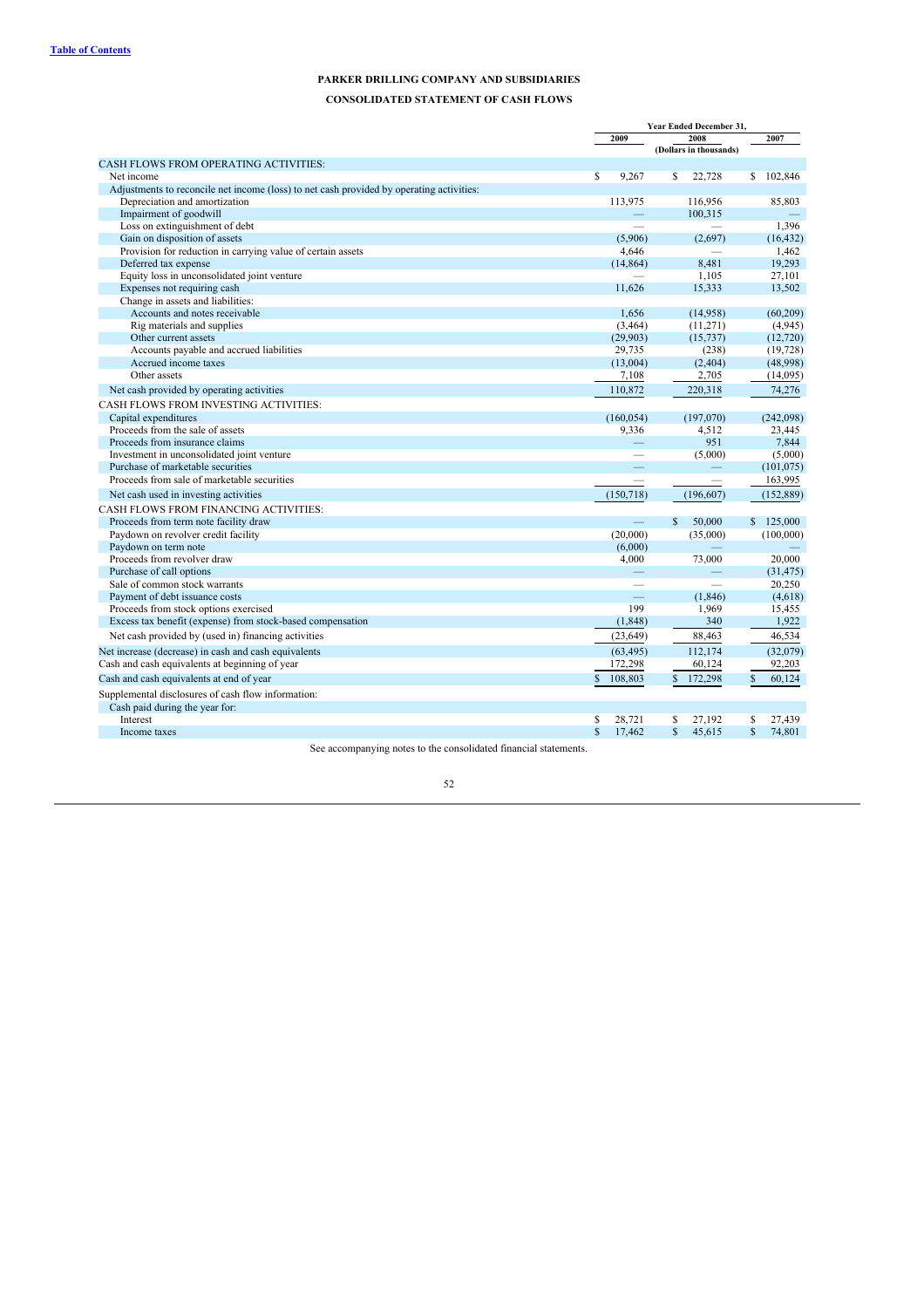# **CONSOLIDATED STATEMENT OF STOCKHOLDERS' EQUITY**

|                                                      |               | Common       | Capital in<br><b>Excess of</b>                 | Accumulated               |
|------------------------------------------------------|---------------|--------------|------------------------------------------------|---------------------------|
|                                                      | <b>Shares</b> | <b>Stock</b> | Par Value<br>(Dollars and shares in thousands) | Deficit                   |
| Balances, December 31, 2006                          | 109,150       | \$18,220     | \$568,253                                      | (127, 374)<br>S.          |
| Activity in employees' stock plans                   | 2,766         | 433          | 14,931                                         |                           |
| Purchase of call options on Convertible Notes        |               |              | (31, 475)                                      |                           |
| Sale of warrants on Convertible Notes                |               |              | 20,250                                         |                           |
| OID premium deferred tax asset reclass               |               |              | 12,149                                         |                           |
| Adoption of FIN 48                                   |               |              |                                                | (54, 499)                 |
| Excess tax benefit from stock based compensation     |               |              | 1,922                                          |                           |
| Amortization of restricted stock plan compensation   |               |              | 7,836                                          |                           |
| Adjustment-Adoption of Convertible Debt (ASC470)     |               |              | 15,830                                         |                           |
| Net income (total comprehensive income of \$102,846) |               |              |                                                | 102,846                   |
| Balances, December 31, 2007                          | 111,916       | \$18,653     | \$609,696                                      | $\mathbb{S}$<br>(79, 027) |
| Activity in employees' stock plans                   | 1,540         | 257          | 2,895                                          |                           |
| Excess tax benefit from stock based compensation     |               |              | 340                                            |                           |
| Amortization of restricted stock plan compensation   |               |              | 6,630                                          |                           |
| Net income (total comprehensive income of \$22,728)  |               |              |                                                | 22,728                    |
| Balances, December 31, 2008                          | 113,456       | \$18,910     | \$ 619,561                                     | S<br>(56, 299)            |
| Activity in employees' stock plans                   | 2,783         | 464          | 1,483                                          |                           |
| Tax Loss from stock based compensation               |               |              | (1, 848)                                       |                           |
| Amortization of restricted stock plan compensation   |               |              | 4,361                                          |                           |
| Net income (total comprehensive income of \$9,267)   |               |              |                                                | 9,267                     |
| Balances, December 31, 2009                          | 116,239       | 19,374       | 623,557                                        | (47, 032)                 |

See accompanying notes to the consolidated financial statements.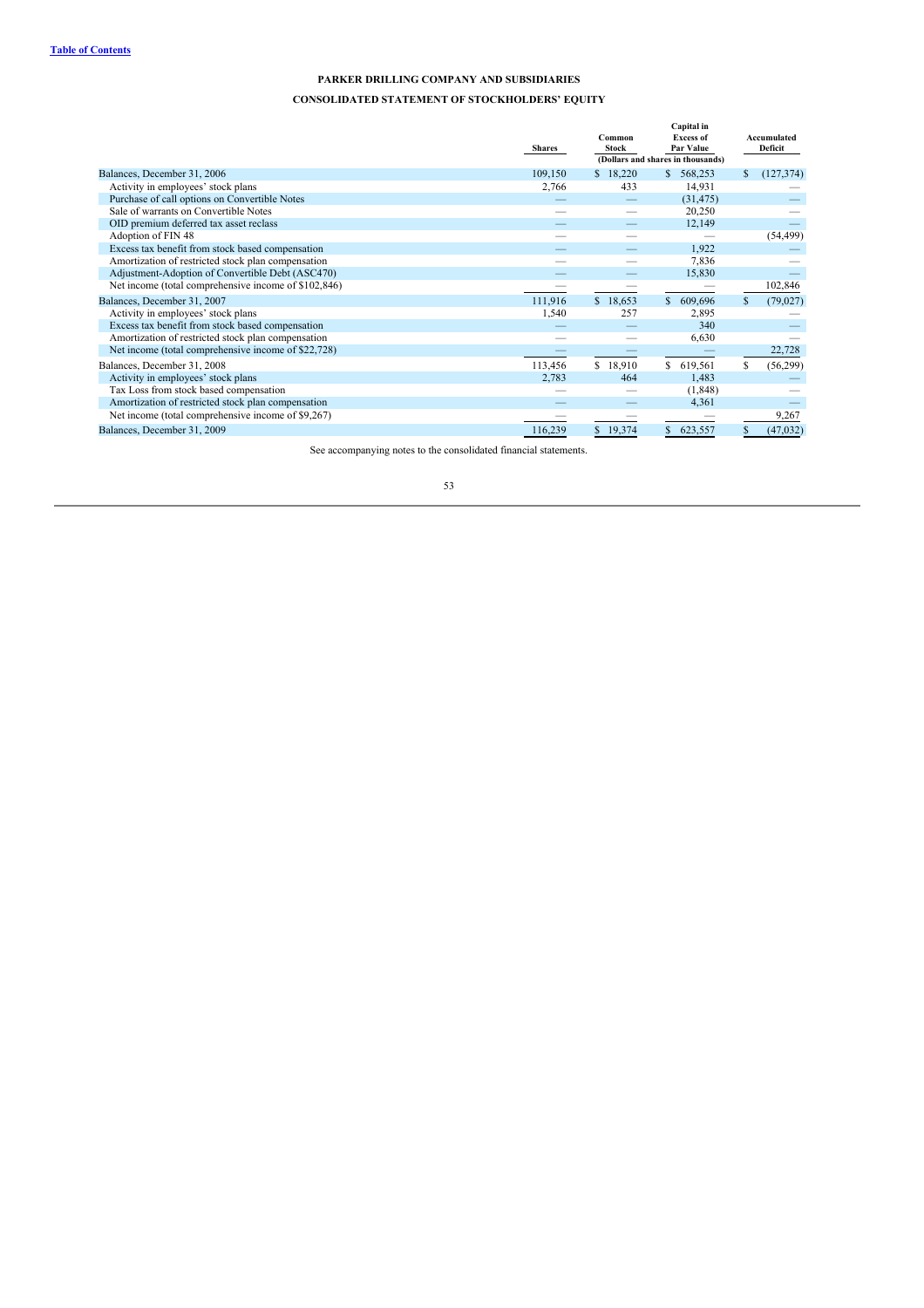## **NOTES TO THE CONSOLIDATED FINANCIAL STATEMENTS**

#### **Note 1 — Summary of Significant Accounting Policies**

*Nature of Operations —* Parker Drilling Company ("Parker Drilling") and its majority-owned subsidiaries (together with Parker Drilling, the "Company") is a leading worldwide provider of contract drilling and drilling-related services with extensive experience and expertise in drilling geologically difficult wells and in managing the logistical and technological challenges of operating in remote, harsh and ecologically sensitive areas. At December 31, 2009, the Company's marketable rig fleet consisted of 13 barge drilling rigs and workover rigs, and 28 land rigs, which operated in the United States, South America, Middle East, CIS and Asia Pacific regions.

Application of Accounting for Convertible Debt Instruments That May Be Settled in Cash upon Conversion (Including Partial Cash Settlement) - The Company has adjusted the financial statements as of and for the three-years ended December 31, 2008, respectively, to reflect its adoption of the recently issued accounting guidance related to the accounting for convertible debt instruments that may be settled in cash upon conversion. The recently released accounting literature requires issuers to account separately for the liability and equity components of certain convertible debt instruments to adequately reflect the issuer's<br>nonconvertible debt features (unsecured debt) and borrowi component of that debt calculated as the difference between the original proceeds and the original note assuming a 7.25 percent non-convertible borrowing rate, with classification of that component in equity and the subsequent accretion of the resulting discount created on that debt to be recognized ratably (accretive) as part of interest expense in the Company's consolidated statement of operations. The accounting pronouncement was effective January 1, 2009. The accounting guidance did not allow for early adoption. However, the Company's adoption of the accounting treatment on January 1, 2009 required retrospective application of the new standard to the terms of the instruments for all periods presented. The adoption affects the Company's historical accounting for its \$125 million aggregate principal amount of 2.125% Convertible Senior Notes due 2012 issued on July 5, 2007 by requiring adjustments to related interest expense, deferred income taxes, long-term debt, and shareholders' equity for 2008 and 2007, which are illustrated in the following table summarizing the impact of these adjustments on the Company's consolidated financial statements excluding certain amounts reclassified within net cash provided by operating activities in the Consolidated Statements of Cash Flow:

| <b>Balance Sheet</b>                        | <b>Originally Reported</b> |               |                                       |    | <b>As Adjusted</b>       |  |  |
|---------------------------------------------|----------------------------|---------------|---------------------------------------|----|--------------------------|--|--|
|                                             | <b>December 31, 2008</b>   |               | Adjustments<br>(Dollars in thousands) |    | <b>December 31, 2008</b> |  |  |
| <b>ASSETS</b>                               |                            |               |                                       |    |                          |  |  |
| Deferred income taxes                       | 30,867                     | \$            | (7,911)                               | S  | 22,956                   |  |  |
| Total assets                                | 1,213,631                  |               |                                       |    | 1,205,720                |  |  |
|                                             |                            |               |                                       |    |                          |  |  |
| <b>LIABILITIES AND STOCKHOLDERS' EQUITY</b> |                            |               |                                       |    |                          |  |  |
| Long-term debt                              | 455,073                    | <sup>\$</sup> | (19,679)                              | \$ | 435,394                  |  |  |
| Capital in excess of par                    | 603.731                    |               | 15.830                                |    | 619.561                  |  |  |
| Accumulated deficit                         | (52, 237)                  |               | (4,062)                               |    | (56, 299)                |  |  |
| Total liabilities and stockholders' equity  | 1,213,631                  |               |                                       |    | 1,205,720                |  |  |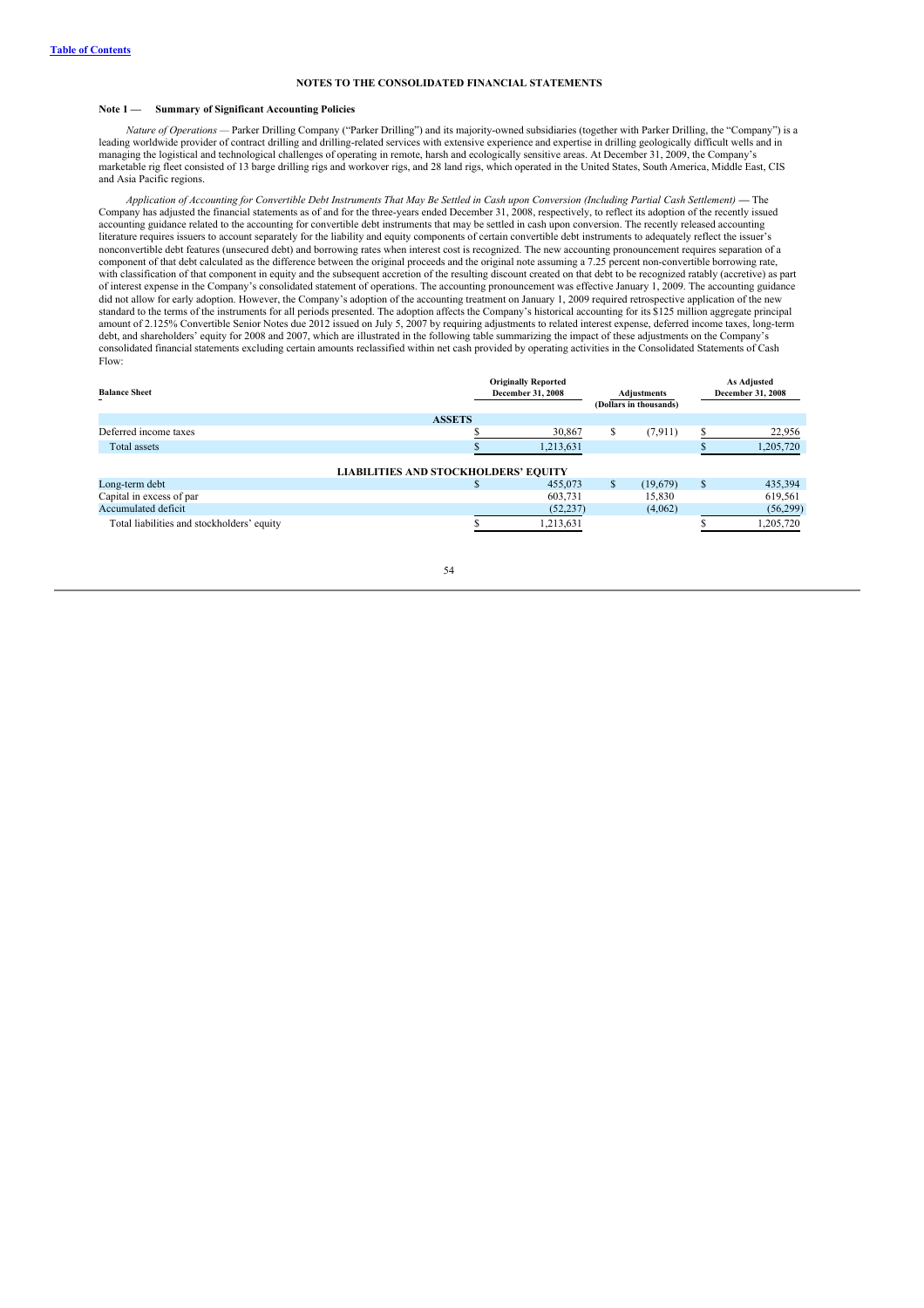|                                            |                                             |                                                                                                                        | <b>Originally Reported</b><br>December 31, 2007 | Adjustments |                                                                       | <b>As Adjusted</b><br>December 31, 2007 |                                                                       |           |
|--------------------------------------------|---------------------------------------------|------------------------------------------------------------------------------------------------------------------------|-------------------------------------------------|-------------|-----------------------------------------------------------------------|-----------------------------------------|-----------------------------------------------------------------------|-----------|
|                                            |                                             | <b>ASSETS</b>                                                                                                          |                                                 |             |                                                                       |                                         |                                                                       |           |
| Deferred income taxes                      |                                             | \$                                                                                                                     | 40,121                                          |             | S                                                                     | (9,814)                                 | \$                                                                    | 30,307    |
| <b>Total</b> assets                        |                                             | \$                                                                                                                     | 1,076,987                                       |             |                                                                       |                                         | \$                                                                    | 1,067,173 |
|                                            | <b>LIABILITIES AND STOCKHOLDERS' EQUITY</b> |                                                                                                                        |                                                 |             |                                                                       |                                         |                                                                       |           |
| Long-term debt                             |                                             | $\mathbf{s}$                                                                                                           | 353,721                                         |             | $\mathbf{s}$                                                          | (24, 412)                               | $\mathbb{S}$                                                          | 329,309   |
| Capital in excess of par                   |                                             |                                                                                                                        | 593,866                                         |             |                                                                       | 15,830                                  |                                                                       | 609,696   |
| Accumulated deficit                        |                                             |                                                                                                                        | (77, 795)                                       |             |                                                                       | (1,232)                                 |                                                                       | (79, 027) |
| Total liabilities and stockholders' equity |                                             | \$.                                                                                                                    | 1,076,987                                       |             |                                                                       |                                         | \$                                                                    | 1,067,173 |
| <b>Statement of Operations</b>             |                                             | <b>Originally Reported</b><br><b>Twelve Months Ended</b><br>December 31, 2008<br>Adjustments<br>(Dollars in thousands) |                                                 |             | <b>As Adjusted</b><br><b>Twelve Months Ended</b><br>December 31, 2008 |                                         |                                                                       |           |
| Other expense:                             |                                             |                                                                                                                        |                                                 |             |                                                                       |                                         |                                                                       |           |
| Interest expense                           | \$                                          |                                                                                                                        | (24, 533)                                       | \$          | (4,733)                                                               | \$                                      |                                                                       | (29, 266) |
| Income tax expense:                        |                                             |                                                                                                                        |                                                 |             |                                                                       |                                         |                                                                       |           |
| Deferred                                   |                                             |                                                                                                                        | 10,384                                          |             | (1,903)                                                               |                                         |                                                                       | 8,481     |
| Net income                                 |                                             |                                                                                                                        | 25,558                                          |             |                                                                       | $\mathbf{s}$                            |                                                                       | 22,728    |
|                                            |                                             | <b>Originally Reported</b><br><b>Twelve Months Ended</b><br>December 31, 2007                                          |                                                 | Adjustments |                                                                       |                                         | <b>As Adjusted</b><br><b>Twelve Months Ended</b><br>December 31, 2007 |           |
| Other expense:                             |                                             |                                                                                                                        |                                                 |             |                                                                       |                                         |                                                                       |           |
| Interest expense                           | \$                                          |                                                                                                                        | (25, 157)                                       | \$          | (2,060)                                                               | S                                       |                                                                       | (27,217)  |
| Income tax expense:                        |                                             |                                                                                                                        |                                                 |             |                                                                       |                                         |                                                                       |           |
| Deferred                                   |                                             |                                                                                                                        | 20,121                                          |             | (828)                                                                 |                                         |                                                                       | 19,293    |
| Net income                                 | \$                                          |                                                                                                                        | 104,078                                         |             |                                                                       | \$                                      |                                                                       | 102,846   |

Consolidation — The consolidated financial statements include the accounts of the Company and subsidiaries in which the Company exercises significant control or has a controlling financial interest, including entities, if Drilling's interest in the entity does not meet the consolidation criteria described above.

Certain reclassifications have been made to prior period amounts to confirm with the current period presentation.

Use of Estimates — The preparation of financial statements in accordance with U.S. GAAP requires us to make estimates and assumptions that affect our reported amounts of assets and liabilities, our disclosure of contingent during the periods reported. Estimates are used when accounting for certain items such as legal accruals, mobilization and deferred mobilization, revenue and cost accounting following the percentage of completion method, self-insured medical/dental plans, etc. Estimates are based on historical experience, where applicable, and assumptions that we believe are reasonable under the circumstances. Due to the inherent uncertainty involved with estimates, actual results may differ.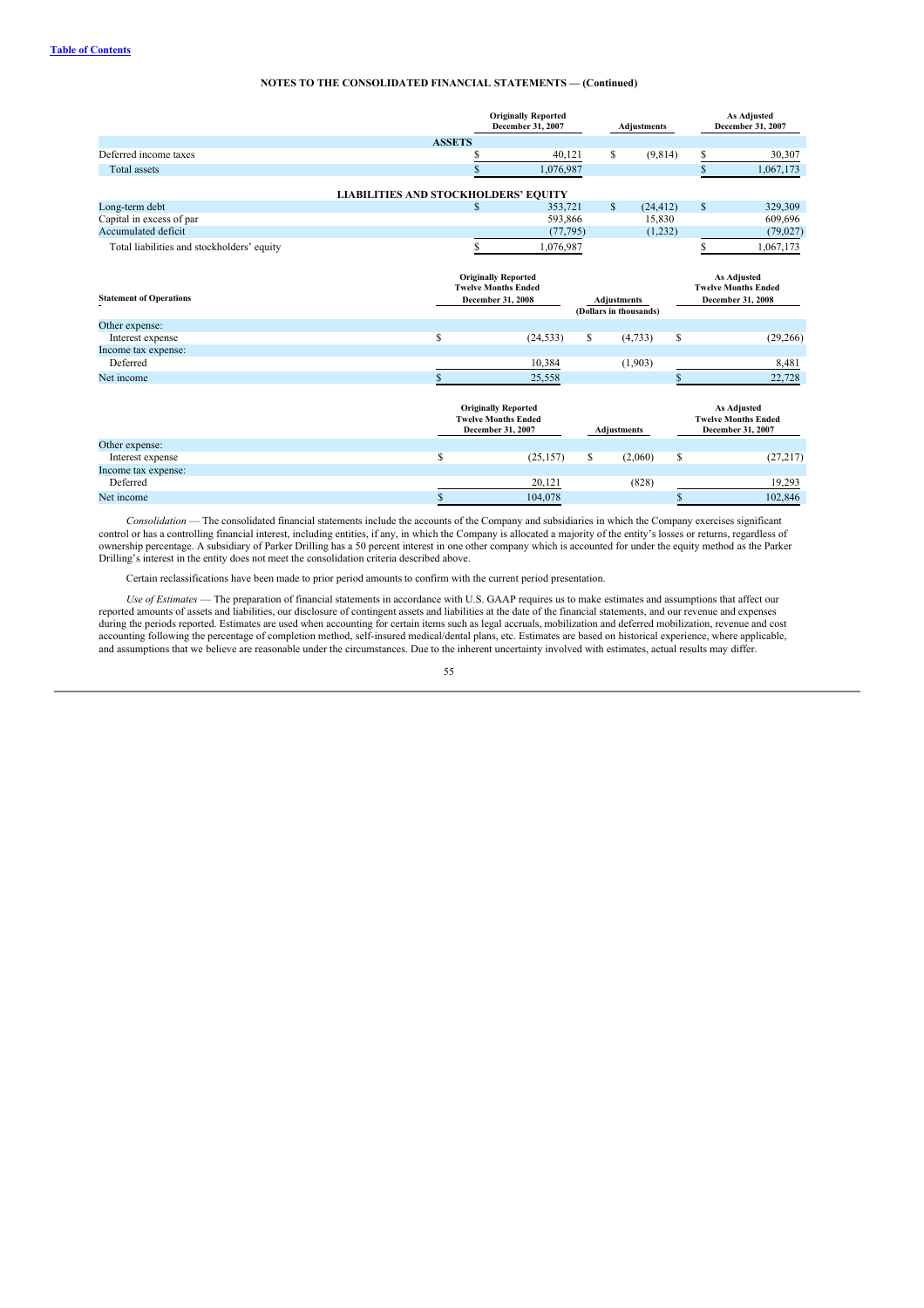*Drilling Contracts and Rental Revenues* — The Company recognizes revenues and expenses on dayrate contracts as drilling progresses. For meterage contracts, which are rare, the Company recognizes the revenues and expenses upon completion of the well. Revenues from rental activities are recognized ratably over the rental term which is generally less than six months.

*Construction Contract* — Historically the Company has primarily constructed drilling rigs for its own use. In some instances, however, the Company enters into contracts to design, construct, deliver and commission a rig for a major customer. In 2008, the Company was awarded a cost reimbursable, fixed fee EPCI contract to construct, deliver and commission a rig for extended reach drilling work in Alaska. In 2006, the Company entered into a separate contract for the FEED of the rig. Total cost of the construction phase is currently expected to be approximately \$245 million. The Company recognizes revenues received and costs incurred related to its construction contract on a gross basis and income for the related fees on a percentage of completion basis using the cost-to-cost method. Construction costs in excess of funds received from the customer are accumulated and reported as part of other current assets. At December 31, 2009, a net receivable (construction costs less progress payments) of \$34.5 million is included in other current assets.

Reimbursable Costs — The Company recognizes reimbursements received for out-of-pocket expenses incurred as revenues and accounts for out-of-pocket expenses as direct operating costs. Such amounts totaled \$41.1 million, \$53 respectively.

*Cash and Cash Equivalents* — For purposes of the consolidated balance sheet and the consolidated statement of cash flows, the Company considers cash equivalents to be highly liquid debt instruments that have a remaining maturity of three months or less at the date of purchase.

*Accounts Receivable and Allowance for Doubtful Accounts* — Trade accounts receivable are recorded at the invoice amount and generally do not bear interest. The allowance for doubtful accounts is the Company's best estimate for losses that may occur resulting from disputed amounts and the inability of its customers to pay amounts owed. The Company determines the allowance based on historical write-off experience and information about specific customers. The Company reviews all past due balances over 90 days individually for collectibility.

Account balances are charged off against the allowance when the Company believes it is probable the receivable will not be recovered. The Company does not have any off-balance-sheet credit exposure related to customers.

|                                    | December 31.           |     |         |
|------------------------------------|------------------------|-----|---------|
|                                    | 2009                   |     | 2008    |
|                                    | (Dollars in thousands) |     |         |
| Trade                              | \$192,740              | \$. | 189,266 |
| Employee(1)                        | 42                     |     | 67      |
| Allowance for doubtful accounts(2) | (4,095)                |     | (3,169) |
| Total receivables                  | 188,687                |     | 186,164 |

(1) Employee receivables related to cash advances for business expenses and travel.

(2) Additional information on the allowance for doubtful accounts for the years ended December 31, 2009, 2008 and 2007 are reported on Schedule II — Valuation and Qualifying Accounts.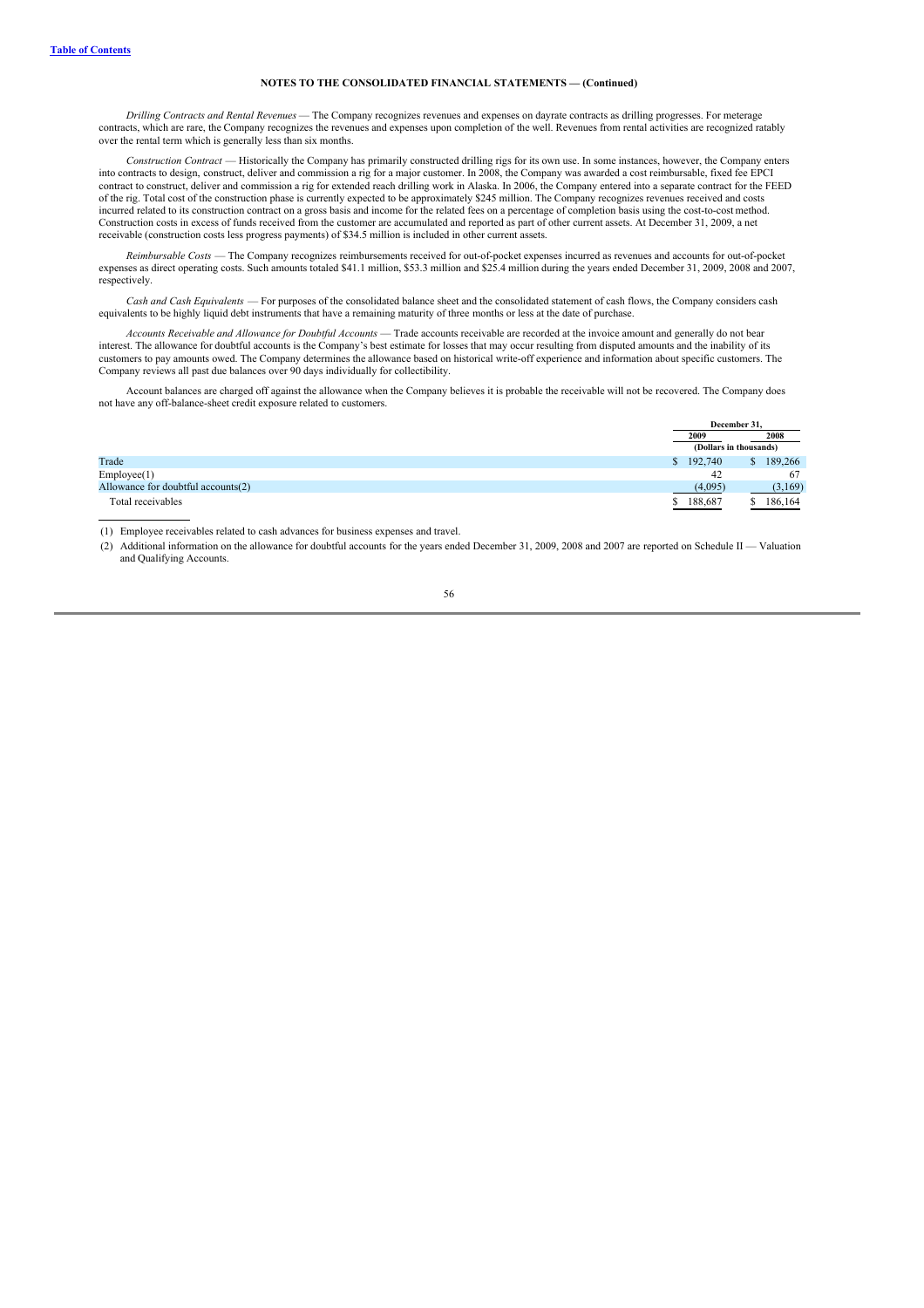*Property, Plant and Equipment* — The Company provides for depreciation of property, plant and equipment on the straight-line method over the estimated useful lives of the assets after provision for salvage value. Depreciable lives for different categories of property, plant and equipment are as follows:

| Land drilling equipment            | 15 to 20 years |
|------------------------------------|----------------|
| Barge drilling equipment           | 3 to 20 years  |
| Drill pipe, rental tools and other | 4 to 7 years   |
| Buildings and improvements         | 10 to 20 years |

When assets are retired or otherwise disposed of, the related cost and accumulated depreciation are removed from the accounts and any gain or loss is included in operations. In the first quarter of 2009, we implemented a change in accounting estimate to more accurately reflect the useful life of some of the longlived assets in our U.S. drilling and international drilling segments. This resulted in an approximate \$16.0 million reduction in the depreciation expense in the year ended December 31, 2009, or \$0.14 per share. We extended the useful lives of these long-lived assets based on our review of their services lives, technological improvements in the assets and recent changes to our refurbishment and maintenance practices which helped to extend the lives. Maintenance and repairs are charged to operating expense as incurred.

Management periodically evaluates the Company's assets to determine whether their net carrying values are in excess of their net realizable values. Management considers a number of factors such as estimated future cash flows, appraisals and current market value analysis in determining net realizable value. Assets are written down to fair value if the fair value is below the net carrying value.

Interest from external borrowings is capitalized on major projects until the assets are ready for their intended use. Capitalized interest is added to the cost of the underlying asset and is amortized over the useful lives of the assets in the same manner as the underlying assets. Interest cost capitalized during 2009, 2008 and 2007 related to the construction of rigs totaled \$6.0 million, \$5.1 million and \$6.2 million, respectively.

*Goodwill* — Goodwill, when recorded upon the result of a qualifying event, is assessed for impairment on at least an annual basis. As of December 31, 2009 there was no existing goodwill. For further information see Note 3.

*Rig Materials and Supplies* — Since the Company's international drilling generally occurs in remote locations, making timely outside delivery of spare parts uncertain, a complement of parts and supplies is maintained either at the drilling site or in warehouses close to the operation. During periods of high rig utilization, these parts are generally consumed and replenished within a one-year period. During a period of lower rig utilization in a particular location, the parts, like the related idle rigs, are generally not transferred to other international locations until new contracts are obtained because of the significant transportation costs, which would result from such transfers. The Company classifies those parts which are not expected to be utilized in the following year as long-term assets. Rig materials and supplies are valued at the lower of cost or market value.

*Deferred Costs* — The Company defers costs related to rig mobilization and amortizes such costs over the term of the related contract. The costs to be amortized within twelve months are classified as current.

*Debt Issuance Costs* — The Company typically capitalizes costs associated with debt financings and refinancing, and amortizes certain incurred costs over the term of the notes.

Income Taxes — Deferred tax liabilities and assets are determined based on the difference between the financial statement and tax basis of assets and liabilities using enacted tax rates in effect for the year in which the assets unless it is "more likely than not" that the Company can realize the benefit of the net operating loss ("NOL") carryforwards and deferred tax assets in future periods. The Company adopted the accounting for uncertainty in income taxes as of January 1, 2007 in accordance with the published standards under generally accepted accounting principles (GAAP).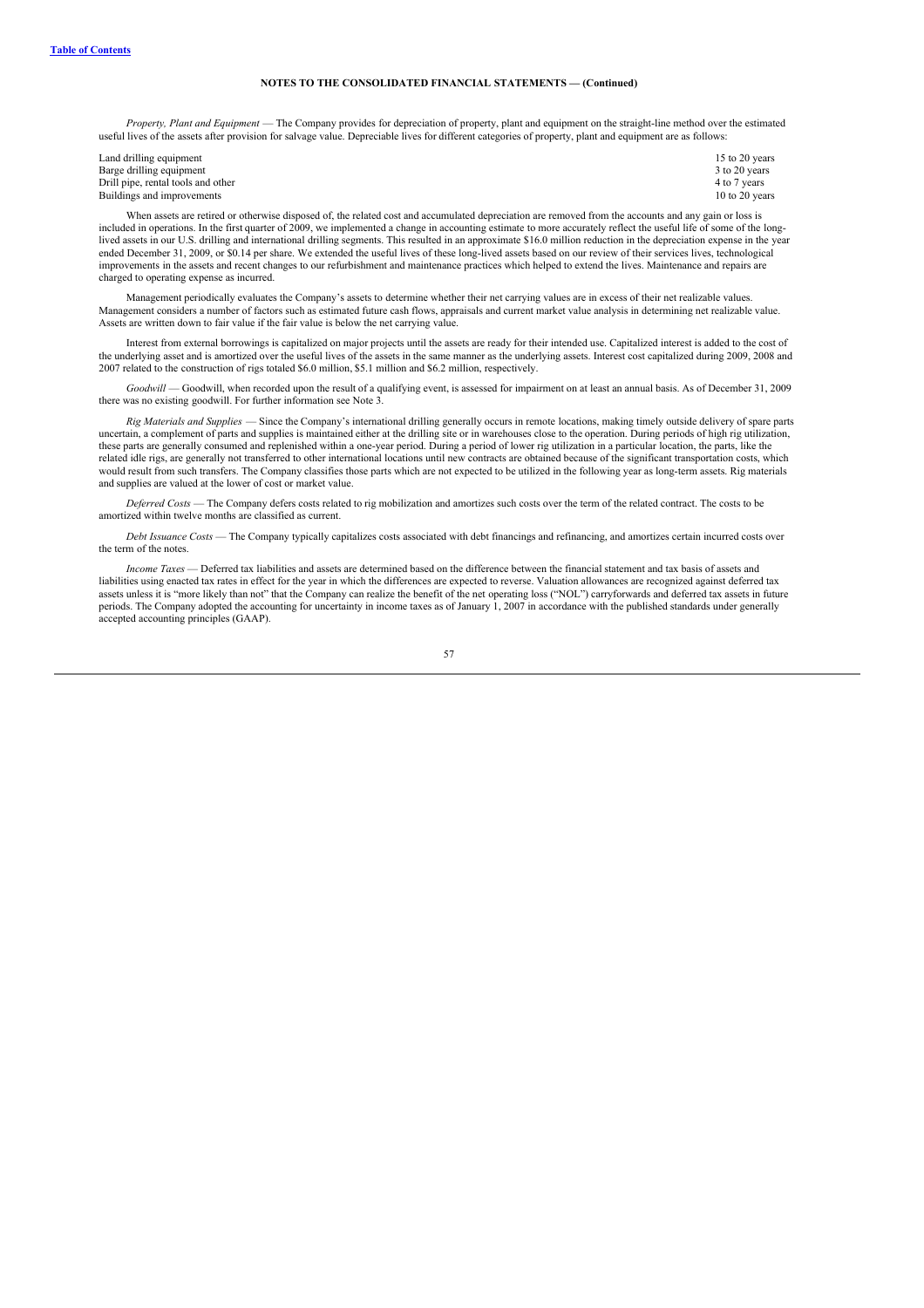*Earnings (Loss) Per Share ("EPS")* — Basic earnings (loss) per share is computed by dividing net income, by the weighted average number of common shares outstanding during the period. The effects of dilutive securities, stock options, unvested restricted stock and convertible debt are included in the diluted EPS calculation, when applicable.

*Concentrations of Credit Risk* — Financial instruments, which potentially subject the Company to concentrations of credit risk, consist primarily of trade receivables with a variety of national and international oil and gas companies. The Company generally does not require collateral on its trade receivables.

At December 31, 2009 and 2008, the Company had deposits in domestic banks in excess of federally insured limits of approximately \$68.1 million and \$126.3 million, respectively. In addition, the Company had deposits in foreign banks at December 31, 2009 and 2008 of \$46.7 million and \$50.0 million, respectively, which are not federally insured.

The Company's customer base consists of major, independent and national oil and gas companies and integrated service providers. In 2009, BP and ExxonMobil accounted for approximately 26 percent and 15 percent of total revenues, respectively.

*Fair Value of Financial Instruments* — The estimated fair value of the Company's \$225.0 million principal amount of 9.625% Senior Notes due 2013, based on quoted market prices, was \$231.2 million at December 31, 2009. The estimated fair value of the Company's \$125.0 million principal amount of 2.125% Convertible Senior Notes due 2012 was \$113.1 million on December 31, 2009. For cash, accounts receivable, rig supplies and materials and accounts payable, the Company believes carrying value approximates estimated fair value. See Note 4.

*Stock-Based Compensation —* We utilize the Black-Scholes option-pricing model to estimate the fair value of our stock options. Expected volatility is determined by using historical volatilities based on historical stock prices for a period that matches the expected term. The expected term of options represents the period of time that options granted are expected to be o term assumption is developed by using historical exercise data adjusted as appropriate for future expectations. The risk-free rate is based on the yield at the date of grant of a zero-coupon U.S. Treasury bond whose maturity period equals the option's expected term. The fair value of each option is estimated on the date of grant. There were no option grants during any of the three-years ended December 31, 2009.

There were no options granted in during the three year period ended December 31, 2009. The tax expense realized for the tax deductions from option exercises and restricted stock vesting totaled \$1.8 and \$0.3 million for the years ended December 31, 2009 and 2008, respectively, which has been reported as a financing cash inflow in the consolidated condensed statement of cash flows. Cash received from option exercises for the years ended December 31, 2009 and 2008, respectively were \$0.2 and \$2.0 million. See Note 9 for additional information about the Company's stock plans.

#### **Note 2 — Disposition of Assets**

*Disposition of Assets* — Asset disposition in 2009 included the settlement of claims related to a barge that was overturned in 2005 and the sale of miscellaneous equipment that resulted in a recognized gain of \$5.9 million. The single largest asset disposition item included in this category was related to the settlement in lieu of legal action in connection with the overturning of a barge rig that was being towed in advance of Hurricane Dennis in July 2005. The Company settled with various counterparties to the claim in December 2009, and received cash reimbursement, in the amount of \$4.0 million, which was recorded as a gain in December 2009 as the Company had previously written-off the remaining net book value of the barge rig. Asset disposition in 2008 included the sale of Rig 206 in Indonesia, for which the Company recorded no gain or loss and miscellaneous equipment that resulted in a recognized gain of \$2.7 million. Asset dispositions in 2007 consisted primarily of the sale of workover barge Rigs 9 and 26 for proceeds of approximately \$20.5 million, resulting in a recognized gain of \$15.1 million.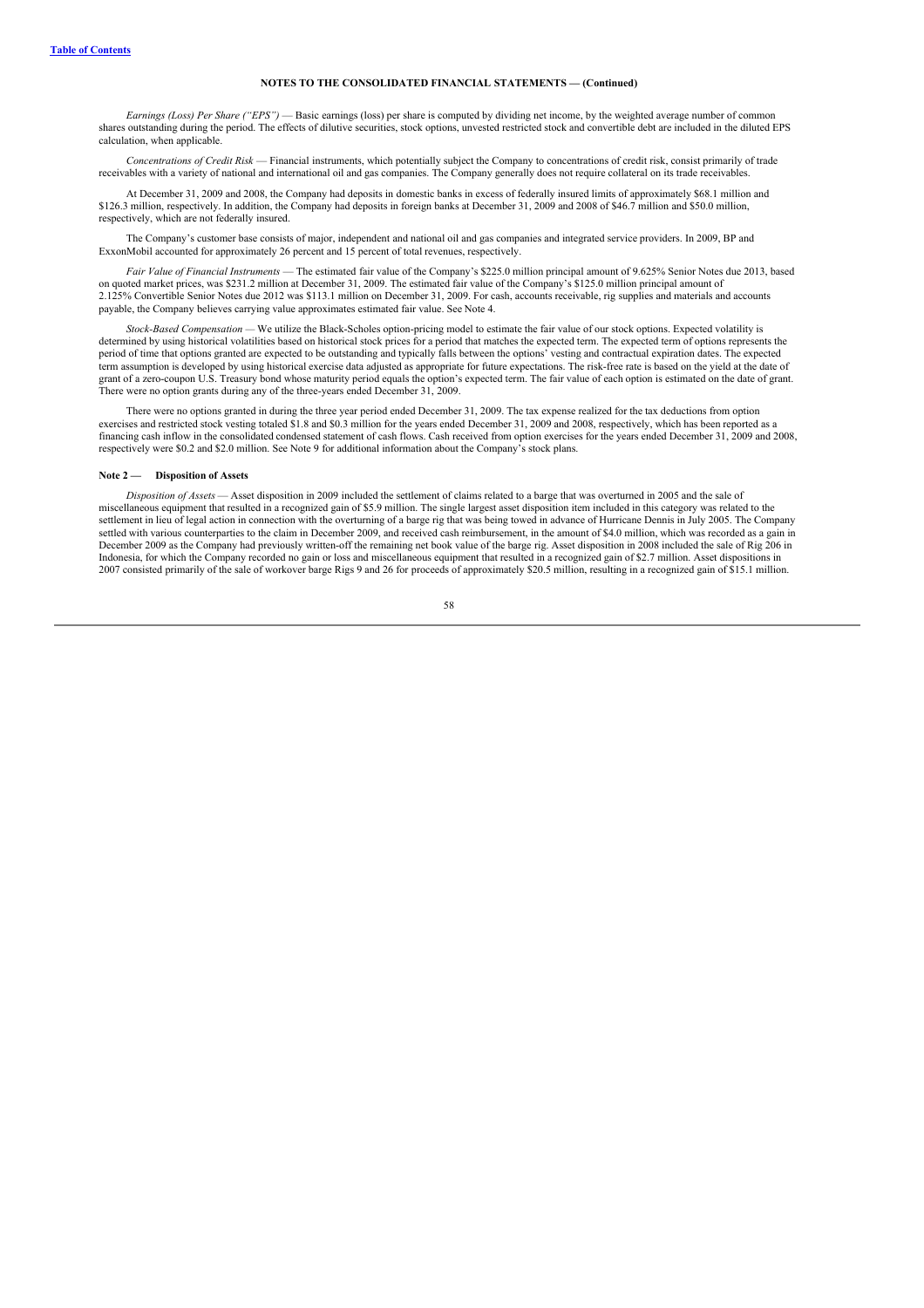### **Note 3 — Goodwill**

As of December 31, 2008, the Company's goodwill by reporting unit was: U.S. drilling barge rigs — \$64.2 million and rental tools — \$36.1 million, for a combined amount of \$100.3 million. The goodwill was evaluated and prim recorded on the Company's books was written-down.

## **Note 4 — Long-Term Debt**

As discussed in Note 1, the Company's consolidated financial statements as of and for the three-years ended December 31, 2009 have been adjusted to account for the retrospective application related to newly adopted accounting guidance in regards to accounting for convertible debt instruments that may be settled in cash upon conversion. The debt discount is accretive to interest expense over the life of the debt.

The following table illustrates the Company's current debt portfolio as of December 31, 2009:

|                                                                                                                                                                                                                                                           | December 31. |                        |  |
|-----------------------------------------------------------------------------------------------------------------------------------------------------------------------------------------------------------------------------------------------------------|--------------|------------------------|--|
|                                                                                                                                                                                                                                                           | 2009         | 2008                   |  |
|                                                                                                                                                                                                                                                           |              | (Dollars in thousands) |  |
| Convertible Senior Notes payable in July 2012 with interest at 2.125% payable semi-annually in January and July, net of                                                                                                                                   |              |                        |  |
| unamortized discount of \$14,596 at December 31, 2009 and \$19,679 at December 31, 2008                                                                                                                                                                   | 110,404      | 105.321<br>\$.         |  |
| Senior Notes payable in October 2013 with interest at 9.625% payable semi-annually in April and October net of unamortized<br>premium of \$2,427 at December 31, 2009 and \$3,073 at December 31, 2008. (Effective interest rate of 9.24% at December 31, |              |                        |  |
| 2009 and December 31, 2008)                                                                                                                                                                                                                               | 227,427      | 228,073                |  |
| Term Note which began amortizing September 30, 2009 at equal installments of \$3.0 million per quarter with interest at prime,                                                                                                                            |              |                        |  |
| plus an applicable margin or LIBOR, plus an applicable margin. (Effective interest rate of 3.48% at December 31, 2009)                                                                                                                                    | 44,000       | 50,000                 |  |
| Revolving Credit Facility with interest at prime, plus an applicable margin or LIBOR, plus an applicable margin. (Effective interest                                                                                                                      |              |                        |  |
| rate of 2.98% at December 31, 2009)                                                                                                                                                                                                                       | 42,000       | 58,000                 |  |
| Total debt                                                                                                                                                                                                                                                | 423.831      | 441.394                |  |
| Less current portion                                                                                                                                                                                                                                      | 12,000       | 6,000                  |  |
| Total long-term debt                                                                                                                                                                                                                                      | 411,831      | 435,394                |  |
|                                                                                                                                                                                                                                                           |              |                        |  |

The aggregate maturities of long-term debt are as follows:

- 2010  $$12.0$  million
- $\cdot$  2011 \$12.0 million
- 2012 \$137.0 million
- 2013 \$275.0 million

*Activity in 2009 —* On January 30, 2009, Lehman Commercial Paper, Inc. assigned its obligations under the 2008 Credit Facility to Trustmark National Bank. Upon assignment, Trustmark National Bank fully funded Lehman Commercial Paper, Inc.'s commitment, including an additional \$4.0 million that Lehman Commercial paper, Inc. did not fund in October 2008, therefore increasing our borrowings under the Revolving Credit Facility to \$62.0 million at that time.

On June 3, 2009, we repaid \$20.0 million of the Revolving Credit Facility, reducing the amount drawn to \$42.0 million, which remains the balance at December 31, 2009.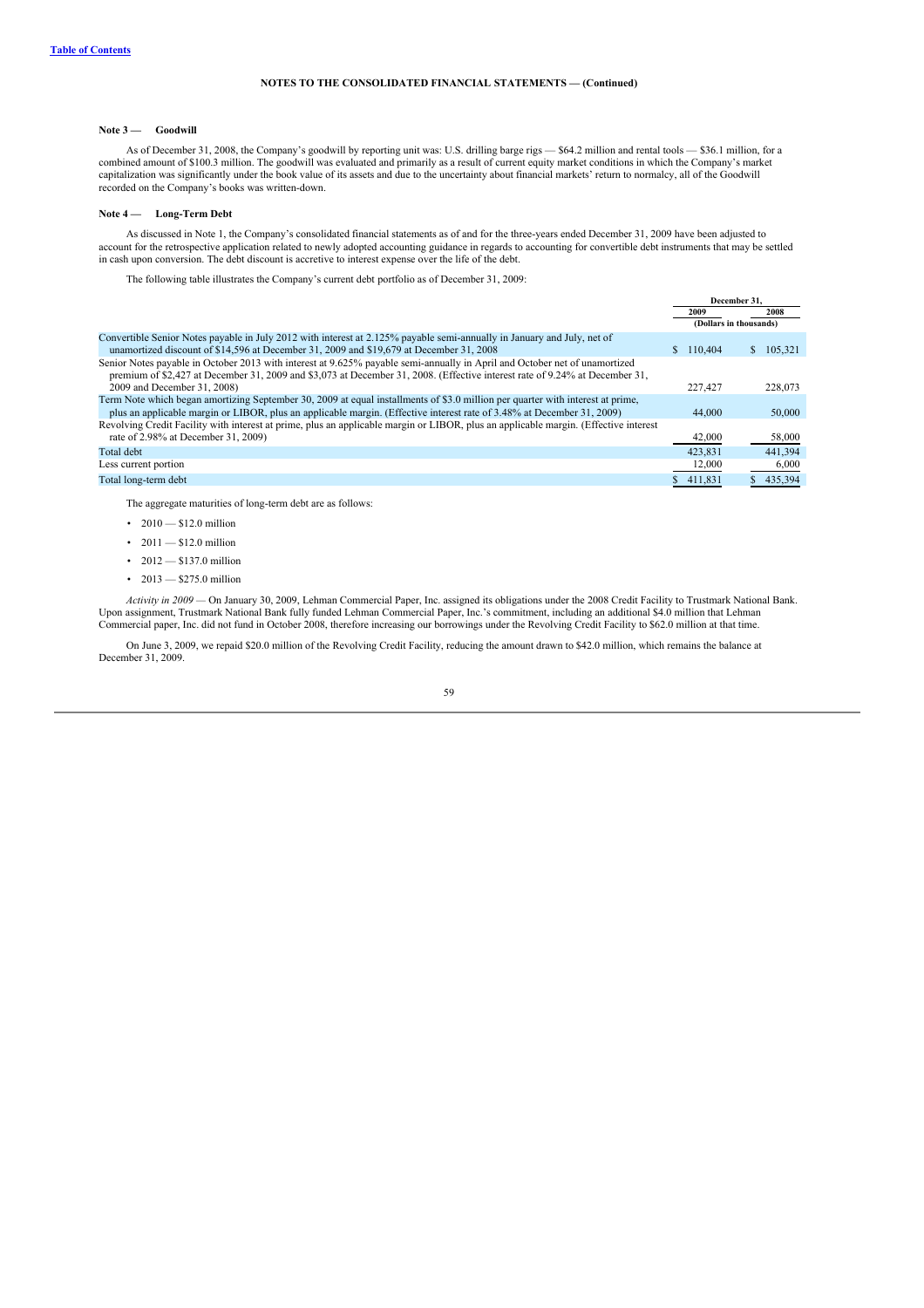Our \$50.0 million Term Loan began amortizing on September 30, 2009 at equal installments of \$3.0 million per quarter resulting in an outstanding balance of \$44.0 million on December 31, 2009.

At December 31, 2009, the Company had a \$80.0 million revolving credit facility available for general corporate purposes and to support letters of credit. As of December 31, 2009, \$12.7 million of availability has been reserved to support letters of credit that have been issued and \$42.0 million was outstanding under the facility.

*Activity in 2008 —* On May 15, 2008, the Company entered into a new Credit Agreement ("2008 Credit Facility") with a five year senior secured \$80.0 million revolving credit facility ("Revolving Credit Facility) and a senior secured term loan facility ("Term Loan Facility") of up to \$50.0 million. The obligations of the Company under the 2008 Credit Facility are guaranteed by substantially all of Parker Drilling's domestic subsidiaries, except for domestic subsidiaries owned by foreign subsidiaries and certain immaterial subsidiaries, each of which has executed a guaranty. The extensions of credit under the 2008 Credit Facility are secured by a pledge of the stock of all of the subsidiary guarantors, certain immaterial domestic subsidiaries and first-tier foreign subsidiaries, all receivables of the Company and the subsidiary guarantors, a naval mortgage on certain eligible barge drilling rigs owned by a subsidiary guarantor and the inventory and equipment of Quail Tools, L.P., a subsidiary guarantor, and other tangible and intangible assets of the Company and the subsidiaries. The 2008 Credit Facility contains customary affirmative and negative covenants such as minimum ratios for consolidated leverage, consolidated interest coverage and consolidated senior secured leverage. The 2008 Credit Facility replaced the 2007 Credit Facility described in "Activity in 2007" below.

The 2008 Credit Facility is available for general corporate purposes and to fund reimbursement obligations under letters of credit the banks issue on the Company's behalf pursuant to this facility. Revolving loans are available under the 2008 Credit Facility subject to a borrowing base calculation based on a percentage of eligible accounts receivable, certain specified barge drilling rigs and eligible rental equipment of the Company and its subsidiary guarantors. As of December 31, 2008, there were \$12.8 million in letters of credit outstanding, \$50.0 million outstanding under the Term Loan Facility and \$58.0 million outstanding under the Revolving Credit Facility. The Term Loan will begin amortizing on September 30, 2009 at equal installments of \$3.0 million per quarter. As of December 31, 2008, the amount drawn represented 94 percent of the capacity of the Revolving Credit Facility (which also reflected a \$4.4 million reduction in available borrowing resulting from the bankruptcy filing of Lehman Brothers Holdings, Inc., the parent corporation of Lehman Commercial Paper, Inc., which had a \$6.2 million lending commitment). The Company expects to use the additional drawn amounts over the next twelve months to fund construction of two new rigs to perform an anticipated five-year contract in Alaska based on an BP contract awarded August 2009.

Activity in 2007 — On July 5, 2007, the Company issued \$125.0 million aggregate principal amount of 2.125 percent Convertible Senior Notes (the "Notes") due July 15, 2012. The Notes were issued at par and interest is payab

The significant terms of the convertible notes are as follows:

- *Notes Conversion Feature* The initial conversion price for Note holders to convert their Notes into shares is at a common stock share price equivalent of \$13.85 (77.2217 shares of common) stock per \$1,000 note value. Conversion rate adjustments occur for any issuances of stock, warrants, rights or options (except for stock purchase plans or dividend re-investments) or any other transfer of benefit to substantially all stockholders, or as a result of a tender or exchange offer. The Company may, under advice of its Board of Directors, increase the conversion rate at its sole discretion for a period of at least 20 days.
- *Notes Settlement Feature* Upon tender of the notes for conversion, the Company can either settle entirely in shares or a combination of cash and shares, solely at the Company's option. The Company's policy is to satisfy its conversion obligation for the notes in cash, rather than in common stock, for at least the aggregate principal amount of the notes. This reduced the resulting potential earnings dilution to only include any possible conversion premium, which would be the difference between the average price of the shares and the conversion price per share of common stock.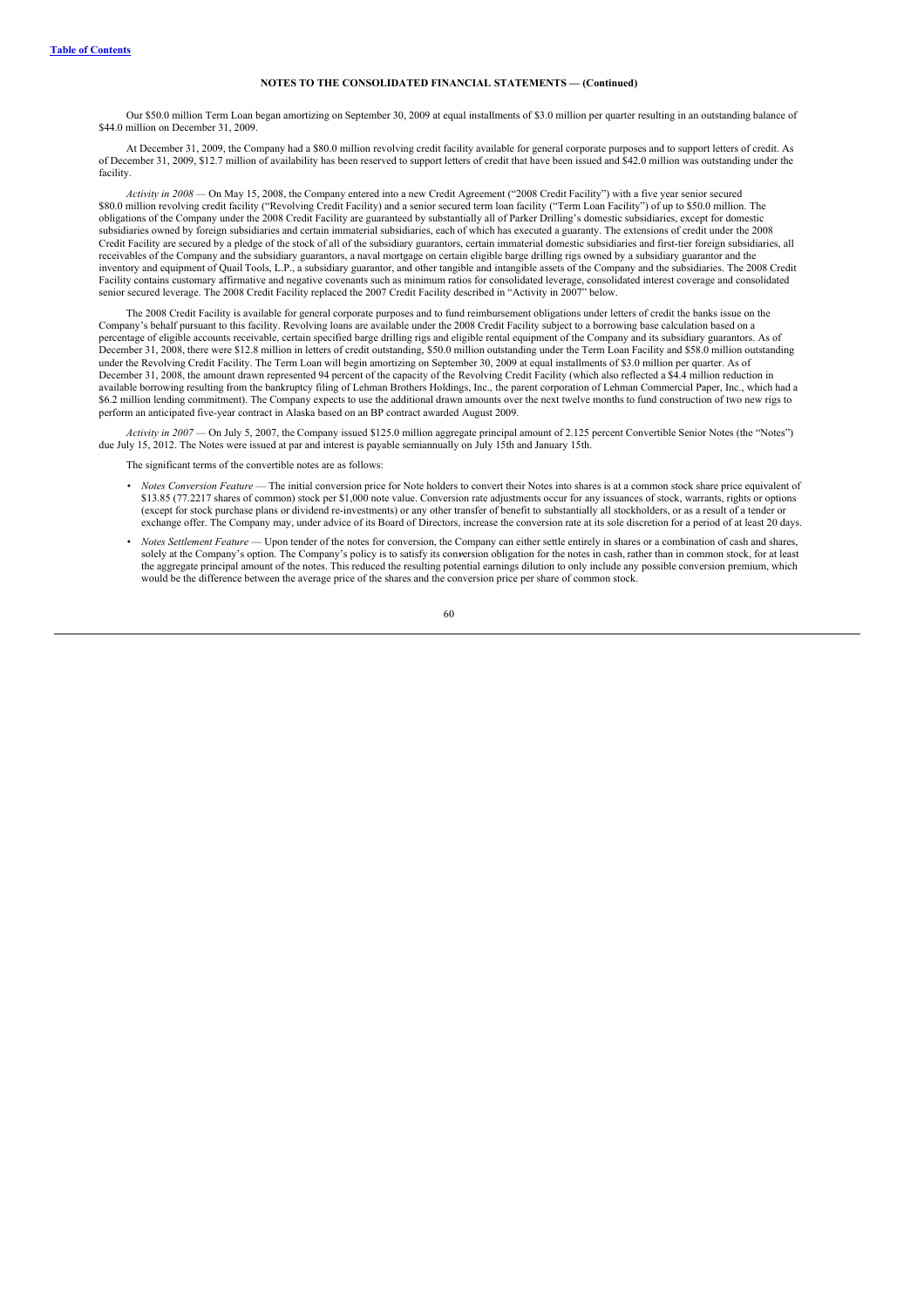- *Contingent Conversion Feature* Note holders may only convert notes into shares when either sales price or trading price conditions are met, on or after the notes' due date or upon certain accounting changes or certain corporate transactions (fundamental changes) involving stock distributions. Make-whole provisions are only included in the accounting and fundamental change conversions such that holders do not lose value as a result of the changes.
- Settlement Feature Upon conversion, we will pay cash and shares of our common stock, if any, based on a daily conversion rate multiplied by a volume weighted average price of our common stock during a specified period our discretion.
- As of December 31, 2009, none of the conditions allowing holders of the Notes to convert had been met.

Concurrently with the issuance of the Convertible Notes, the Company purchased a convertible note hedge (the "note hedge") and sold warrants in private transactions with counterparties that were different than the ultimate holders of the Notes. The note hedge included purchasing free-standing call options and selling free-standing warrants, both exercisable in the Company's common shares. The convertible note hedge allows us to receive shares of our common stock from the counterparties to the transaction equal to the amount of common stock related to the excess conversion value that we would issue and/or pay to the holders of the Notes upon conversion.

The terms of the call options mirror the Notes' major terms whereby the call option strike price is the same as the initial conversion price as are the number of shares callable, \$13.85 per share and 9,027,713 shares respectively. This feature prevents dilution of the Company's outstanding shares. The warrants allow the Company to sell 9,027,713 common shares at a strike price of \$18.29 per share. The conversion price of the Notes remains at \$13.85 per share, and the existence of the call options and warrants serve to guard against dilution at share prices less than \$18.29 per share, since we would be able to satisfy our obligations and deliver shares upon conversion of the Notes with shares that are obtained by exercising the call options.

The Company paid a premium of approximately \$31.48 million for the call options and received proceeds for a premium of approximately \$20.25 million from the sale of the warrants. This reduced the net cost of the note hedge to \$11.23 million. The expiration date of the note hedge is the earlier of the last day on which the convertible Notes remain outstanding and the maturity date of the Notes.

The convertible notes are classified as a liability, of which a portion has been reclassified into equity as discussed in Note 1. Because the Company has the choice of settling the call options and the warrants in cash or shares of our common stock, and these contracts meet all of the applicable criteria for equity classification as outlined in accounting guidance related to accounting for derivative financial instruments indexed to, and potentially settled in, a company's own stock, the cost of the call options and proceeds from the sale of the warrants are classified in stockholders' equity in the Consolidated Balance Sheets. In addition, because both of these contracts are classified in stock derivatives.

Debt issuance costs totaled approximately \$3.6 million and are being amortized over the five-year term of the Notes using the effective interest method. Proceeds from the transaction of \$110.2 million were used to redeem the Company's outstanding Senior Floating Rate notes, to pay the net cost of hedge and warrant transactions, and for general corporate purposes.

On September 27, 2007, the Company redeemed \$100.0 million face value of its Senior Floating Rate Notes at the redemption price of 101.0 percent. A portion of the proceeds from the sale of the Company's 2.125% Convertible Senior Notes was used to fund the redemption. All of the Company's Senior Floating Rate Notes have been redeemed.

#### **Note 5 — Guarantor/Non-Guarantor Consolidating Condensed Financial Statements**

Set forth on the following pages are the consolidating condensed financial statements of Parker Drilling, its restricted subsidiaries that are guarantors of the Senior Notes, Senior Floating Rate Notes and Convertible Seni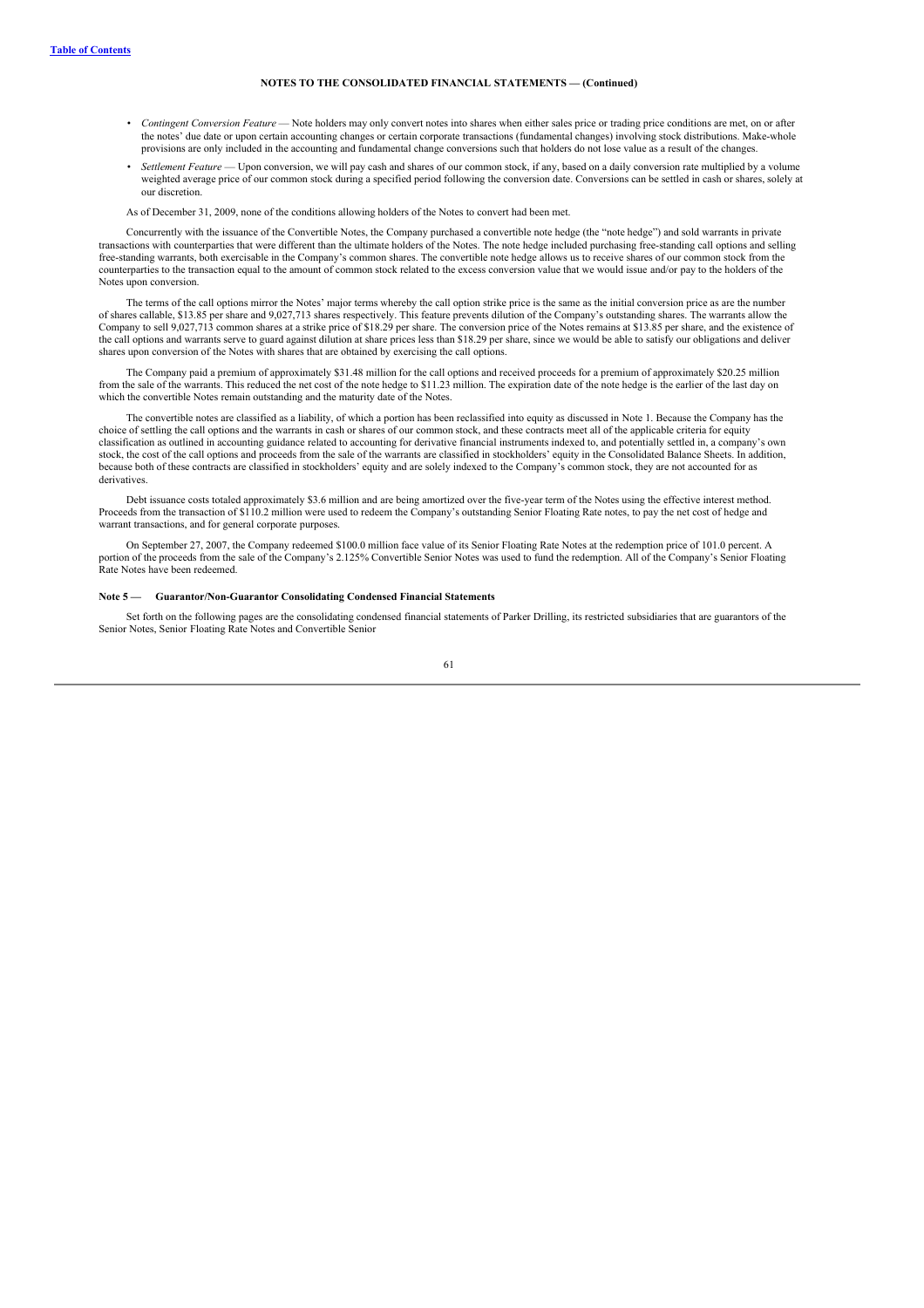Notes (the "Notes") and the restricted and unrestricted subsidiaries that are not guarantors of the Notes. The Notes are guaranteed by substantially all of the restricted subsidiaries of Parker Drilling. There are currently no restrictions on the ability of the restricted subsidiaries to transfer funds to Parker Drilling in the form of cash dividends, loans or advances. Parker Drilling is a holding company with no operations, other than through its subsidiaries. Separate financial statements for each guarantor company are not provided as the company complies with the exception to Rule 3-10(a)(1) of Regulation S-X, set forth in sub-paragraph (f) of such rule. All guarantor subsidiaries are owned 100 percent by the parent company, all guarantees are full and unconditional and all guarantees are joint and several.

AralParker, Casuarina Limited (a wholly-owned captive insurance company), KDN Drilling Limited, Mallard Drilling of South America, Inc., Mallard Drilling of Venezuela, Inc., Parker Drilling Investment Company, Parker Drilling (Nigeria), Limited, Parker Drilling Company (Bolivia) S.A., Parker Drilling Company Kuwait Limited, Parker Drilling Company Limited (Bahamas), Parker Drilling Company of New Zealand Limited, Parker Drilling Company of Sakhalin, Parker Drilling de Mexico S. de R.L. de C.V., Parker Drilling International of New Zealand Limited, Parker Drilling Tengiz, Ltd., PD Servicios Integrales, S. de R.L. de C.V., PKD Sales Corporation, Parker SMNG Drilling Limited Liability Company (owned 50 percent by Parker Drilling Company International, LLC), Parker Drilling Kazakhstan, B.V., Parker Drilling AME Limited, Parker Drilling Asia Pacific, LLC, PD International Holdings C.V.,PD Dutch Holdings C.V., PD Selective Holdings C.V., PD Offshore Holdings C.V., Parker Drilling Netherlands B.V., Parker Drilling Dutch B.V., Parker Hungary Rig Holdings Limited Liability Company, Parker Drilling Spain Rig Services, S L, Parker 3Source, LLC, Parker 5272 LLC, Parker Central Europe Rig Holdings Limited Liability<br>Company, Parker Cyprus Leasing Limited, Parker Cypress Ventures Limited Offshore International, Inc., Parker Drilling Overseas B.V., Parker Drilling Russia B.V., Parker Drillsource, LLC, PD Labor Sourcing, Ltd., Mallard Argentine Holdings, Ltd., PD Personnel Services, Ltd., SaiPar Drilling Company B.V. (owned 50percent by Parker Drilling Dutch B.V.) and Parker Enex, LLC are all nonguarantor subsidiaries. The Company is providing consolidating condensed financial information of Parker Drilling, the guarantor subsidiaries, and the nonguarantor subsidiaries as of December 31, 2009 and December 31, 2008 and for the years ended December 31, 2009, 2008 and 2007. The consolidating condensed financial statements present investments in both consolidated and u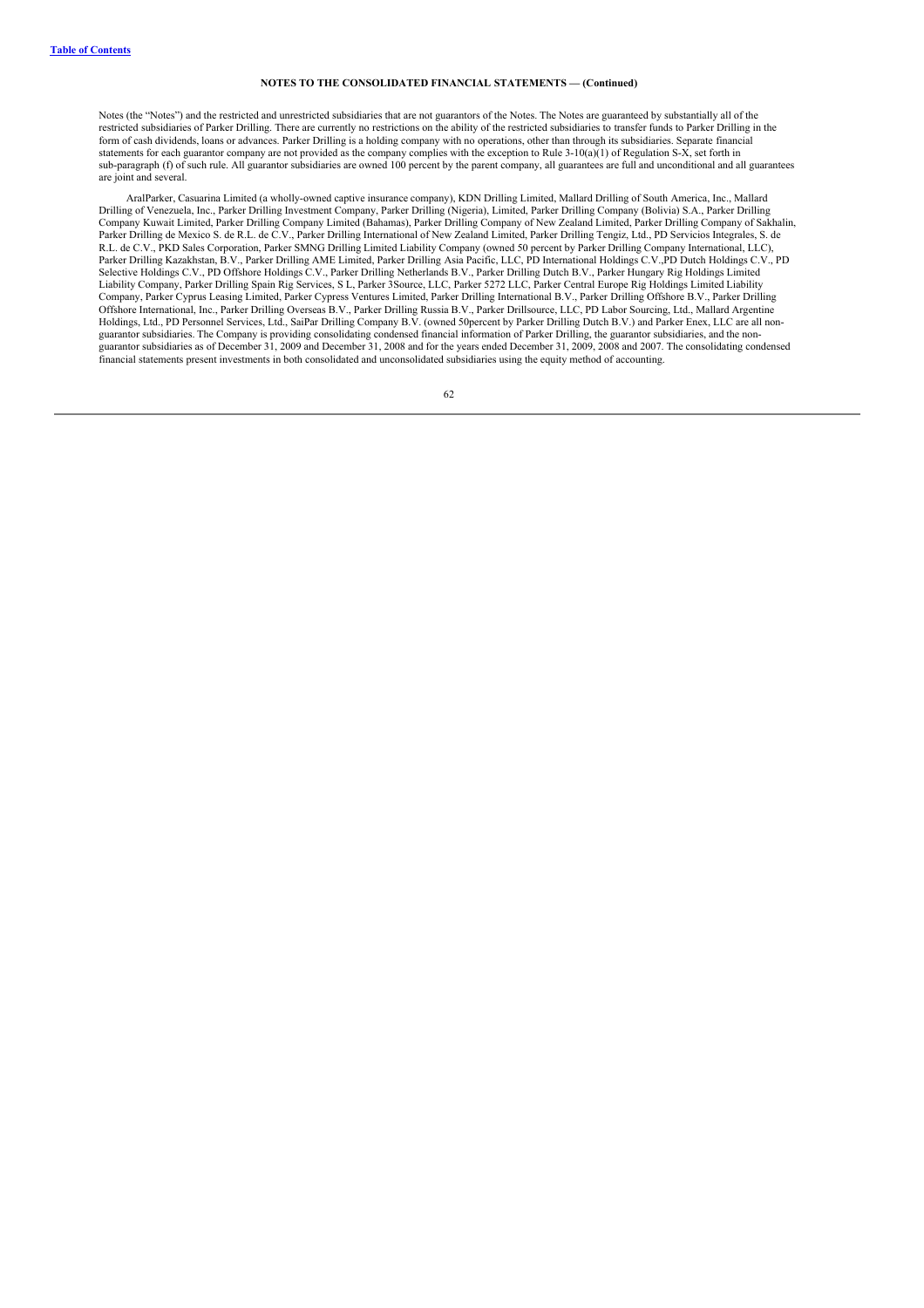# **PARKER DRILLING COMPANY AND SUBSIDIARIES**

## **CONSOLIDATING CONDENSED STATEMENT OF OPERATIONS**

|                                                             | Year Ended December 31, 2009 |               |                                                        |                           |               |  |  |
|-------------------------------------------------------------|------------------------------|---------------|--------------------------------------------------------|---------------------------|---------------|--|--|
|                                                             | Parent                       | Guarantor     | Non-Guarantor<br>(Unaudited)<br>(Dollars in thousands) | <b>Eliminations</b>       | Consolidated  |  |  |
| <b>Total revenues</b>                                       | \$                           | 570,742<br>S. | \$<br>240,833                                          | <sup>\$</sup><br>(58,665) | \$<br>752,910 |  |  |
| Operating expenses                                          |                              | 431,453       | 182,602                                                | (58,665)                  | 555,390       |  |  |
| Depreciation and amortization                               |                              | 83,728        | 30,247                                                 |                           | 113,975       |  |  |
| Total operating gross margin                                |                              | 55,561        | 27,984                                                 |                           | 83,545        |  |  |
| General and administration expense(1)                       | (180)                        | (45,245)      | (58)                                                   |                           | (45, 483)     |  |  |
| Provision for reduction in carrying value of certain assets |                              | (4,646)       |                                                        |                           | (4,646)       |  |  |
| Gain on disposition of assets, net                          |                              | 5,572         | 334                                                    |                           | 5,906         |  |  |
| Total operating income (loss)                               | (180)                        | 11,242        | 28,260                                                 |                           | 39,322        |  |  |
| Other income and (expense):                                 |                              |               |                                                        |                           |               |  |  |
| Interest expense                                            | (33,203)                     | (46, 679)     | (3,118)                                                | 53,550                    | (29, 450)     |  |  |
| Interest income                                             | 43,183                       | 8,391         | 9,378                                                  | (59.911)                  | 1,041         |  |  |
| Other                                                       | (3)                          | 818           | (1,901)                                                |                           | (1,086)       |  |  |
| Equity in net earnings of subsidiaries                      | (36, 412)                    |               |                                                        | 36,412                    |               |  |  |
| Total other income and (expense)                            | (26, 435)                    | (37, 470)     | 4,359                                                  | 30,051                    | (29, 495)     |  |  |
| Income (loss) before income taxes                           | (26,615)                     | (26, 228)     | 32,619                                                 | 30,051                    | 9,827         |  |  |
| Income tax expense (benefit):                               |                              |               |                                                        |                           |               |  |  |
| Current                                                     | (17, 407)                    | 25,032        | 7,799                                                  |                           | 15,424        |  |  |
| Deferred                                                    | (18, 475)                    | 3,112         | 499                                                    |                           | (14, 864)     |  |  |
| Total income tax expense (benefit)                          | (35, 882)                    | 28,144        | 8,298                                                  |                           | 560           |  |  |
| Net income (loss)                                           | 9,267                        | (54, 372)     | 24,321                                                 | 30,051                    | 9,267         |  |  |

(1) All field operations general and administration expenses are included in operating expenses.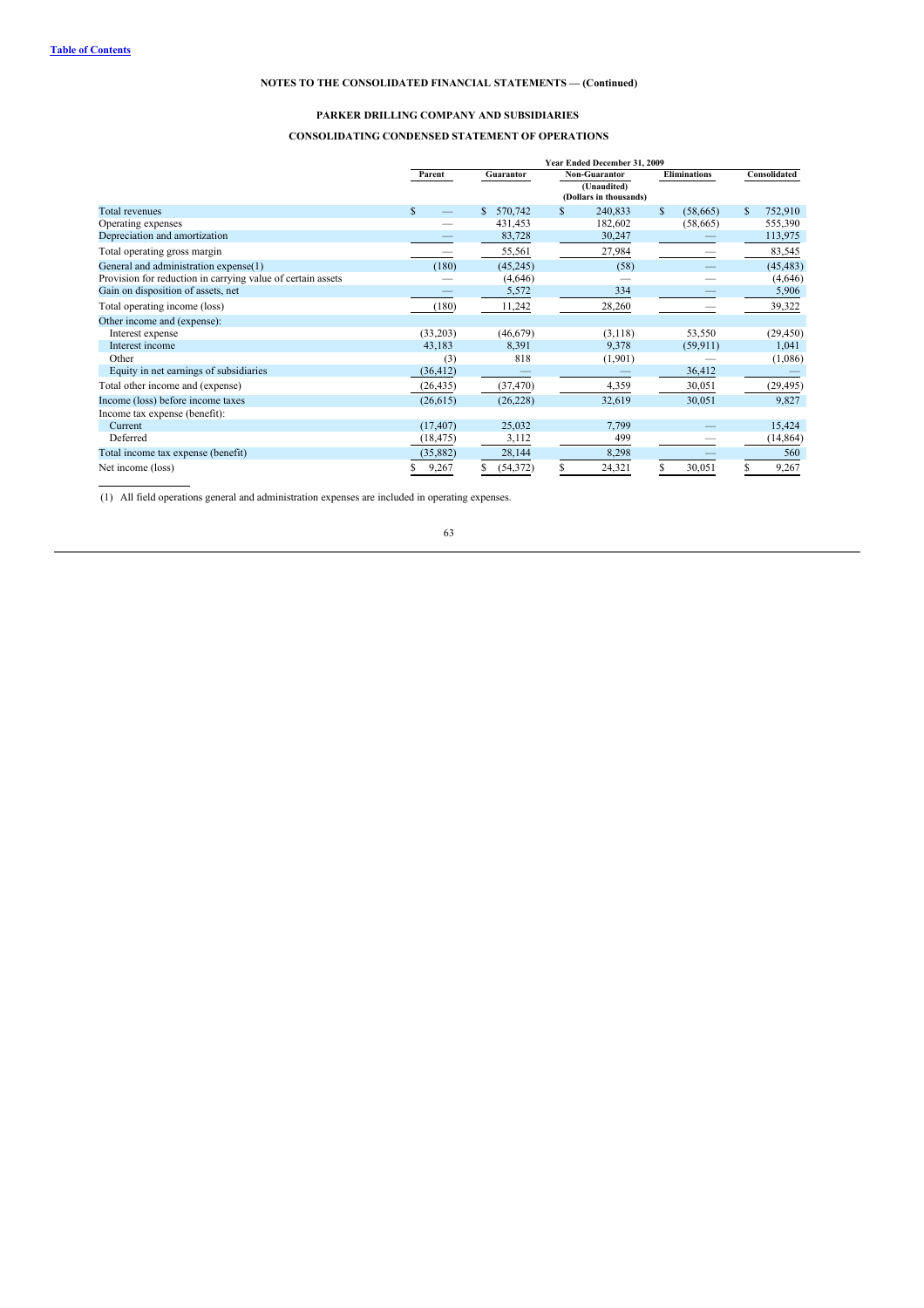# **PARKER DRILLING COMPANY AND SUBSIDIARIES**

## **CONSOLIDATING CONDENSED STATEMENT OF OPERATIONS**

|                                                              | <b>Twelve Months Ended December 31, 2008</b> |               |                                                        |                     |               |  |  |
|--------------------------------------------------------------|----------------------------------------------|---------------|--------------------------------------------------------|---------------------|---------------|--|--|
|                                                              | Parent                                       | Guarantor     | Non-Guarantor<br>(Unaudited)<br>(Dollars in Thousands) | <b>Eliminations</b> | Consolidated  |  |  |
| <b>Total revenues</b>                                        | \$                                           | 638,883<br>S. | \$<br>312,015                                          | \$<br>(121, 056)    | \$<br>829,842 |  |  |
| Operating expenses                                           | $\overline{2}$                               | 376,759       | 265,675                                                | (121, 056)          | 521,380       |  |  |
| Depreciation and amortization                                |                                              | 85,617        | 31,339                                                 |                     | 116,956       |  |  |
| Total operating gross margin                                 | (2)                                          | 176,507       | 15,001                                                 |                     | 191,506       |  |  |
| General and administration expense(1)                        | (204)                                        | (34, 466)     | (38)                                                   |                     | (34,708)      |  |  |
| Impairment of goodwill                                       |                                              | (100, 315)    |                                                        |                     | (100, 315)    |  |  |
| Gain on disposition of assets, net                           |                                              | 1,860         | 837                                                    |                     | 2,697         |  |  |
| Total operating income (loss)                                | (206)                                        | 43,586        | 15,800                                                 |                     | 59,180        |  |  |
| Other income and (expense):                                  |                                              |               |                                                        |                     |               |  |  |
| Interest expense                                             | (33,990)                                     | (47, 178)     | (308)                                                  | 52,210              | (29, 266)     |  |  |
| Changes in fair value of derivative positions                |                                              |               |                                                        |                     |               |  |  |
| Interest income                                              | 42,575                                       | 7,577         | 3,463                                                  | (52,210)            | 1,405         |  |  |
| Equity in loss of unconsolidated joint venture, net of taxes |                                              | (1,105)       |                                                        |                     | (1,105)       |  |  |
| Other                                                        | (2)                                          | (776)         | 234                                                    |                     | (544)         |  |  |
| Equity in net earnings of subsidiaries                       | (8,037)                                      |               |                                                        | 8,037               |               |  |  |
| Total other income and (expense)                             | 546                                          | (41, 482)     | 3,389                                                  | 8,037               | (29, 510)     |  |  |
| Income (benefit) before income taxes                         | 340                                          | 2,104         | 19,189                                                 | 8,037               | 29,670        |  |  |
| Income tax expense (benefit):                                |                                              |               |                                                        |                     |               |  |  |
| Current                                                      | (25, 850)                                    | 12,432        | 11,879                                                 |                     | (1, 539)      |  |  |
| Deferred                                                     | 3,462                                        | 4,833         | 186                                                    |                     | 8,481         |  |  |
| Total income tax expense (benefit)                           | (22, 388)                                    | 17,265        | 12,065                                                 |                     | 6,942         |  |  |
| Net income (loss)                                            | 22,728                                       | (15, 161)     | 7,124                                                  | 8,037               | 22,728        |  |  |

(1) All field operations general and administration expenses are included in operating expenses.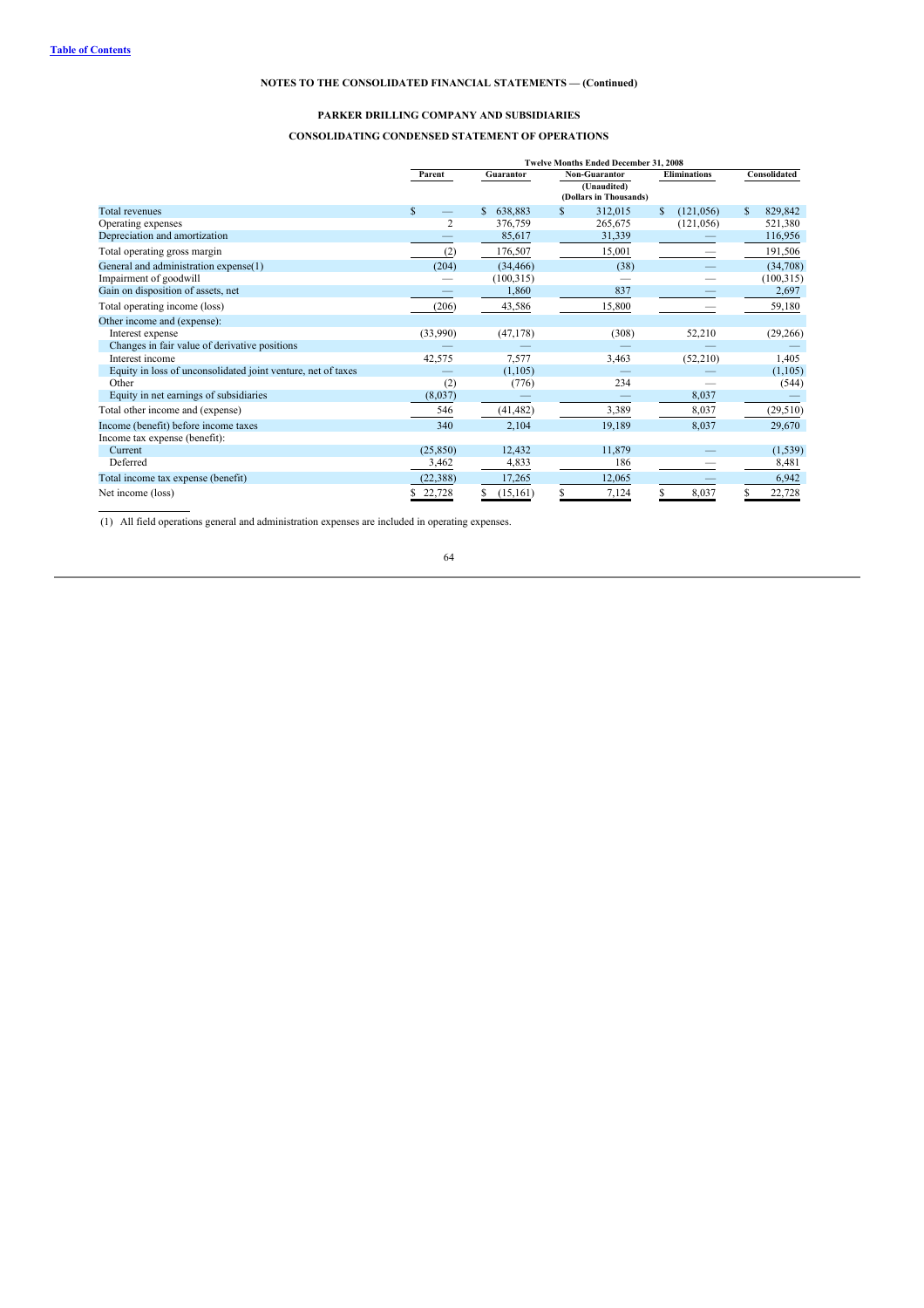# **PARKER DRILLING COMPANY AND SUBSIDIARIES**

# **CONSOLIDATING CONDENSED STATEMENT OF OPERATIONS**

|                                                              | Year Ended December 31, 2007 |               |                                       |                          |               |  |  |
|--------------------------------------------------------------|------------------------------|---------------|---------------------------------------|--------------------------|---------------|--|--|
|                                                              | Parent                       | Guarantor     | <b>Non-Guarantor</b>                  | <b>Eliminations</b>      | Consolidated  |  |  |
|                                                              |                              |               | (Unaudited)<br>(Dollars in thousands) |                          |               |  |  |
| Revenues                                                     | \$.                          | 573.164<br>S. | 136,319<br>\$.                        | $\mathbf{s}$<br>(54.910) | 654,573<br>\$ |  |  |
| Operating expenses                                           |                              | 311,867       | 111,091                               | (54,910)                 | 368,049       |  |  |
| Depreciation and amortization                                |                              | 77,204        | 8,599                                 |                          | 85,803        |  |  |
| Operating gross margin                                       | (1)                          | 184,093       | 16,629                                |                          | 200,721       |  |  |
| General and administration expense(1)                        | (165)                        | (24, 485)     | (58)                                  |                          | (24,708)      |  |  |
| Provision for reduction in carrying                          |                              |               |                                       |                          |               |  |  |
| value of certain assets                                      |                              | (1, 462)      |                                       |                          | (1, 462)      |  |  |
| Gain (loss) on disposition of assets, net                    |                              | 16,448        | (16)                                  |                          | 16,432        |  |  |
| Total operating income (loss)                                | (166)                        | 174,594       | 16,555                                |                          | 190,983       |  |  |
| Other income and (expense):                                  |                              |               |                                       |                          |               |  |  |
| Interest expense                                             | (31,978)                     | (47, 183)     | (551)                                 | 52,495                   | (27, 217)     |  |  |
| Changes in fair value of derivative positions                | (671)                        |               |                                       |                          | (671)         |  |  |
| Interest income                                              | 47,435                       | 11,878        | (340)                                 | (52, 495)                | 6,478         |  |  |
| Loss on extinguishment of debt                               | (2,396)                      |               |                                       |                          | (2,396)       |  |  |
| Equity in loss of unconsolidated joint venture, net of taxes |                              |               | (27, 101)                             |                          | (27, 101)     |  |  |
| Minority interest                                            |                              |               | (1,000)                               |                          | (1,000)       |  |  |
| Other                                                        | 9                            | 618           | 44                                    | (6)                      | 665           |  |  |
| Equity in net earnings of subsidiaries                       | 101,432                      |               |                                       | (101, 432)               |               |  |  |
| Total other income and (expense)                             | 113,831                      | (34, 687)     | (28, 948)                             | (101, 438)               | (51, 242)     |  |  |
| Income (loss) before income taxes                            | 113,665                      | 139,907       | (12, 393)                             | (101, 438)               | 139,741       |  |  |
| Income tax expense (benefit):                                |                              |               |                                       |                          |               |  |  |
| Current                                                      | (4,237)                      | 16,217        | 5,622                                 |                          | 17,602        |  |  |
| Deferred                                                     | 15,056                       | 2,626         | 1,611                                 |                          | 19,293        |  |  |
| Income tax expense                                           | 10,819                       | 18,843        | 7,233                                 |                          | 36,895        |  |  |
| Net income (loss)                                            | 102,846                      | 121,064       | \$<br>(19,626)                        | (101, 438)<br>\$         | 102,846<br>\$ |  |  |

(1) All field operations general and administration expenses are included in operating expenses.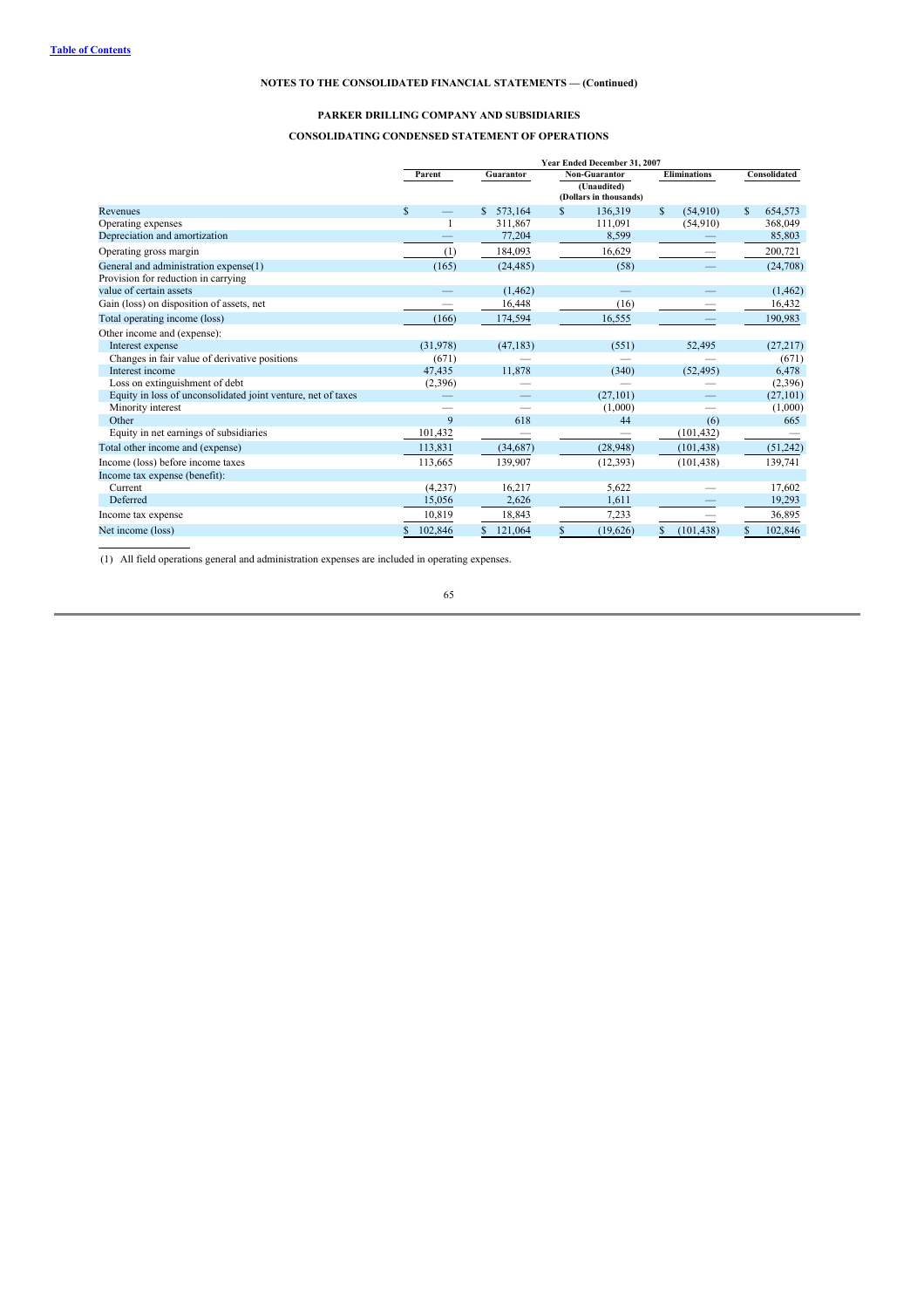# **PARKER DRILLING COMPANY AND SUBSIDIARIES**

**CONSOLIDATING CONDENSED BALANCE SHEET**

|                                                            |              |               |    |                                             |             | December 31, 2009                                      |    |                     |              |              |
|------------------------------------------------------------|--------------|---------------|----|---------------------------------------------|-------------|--------------------------------------------------------|----|---------------------|--------------|--------------|
|                                                            |              | Parent        |    | Guarantor                                   |             | Non-Guarantor<br>(Unaudited)<br>(Dollars in thousands) |    | <b>Eliminations</b> |              | Consolidated |
|                                                            |              | <b>ASSETS</b> |    |                                             |             |                                                        |    |                     |              |              |
| Current assets:                                            |              |               |    |                                             |             |                                                        |    |                     |              |              |
| Cash and cash equivalents                                  | $\mathbb{S}$ | 58,189        | \$ | 3.683                                       | $\mathbf S$ | 46.931                                                 | \$ |                     | $\mathbf{s}$ | 108,803      |
| Accounts and notes receivable, net                         |              | 17,357        |    | 219,237                                     |             | 117,066                                                |    | (164, 973)          |              | 188,687      |
| Rig materials and supplies                                 |              |               |    | 10,914                                      |             | 20,719                                                 |    |                     |              | 31,633       |
| Deferred costs                                             |              |               |    | 2,221                                       |             | 2,310                                                  |    |                     |              | 4,531        |
| Deferred income taxes                                      |              | 9.650         |    |                                             |             |                                                        |    |                     |              | 9,650        |
| Other tax assets                                           |              | 96,450        |    | (57, 534)                                   |             | (1,098)                                                |    |                     |              | 37,818       |
| Other current assets                                       |              | 557           |    | 49,347                                      |             | 23,250                                                 |    | (10, 747)           |              | 62,407       |
| Total current assets                                       |              | 182,203       |    | 227,868                                     |             | 209.178                                                |    | (175, 720)          |              | 443,529      |
| Property, plant and equipment, net                         |              | 79            |    | 521,793                                     |             | 194,802                                                |    | 124                 |              | 716,798      |
| Investment in subsidiaries and intercompany advances       |              | 903.616       |    | 898,949                                     |             | 80,472                                                 |    | (1,883,037)         |              |              |
| Investment in and advances to unconsolidated joint venture |              |               |    | 4,620                                       |             | (4,620)                                                |    |                     |              |              |
| Other noncurrent assets                                    |              | 56,658        |    | 20,905                                      |             | 13,296                                                 |    | (8,100)             |              | 82.759       |
| <b>Total</b> assets                                        |              | 1,142,556     |    | 1,674,135                                   | \$          | 493,128                                                | \$ | (2,066,733)         | \$           | 1,243,086    |
|                                                            |              |               |    | <b>LIABILITIES AND STOCKHOLDERS' EQUITY</b> |             |                                                        |    |                     |              |              |
| Current liabilities:                                       |              |               |    |                                             |             |                                                        |    |                     |              |              |
| Current portion of long-term debt                          | S.           | 12,000        | S. |                                             | S           |                                                        | S  |                     | S            | 12,000       |
| Accounts payable and accrued liabilities                   |              | 50,583        |    | 387,246                                     |             | 95,797                                                 |    | (365, 716)          |              | 167,910      |
| Accrued income taxes                                       |              | 1,069         |    | 2,372                                       |             | 5,685                                                  |    |                     |              | 9,126        |
| Total current liabilities                                  |              | 63,652        |    | 389,618                                     |             | 101,482                                                |    | (365, 716)          |              | 189,036      |
| Long-term debt                                             |              | 411,831       |    | -                                           |             |                                                        |    |                     |              | 411,831      |
| Other long-term liabilities                                |              | 9,692         |    | 14,646                                      |             | 6,127                                                  |    | (219)               |              | 30,246       |
| Long-term deferred tax liability                           |              | (1,098)       |    | 13,178                                      |             | 3.994                                                  |    |                     |              | 16,074       |
| Intercompany payables                                      |              | 62,583        |    | 586,636                                     |             | 42,003                                                 |    | (691, 222)          |              |              |
| Contingencies                                              |              |               |    |                                             |             |                                                        |    |                     |              |              |
| Stockholders' equity:                                      |              |               |    |                                             |             |                                                        |    |                     |              |              |
| Common stock                                               |              | 19,374        |    | 39,899                                      |             | 21,153                                                 |    | (61,052)            |              | 19,374       |
| Capital in excess of par value                             |              | 623,554       |    | 997,082                                     |             | 256,395                                                |    | (1,253,474)         |              | 623,557      |
| Retained earnings (accumulated deficit)                    |              | (47, 032)     |    | (366, 924)                                  |             | 61,974                                                 |    | 304,950             |              | (47, 032)    |
| Total stockholders' equity                                 |              | 595,896       |    | 670,057                                     |             | 339,522                                                |    | (1,009,576)         |              | 595,899      |
| Total liabilities and stockholders' equity                 | \$           | 1,142,556     | \$ | 1,674,135                                   | \$          | 493.128                                                | \$ | (2,066,733)         | \$           | 1,243,086    |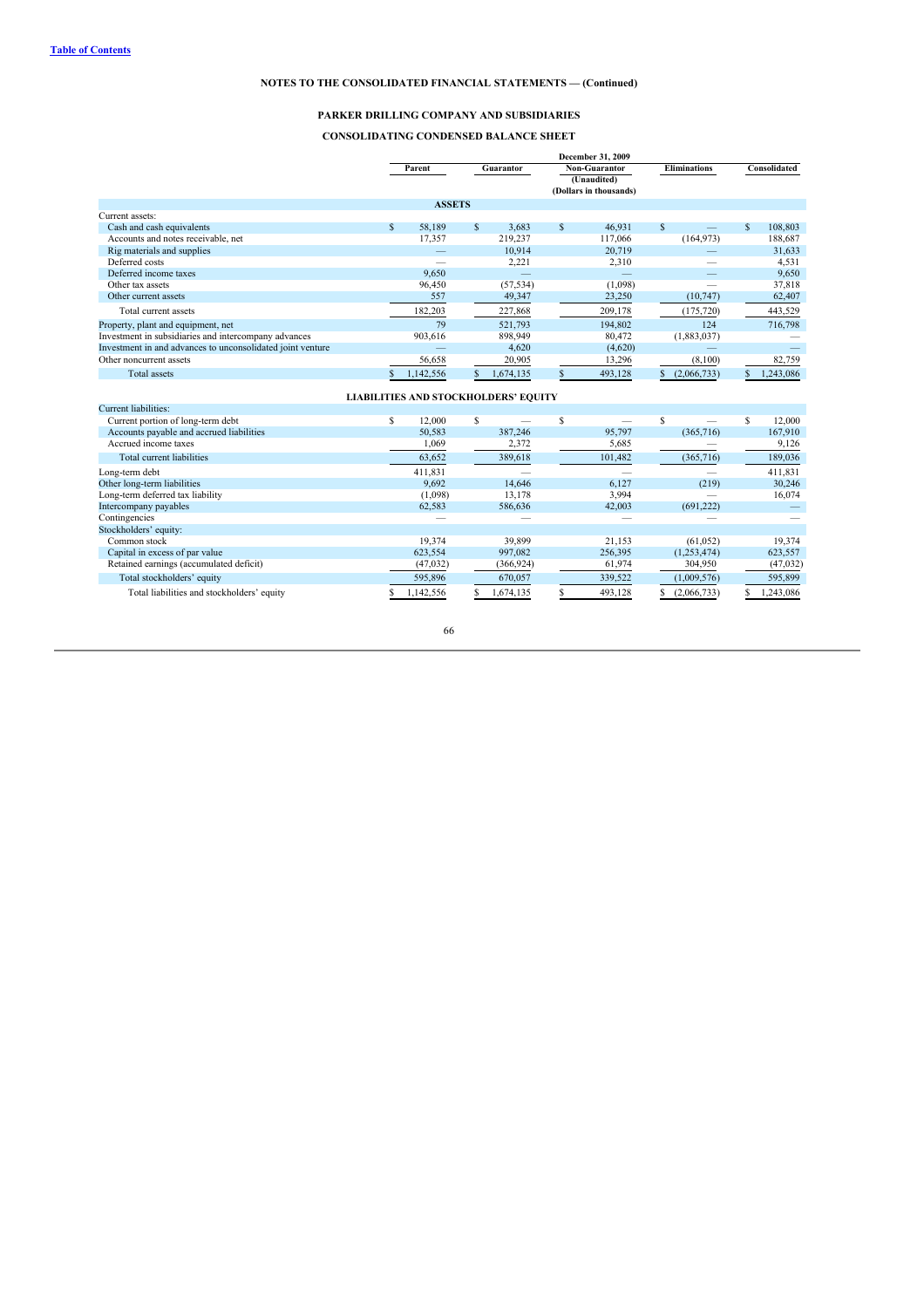# **PARKER DRILLING COMPANY AND SUBSIDIARIES**

**CONSOLIDATING CONDENSED BALANCE SHEET**

|                                                            |    |                                             |             |            |              | December 31, 2008                                      |    |                     |                    |              |
|------------------------------------------------------------|----|---------------------------------------------|-------------|------------|--------------|--------------------------------------------------------|----|---------------------|--------------------|--------------|
|                                                            |    | Parent                                      |             | Guarantor  |              | Non-Guarantor<br>(Unaudited)<br>(Dollars in Thousands) |    | <b>Eliminations</b> |                    | Consolidated |
|                                                            |    | <b>ASSETS</b>                               |             |            |              |                                                        |    |                     |                    |              |
| Current assets:                                            |    |                                             |             |            |              |                                                        |    |                     |                    |              |
| Cash and cash equivalents                                  | \$ | 111,324                                     | $\mathbf S$ | 9,741      | $\mathbb{S}$ | 51,233                                                 | \$ |                     | \$                 | 172,298      |
| Accounts and notes receivable, net                         |    | 51,792                                      |             | 217,435    |              | 131,591                                                |    | (214, 654)          |                    | 186,164      |
| Rig materials and supplies                                 |    |                                             |             | 11,518     |              | 18,723                                                 |    |                     |                    | 30.241       |
| Deferred costs                                             |    |                                             |             | 2,000      |              | 5,804                                                  |    |                     |                    | 7,804        |
| Deferred income taxes                                      |    | 9.735                                       |             |            |              |                                                        |    |                     |                    | 9,735        |
| Other tax assets                                           |    | 83,788                                      |             | (41,008)   |              | (1, 856)                                               |    | -                   |                    | 40,924       |
| Other current assets                                       |    | 549                                         |             | 13,755     |              | 11,875                                                 |    | (54)                |                    | 26,125       |
| Total current assets                                       |    | 257,188                                     |             | 213,441    |              | 217,370                                                |    | (214,708)           |                    | 473,291      |
| Property, plant and equipment, net                         |    | 79                                          |             | 465,659    |              | 209,686                                                |    | 124                 |                    | 675,548      |
| Investment in subsidiaries and intercompany advances       |    | 867,684                                     |             | 1,066,216  |              | (88,992)                                               |    | (1, 844, 908)       |                    |              |
| Investment in and advances to unconsolidated joint venture |    |                                             |             | 4,620      |              | (4,620)                                                |    |                     |                    |              |
| Other noncurrent assets                                    |    | 27,607                                      |             | 21,215     |              | 8,059                                                  |    |                     |                    | 56,881       |
| Total assets                                               |    | 1,152,558                                   |             | 1,771,151  | \$           | 341,503                                                | \$ | (2,059,492)         | \$                 | 1,205,720    |
|                                                            |    |                                             |             |            |              |                                                        |    |                     |                    |              |
|                                                            |    | <b>LIABILITIES AND STOCKHOLDERS' EQUITY</b> |             |            |              |                                                        |    |                     |                    |              |
| Current liabilities:                                       |    |                                             |             |            |              |                                                        |    |                     |                    |              |
| Current portion of long-term debt                          | S  | 6.000                                       | S           |            | \$           |                                                        | S  |                     | $\mathbf{\hat{S}}$ | 6,000        |
| Accounts payable and accrued liabilities                   |    | 53,859                                      |             | 337,464    |              | 100,305                                                |    | (351, 230)          |                    | 140,398      |
| Accrued income taxes                                       |    | 540                                         |             | 4,861      |              | 6,729                                                  |    |                     |                    | 12,130       |
| <b>Total current liabilities</b>                           |    | 60,399                                      |             | 342,325    |              | 107,034                                                |    | (351, 230)          |                    | 158,528      |
| Long-term debt                                             |    | 435,394                                     |             |            |              |                                                        |    |                     |                    | 435,394      |
| Other long-term liabilities                                |    | 10                                          |             | 14,351     |              | 7.035                                                  |    |                     |                    | 21,396       |
| Long-term deferred tax liability                           |    | a.                                          |             | 1,237      |              | 6,993                                                  |    |                     |                    | 8,230        |
| Intercompany payables                                      |    | 74.583                                      |             | 583,027    |              | 71,299                                                 |    | (728,909)           |                    |              |
| Contingencies                                              |    |                                             |             |            |              |                                                        |    |                     |                    |              |
| Stockholders' equity:                                      |    |                                             |             |            |              |                                                        |    |                     |                    |              |
| Common stock                                               |    | 18,910                                      |             | 39,899     |              | 21,153                                                 |    | (61,052)            |                    | 18,910       |
| Capital in excess of par value                             |    | 619,561                                     |             | 1,045,727  |              | 141,112                                                |    | (1, 186, 839)       |                    | 619,561      |
| Retained earnings (accumulated deficit)                    |    | (56,299)                                    |             | (255, 415) |              | (13, 123)                                              |    | 268,538             |                    | (56, 299)    |
| Total stockholders' equity                                 |    | 582,172                                     |             | 830,211    |              | 149,142                                                |    | (979, 353)          |                    | 582,172      |
| Total liabilities and stockholders' equity                 |    | 1,152,558                                   |             | 1,771,151  | \$           | 341,503                                                |    | (2,059,492)         | \$                 | 1,205,720    |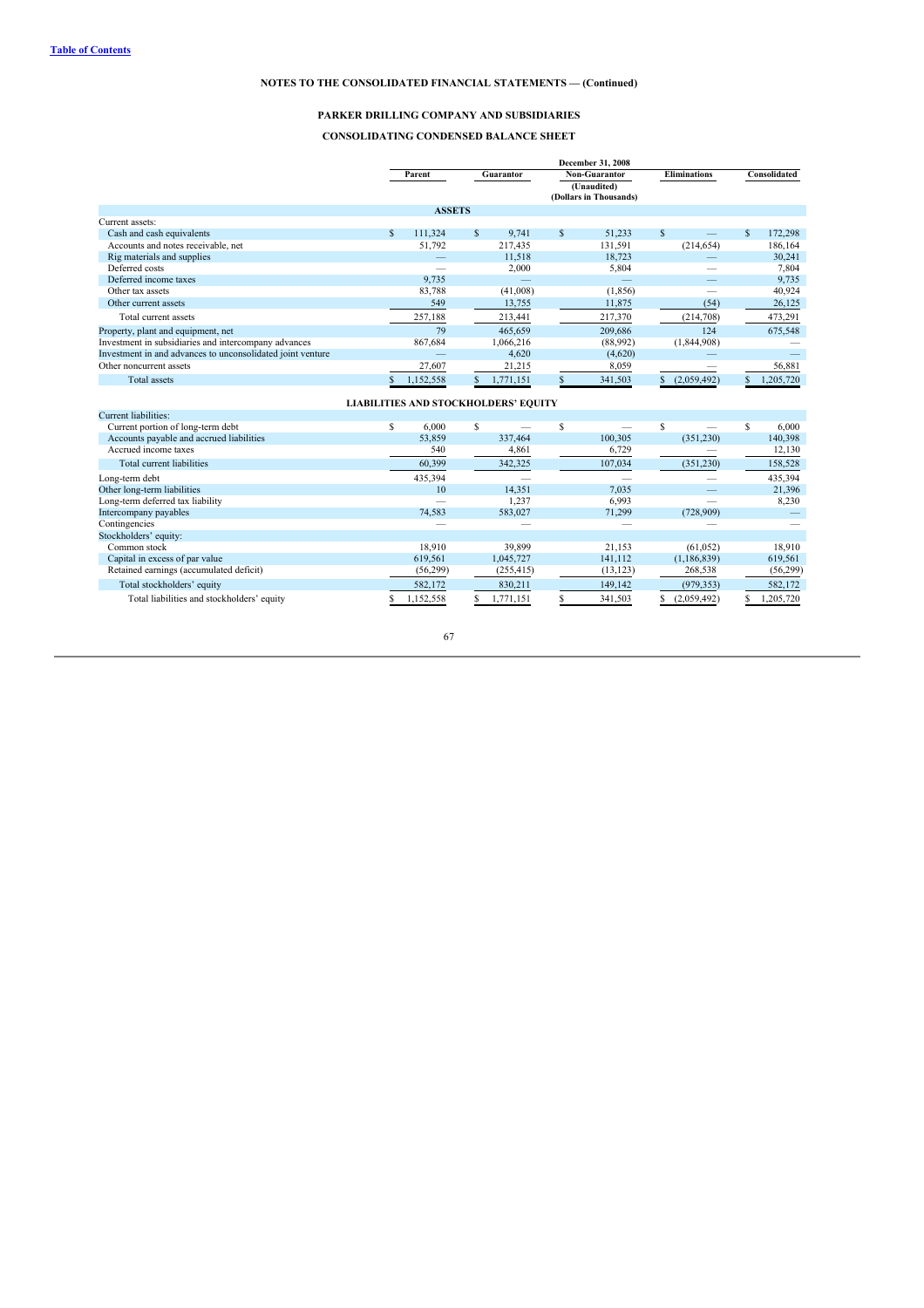# **PARKER DRILLING COMPANY AND SUBSIDIARIES**

# **CONSOLIDATING CONDENSED STATEMENT OF CASH FLOWS**

|                                                                                             |              |                 | Year Ended December 31, 2009                           |                     |              |
|---------------------------------------------------------------------------------------------|--------------|-----------------|--------------------------------------------------------|---------------------|--------------|
|                                                                                             | Parent       | Guarantor       | Non-Guarantor<br>(Unaudited)<br>(Dollars in thousands) | <b>Eliminations</b> | Consolidated |
| Cash flows from operating activities:                                                       |              |                 |                                                        |                     |              |
| Net income (loss)                                                                           | S<br>9,267   | (54, 373)<br>\$ | 24,322<br>s                                            | \$<br>30,051        | 9,267<br>s   |
| Adjustments to reconcile net income (loss) to net cash provided by<br>operating activities: |              |                 |                                                        |                     |              |
| Depreciation and amortization                                                               |              | 83,728          | 30,247                                                 |                     | 113,975      |
| Gain on disposition of assets                                                               |              | (5,572)         | (334)                                                  |                     | (5,906)      |
| Deferred tax expense (benefit)                                                              | (18, 475)    | 3,112           | 499                                                    |                     | (14, 864)    |
| Provision for reduction in carrying value of certain assets                                 |              | 4,646           |                                                        |                     | 4,646        |
| Expenses not requiring cash                                                                 | 11,626       |                 |                                                        |                     | 11,626       |
| Equity in net earnings of subsidiaries                                                      | 36,412       |                 | $\qquad \qquad -$                                      | (36, 412)           |              |
| Change in accounts receivable                                                               | 34,435       | (47, 304)       | 14.525                                                 |                     | 1,656        |
| Change in other assets                                                                      | (35,604)     | 25,082          | (15, 737)                                              |                     | (26, 259)    |
| Change in liabilities                                                                       | 17,203       | 9,128           | (9,600)                                                |                     | 16,731       |
| Net cash provided by (used in) operating activities                                         | 54,864       | 18,447          | 43,922                                                 | (6,361)             | 110,872      |
| Cash flows from investing activities:                                                       |              |                 |                                                        |                     |              |
| Capital expenditures                                                                        |              | (144, 184)      | (15, 870)                                              |                     | (160, 054)   |
| Proceeds from the sale of assets                                                            |              | 9,098           | 238                                                    |                     | 9,336        |
| Intercompany dividend payments                                                              |              |                 | (6,361)                                                | 6,361               |              |
| Net cash provided by (used in) investing activities                                         |              | (135,086)       | (21,993)                                               | 6,361               | (150, 718)   |
| Cash flows from financing activities:                                                       |              |                 |                                                        |                     |              |
| Proceeds from draw on revolver credit facility                                              | 4.000        |                 |                                                        |                     | 4.000        |
| Paydown on revolver credit facility                                                         | (26,000)     |                 |                                                        |                     | (26,000)     |
| Proceeds from stock options exercised                                                       | 199          |                 |                                                        |                     | 199          |
| Excess tax cost from stock-based compensation                                               | (1, 848)     |                 |                                                        |                     | (1, 848)     |
| Intercompany advances, net                                                                  | (84,350)     | 110,582         | (26, 232)                                              |                     |              |
| Net cash provided by (used in) financing activities                                         | (107,999)    | 110,582         | (26, 232)                                              |                     | (23, 649)    |
| Net increase (decrease) in cash and cash equivalents                                        | (53, 135)    | (6,057)         | (4,303)                                                |                     | (63, 495)    |
| Cash and cash equivalents at beginning of year                                              | 111,324      | 9,741           | 51,233                                                 |                     | 172,298      |
| Cash and cash equivalents at end of period                                                  | 58,189<br>\$ | \$<br>3,683     | S<br>46,931                                            | \$                  | S<br>108,803 |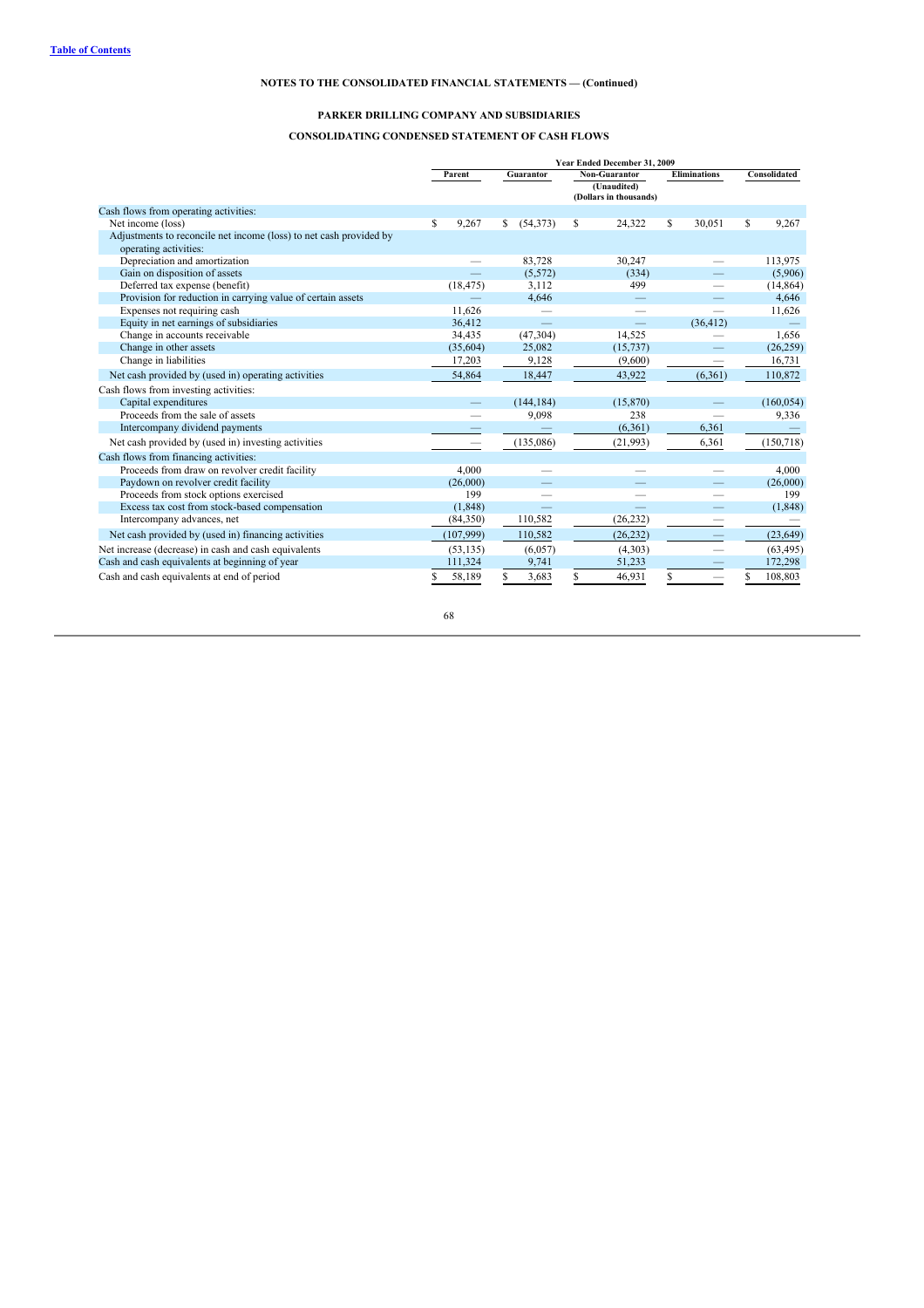# **PARKER DRILLING COMPANY AND SUBSIDIARIES**

# **CONSOLIDATING CONDENSED STATEMENT OF CASH FLOWS**

|                                                                    |             |                 | Twelve months ending December 31, 2008                 |                     |               |
|--------------------------------------------------------------------|-------------|-----------------|--------------------------------------------------------|---------------------|---------------|
|                                                                    | Parent      | Guarantor       | Non-Guarantor<br>(Unaudited)<br>(Dollars in thousands) | <b>Eliminations</b> | Consolidated  |
| Cash flows from operating activities:                              |             |                 |                                                        |                     |               |
| Net income (loss)                                                  | s<br>22,728 | \$<br>(15, 161) | S<br>7,124                                             | S<br>8,037          | S<br>22,728   |
| Adjustments to reconcile net income (loss) to net cash provided by |             |                 |                                                        |                     |               |
| operating activities:                                              |             |                 |                                                        |                     |               |
| Depreciation and amortization                                      |             | 85,617          | 31,339                                                 |                     | 116,956       |
| Impairment of goodwill                                             |             | 100,315         |                                                        |                     | 100,315       |
| Amortization of debt issuance and premium                          | 1,237       |                 |                                                        |                     | 1,237         |
| Gain on disposition of assets                                      |             | (1,860)         | (837)                                                  |                     | (2,697)       |
| Deferred tax expense                                               | 3,462       | 4,833           | 186                                                    |                     | 8,481         |
| Equity in loss of unconsolidated joint venture                     |             | 1,105           |                                                        |                     | 1,105         |
| Expenses not requiring cash                                        | 14,096      |                 |                                                        |                     | 14,096        |
| Equity in net earnings of subsidiaries                             | 8,037       | $\qquad \qquad$ |                                                        | (8.037)             |               |
| Change in accounts receivable                                      | 27,895      | 9,550           | (52, 403)                                              |                     | (14,958)      |
| Change in other assets                                             | (36, 459)   | 16,044          | (3,888)                                                |                     | (24, 303)     |
| Change in liabilities                                              | 13.013      | (51,295)        | 35,640                                                 |                     | (2,642)       |
| Net cash provided by operating activities                          | 54,009      | 149,148         | 17,161                                                 |                     | 220,318       |
| Cash flows from investing activities:                              |             |                 |                                                        |                     |               |
| Capital expenditures                                               |             | (162, 578)      | (34, 492)                                              |                     | (197.070)     |
| Proceeds from the sale of assets                                   |             | 1,449           | 3,063                                                  |                     | 4,512         |
| Proceeds from insurance claims                                     |             |                 | 951                                                    |                     | 951           |
| Investment in unconsolidated joint venture                         |             | (5,000)         |                                                        |                     | (5,000)       |
| Net cash used in investing activities                              |             | (166, 129)      | (30, 478)                                              |                     | (196, 607)    |
| Cash flows from financing activities:                              |             |                 |                                                        |                     |               |
| Proceeds from issuance of debt                                     | 50,000      |                 |                                                        |                     | 50,000        |
| Principal payments under debt obligations                          | (35,000)    |                 |                                                        |                     | (35,000)      |
| Proceeds from revolver draw                                        | 73,000      | --              |                                                        |                     | 73,000        |
| Payment of debt issuance costs                                     | (1, 846)    |                 |                                                        |                     | (1, 846)      |
| Proceeds from stock options exercised                              | 1,969       |                 |                                                        |                     | 1,969         |
| Excess tax benefit from stock-based compensation                   | 340         |                 |                                                        |                     | 340           |
| Intercompany advances, net                                         | (62, 474)   | 18,408          | 44,066                                                 |                     |               |
| Net cash provided by financing activities                          | 25,989      | 18,408          | 44,066                                                 |                     | 88,463        |
| Net increase in cash and cash equivalents                          | 79,998      | 1,427           | 30,749                                                 |                     | 112,174       |
| Cash and cash equivalents at beginning of year                     | 31,326      | 8,314           | 20,484                                                 |                     | 60,124        |
| Cash and cash equivalents at end of year                           | \$111.324   | 9,741<br>\$     | \$<br>51.233                                           | $\mathbf S$         | 172,298<br>\$ |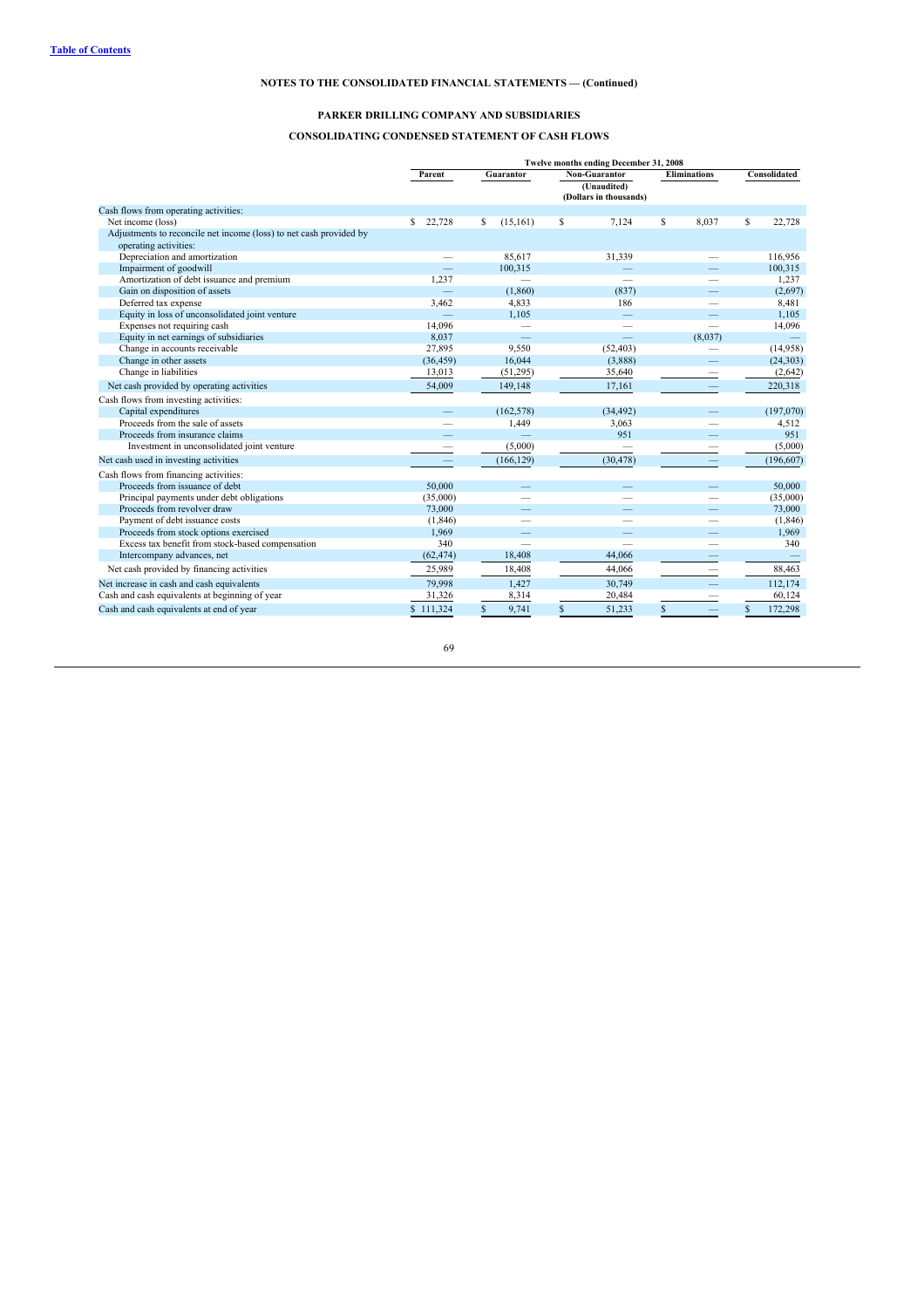# **PARKER DRILLING COMPANY AND SUBSIDIARIES**

# **CONSOLIDATING CONDENSED STATEMENT OF CASH FLOWS**

|                                                                                        | Year Ended December 31, 2007 |                          |                          |                               |              |  |  |  |
|----------------------------------------------------------------------------------------|------------------------------|--------------------------|--------------------------|-------------------------------|--------------|--|--|--|
|                                                                                        | Parent                       | Guarantor                | Non-Guarantor            | <b>Eliminations</b>           | Consolidated |  |  |  |
|                                                                                        |                              |                          | (Unaudited)              |                               |              |  |  |  |
|                                                                                        |                              |                          | (Dollars in thousands)   |                               |              |  |  |  |
| Cash flows from operating activities:                                                  |                              |                          |                          |                               |              |  |  |  |
| Net income (loss)                                                                      | \$102,846                    | 121,064<br>S.            | \$<br>(19,626)           | (101, 438)<br>\$              | 102,846<br>S |  |  |  |
| Adjustments to reconcile net income (loss) to net cash provided by (used in) operating |                              |                          |                          |                               |              |  |  |  |
| activities:                                                                            |                              |                          |                          |                               |              |  |  |  |
| Depreciation and amortization                                                          |                              | 77,204                   | 8,599                    |                               | 85,803       |  |  |  |
| Amortization of debt issuance and premium                                              | 845                          |                          | ÷                        |                               | 845          |  |  |  |
| Loss on extinguishment of debt                                                         | 1,396                        |                          |                          |                               | 1.396        |  |  |  |
| Gain/(loss) on disposition of assets                                                   |                              | (16, 448)                | 16                       |                               | (16, 432)    |  |  |  |
| Deferred income tax expense                                                            | 15,056                       | 2,626                    | 1,611                    |                               | 19,293       |  |  |  |
| Equity in loss of unconsolidated joint venture                                         |                              |                          | 27.101                   |                               | 27,101       |  |  |  |
| Provision for reduction in carrying value of certain assets                            |                              | 1,462                    |                          | $\overline{\phantom{a}}$      | 1,462        |  |  |  |
| Expenses not requiring cash                                                            | 13,247                       | (590)                    | $\overline{\phantom{a}}$ |                               | 12,657       |  |  |  |
| Equity in net earnings of subsidiaries                                                 | (101, 432)                   |                          |                          | 101,432                       |              |  |  |  |
| Change in accounts receivable                                                          | (25, 844)                    | 10,149                   | (44, 514)                |                               | (60, 209)    |  |  |  |
| Change in other assets                                                                 | (21, 409)                    | 36,881                   | (47, 232)                | $\overline{\phantom{0}}$      | (31,760)     |  |  |  |
| Change in liabilities                                                                  | (24, 119)                    | (85, 496)                | 40,883                   | 6                             | (68, 726)    |  |  |  |
| Net cash provided by (used in) operating activities                                    | (39, 414)                    | 146,852                  | (33, 162)                |                               | 74,276       |  |  |  |
| Cash flows from investing activities:                                                  |                              |                          |                          |                               |              |  |  |  |
| Capital expenditures                                                                   | $\overline{\phantom{0}}$     | (235, 189)               | (6,909)                  | $\overline{\phantom{a}}$      | (242,098)    |  |  |  |
| Proceeds from the sale of assets                                                       | 54                           | 22,865                   | 526                      |                               | 23,445       |  |  |  |
| Proceeds from insurance claims                                                         |                              | 7,844                    |                          |                               | 7,844        |  |  |  |
| Investment in unconslidated joint venture                                              |                              |                          | (5,000)                  |                               | (5,000)      |  |  |  |
| Purchase of marketable securities                                                      | (101, 075)                   |                          |                          |                               | (101, 075)   |  |  |  |
| Proceeds from sale of marketable securities                                            | 161,995                      | 2,000                    |                          |                               | 163,995      |  |  |  |
| Net cash provided by (used in) investing activities                                    | 60,974                       | (202, 480)               | (11, 383)                |                               | (152, 889)   |  |  |  |
| Cash flows from financing activities:                                                  |                              |                          |                          |                               |              |  |  |  |
| Proceeds from issuance of debt                                                         | 125,000                      |                          |                          |                               | 125,000      |  |  |  |
| Principal payments under debt obligations                                              | (100,000)                    |                          |                          |                               | (100,000)    |  |  |  |
| Proceeds from draw on revolver credit facility                                         | 20,000                       |                          |                          |                               | 20,000       |  |  |  |
| Purchase of call options                                                               | (31, 475)                    |                          |                          |                               | (31, 475)    |  |  |  |
| Proceeds from sale of common stock warrants                                            | 20,250                       |                          |                          |                               | 20,250       |  |  |  |
| Payment of debt issuance costs                                                         | (4,618)                      | -                        |                          |                               | (4,618)      |  |  |  |
| Proceeds from stock options exercised                                                  | 15,455                       | $\overline{\phantom{0}}$ | $\overline{\phantom{a}}$ |                               | 15,455       |  |  |  |
| Excess tax benefit from stock based compensation                                       | 1,922                        | ÷,                       | ÷.                       |                               | 1,922        |  |  |  |
| Intercompany advances, net                                                             | (96, 797)                    | 49,575                   | 47,222                   |                               |              |  |  |  |
| Net cash provided by (used in) financing activities                                    | (50, 263)                    | 49,575                   | 47,222                   |                               | 46,534       |  |  |  |
| Net increase (decrease) in cash and cash equivalents                                   | (28, 703)                    | (6,053)                  | 2,677                    |                               | (32,079)     |  |  |  |
| Cash and cash equivalents at beginning of year                                         | 60,029                       | 14,367                   | 17,807                   |                               | 92,203       |  |  |  |
| Cash and cash equivalents at end of year                                               | 31,326<br>S                  | 8,314<br>S.              | \$<br>20,484             | Ŝ<br>$\overline{\phantom{a}}$ | 60,124<br>S  |  |  |  |
|                                                                                        |                              |                          |                          |                               |              |  |  |  |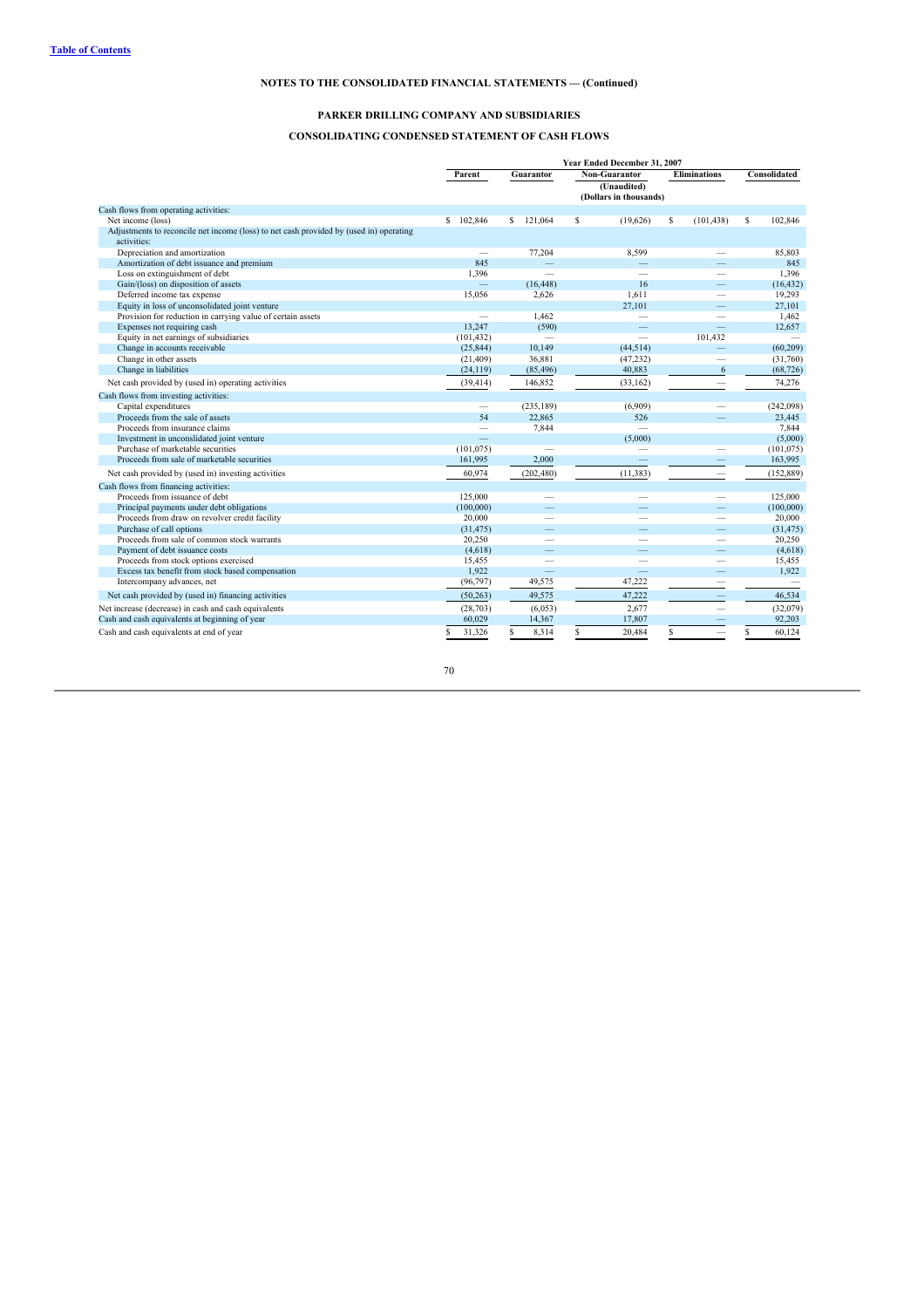#### **Note 6 — Derivative Financial Instruments**

The Company entered into two variable-to-fixed interest rate swap agreements as a strategy to manage the floating rate risk on the \$150.0 million Senior<br>Floating Rate Notes. The first agreement, signed on August 18, 2004, beginning September 1, 2006 and terminating September 4, 2008. In each case, an option to extend each swap for an additional two years at the same rate was given to the issuer, Bank of America, N.A.

The swap agreements did not qualify for hedge accounting and accordingly, the Company reported the mark-to-market change in the fair value of the interest<br>rate derivatives in earnings. For the year ended December 31, 2007, expired on September 4, 2007.

## **Note 7 — Income Taxes**

Income (loss) before income taxes is summarized below:

|                      |           | Year Ended December 31.<br>2007<br>2009<br>2008<br>(Dollars in thousands) |         |  |  |
|----------------------|-----------|---------------------------------------------------------------------------|---------|--|--|
|                      |           |                                                                           |         |  |  |
|                      |           |                                                                           |         |  |  |
| <b>United States</b> | (62, 265) | (30.212)                                                                  | 125,424 |  |  |
| Foreign              | 72,092    | 59.882                                                                    | 14,317  |  |  |
|                      | 9,827     | 29,670                                                                    | 139.741 |  |  |

Income tax expense (benefit) is summarized as follows:

|                       | Year Ended December 31, |                         |           |  |
|-----------------------|-------------------------|-------------------------|-----------|--|
|                       | 2009                    | 2008                    | 2007      |  |
|                       |                         | (Dollars in Thousands)  |           |  |
| Current:              |                         |                         |           |  |
| <b>United States:</b> |                         |                         |           |  |
| Federal               | \$<br>(4, 541)          | $\mathbb{S}$<br>(3,751) | \$13,860  |  |
| State                 | 128                     | 407                     | 791       |  |
| Foreign               | 19,837                  | 1,805                   | 2,951     |  |
| Deferred:             |                         |                         |           |  |
| <b>United States:</b> |                         |                         |           |  |
| Federal               | (14, 818)               | 8,914                   | 15,838    |  |
| <b>State</b>          | (1,793)                 | (784)                   | 4,183     |  |
| Foreign               | 1,747                   | 351                     | (728)     |  |
|                       | 560                     | 6,942<br>\$             | \$ 36,895 |  |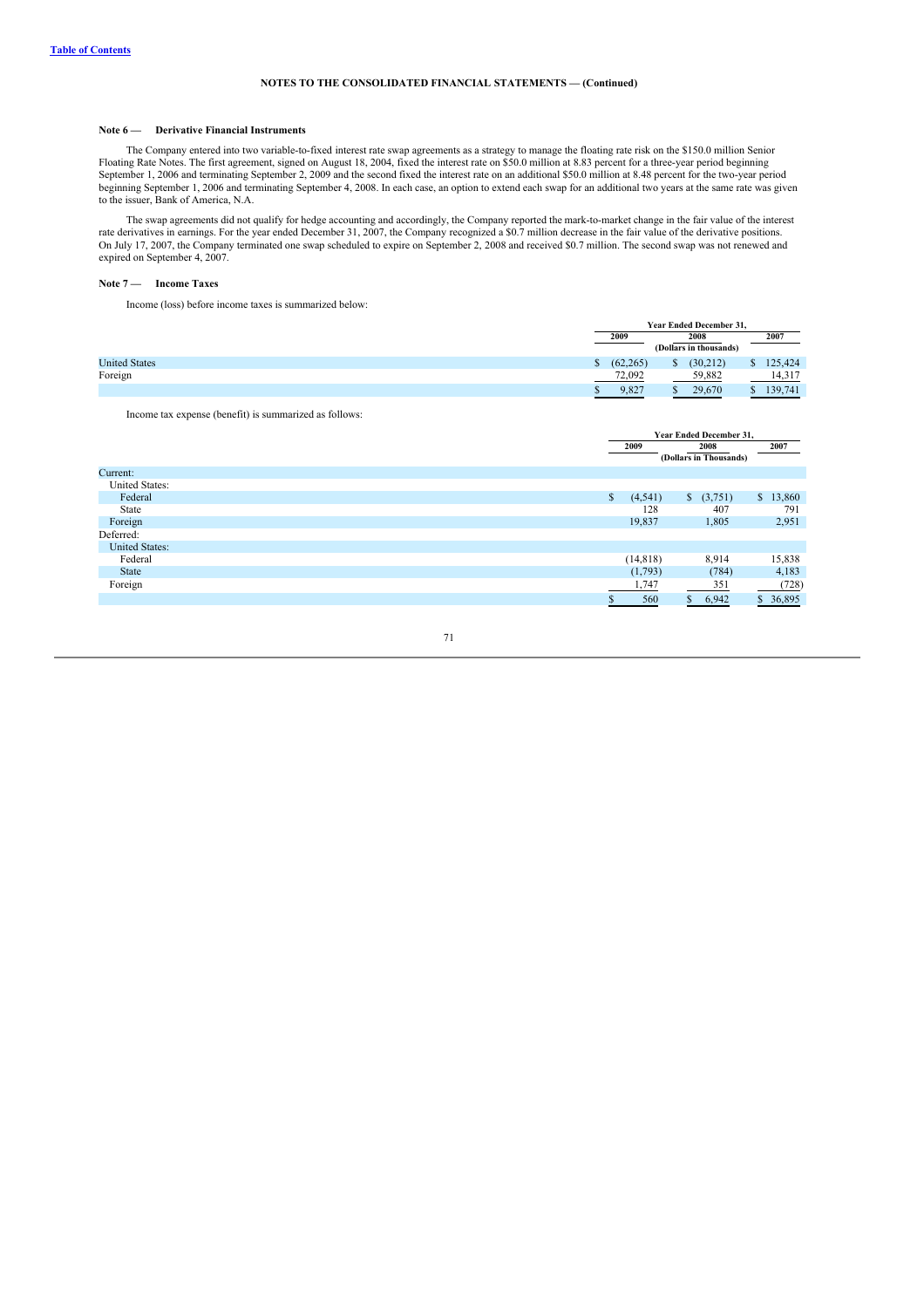Total income tax expense differs from the amount computed by multiplying income before income taxes by the U.S. federal income tax statutory rate. The reasons for this difference are as follows:

|                                            | Year Ended December 31, |                        |                        |                        |           |                        |  |  |  |
|--------------------------------------------|-------------------------|------------------------|------------------------|------------------------|-----------|------------------------|--|--|--|
|                                            | 2009                    |                        | 2008                   |                        | 2007      |                        |  |  |  |
|                                            | Amount                  | % of Pre-Tax<br>Income | Amount                 | % of Pre-Tax<br>Income | Amount    | % of Pre-Tax<br>Income |  |  |  |
|                                            |                         |                        | (Dollars in Thousands) |                        |           |                        |  |  |  |
| Computed Expected Tax Expense              | 3,439<br>S.             | 35%                    | \$10,384               | 35%                    | \$48,909  | 35%                    |  |  |  |
| Foreign Taxes                              | 20.432                  | 208%                   | 22,391                 | 75%                    | 12,669    | 9%                     |  |  |  |
| Tax Effect Different From Statutory Rates  | (10,658)                | $(108)\%$              | (4, 449)               | $(15)\%$               | 8,916     | 6%                     |  |  |  |
| State Taxes, net of federal benefit        | (1,355)                 | (14)%                  | (180)                  | $(1)\%$                | 4,973     | 4%                     |  |  |  |
| Foreign Tax Credits                        | (14, 152)               | (144)%                 | (20, 404)              | (69)%                  | (16,020)  | (11)%                  |  |  |  |
| Kazakhstan Tax Credits                     |                         |                        |                        |                        | (22, 547) | $(16)\%$               |  |  |  |
| Kazakhstan FIN 48 Items                    |                         |                        | (13,002)               | (44)%                  | (12, 427) | (9)%                   |  |  |  |
| Change in Valuation Allowance              | 638                     | 6%                     | (1, 835)               | $(6)\%$                | 5,764     | 4%                     |  |  |  |
| Foreign Corporation Income                 | 5,116                   | 52%                    | 2,997                  | 10%                    | 304       |                        |  |  |  |
| FIN 48 — Uncertain Tax Positions           | 1,184                   | 12%                    |                        |                        | 7,807     | 6%                     |  |  |  |
| FIN 48 - Foreign Tax Credits - Prior Years | 1,798                   | 18%                    |                        |                        |           |                        |  |  |  |
| State NOL                                  | (165)                   | $(2)\%$                |                        |                        |           |                        |  |  |  |
| Tax Benefit of Foreign Divestment          |                         |                        | (3, 456)               | $(12)\%$               |           |                        |  |  |  |
| <b>Permanent Differences</b>               | 2,893                   | 29%                    | 3,189                  | 11%                    | (465)     |                        |  |  |  |
| Prior Year Return to Provision Adjustments | (3,237)                 | (33)%                  |                        |                        |           |                        |  |  |  |
| Foreign Tax Credits — Prior Years          | (5,389)                 | (55)%                  |                        |                        |           |                        |  |  |  |
| Other                                      | 16                      |                        | (1,329)                | $(4)\%$                | (988)     | (1)%                   |  |  |  |
| Goodwill                                   |                         | __                     | 12,636                 | 43%                    |           |                        |  |  |  |
| <b>Actual Tax Expense</b>                  | 560                     | 6%                     | 6,942                  | 23%                    | \$ 36,895 | 27%                    |  |  |  |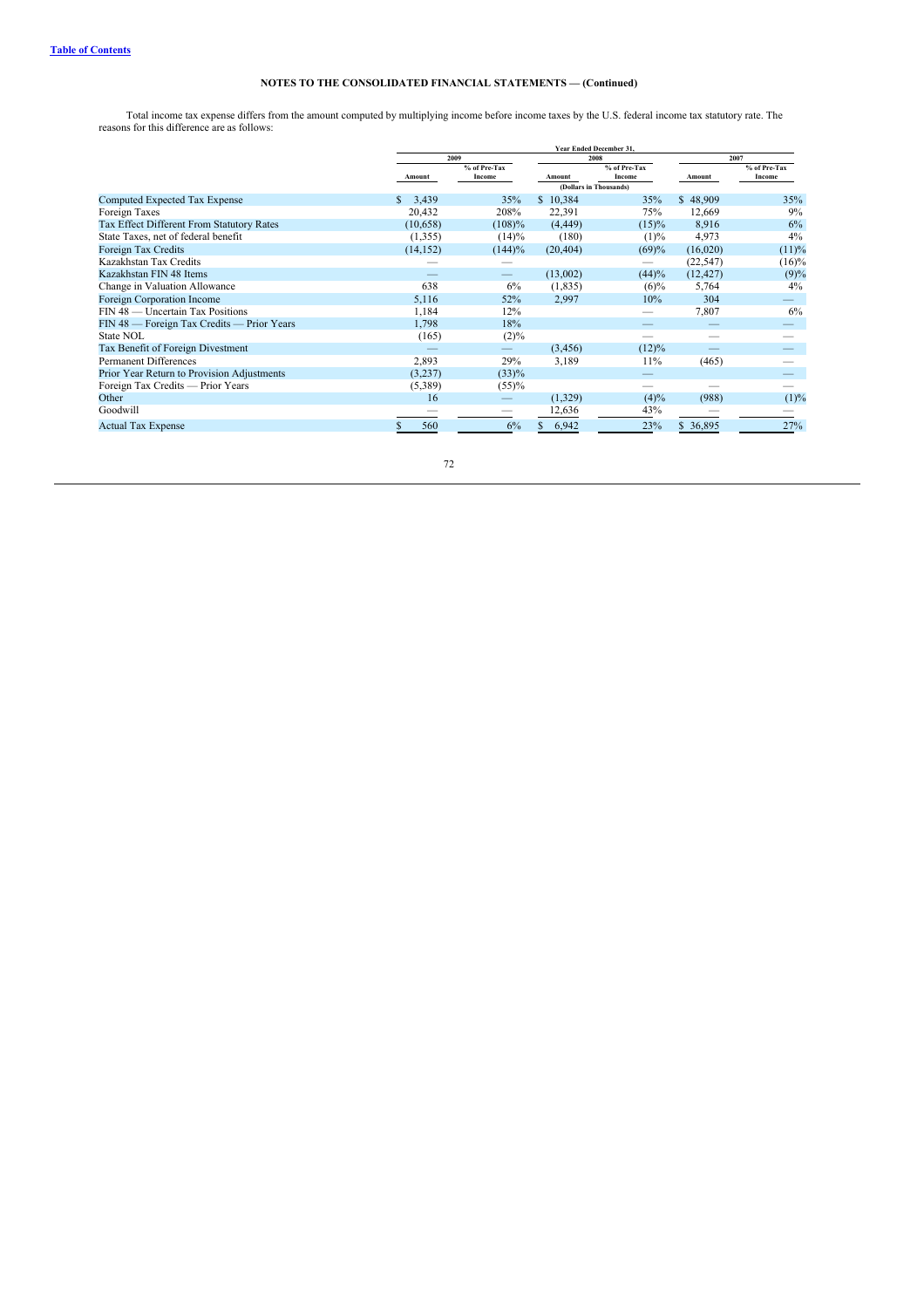# The components of the Company's deferred tax assets and (liabilities) as of December 31, 2009 and 2008 are shown below:

|                                                            | December 31,           |                        |
|------------------------------------------------------------|------------------------|------------------------|
|                                                            | 2009                   | 2008                   |
|                                                            | (Dollars in thousands) |                        |
| Deferred tax assets                                        |                        |                        |
| Current deferred tax assets:                               |                        |                        |
| Reserves established against realization of certain assets | $\mathbb{S}$<br>4,876  | S.<br>5,362            |
| Accruals not currently deductible for tax purposes         | 4,774                  | 4,373                  |
| Gross current deferred tax assets                          | 9,650                  | 9,735                  |
| Current deferred tax valuation allowance                   |                        | $\mathbf{0}$           |
| Net current deferred tax assets                            | 9.650                  | 9,735                  |
| Non-current deferred tax assets:                           |                        |                        |
| Federal net operating loss carryforwards                   | 4,288                  | $\mathbf{0}$           |
| State net operating loss carryforwards                     | 6,291                  | 4,273                  |
| Other state deferred tax asset, net                        | 4,913                  | 5,015                  |
| Foreign Tax Credits                                        | 14,152                 | $\Omega$               |
| Other long term liabilities                                | 2,149                  | 2,149                  |
| Deferred compensation                                      |                        | 809                    |
| Note Hedge Interest                                        | 7,204                  | 9,304                  |
| Percentage of Completion Construction Projects             | 17                     | 491                    |
| Goodwill                                                   | 3.483                  | 5,810                  |
| <b>FIN48</b>                                               | 11,245                 | 5,162                  |
| Foreign tax local                                          | 6,232                  | $\Omega$               |
| Property, Plant and equipment                              |                        | 2,941                  |
| Other                                                      | 969                    | (531)                  |
| Rounding                                                   |                        | $\theta$               |
| Gross long-term deferred tax assets                        | 60,943                 | 35,423                 |
| Valuation Allowance                                        | (5,194)                | (4, 556)               |
| Net non-current deferred tax assets                        | 55,749                 | 30,867                 |
| Net deferred tax assets                                    | 65,399                 | 40.602                 |
| Deferred tax liabilities:                                  |                        |                        |
| Non-current deferred tax liabilities:                      |                        |                        |
| Property, Plant and equipment                              | (1,963)                | (4,507)                |
| Goodwill                                                   |                        | $\theta$               |
| Deferred tax impact of 481(a) adjustment related to FTCs   |                        | (4,645)                |
| Foreign tax local                                          | (6,708)                | (342)                  |
| Federal benefit of foreign tax                             | (1,032)                | (1,032)                |
| Convertible Debt — State                                   | (1,023)                | (1,024)                |
| Convertible Debt — Federal                                 | (5,109)                | (6,887)                |
| Deferred compensation                                      | (239)                  | $\mathbf{0}$           |
| Other                                                      |                        | 2,296                  |
| Net non-current deferred tax liabilities                   | (16,074)               | (16, 141)              |
| Net deferred tax asset                                     | \$<br>49,325           | $\mathbb{S}$<br>24,461 |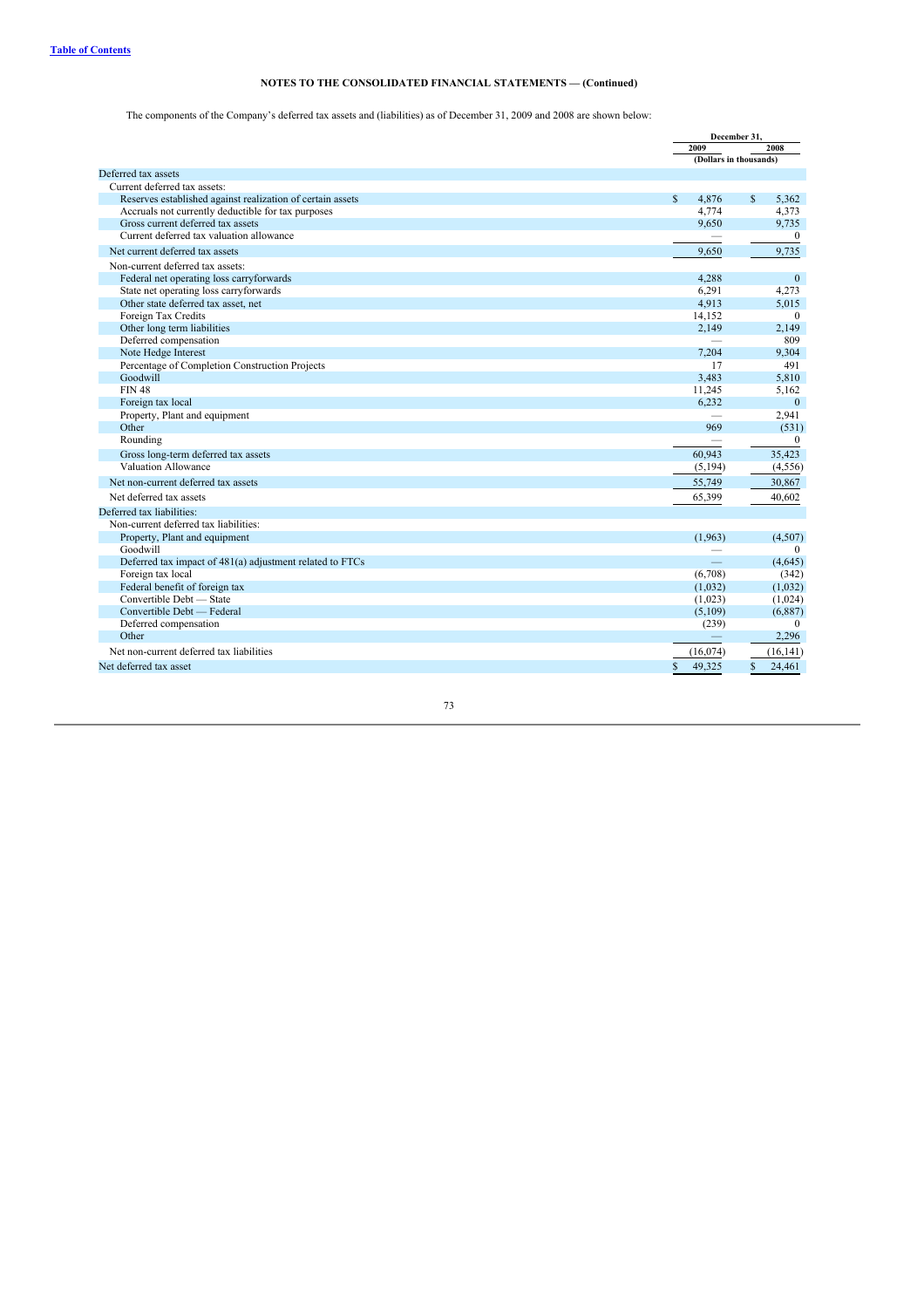As part of the process of preparing the consolidated financial statements, the Company is required to determine its provision for income taxes. This process involves estimating the annual effective tax rate and the nature and measurements of temporary and permanent differences resulting from differing treatment of items for tax and accounting purposes. These differences and the NOL carryforwards result in deferred tax assets and liabilities. In each period, the Company assesses the likelihood that its deferred tax assets will be recovered from existing deferred tax liabilities or future taxable income in each taxing jurisdiction. To the extent the Company believes that it does not meet the test that recovery is more likely than not, it establishes a valuation allowance. To the extent that the Company establishes a valuation allowance or changes this allowance in a period, it adjusts the tax provision or tax benefit in the consolidated statement of operations. The Company uses its judgment to determine the provision or benefit for income taxes, and any valuation allowance recorded against the deferred tax assets.

The 2009 results include a \$5.4 million benefit related to our ability to claim foreign tax credits from prior years due to a change from deductions to credits, and additional valuation allowances related to state NOL carryforwards and current year foreign tax credits. After considering all available evidence, both positive and negative, we concluded that a valuation allowance of approximately \$0.5 million was appropriate relating to the utilization of our current year foreign tax credits. At December 31, 2009, the Company had \$124 million of gross state NOL carryforwards. For tax purposes, the state NOL carryforwards expire over a 15-year period from December 31, 2010 through 2024 for which a \$0.6 million state valuation allowance has been established. During 2009, the Company paid \$17.5 million for income taxes, net of refunds of \$6.2 million received during the year.

The 2008 results reflect a decrease of \$22.5 million in deferred tax liabilities related to the impairment of goodwill. The Company released a valuation allowance relating to foreign tax credits due to the realization of its ability to recognize the benefit for the foreign tax credits. In addition, in 2008, the Company recognized a \$12.2 million benefit related to our ability to claim foreign tax credits from prior years due to a change from deductions to credits. A valuation allowance of \$4.1 million was established related to a Papua New Guinea deferred tax asset based on management's analysis that it was not more likely than not the Company could realize the benefit in future periods.

The 2007 results reflect the establishment of valuation allowances related to NOL carryforwards and other deferred tax assets in the U.S. The valuation allowances were recorded as an offset to the Company's deferred tax assets, relating to foreign tax credits and state NOL carryforwards. The Company recorded the valuation allowance based on management's analysis which concluded that it was not more likely than not that the Company could realize the benefit of the foreign tax credit and state NOL carryforwards in future periods.

Effective January 1, 2007, the company adopted newly issued accounting guidance related to accounting for uncertainty in income taxes. This new accounting pronouncement prescribed a recognition threshold and a measurement attribute for the financial statement recognition and measurement of tax positions taken or expected to be taken in a tax return. For those benefits to be recognized, a tax position must be more likely than not to be sustained upon examination by taxing authorities.

A reconciliation of the beginning and ending amount of unrecognized tax benefits is as follows:

|                                                                  | <b>In Millions</b> |        |
|------------------------------------------------------------------|--------------------|--------|
| Balance at January 1, 2009                                       |                    | (11.7) |
| Decreases related to prior year tax positions                    |                    | 0.0    |
| Additions based on tax positions taken during the current period |                    | (2.9)  |
| Lapse of statute                                                 |                    | 0.0    |
| Balance at December 31, 2009                                     |                    | (14.6) |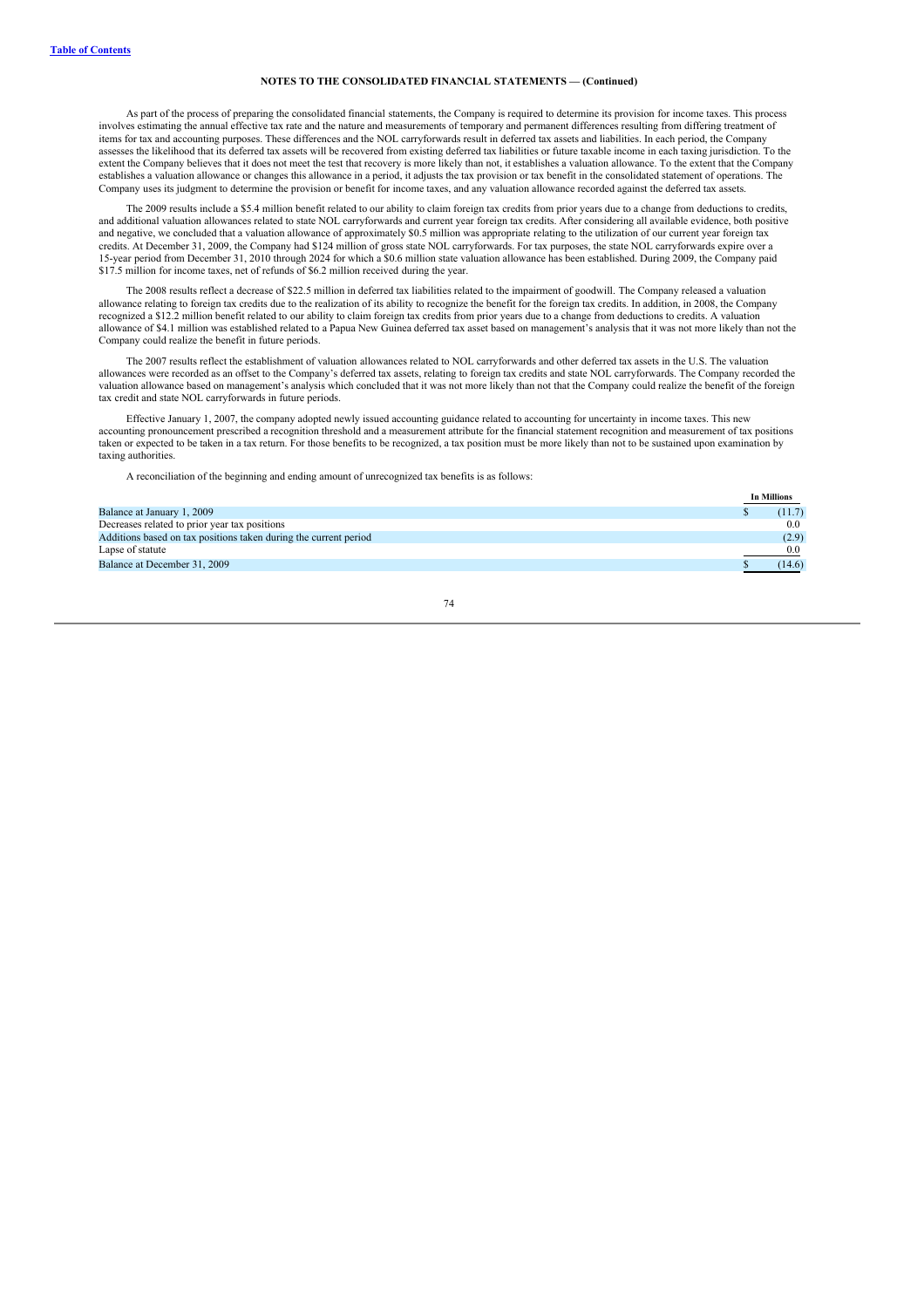In many cases, the Company's uncertain tax positions are related to tax years that remain subject to examination by tax authorities. The following describes the open tax years, by major tax jurisdiction, as of December 31, 2009:

| Colombia                | $2007$ -present |
|-------------------------|-----------------|
| Kazakhstan              | $2004$ -present |
| Mexico                  | 2004-present    |
| New Zealand             | $2004$ -present |
| Papua New Guinea        | $2003$ -present |
| Russia                  | $2006$ -present |
| United States — Federal | 1992-present    |
|                         |                 |

FIN 48 prescribes a recognition threshold and a measurement attribute for the financial statement recognition and measurement of tax positions taken in a tax return. For those benefits to be recognized, a tax position must be more-likely-than-not to be sustained upon examination by taxing authorities. At December 31, 2009, the Company had a liability for unrecognized tax benefits of \$14.6 million (all of which, if recognized, would favorably affect the Company's effective tax rate).

The Company recognized interest and penalties related to uncertain tax positions in income tax expense. As of December 31, 2008 and December 31, 2009 we had approximately \$8.4 million and \$9.6 million of accrued interest and penalties related to uncertain tax positions, respectively. The Company recognized an increase of \$1 million of interest and an increase of \$0.2 million of penalties on unrecognized tax benefits for the year ended December 31, 2009.

#### **Note 8 — Saudi Arabia Joint Venture**

On April 9, 2008, a subsidiary of Parker Drilling executed an agreement ("Sale Agreement") to sell its 50 percent share interest in Al-Rushaid Parker Drilling Co. Ltd. ("ARPD") to an affiliate of the Al Rushaid subsidiary that owns the remaining 50 percent interest. The terms of the Sale Agreement provided for a \$2.0 million payment to Parker Drilling's subsidiary as consideration for the 50 percent share interest of the Parker Drilling subsidiary and partial repayment of investments and advances of the Parker Drilling subsidiary to ARPD, including a \$5.0 million advance in January 2008. The Parker Drilling subsidiary received the \$2.0 million on April 15, 2008 in full settlement of the Company's investment in and advances to ARPD.

The Sale Agreement obligated the resulting Saudi shareholders to indemnify the Parker Drilling subsidiary and its affiliates from claims arising out of or related to the operations of ARPD, including the drilling contracts between ARPD and Saudi Aramco, ARPD's bank loans and vendors providing goods or services to ARPD. The formal transfer of shares was approved by the Saudi Arabian authorities in July 2008. Equity investment in ARPD was zero at December 31, 2008 and 2009.

Parker Drilling's subsidiary incurred \$27.1 million in losses related to its 50 percent interest in ARPD in 2007.

#### **Note 9 — Common Stock and Stockholders' Equity**

*Stock Plans* — The Company's employee and non-employee director stock plans are summarized as follows:

The current plan, the 2005 Long-Term Incentive Plan ("2005 Plan"), was approved by the shareholders at the Annual Meeting of Shareholders on April 27, 2005. The 2005 Plan authorizes the compensation committee or the board incentive awards in cash or stock to key employees, consultants and directors.

In 2008, the Company issued 900,474 restricted shares to selected key personnel. Incentive grants to senior management members included in this issuance were based upon the attainment of pre-established performance goals. The amortization expense in 2008 for awards related to 2008 and previously awarded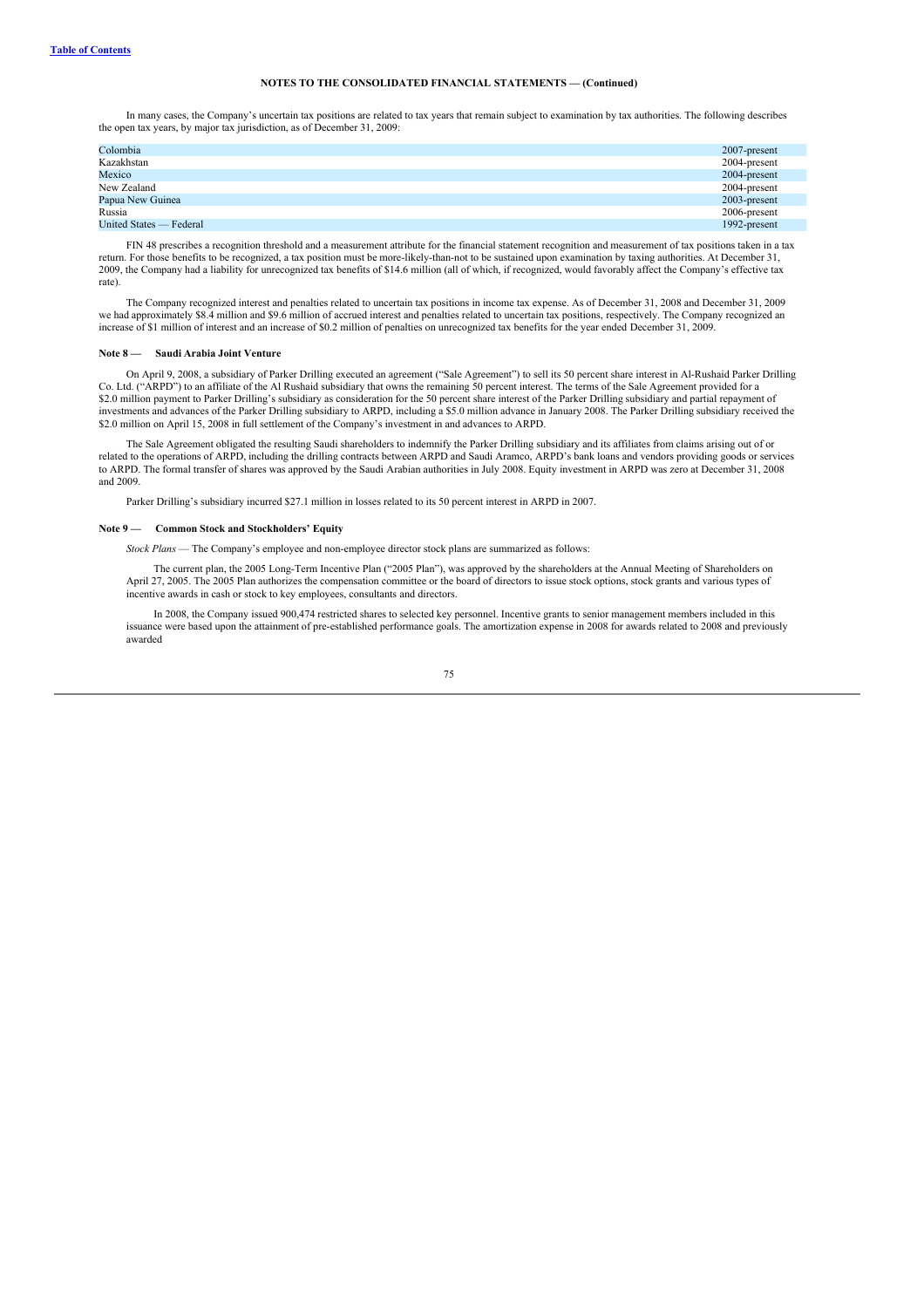outstanding restricted shares was \$7.0 million. In addition, during 2008 the Company obtained shareholder's approval to increase the total number of common shares available for future awards under the 2005 Plan by 2,000,000 shares. This amendment to the 2005 Plan was approved by shareholders at the Company's Annual Meeting on March 21, 2008.

In 2009, the Company issued 2,483,239 restricted shares to selected key personnel. Incentive grants to senior management members included in this issuance were based on the attainment of pre-established performance goals. The amortization expense in 2009 for 2009 awards and previously awarded<br>outstanding restricted shares was \$4.3 million. The Company intends to see plan to increase the number of shares issued under the Plan.

Information regarding the Company's stock option plans is summarized below:

|                                  |               |                                                 |                                           |               | 1997 Stock Plan                                 |       |                                    |                    |
|----------------------------------|---------------|-------------------------------------------------|-------------------------------------------|---------------|-------------------------------------------------|-------|------------------------------------|--------------------|
|                                  |               | <b>Incentive Options</b>                        |                                           |               |                                                 |       | <b>Non-Qualified Options</b>       |                    |
|                                  | <b>Shares</b> | Weighted<br>Average<br><b>Exercise</b><br>Price |                                           | <b>Shares</b> | Weighted<br>Average<br><b>Exercise</b><br>Price |       | <b>Restricted</b><br><b>Shares</b> | Intrinsic<br>Value |
| Outstanding at December 31, 2008 | _             |                                                 |                                           | 290,300       | S.                                              | 2.877 |                                    |                    |
| Granted                          |               |                                                 |                                           |               |                                                 |       |                                    |                    |
| Exercised                        | __            |                                                 | $\qquad \qquad \overline{\qquad \qquad }$ | (85,000)      |                                                 | 2,349 |                                    | 183,664<br>S       |
| Cancelled                        |               |                                                 |                                           | (75,000)      |                                                 | 2.240 |                                    |                    |
| Outstanding at December 31, 2009 |               |                                                 |                                           | 130,300       |                                                 | 3.588 |                                    |                    |
|                                  |               |                                                 |                                           |               |                                                 |       |                                    |                    |

The following tables summarize the information regarding stock options outstanding and exercisable as of December 31, 2007:

|                                  |                        |                            | <b>Outstanding Options</b>                              |                                                 |                                 |  |  |  |  |
|----------------------------------|------------------------|----------------------------|---------------------------------------------------------|-------------------------------------------------|---------------------------------|--|--|--|--|
| Plan                             | <b>Exercise Prices</b> | Number of<br><b>Shares</b> | Weighted<br>Average<br>Remaining<br>Contractual<br>Life | Weighted<br>Average<br>Exercise<br>Price        | Aggregate<br>Intrinsic<br>Value |  |  |  |  |
| 1997 Stock Plan<br>Non-qualified | $$1.990 - $4.200$      | 130,300                    | $1.21$ years                                            | \$3.588                                         | \$177,469                       |  |  |  |  |
|                                  |                        |                            | <b>Exercisable Options</b>                              |                                                 |                                 |  |  |  |  |
| Plan<br>-                        |                        | <b>Exercise Prices</b>     | Number of<br><b>Shares</b>                              | Weighted<br>Average<br><b>Exercise</b><br>Price | Aggregate<br>Intrinsic<br>Value |  |  |  |  |
| 1997 Stock Plan<br>Non-qualified |                        | $$1.990 - $4.200$          | 130,300                                                 | \$3.588                                         | \$177,469                       |  |  |  |  |

The Company had 1,574,176 and 1,457,862 shares held in treasury stock at December 31, 2009 and 2008, respectively.

*Stock Reserved for Issuance* — The following is a summary of common stock reserved for issuance:

|                                    |           | December 31. |
|------------------------------------|-----------|--------------|
|                                    | 2009      | 2008         |
| Stock plans                        | 3.738.679 | 2.091.037    |
| Stock bonus plan                   | 24.666    | 355,359      |
| Total shares reserved for issuance | 3,763,345 | 2.446.396    |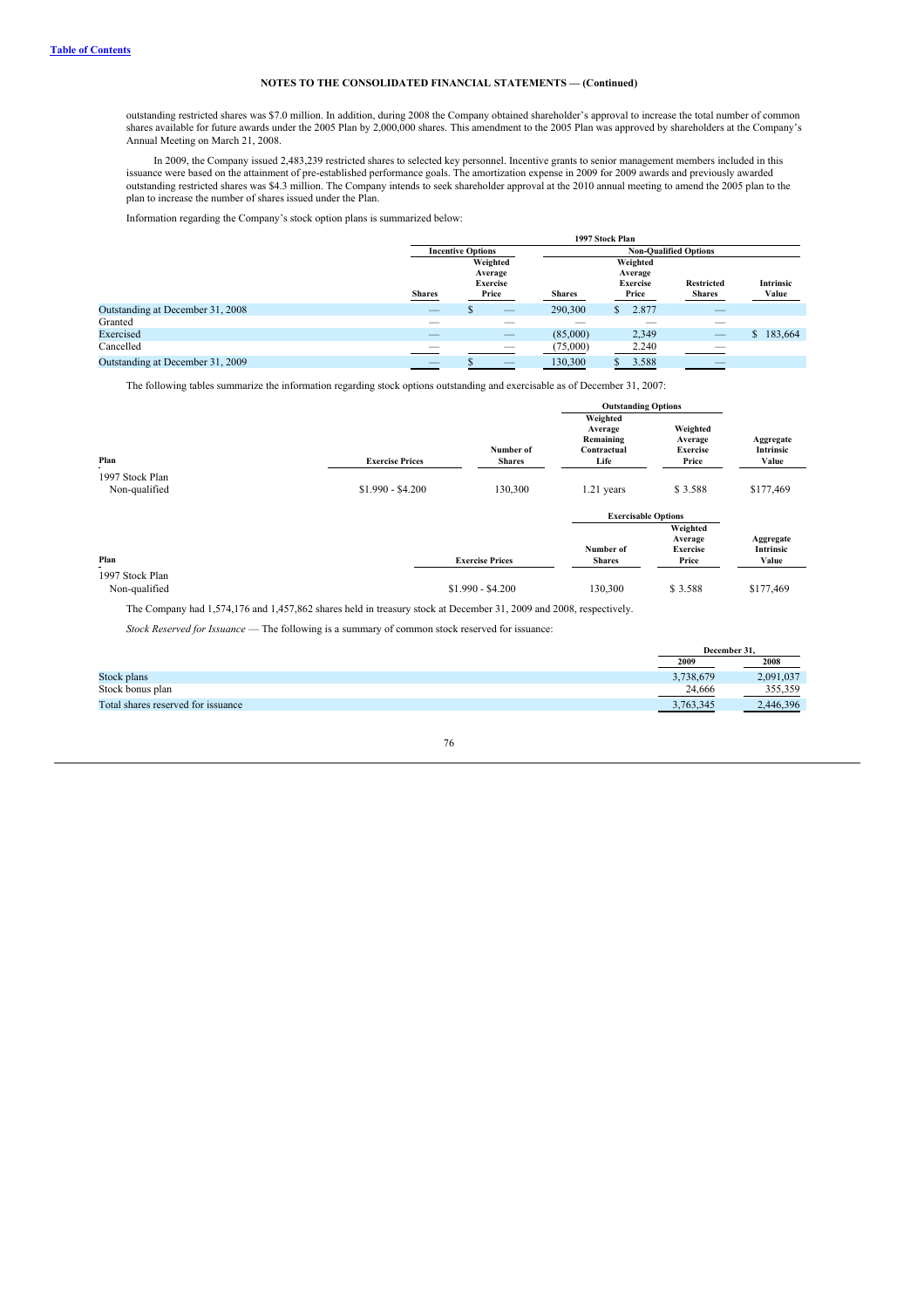### Note 10 - Reconciliation of Income and Number of Shares Used to Calculate Basic and Diluted Earnings Per Share (EPS)

|                                    |    | For the Year Ended December 31, 2009 |                                      |    |                     |  |  |  |
|------------------------------------|----|--------------------------------------|--------------------------------------|----|---------------------|--|--|--|
|                                    |    | Income<br>(Numerator)                | <b>Shares</b><br>(Denominator)       |    | Per-Share<br>Amount |  |  |  |
| <b>Basic EPS</b>                   |    | 9,267,000<br>\$                      | 113,000,555                          | S. | 0.08                |  |  |  |
| Effect of dilutive securities:     |    |                                      |                                      |    |                     |  |  |  |
| Stock options and restricted stock |    |                                      | 1,924,891                            |    |                     |  |  |  |
| Diluted EPS                        |    | \$<br>9,267,000                      | 114,925,446                          | S. | 0.08                |  |  |  |
|                                    |    |                                      | For the Year Ended December 31, 2008 |    |                     |  |  |  |
|                                    |    | Income                               | <b>Shares</b>                        |    | Per-Share           |  |  |  |
|                                    |    | (Numerator)                          | (Denominator)                        |    | Amount              |  |  |  |
| <b>Basic EPS</b>                   | \$ | 22,728,000                           | 111,400,396                          | s  | 0.20                |  |  |  |
| Effect of dilutive securities:     |    |                                      |                                      |    |                     |  |  |  |
| Stock options and restricted stock |    |                                      | 1,030,149                            |    |                     |  |  |  |
| Diluted EPS:                       | \$ | 22,728,000                           | 112,430,545                          | S  | 0.20                |  |  |  |
|                                    |    |                                      | For the Year Ended December 31, 2007 |    |                     |  |  |  |
|                                    |    | Income<br>(Numerator)                | <b>Shares</b><br>(Denominator)       |    | Per-Share<br>Amount |  |  |  |
| <b>Basic EPS</b>                   | \$ | 102,846,000                          | 109,542,364                          | \$ | 0.94                |  |  |  |
| Effect of dilutive securities:     |    |                                      |                                      |    |                     |  |  |  |
| Stock options and restricted stock |    |                                      | 1,314,330                            |    | (0.01)              |  |  |  |
| Diluted EPS:                       | S  | 102,846,000                          | 110,856,694                          | S  | 0.93                |  |  |  |

For the year ended December 31, 2009, options to purchase 58,500 shares of common stock at a price of \$4.20 were outstanding during the period but were not included in the computation of diluted EPS because the options' exercise prices were greater than the average market price of the common shares.

For the year ended December 31, 2008, all stock options outstanding were included in the computation of diluted EPS as the options' exercise prices were less than the average market price of the common shares.

For the year ended December 31, 2007, options to purchase 60,000 shares of common stock at prices ranging from \$10.81 to \$12.09 were outstanding during the period but were not included in the computation of diluted EPS because the options' exercise prices were greater than the average market price of the common shares.

#### **Note 11 — Employee Benefit Plan**

The Company sponsors a defined contribution 401(k) plan ("Plan") in which substantially all U.S. employees are eligible to participate. Company matching<br>contributions to the Plan are based on the amount of employee contrib \$2.5 million in 2009, 2008 and 2007, respectively. Employees become 100 percent vested in the employer match contributions within three months of service from date of hire.

### **Note 12 — Reportable Segments**

In 2008, as previously reported, the Company created a new reportable segment called project management and engineering services by combining our labor, operations and maintenance and engineering services contracts which had been previously reported in our U.S. drilling or international drilling segments. The new segment was created in anticipation of the significant expansion of these projects and services and senior management's resultant separate performance assessment and resource allocation for this segment. The new segment operations, unlike our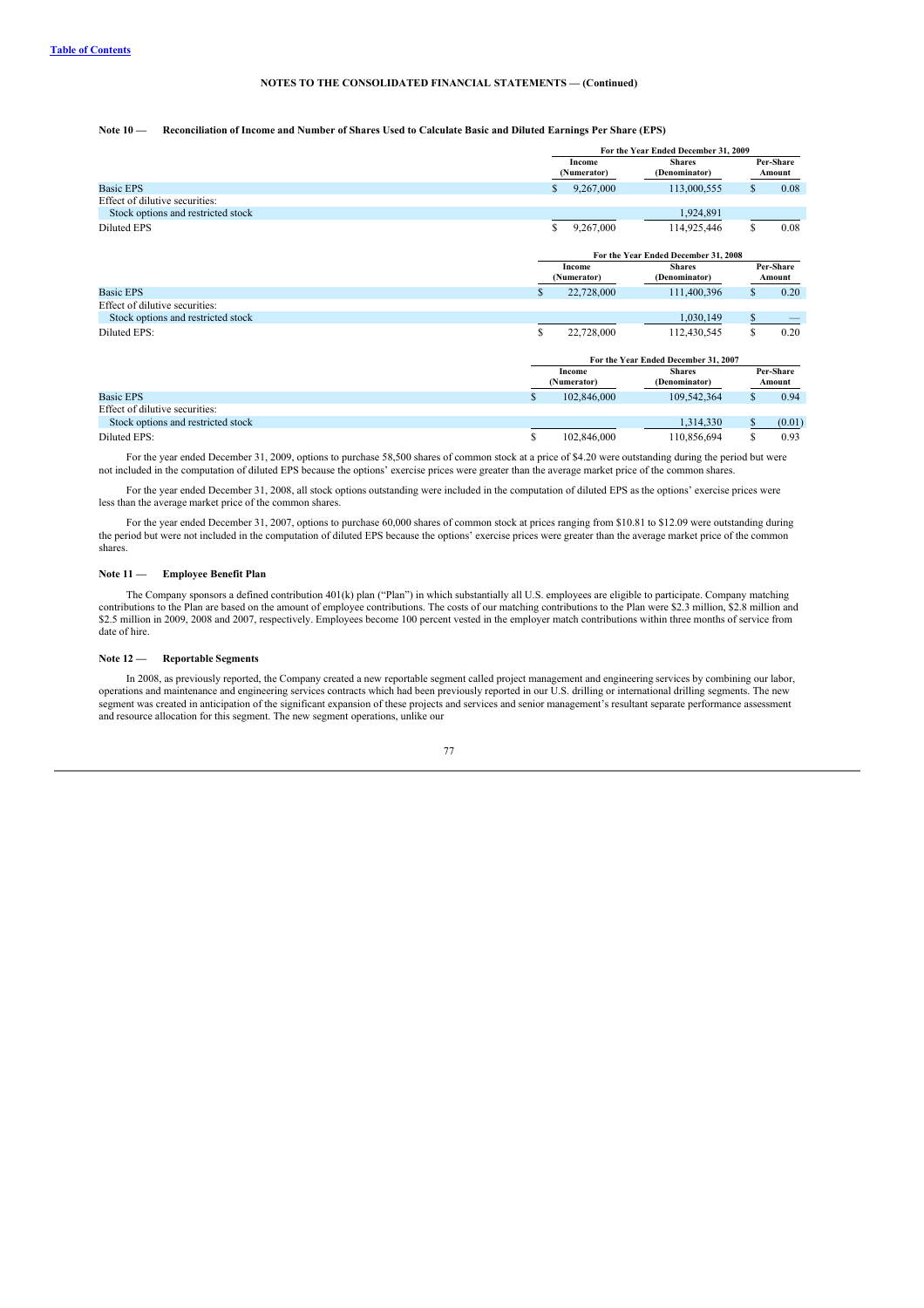U.S. and international drilling and rental tools operations, generally require little or no capital expenditures, and therefore have different performance assessment and resource needs. In the second quarter of 2008, the C

|                                                              | Year Ended December 31, |           |              |                        |    |           |  |  |  |
|--------------------------------------------------------------|-------------------------|-----------|--------------|------------------------|----|-----------|--|--|--|
| <b>Operations by Reportable Industry Segment</b>             |                         | 2009      | 2008         |                        |    | 2007      |  |  |  |
|                                                              |                         |           |              | (Dollars in thousands) |    |           |  |  |  |
| Revenues:                                                    |                         |           |              |                        |    |           |  |  |  |
| International drilling(1)                                    | S                       | 293,337   | \$           | 325,096                | S. | 213,566   |  |  |  |
| U.S. drilling $(1)$                                          |                         | 49.628    |              | 173.633                |    | 225,263   |  |  |  |
| Rental tools(1)                                              |                         | 115,057   |              | 171,554                |    | 138,031   |  |  |  |
| Project management and engineering services(1)               |                         | 109,445   |              | 110,147                |    | 77,713    |  |  |  |
| Construction contract(1)                                     |                         | 185,443   |              | 49,412                 |    |           |  |  |  |
| <b>Total revenues</b>                                        |                         | 752,910   |              | 829,842                |    | 654,573   |  |  |  |
| Operating income:                                            |                         |           |              |                        |    |           |  |  |  |
| International drilling $(2)$                                 |                         | 50,723    |              | 41,786                 |    | 31,046    |  |  |  |
| $U.S.$ drilling $(2)$                                        |                         | (26,797)  |              | 53,964                 |    | 97,679    |  |  |  |
| Rental tools $(2)$                                           |                         | 27,841    |              | 74.689                 |    | 59,264    |  |  |  |
| Project management and engineering services(2)               |                         | 23,646    |              | 18,470                 |    | 12,732    |  |  |  |
| Construction contract(2)                                     |                         | 8,132     |              | 2,597                  |    |           |  |  |  |
| Total operating income                                       |                         | 83,545    |              | 191,506                |    | 200,721   |  |  |  |
| General and administrative expense                           |                         | (45, 483) |              | (34,708)               |    | (24,708)  |  |  |  |
| Impairment of goodwill                                       |                         |           |              | (100, 315)             |    |           |  |  |  |
| Provision for reduction in carrying value of certain assets  |                         | (4,646)   |              |                        |    | (1, 462)  |  |  |  |
| Gain on disposition of assets, net                           |                         | 5,906     |              | 2,697                  |    | 16,432    |  |  |  |
| Total operating income                                       |                         | 39,322    |              | 59,180                 |    | 190,983   |  |  |  |
| Interest expense                                             |                         | (29, 450) |              | (29, 266)              |    | (25, 157) |  |  |  |
| Changes in fair value of derivative positions                |                         |           |              |                        |    | (671)     |  |  |  |
| Loss on extinguishment of debt                               |                         |           |              |                        |    | (2,396)   |  |  |  |
| Equity in loss of unconsolidated joint venture, net of taxes |                         |           |              | (1,105)                |    | (27, 101) |  |  |  |
| Minority interest                                            |                         |           |              |                        |    | (1,000)   |  |  |  |
| Other                                                        |                         | (45)      |              | 861                    |    | 7,143     |  |  |  |
| Income from continuing operations before income taxes        | S                       | 9,827     | s            | 29,670                 | s  | 141,801   |  |  |  |
| Identifiable assets:                                         |                         |           |              |                        |    |           |  |  |  |
| International drilling                                       | S                       | 511,716   | S            | 540,575                |    |           |  |  |  |
| U.S. drilling                                                |                         | 132,386   |              | 157,508                |    |           |  |  |  |
| Rental tools                                                 |                         | 96,469    |              | 125,170                |    |           |  |  |  |
| Total identifiable assets                                    |                         | 740,571   |              | 823,253                |    |           |  |  |  |
| Corporate assets                                             |                         | 502,515   |              | 382,468                |    |           |  |  |  |
| <b>Total assets</b>                                          | \$                      | 1,243,086 | $\mathbf{s}$ | 1,205,721              |    |           |  |  |  |
|                                                              |                         |           |              |                        |    |           |  |  |  |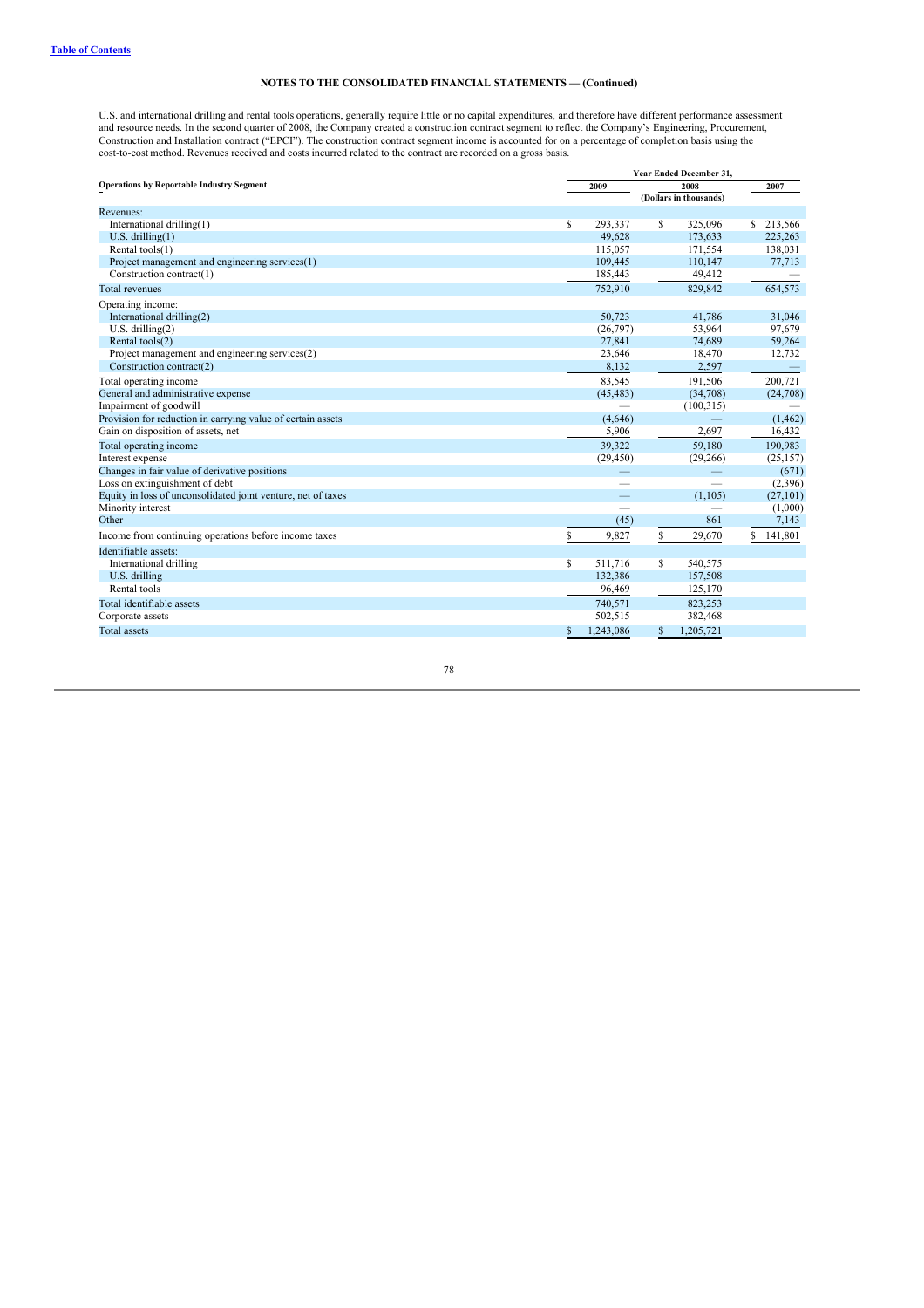(1) In 2009, BP accounted for approximately 23 percent of the Company's total revenues, approximately \$150.3 million of the Company's construction contract segment revenues and approximately \$2.6 million of the Company's rental tools segment revenues. In 2009, ExxonMobil accounted for approximately<br>15 percent of the Company's total revenues, approximately \$75.7 million of the \$63.0 million of the Company's project management and engineering services segment revenues and approximately \$11.4 million of the Company's rental tools segment revenues.

(2) Operating income is calculated as revenues less direct operating expenses, including depreciation and amortization expense.

|                                                  | Year Ended December 31, |         |      |                        |    |         |  |  |  |
|--------------------------------------------------|-------------------------|---------|------|------------------------|----|---------|--|--|--|
| <b>Operations by Reportable Industry Segment</b> |                         | 2009    | 2008 |                        |    | 2007    |  |  |  |
|                                                  |                         |         |      | (Dollars in thousands) |    |         |  |  |  |
| Capital expenditures:                            |                         |         |      |                        |    |         |  |  |  |
| International drilling                           | \$                      | 29,864  | S.   | 75,680                 | S. | 144,984 |  |  |  |
| U.S. drilling                                    |                         | 86,943  |      | 82,396                 |    | 32,563  |  |  |  |
| Rental tools                                     |                         | 36,822  |      | 36,806                 |    | 62,011  |  |  |  |
| Corporate                                        |                         | 9,155   |      | 2,188                  |    | 2,540   |  |  |  |
| Total capital expenditures                       | \$                      | 162,784 | S.   | 197,070                |    | 242,098 |  |  |  |
| Depreciation and amortization:                   |                         |         |      |                        |    |         |  |  |  |
| International drilling                           | \$                      | 48,383  | S.   | 50,461                 | \$ | 26,785  |  |  |  |
| U.S. drilling                                    |                         | 29,200  |      | 34,469                 |    | 32,102  |  |  |  |
| Rental tools                                     |                         | 33,798  |      | 29,057                 |    | 23,715  |  |  |  |
| Corporate                                        |                         | 2,594   |      | 2,969                  |    | 3,201   |  |  |  |
| Total depreciation and amortization              |                         | 113,975 |      | 116,956                |    | 85,803  |  |  |  |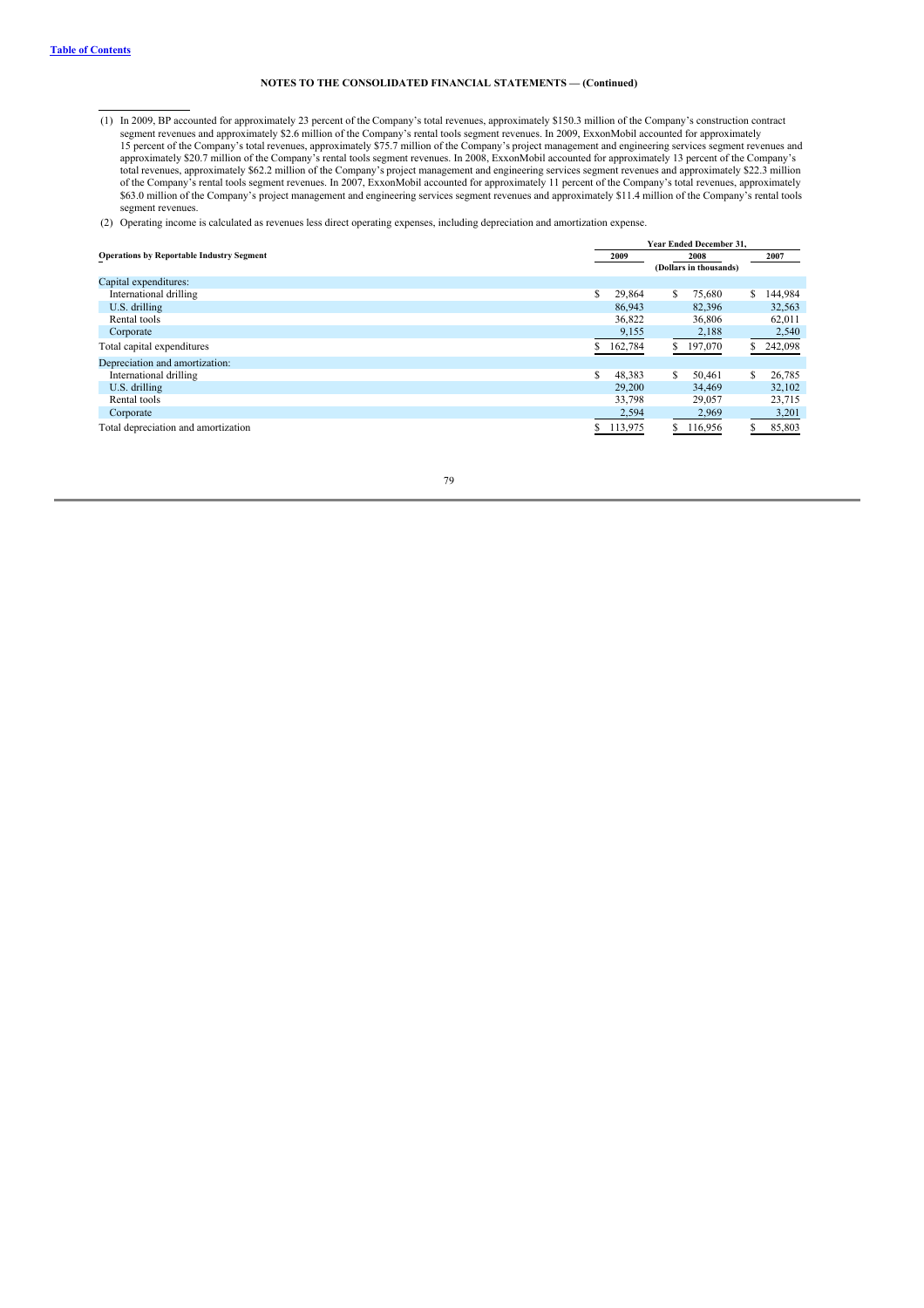|                                                              | Year Ended December 31, |                          |    |                        |      |           |  |
|--------------------------------------------------------------|-------------------------|--------------------------|----|------------------------|------|-----------|--|
| <b>Operations by Geographic Area</b>                         |                         | 2009                     |    | 2008                   | 2007 |           |  |
|                                                              |                         |                          |    | (Dollars in thousands) |      |           |  |
| Revenues:                                                    |                         |                          |    |                        |      |           |  |
| Africa and Middle East                                       | S                       | 32,003                   | \$ | 40.036                 | S.   | 14,580    |  |
| Asia Pacific                                                 |                         | 33,883                   |    | 56,998                 |      | 67,037    |  |
| <b>CIS</b>                                                   |                         | 195,807                  |    | 210,325                |      | 128,103   |  |
| Latin America                                                |                         | 117,651                  |    | 122,521                |      | 75,683    |  |
| <b>United States</b>                                         |                         | 373,566                  |    | 399,962                |      | 369,170   |  |
| <b>Total revenues</b>                                        |                         | 752,910                  |    | 829,842                |      | 654,573   |  |
| Operating income:                                            |                         |                          |    |                        |      |           |  |
| Africa and Middle East(1)                                    |                         | (2,795)                  |    | (13,293)               |      | (14, 466) |  |
| Asia Pacific(1)                                              |                         | 7,539                    |    | 7,668                  |      | 10,670    |  |
| CIS(1)                                                       |                         | 44,647                   |    | 37,068                 |      | 18,914    |  |
| Latin America(1)                                             |                         | 20,964                   |    | 27,072                 |      | 26,825    |  |
| United States(1)                                             |                         | 13,190                   |    | 132,991                |      | 158,778   |  |
| Total operating income                                       |                         | 83,545                   |    | 191,506                |      | 200,721   |  |
| General and administrative expense                           |                         | (45, 483)                |    | (34,708)               |      | (24,708)  |  |
| Impairment of goodwill                                       |                         |                          |    | (100,315)              |      |           |  |
| Provision for reduction in carrying value of certain assets  |                         | (4,646)                  |    |                        |      | (1, 462)  |  |
| Gain on disposition of assets, net                           |                         | 5,906                    |    | 2,697                  |      | 16,432    |  |
| Total operating income                                       |                         | 39,322                   |    | 59,180                 |      | 190,983   |  |
| Interest expense                                             |                         | (29, 450)                |    | (29, 266)              |      | (25, 157) |  |
| Changes in fair value of derivative positions                |                         |                          |    |                        |      | (671)     |  |
| Loss on extinguishment of debt                               |                         |                          |    |                        |      | (2,396)   |  |
| Equity in loss of unconsolidated joint venture, net of taxes |                         |                          |    | (1,105)                |      | (27, 101) |  |
| Minority interest                                            |                         | $\overline{\phantom{0}}$ |    |                        |      | (1,000)   |  |
| Other                                                        |                         | (45)                     |    | 861                    |      | 7,143     |  |
| Income from continuing operations before income taxes        |                         | 9,827                    | S  | 29,670                 | S    | 141,801   |  |
| Long-lived assets: $(2)$                                     |                         |                          |    |                        |      |           |  |
| Africa and Middle East                                       | \$                      | 36,821                   | S  | 40,724                 |      |           |  |
| Asia Pacific                                                 |                         | 22,335                   |    | 27,663                 |      |           |  |
| <b>CIS</b>                                                   |                         | 142,888                  |    | 146,609                |      |           |  |
| Latin America                                                |                         | 61,322                   |    | 63,560                 |      |           |  |
| <b>United States</b>                                         |                         | 453,431                  |    | 396,992                |      |           |  |
| Total long-lived assets                                      | \$                      | 716,797                  | \$ | 675,548                |      |           |  |

(1) Operating income is calculated as revenues less direct operating expenses, including depreciation and amortization expense.

(2) Long-lived assets primarily consist of property, plant and equipment, net and excludes assets held for sale, if any.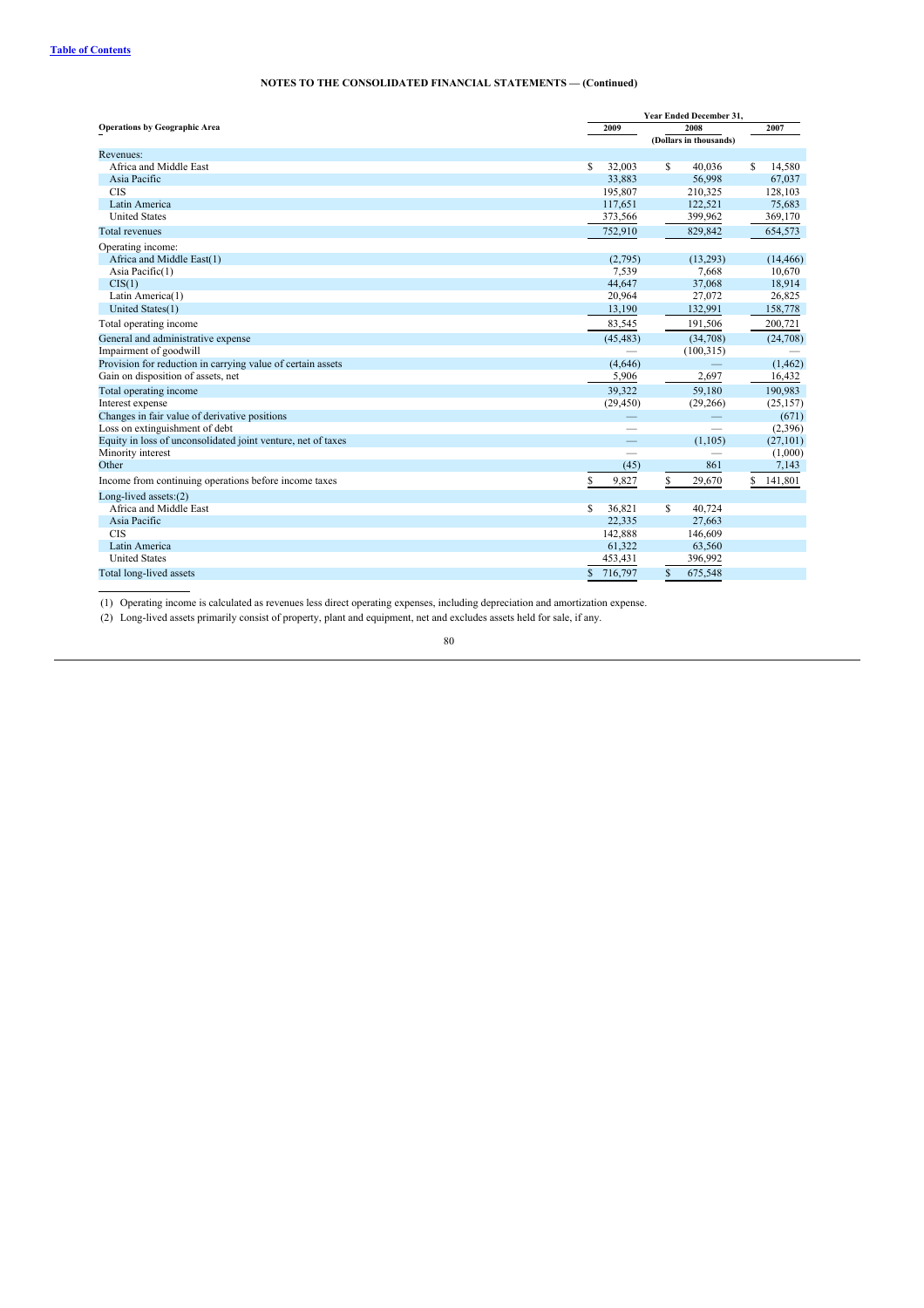#### **Note 13 — Commitments and Contingencies**

The Company has various lease agreements for office space, equipment, vehicles and personal property. These obligations extend through 2012 and are typically non-cancelable. Most leases contain renewal options and certain of the leases contain escalation clauses. Future minimum lease payments at December 31, 2009, under operating leases with non-cancelable terms are as follows:

|            |         | <b>Year Ended</b>      |
|------------|---------|------------------------|
|            |         | December 31,           |
|            |         | (Dollars in Thousands) |
| 2010       | ¢<br>ΨD | 6,438                  |
| 2011       |         | 2,932                  |
| 2012       |         | 2,462                  |
| 2013       |         | 1,946                  |
| 2014       |         | 1,382                  |
| Thereafter |         | 9,902                  |
| Total      |         | 25,062                 |

Total rent expense for all operating leases amounted to \$11.4 million for 2009, \$13.7 million for 2008 and \$10.1 million for 2007.

The Company is self-insured for certain losses relating to workers' compensation, employers' liability, general liability (for onshore liability), protection and indemnity (for offshore liability) and property damage. The Company's exposure (that is, the retention or deductible) per occurrence is \$250,000 for worker's compensation, employer's liability, general liability, protection and indemnity and maritime employers' liability (Jones Act). In addition, the Company assumes a \$750,000 annual aggregate deductible for protection and indemnity and maritime employers' liability claims. The annual aggregate deductible is eroded by every dollar that exceeds the \$250,000 per occurrence retention. The Company continues to assume a straight \$250,000 retention for workers' compensation, employers' liability, and general liability losses. The self-insurance for automobile liability applies to historic claims only as the Company is currently on a first dollar policy, with those reserves being minimal. For all primary insurances mentioned above, the Company has excess coverage for those claims that exceed the retention and annual aggregate deductible. The Company maintains actuarially-determined accruals in its consolidated balance sheets to cover the self-insurance retentions.

The Company has self-insured retentions for certain other losses relating to rig, equipment, property, business interruption and political, war, and terrorism risks which vary according to the type of rig and line of coverage. Political risk insurance is procured for international operations. However, this coverage may not adequately protect the Company against liability from all potential consequences.

As of December 31, 2009, the Company's gross self-insurance accruals for workers' compensation, employers' liability, general liability, protection and indemnity and maritime employers' liability totaled \$6.9 million and the related insurance recoveries/receivables were \$1.9 million.

The Company has entered into employment agreements with terms of one to three years with certain members of management with automatic one or two year renewal periods at expiration dates. The agreements provide for, among other things, compensation, benefits and severance payments. They also provide for lump sum compensation and benefits in the event of termination within two years following a change in control of the Company.

The Company is a party to various lawsuits and claims arising out of the ordinary course of business. Management, after review and consultation with legal counsel, does not anticipate that any liability resulting from these matters would materially affect the results of operations, the financial position or the net cash flows of the Company. However, an adverse ruling not anticipated by the Company could have a material adverse effect on the results of operations or the financial position of the Company.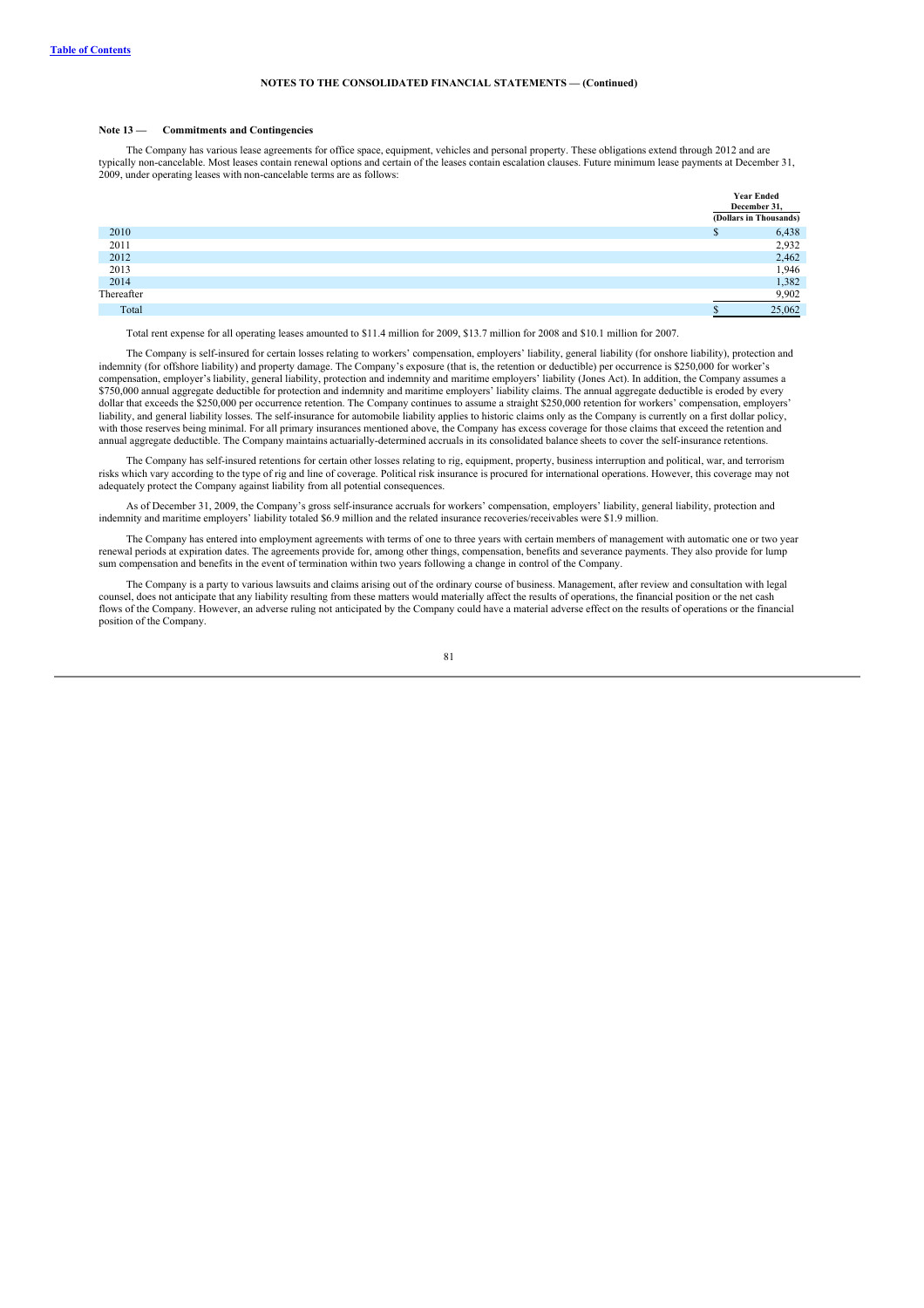#### *Kazakhstan Tax Claims*

In connection with an October 2005 assessment of approximately KZT 7.4 billion or \$62.5 million for corporate income taxes, the Kazakhstan Branch ("PKD Kazakhstan") of Parker Drilling's subsidiary, Parker Drilling Company International Limited ("PDCIL"), settled and paid the principal in December 2007. After an appeal of the interest portion of the notice of assessment, in February 2008, the Atyrau Economic Court issued a ruling that interest on the income tax assessed should accrue from the October 2005 assessment date. The interest portion of the assessment was paid by PKD Kazakhstan in March 2008, in final resolution of the income tax matter. Income tax for the year ended December 31, 2008 included a benefit of \$13.4 million of FIN 48 interest and foreign currency exchange rate fluctuations related to this final resolution.

In connection with an October 2005 assessment of value added tax ("VAT Assessment") on the importation of Barge Rig 257, administrative fines of approximately KZT 1.4 billion, or approximately \$9.2 million, were assessed against PKD Kazakhstan, which assessment was appealed. In September 2009, a Kazakhstan court upheld the administrative fines related to the VAT Assessment. Amounts previously paid towards this fine totaled approximately KZT 18 million or \$125 thousand. In February 2010, the remaining amount due of approximately KZT 1.3 billion, or approximately \$9.1 million, was paid to the Atyrau Tax Committee in satisfaction of the fine. The Company has requested reimbursement of the full amount of the fine (totaling approximately \$9.2 million) from our client, which is contractually obligated to reimburse PKD Kazakhstan for any administrative fines ultimately assessed.

#### *Bangladesh Claim*

In September 2005, a subsidiary of the Company was served with a lawsuit filed in the 152nd District Court of Harris County State of Texas on behalf of numerous citizens of Bangladesh claiming \$250 million in damages due to various types of property damage and personal injuries (none involving loss of life) arising as a result of two blowouts that occurred in Bangladesh in January and June 2005, although only the June 2005 blowout involved the Company. The district court dismissed the case on the basis that Houston, Texas, is not the appropriate location for this suit to be filed. The plaintiffs appealed this dismissal. The Court of Appeals affirmed the dismissal which is now final because the plaintiffs failed to lodge an appeal with the Supreme Court within the required time period.

#### *Asbestos-Related Claims*

In August 2004, Parker Drilling was notified that certain of its subsidiaries have been named, along with other defendants, in several complaints that have been filed in the Circuit Courts of the State of Mississippi by several hundred persons that allege that they were employed by some of the named defendants between approximately 1965 and 1986. The complaints name as defendants numerous other companies that are not affiliated with Parker Drilling, including companies that allegedly manufactured drilling related products containing asbestos that are the subject of the complaints.

The complaints allege that the Parker Drilling's subsidiaries and other drilling contractors used asbestos-containing products in offshore drilling operations, land-based drilling operations and in drilling structures, drilling rigs, vessels and other equipment and assert claims based on, among other things, negligence and strict liability and claims under the Jones Act and that the plaintiffs are entitled to monetary damages. Based on the report of the special master, these complaints have been severed and venue of the claims transferred to the county in which the plaintiff resides or the county in which the cause of action allegedly accrued. Subsequent to the filing of amended complaints, Parker Drilling has joined with other co-defendants in filing motions to compel discovery to determine what plaintiffs have an employment relationship with which defendant, including whether or not any plaintiffs have an employment relationship with subsidiaries of<br>Parker Drilling. Out of 668 amended single-plaintiff complaints defendant. Discovery is proceeding in groups of 60 and none of the plaintiff complaints naming Parker Drilling are included in the first 60 (Group I). The initial discovery of Group I resulted in certain dismissals with prejudice, two dismissals without prejudice and two withdraws from Group I, leaving only 40 plaintiffs remaining in Group I. Selection of Discovery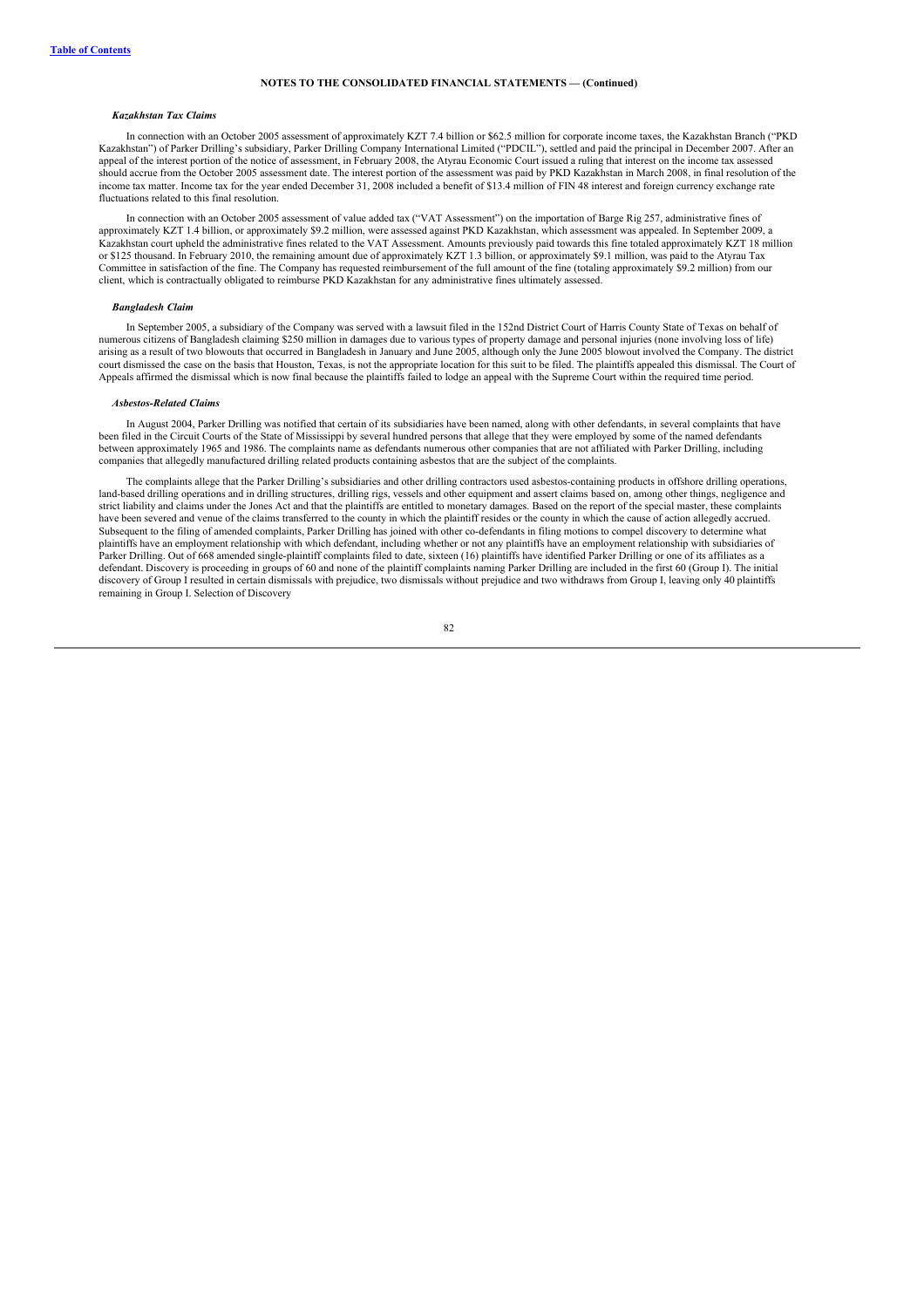Group II was completed on April 21, 2008. Out of the 60 plaintiffs selected, Parker Drilling was named in one suit in which the plaintiff claims that during 1973 he earned \$587.40 while working for a former subsidiary of a company Parker Drilling acquired in 1996.

The subsidiaries named in these asbestos-related lawsuits intend to defend themselves vigorously and, based on the information available to the Company at this time, the Company does not expect the outcome to have a material adverse effect on its financial condition, results of operations or cash flows. However, the Company is unable to predict the ultimate outcome of these lawsuits. No amounts were accrued at December 31, 2009.

#### *Gulfco Site*

In 2003, the Company received an information request under the Comprehensive Environmental Response, Compensation and Liability Act ("CERCLA") designating Parker Drilling Offshore Corporation, a subsidiary of Parker Drilling, as a potentially responsible party with respect to the Gulfco Marine Maintenance, Inc. Superfund Site in Freeport, Texas (EPA No. TX 055144539). The subsidiary responded to this request with documents. In January 2008 the subsidiary received an administrative order to participate in an investigation of the site and a study of the remediation needs and alternatives. The EPA alleges that the subsidiary is a successor to a party who owned the Gulfco site during the time when chemical releases took place there. Two other parties have been performing the investigation and study work since mid-2005 under an earlier version of the same order. The subsidiary believes that it has a sufficient cause to decline participation under the order and has notified the EPA of that decision. Non-compliance with an EPA order absent sufficient cause for doing so can result in substantial penalties under CERCLA. To date, the EPA and the other two parties have spent approximately \$3.0 million studying and conducting initial remediation of the site. It is anticipated<br>that at least an additional \$1.3 million will be required could be added to any action against the Company. The Company currently anticipates that the total claim will not exceed \$5 million and will be shared by all responsible parties. The Company has conducted an evaluation of the subsidiary's relationship to the site and is engaged in discussions with the relevant parties in an effort to resolve the matter and to reduce potential risks and costs associated with possible litigation in the future.

### *Customs Agent and Foreign Corrupt Practices Act ("FCPA") Investigation*

As previously disclosed, the Company received requests from the United States Department of Justice ("DOJ") in July 2007 and the United States Securities and Exchange Commission ("SEC") in January 2008 relating to the Company's utilization of the services of a customs agent. The DOJ and the SEC are conducting parallel investigations into possible violations of U.S. law by the Company, including the FCPA. In particular, the DOJ and the SEC are investigating the Company's use of customs agents in certain countries in which the Co Company is fully cooperating with the DOJ and SEC investigations and is conducting an internal investigation into potential customs and other issues in Kazakhstan and Nigeria. The internal investigation has identified issues relating to potential non-compliance with applicable laws and regulations, including the FCPA, with respect to operations in Kazakhstan and Nigeria. At this point, we are unable to predict the duration, scope or result of the DOJ or the SEC investigation or whether either agency will commence any legal action.

Further, in connection with our internal investigation, we also have learned that an individual who may be considered a foreign official under the FCPA owns in trust a substantial stake in a foreign subcontractor with whom the Company does business through a joint venture relationship in Kazakhstan. We are currently engaged in efforts to evaluate and implement alternatives to restructure or end the relationship with the subcontractor. At this point, we are unable to predict the outcome of our restructuring efforts or whether termination will result, either of which could negatively impact some of our operations in Kazakhstan and potentially have a material adverse impact on our business, results of operations, financial condition and liquidity.

The DOJ and the SEC have a broad range of civil and criminal sanctions under the FCPA and other laws and regulations, which they may seek to impose against corporations and individuals in appropriate circumstances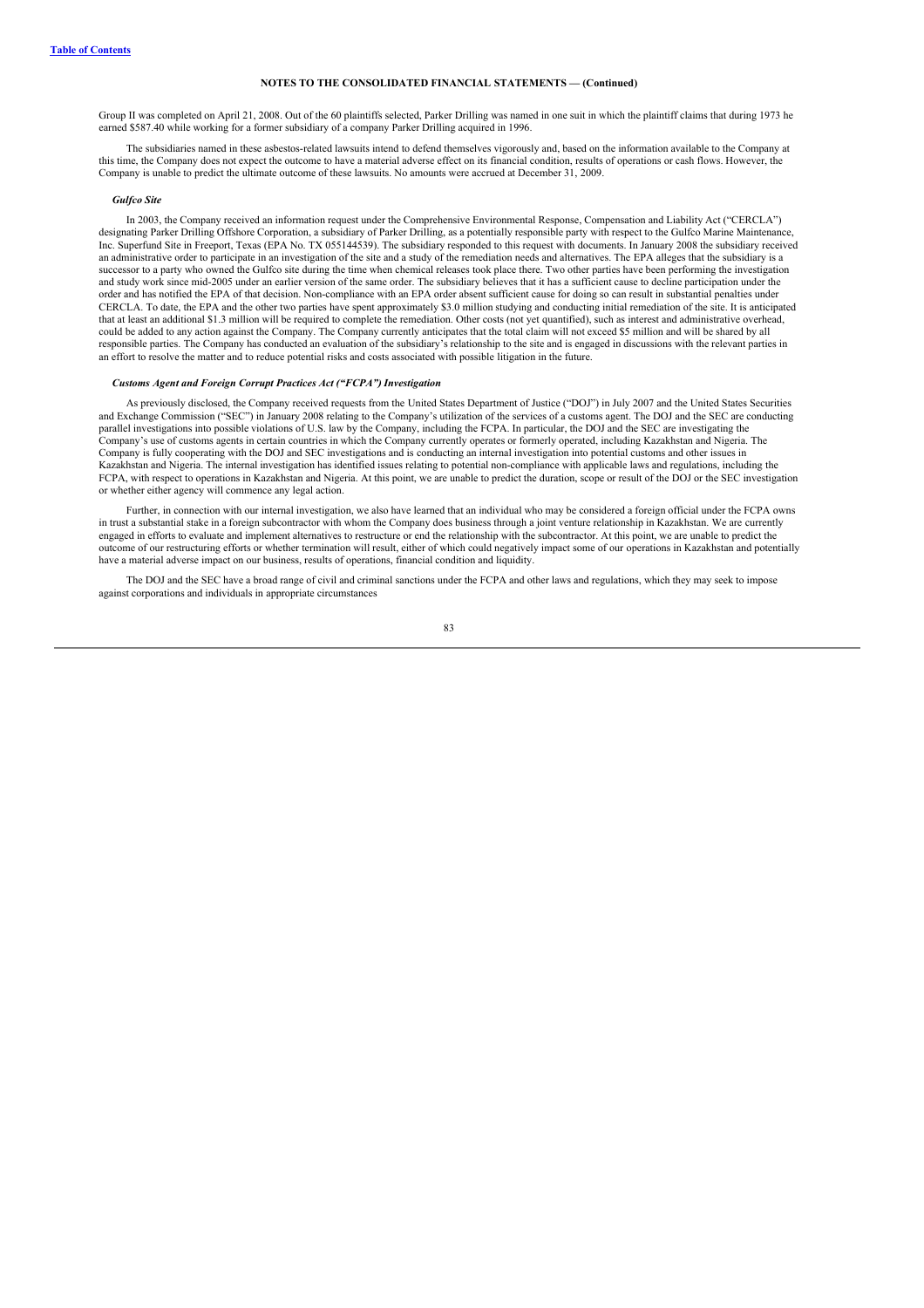including, but not limited to, injunctive relief, disgorgement, fines, penalties and modifications to business practices and compliance programs. These authorities have entered into agreements with, and obtained a range of sanctions against, several public corporations and individuals arising from allegations of improper payments and deficiencies in books and records and internal controls, whereby civil and criminal penalties were imposed. Recent civil and criminal settlements have<br>included multi-million dollar fines, deferred prosecution a monitor to oversee its compliance with the FCPA. In addition, corporations may have to end or modify existing business relationships. Any of these remedial measures, if applicable to us, could have a material adverse impact on our business, results of operations, financial condition and liquidity.

We have taken certain steps to enhance our anti-bribery compliance efforts, including retaining a full-time Chief Compliance Officer who reports to the Chief Executive Officer and Audit Committee, and implementing efforts for the adoption of revised FCPA policies, procedures, and controls; increased training and testing requirements; contractual provisions for our service providers that interface with foreign government officials; due diligence and continuing oversight procedures for the review and selection of such service providers; and a compliance awareness improvement initiative that includes issuance of periodic anti-bribery compliance alerts.

#### *Economic Sanctions Compliance*

We are subject to laws and regulations restricting our international operations, including activities involving restricted countries, organizations, entities and persons that have been identified as unlawful actors or that are subject to U.S. economic sanctions. Pursuant to an internal review, we have identified certain shipments of equipment and supplies that were routed through Iran as well as other activities, including drilling activities, which may have violated applicable U.S. laws and regulations. We have reviewed these shipments, transactions and drilling activities to determine whether the timing, nature and extent of such activities or other conduct may have given rise to violations of these laws and regulations, and we have voluntarily disclosed the results of our review to the U.S. government. At this point, we are unable to predict whether the government will initiate an investigation or any proceedings against the Company or the ultimate outcome that may result from our voluntary disclosure. If U.S. enforcement authorities determine that we were not in compliance with export restrictions, U.S. economic sanctions or other laws and regulations that apply to our international operations, we may be subject to civil or criminal penalties and other remedial measures, which could have an adverse impact on our business, results of operations, financial condition and liquidity.

#### *Kazakhstan Ministry of Finance Tax Audit*

On August 14, 2009, the Kazakhstan Branch ("PKD Kazakhstan") of Parker Drilling's subsidiary, Parker Drilling Company International Limited ("PDCIL"), received an Act of Tax Audit from the Ministry of Finance of Kazakhstan ("MinFin") for the period January 01, 2005 through December 31, 2007. PKD Kazakhstan was assessed additional taxes in the amount of KZT 1.45 billion (approximately USD \$9.7 million) and associated interest in the amount of KZT 700 million (approximately USD \$4.7 million). The amounts assessed relate to corporate income taxes and interest in connection with the disallowance of the head office's management and administrative expenses, loan interest and state duties, as well as Value Added Taxes ("VAT") and interest in connection with VAT offset on debts classified as doubtful by MinFin and for property taxes and interest in connection with Barge Rig 257 as a result of MinFin applying a lower rate of depreciation.

On September 25, 2009, PKD Kazakhstan appealed the Act of Tax Audit with MinFin on the basis the Branch exercised its rights provided by the Convention between the Governments of the Republic of Kazakhstan and the United States of America on the Avoidance of Double Taxation and the Prevention of the Fiscal Evasion with respect to Taxes on Income and Capital as well as improper application of Kazakhstan Tax Code provisions.

On January 13, 2010, PKD Kazakhstan received a response from MinFin to the appeal filed September 25, 2009. MinFin agreed with PKD Kazakhstan to remove the assessment related to property taxes and interest in connection with Barge Rig 257 which reduced the overall assessment by KZT 741 million (approximately USD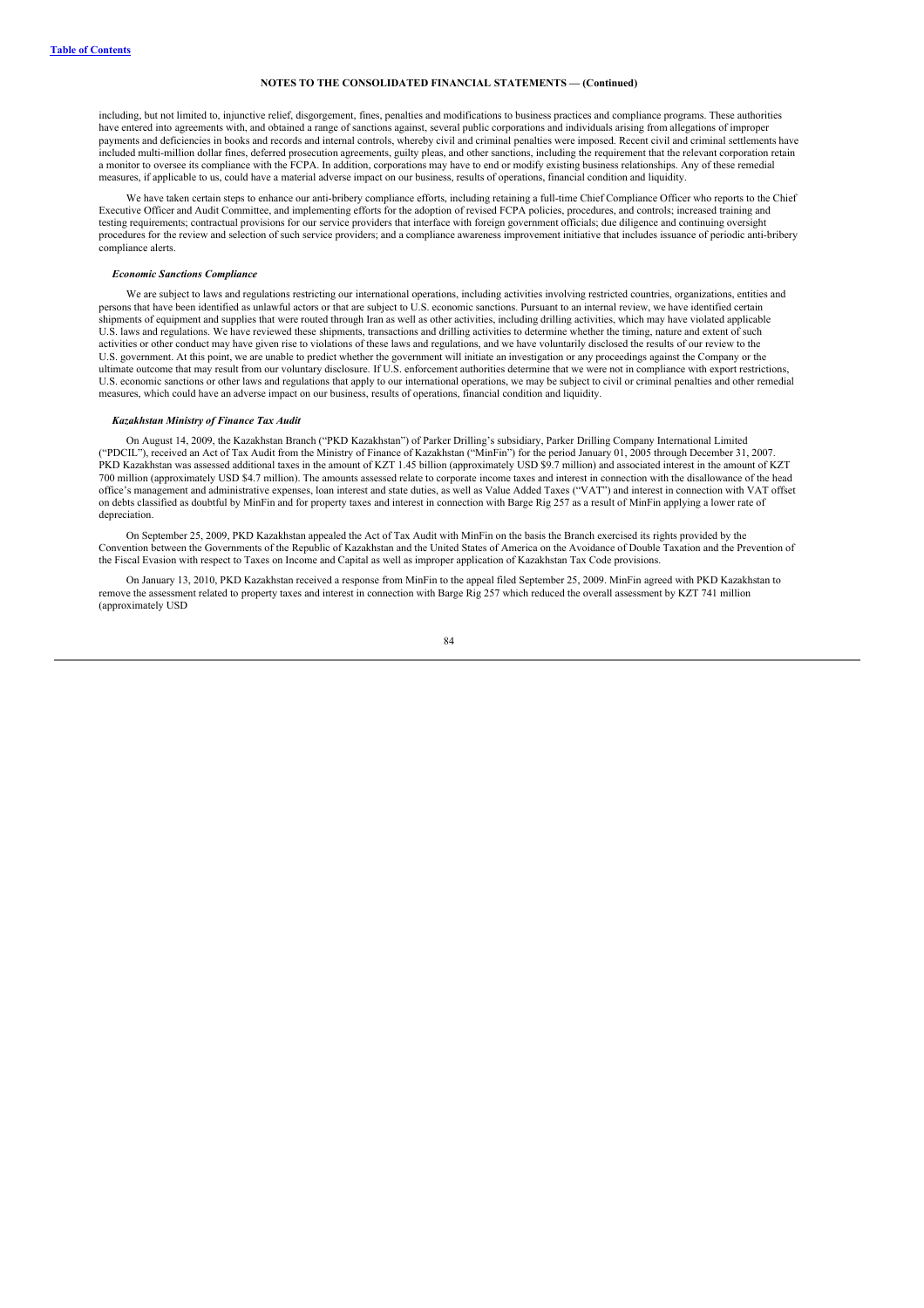\$5 million). The residual assessment of KZT 959 million (approximately USD \$6.5 million) of taxes and KZT 450 million (approximately USD \$3 million) of associated interest remains outstanding.

PKD Kazakhstan intends to continue defending itself through court appeals. Based on the information available to the Company at this time, we do not expect the outcome to have a material adverse effect on our financial condition, results of operations or cash flows; however, we are unable to predict the ultimate outcome of this Act of Tax Audit. No amounts were accrued at December 31, 2009.

#### **Note 14 — Related Party Transactions**

#### *Consulting Agreement*

The Company is party to a consulting agreement with Robert L. Parker Sr., the former Chairman of the Board of Directors of the Company and the father of the Company's current Executive Chairman, Robert L. Parker Jr. Under the agreement, Mr. Parker Sr. was paid consulting fees of \$180,667, \$270,750 and \$316,250 in each of the years ending December 31, 2009, 2008 and 2007, respectively. During 2007 and 2008, Mr. Parker Sr. and his spouse also received medical coverage under the Company's medical plan.

During the term of the consulting agreement, Mr. Parker Sr. is required to maintain the confidentiality of any information he obtains while an employee or consultant and to disclose to the Company any ideas he conceives and assign to the Company any inventions he develops. For one year after the termination of the consulting agreement, Mr. Parker Sr. is prohibited from soliciting business from any of the Company's customers or individuals with which the Company has done business, from becoming interested in any business that competes with the Company, and from recruiting any employees of the Company.

Under the consulting agreement, as amended, Mr. Parker Sr. continues to represent the Company on the U.S.-Kazakhstan Business Council, for which he receives a monthly payment of \$14,583.34. Unless extended by the parties, the consulting agreement will terminate on April 30, 2010.

#### *Other Related Party Agreements*

During 2009 and 2008, one of the Company's directors held the positions of President and of Executive Vice President and Chief Financial Officer, respectively, of Apache Corporation ("Apache"). During 2009 and 2008, affiliates of Apache paid affiliates of the Company a total of \$6.8 million and \$18.2 million, respectively, for performance of drilling services and provision of rental tools.

### **Note 15 — Supplementary Information**

At December 31, 2009, accrued liabilities included \$2.8 million of deferred mobilization fees, \$6.6 million of accrued interest expense, \$5.7 million of workers' compensation liabilities and \$14.1 million of accrued payroll and payroll taxes. Other long-term obligations included \$1.2 million of workers' compensation liabilities as of December 31, 2009.

At December 31, 2008, accrued liabilities included \$4.4 million of deferred mobilization fees, \$7.3 million of accrued interest expense, \$6.2 million of workers' compensation liabilities and \$25.9 million of accrued payroll and payroll taxes. Other long-term obligations included \$1.9 million of workers' compensation liabilities as of December 31, 2008.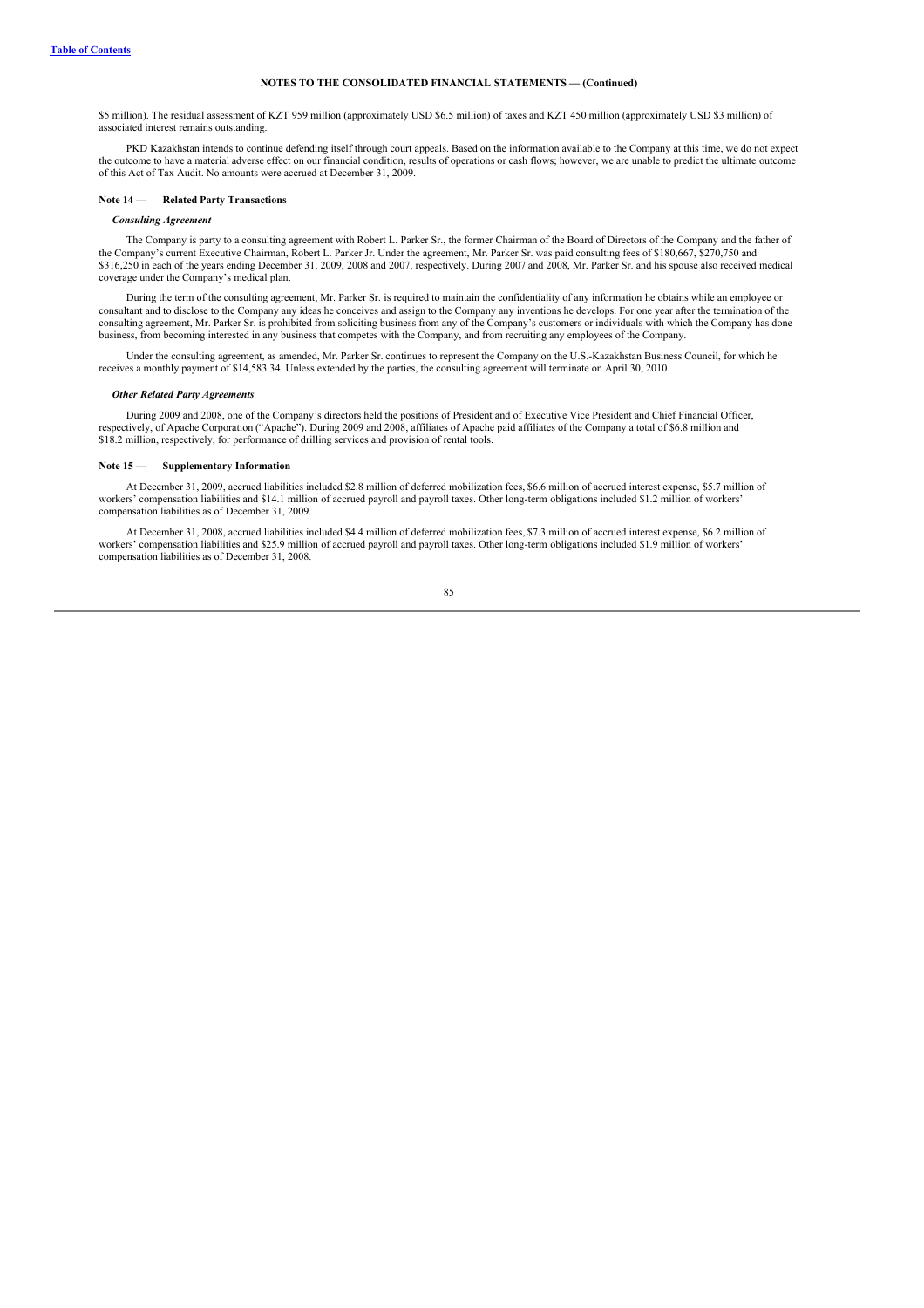### **Note 16 — Selected Quarterly Financial Data**

|                                                            | Ouarter |         |                 |                                                 |    |             |          |         |     |         |
|------------------------------------------------------------|---------|---------|-----------------|-------------------------------------------------|----|-------------|----------|---------|-----|---------|
| <b>Year 2009</b>                                           |         | First   | Third<br>Second |                                                 |    | Fourth(2)   | Total(2) |         |     |         |
|                                                            |         |         |                 |                                                 |    | (Unaudited) |          |         |     |         |
|                                                            |         |         |                 | (Dollars in thousands except per share amounts) |    |             |          |         |     |         |
| Revenues                                                   | \$      | 173,925 |                 | \$221,791                                       | S. | 181.409     | \$       | 175,785 | \$. | 752,910 |
| Operating gross margin                                     |         | 25.626  |                 | 27.290                                          |    | 16.226      | S        | 14.403  | S   | 83,545  |
| Operating income                                           | S       | 12.644  | S               | 16.868                                          | \$ | 4,882       |          | 4.928   | S   | 39,322  |
| Net income (loss)                                          | ٠D      | 2.106   | S               | 4.391                                           |    | 7,094       |          | (4,324) |     | 9,267   |
| Basic earnings per share — net income $(\text{loss})(1)$   | D       | 0.02    | S               | 0.04                                            |    | 0.06        |          | (0.04)  |     | 0.08    |
| Diluted earnings per share — net income $(\text{loss})(1)$ |         | 0.02    |                 | 0.04                                            |    | 0.06        |          | (0.04)  |     | 0.08    |

|                                                            | <b>Quarter</b>                                  |    |           |  |             |    |           |    |          |
|------------------------------------------------------------|-------------------------------------------------|----|-----------|--|-------------|----|-----------|----|----------|
| <b>Year 2008</b>                                           | First(2)                                        |    | Second(2) |  | Third(2)    |    | Fourth(2) |    | Total(2) |
|                                                            |                                                 |    |           |  | (Unaudited) |    |           |    |          |
|                                                            | (Dollars in thousands except per share amounts) |    |           |  |             |    |           |    |          |
| Revenues                                                   | 173,278                                         |    | \$216,730 |  | \$227,454   |    | \$212,380 | S. | 829,842  |
| Operating gross margin                                     | 41,490                                          |    | 50,035    |  | 52.319      |    | 47,662    | S. | 191.506  |
| Operating income (loss)                                    | 35,401                                          | D  | 42,190    |  | 43.847      | S. | (62, 258) |    | 59,180   |
| Net income (loss)                                          | 23.202                                          |    | 21.897    |  | 17,830      |    | (40,201)  |    | 22,728   |
| Basic earnings per share — net income $(\text{loss})(1)$   | 0.21                                            | \$ | 0.20      |  | 0.16        |    | (0.36)    |    | 0.20     |
| Diluted earnings per share — net income $(\text{loss})(1)$ | 0.21                                            |    | 0.19      |  | 0.16        |    | (0.36)    |    | 0.20     |

(1) As a result of shares issued during the year, earnings per share for each of the year's four quarters, which are based on weighted average shares outstanding during each quarter, may not equal the annual earnings per share, which is based on the weighted average shares outstanding during the year.

(2) Total operating income and net income includes a gain of \$15.1 million related to the sale of two barge rigs in the first quarter. Also included is a provision for reduction in carrying value of certain assets of \$1.1 million recorded in the third quarter, and an equity loss in an unconsolidated joint venture of \$1.1 million and \$26.0 million in the third and fourth quarters, respectively. See Note 8 for further information on the joint venture. Net income in the first quarter included income tax expense of \$7.0 million related to the sale of the two barge rigs and \$1.9 million related to interest on tax uncertainties recorded. Net income in the<br>second quarter included income tax expense of \$4.0 million benefit of \$25.6 million related to the settlement of tax matters related to accounting for uncertainties in income taxes. See Note 7 for further detail.

#### **Note 17 — Recent Accounting Pronouncements**

*Consolidation* — Effective January 1, 2009, we adopted the accounting standards update related to noncontrolling interest that established accounting and reporting requirements for (a) noncontrolling interest in a subsidiary and (b) the deconsolidation of a subsidiary. The update required that noncontrolling interest be reported as equity on the consolidated balance sheet and required that net income attributable to controlling interest and to noncontrolling interest be shown separately on the face of the statement of operations. The update also changes accounting for losses attributable to noncontrolling interests. Our adoption did not<br>have a material effect on our consolidated balance sheet,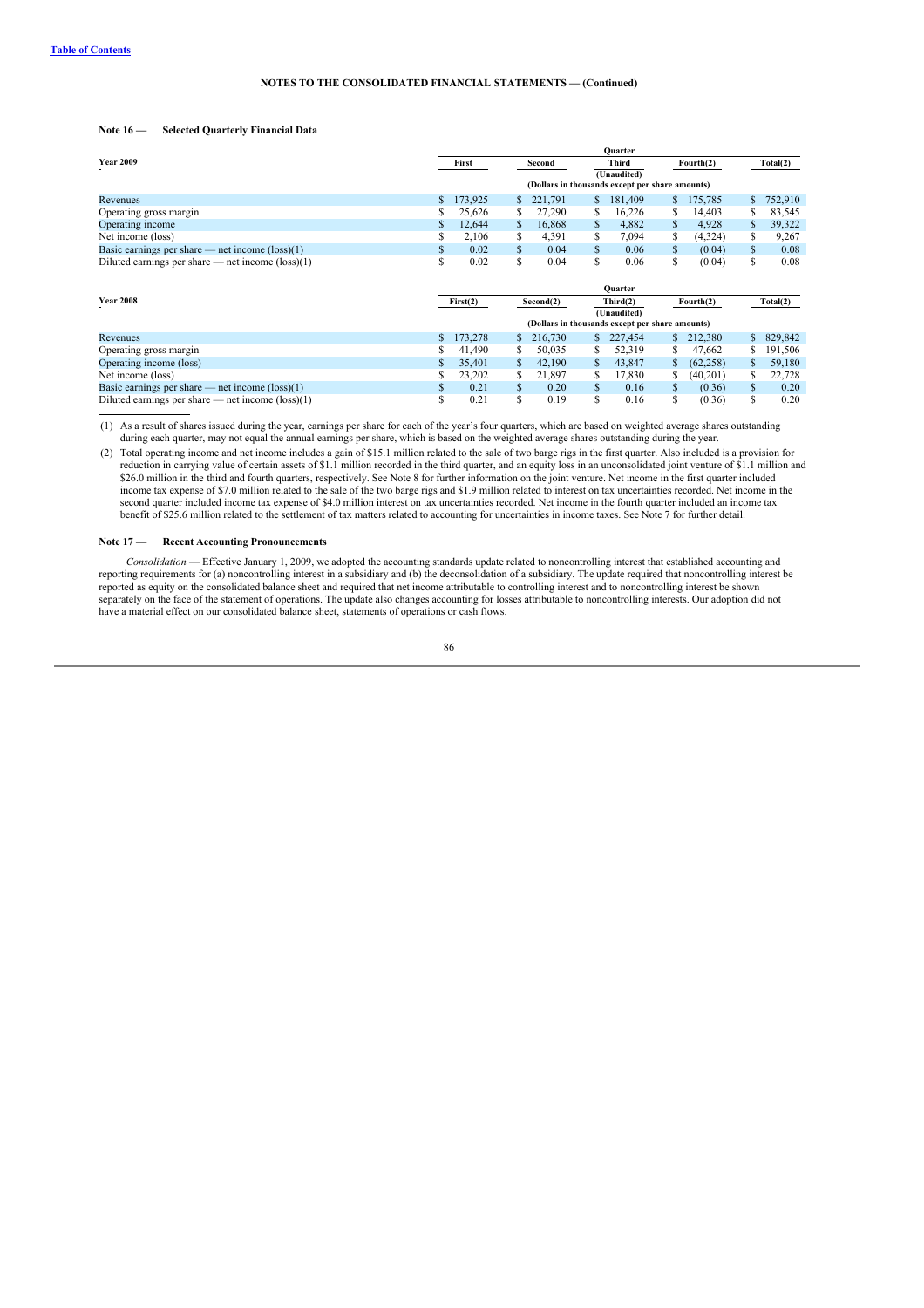*Fair Value Measurements and Disclosures* — Effective January 1, 2008, we adopted the accounting standards update related to fair value measurement of financial instruments that defined fair value, thereby offering a single source of guidance for the application of fair value measurement, established a framework for measuring fair value that contains a three-level hierarchy for the inputs to valuation techniques, and required enhanced disclosures about fair value measurements. Our adoption did not have a material effect on our consolidated balance sheet, statements of operations or cash flows.

Effective January 1, 2009, we adopted the remaining provisions of the accounting standards update for fair value measurement of nonfinancial assets and nonfinancial liabilities that are recognized or disclosed at fair value in the financial statements on a nonrecurring basis. Our adoption did not have a material effect on our consolidated balance sheet, statements of operations or cash flows.

Effective April 1, 2009, we adopted the accounting standards update related to measuring fair value when the volume and level of activity for the assets or liability have significantly decreased and identifying transactions that are not orderly, which provided additional guidance for estimating fair value when there is no active market or where the activity represents distressed sales on an interim and annual reporting basis. Our adoption did not have a material effect on our consolidated balance sheet, statements of operations or cash flows.

*Subsequent Events* — Effective for events occurring subsequent to June 30, 2009, we adopted the accounting standards update regarding subsequent events, which established the period after the balance sheet date during which management should evaluate events or transactions that may occur for potential recognition or disclosure in the financial statements, the circumstances under which an entity should recognize events or transactions occurring after the balance sheet date in its financial statements, and the disclosures that an entity should make about events or transactions that occurred after the balance sheet date. Our adoption did not have a material impact on the disclosures contained within our notes to consolidated financial statements.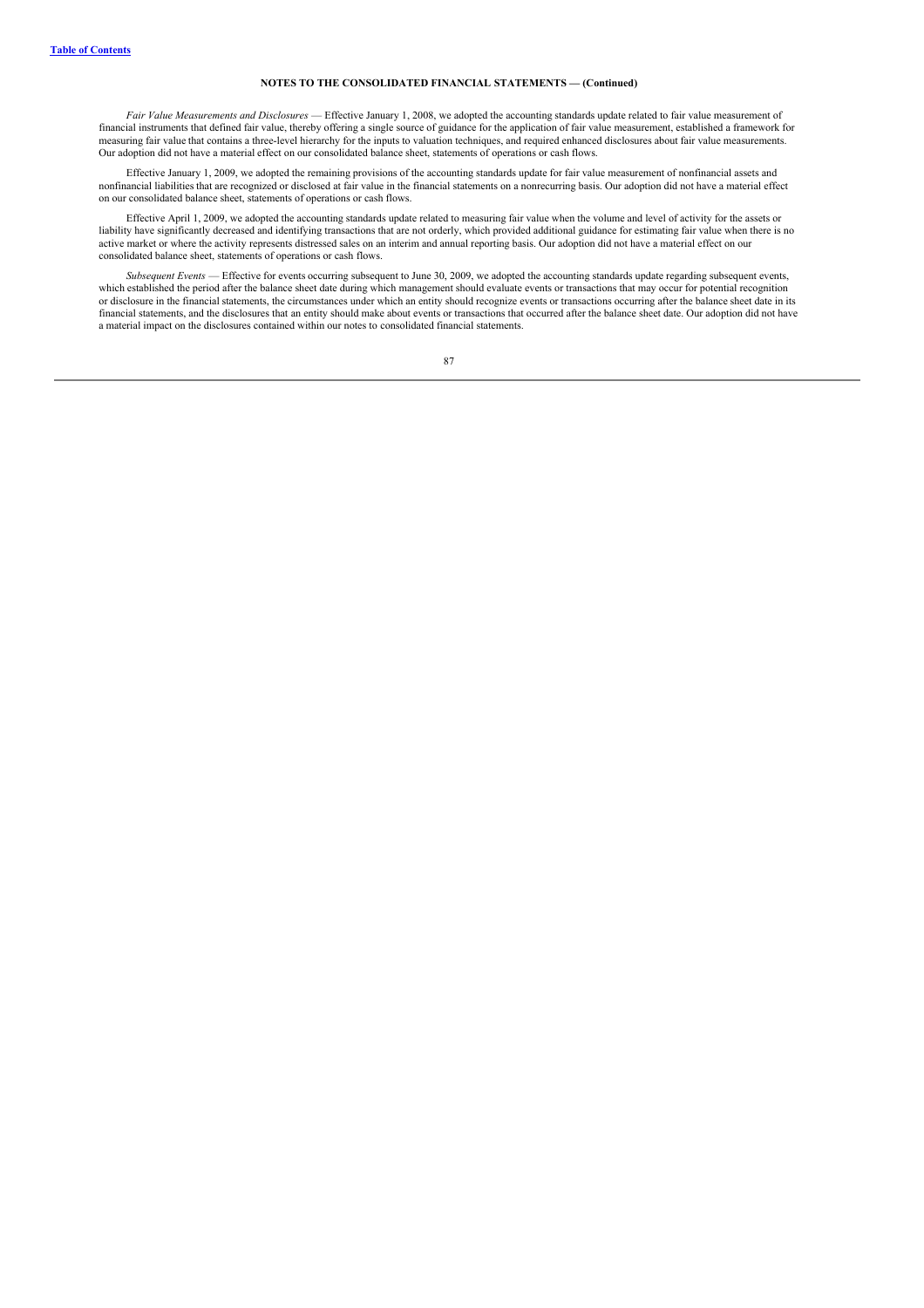### **ITEM 9.** *CHANGES IN AND DISAGREEMENTS WITH ACCOUNTANTS ON ACCOUNTING AND FINANCIAL DISCLOSURE*

### None

## **ITEM 9A.** *CONTROLS AND PROCEDURES*

*Evaluation of Disclosure Controls and Procedures* — The Company's management, under the supervision and with the participation of the chief executive officer and chief financial officer, carried out an evaluation of the effectiveness of the design and operation of the Company's disclosure controls and procedures (as<br>such term is defined in Rules 13a-15(e) and 15d-15(e) designing and evaluating the disclosure controls and procedures, management recognized that disclosure controls and procedures, no matter how well designed and operated, can provide only reasonable, not absolute, assurance of achieving the desired control objectives, and management necessarily was required to apply its judgment in evaluating the cost-benefit relationship of possible disclosure controls and procedures. Based on the evaluation, the chief executive officer and chief financial officer have concluded that the disclosure controls and procedures were effective to ensure that information required to be disclosed by the Company in the reports it files or submits with its periodic filings under the Exchange Act is recorded, processed, summarized and reported within the time periods specified in the SEC's rules and forms and such information is accumulated and communicated to management as appropriate to allow timely decisions regarding required disclosure.

*Management's Report on Internal Control over Financial Reporting —* The Company's management is responsible for establishing and maintaining adequate internal control over financial reporting, as such term is defined in Exchange Act Rules 13a-15(f) and 15d-15(f). The Company's internal control over financial reporting is designed to provide reasonable assurance regarding the reliability of financial reporting and the preparation of financial statements for external purposes in accordance with accounting principles generally accepted in the United States. The Company's internal control over financial reporting includes those policies and procedures that:

- pertain to the maintenance of records that, in reasonable detail, accurately and fairly reflect the transactions and dispositions of the assets of the Company;
- provide reasonable assurance that transactions are recorded as necessary to permit preparation of financial statements in accordance with accounting principles generally accepted in the United States, and that receipts and expenditures of the Company are being made only in accordance with authorization of management and directors of the Company; and
- provide reasonable assurance regarding prevention or timely detection of unauthorized acquisition, use or disposition of the Company's assets that could have a material effect on the financial statements.

Because of its inherent limitations, internal control over financial reporting may not prevent or detect misstatements. Also, projections of any evaluation of effectiveness to future periods are subject to risk that controls may become inadequate because of changes in conditions, or that the degree of compliance with the policies or procedures may deteriorate.

The Company's management with the participation of the chief executive officer and chief financial officer assessed the effectiveness of the Company's internal control over financial reporting as of December 31, 2009 based on criteria established in Internal Control — Integrated Framework issued by the Committee of Sponsoring Organizations of the Treadway Commission. Management's assessment included evaluation of the design and testing of the operational effectiveness of the Company's internal control over financial reporting. Management reviewed the results of its assessment with the audit committee of the board of directors.

Based on that assessment and those criteria, management has concluded that the Company's internal control over financial reporting was effective as of December 31, 2009.

KPMG LLP, the Company's independent registered public accounting firm that audited the consolidated financial statements included in this Annual Report Form 10-K, has issued a report with respect to the Company's internal control over financial reporting as of December 31, 2009.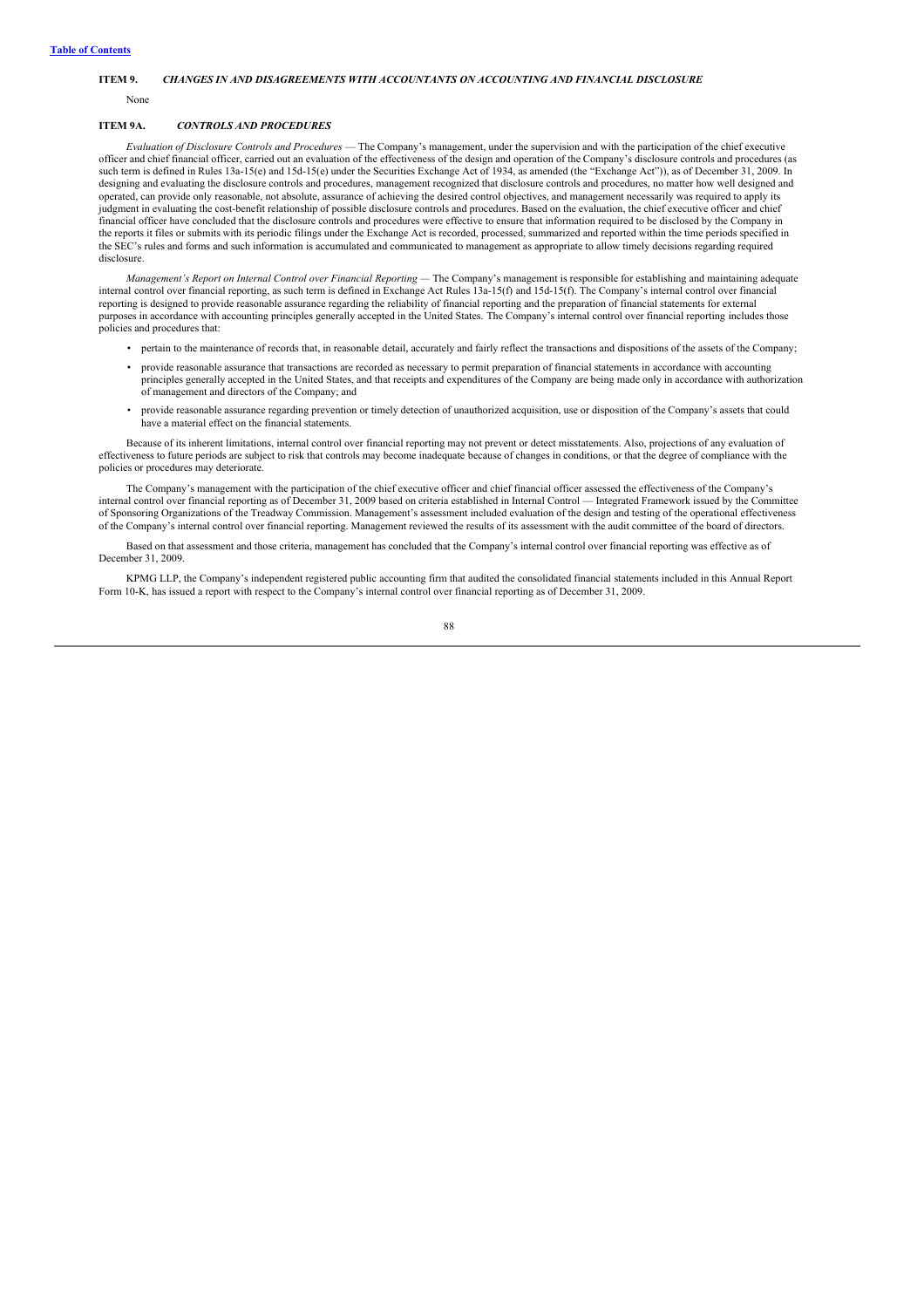*Changes in Internal Control over Financial Reporting —* There were no changes in the Company's internal control over financial reporting during the quarter ended December 31, 2009, that have materially affected, or are reasonably likely to materially affect, the Company's internal control over financial reporting.

#### **ITEM 9B.** *OTHER INFORMATION*

None.

## **PART III**

#### **ITEM 10.** *DIRECTORS, EXECUTIVE OFFICERS AND CORPORATE GOVERNANCE*

Information with respect to directors can be found under the captions "Item 1 — Election of Directors" and "Board of Directors" of the Company's 2010 Proxy Statement for the Annual Meeting of Shareholders to be held on May 7, 2010. Such information is incorporated herein by reference.

Information with respect to executive officers is shown in Item 1 of this Form 10-K.

Information with respect to the Company's audit committee and audit committee financial expert can be found under the caption "The Audit Committee" of the Company's 2010 Proxy Statement for the Annual Meeting of Shareholders to be held on May 7, 2010 and is incorporated herein by reference.

The information in the Company's 2010 Proxy Statement for the Annual Meeting of Shareholders to be held on May 7, 2010 set forth under the caption "Section 16(a) Beneficial Ownership Reporting Compliance" is incorporated herein by reference.

The Company has adopted the Parker Drilling Code of Corporate Conduct ("CCC") which includes a code of ethics that is applicable to the chief executive officer, chief financial officer, controller and other senior financial personnel as required by the SEC. The CCC includes provisions that will ensure compliance with the code of ethics required by the SEC and with the minimum requirements under the corporate governance listing standards of the NYSE. The CCC is publicly available on the Company's website at http://www.parkerdrilling.com. If any waivers of the CCC occur that apply to a director, the chief executive officer, the chief financial officer, the controller or senior financial personnel or if the Company materially amends the CCC, the Company will disclose the nature of the waiver or amendment on the website and in a current report on Form 8-K within four business days.

#### **ITEM 11.** *EXECUTIVE COMPENSATION*

"The information under the captions "Executive Compensation," "Fees and Benefit Plans for Non-Employee Directors," "2010 Director Compensation Table,"<br>"Option/SAR Grants in 2009 to Non-Employee Directors," "Compensation Co in the Company's 2010 Proxy Statement for the Annual Meeting of Shareholders to be held on May 7, 2010 is incorporated herein by reference.

#### **ITEM 12.** *SECURITY OWNERSHIP OF CERTAIN BENEFICIAL OWNERS, MANAGEMENT AND RELATED STOCKHOLDER MATTERS*

The information required by this item is hereby incorporated by reference to the information appearing under the captions "Security Ownership of Officers, Directors and Principal Shareholders" and "Equity Compensation Plan Information" in the Company's 2010 Proxy Statement for the Annual Meeting of Shareholders to be held on May 7, 2010.

#### **ITEM 13.** *CERTAIN RELATIONSHIPS AND RELATED TRANSACTIONS, AND DIRECTOR INDEPENDENCE*

The information required by this item is hereby incorporated by reference to such information appearing under the captions "Certain Relationships and Related Party Transactions" and "Director Independence Determination" in the Company's 2010 Proxy Statement for the Annual Meeting of Shareholders to be held on May 7, 2010.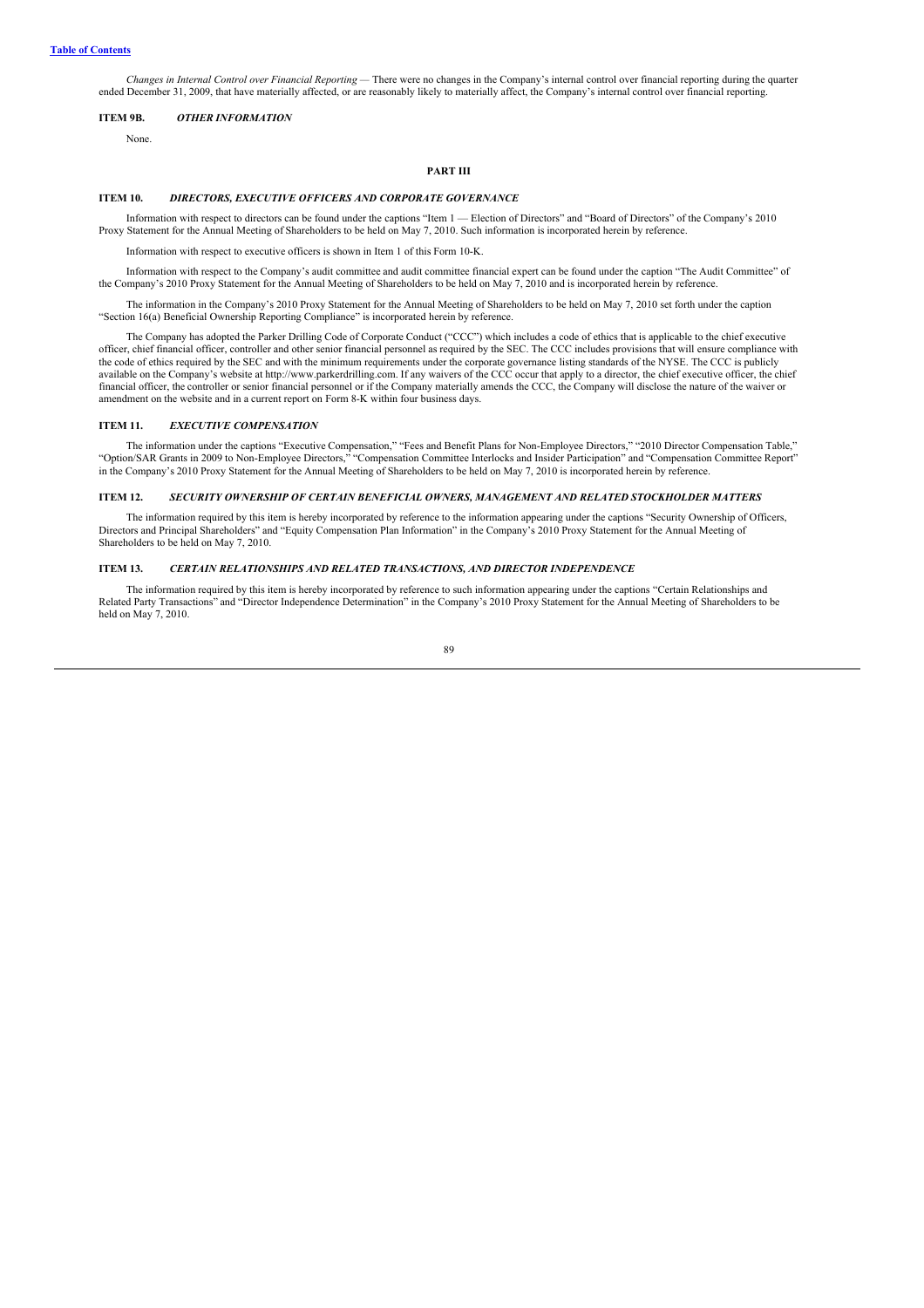#### **ITEM 14.** *PRINCIPAL ACCOUNTING FEES AND SERVICES*

The information required by this item is hereby incorporated by reference to the information appearing under the captions "Audit and Non-Audit Fees" and "Policy on Audit Committee Pre-Approval of Audit and Permissible Non-Audit Services of Independent Registered Public Accounting Firm" in the Company's 2010 Proxy Statement for the Annual Meeting of the Shareholders to be held on May 7, 2010.

### **PART IV**

### **ITEM 15.** *EXHIBITS AND FINANCIAL STATEMENT SCHEDULES*

(a) The following documents are filed as part of this report:

(1) Financial Statements of Parker Drilling Company and subsidiaries which are included in Part II, Item 8:

|                                                                                                     | Page |
|-----------------------------------------------------------------------------------------------------|------|
| Report of Independent Registered Public Accounting Firm                                             | 48   |
| Consolidated Statement of Operations for the years ended December 31, 2009, 2008 and 2007           | 50   |
| Consolidated Balance Sheet as of December 31, 2009 and 2008                                         |      |
| Consolidated Statement of Cash Flows for the years ended December 31, 2009, 2008 and 2007           | 52   |
| Consolidated Statement of Stockholders' Equity for the years ended December 31, 2009, 2008 and 2007 |      |
| Notes to the Consolidated Financial Statements                                                      | 54   |
| (2) Financial Statement Schedule:                                                                   |      |
| Schedule $II$ — Valuation and qualifying accounts                                                   | 93   |
|                                                                                                     |      |

(3) Exhibits:

**Exhibit**

### **Number Description**

- 3(a) Restated Certificate of Incorporation of the Company, as amended on May 16, 2007 (incorporated by reference to Exhibit 3.1 to the Company's Quarterly Report on Form 10-Q filed on November 9, 2007). 3(b) — By-Laws of the Company, as amended on January 31, 2003 (incorporated by reference to the Company's Annual Report on Form 10-K/A filed on September 26, 2003). 4(a) — Indenture dated as of October 10, 2003 between the Company, as issuer, certain Subsidiary Guarantors (as defined therein) and JPMorgan Chase Bank, as Trustee, respecting the 9.625% Senior Notes due 2013 (incorporated by reference to the Company's Registration Statement on Form S-4 (No. 333-110374) filed on November 10, 2003).
- 4(b) Indenture, dated as of July 5, 2007, among Parker Drilling Company, the guarantors from time to time party thereto and The Bank of New York Trust Company, N.A., with respect to the 2.125% Convertible Senior Notes due 2013 (incorporated by reference to Exhibit 4.1 to the Company's Current Report on Form 8-K filed on July 5, 2007).
- 4(c) Form of 2.125% Convertible Senior Note due 2013 (included in Exhibit 4(b)).
- 10(a) Credit Agreement, dated as of May 15, 2008, among Parker Drilling Company, as Borrower, Bank of America, N.A., as Administrative Agent and L/C Issuer, the several banks and other financial institutions or entities from time to time parties thereto, ABN AMRO BANK N.V., as Documentation Agent, and Banc of America Securities LLC and Lehman Brothers Inc., as Joint Lead Arrangers and Book Managers (incorporated by reference to Exhibit 10.1 to the Company's Current Report on Form 8-K filed on May 21, 2008).
- 10(b) Amended and Restated Parker Drilling Company Stock Bonus Plan effective as of January 1, 1999 (incorporated by reference to Exhibit 10(a) to the Company's Quarterly Report on Form 10-Q filed on May 14, 1999).\*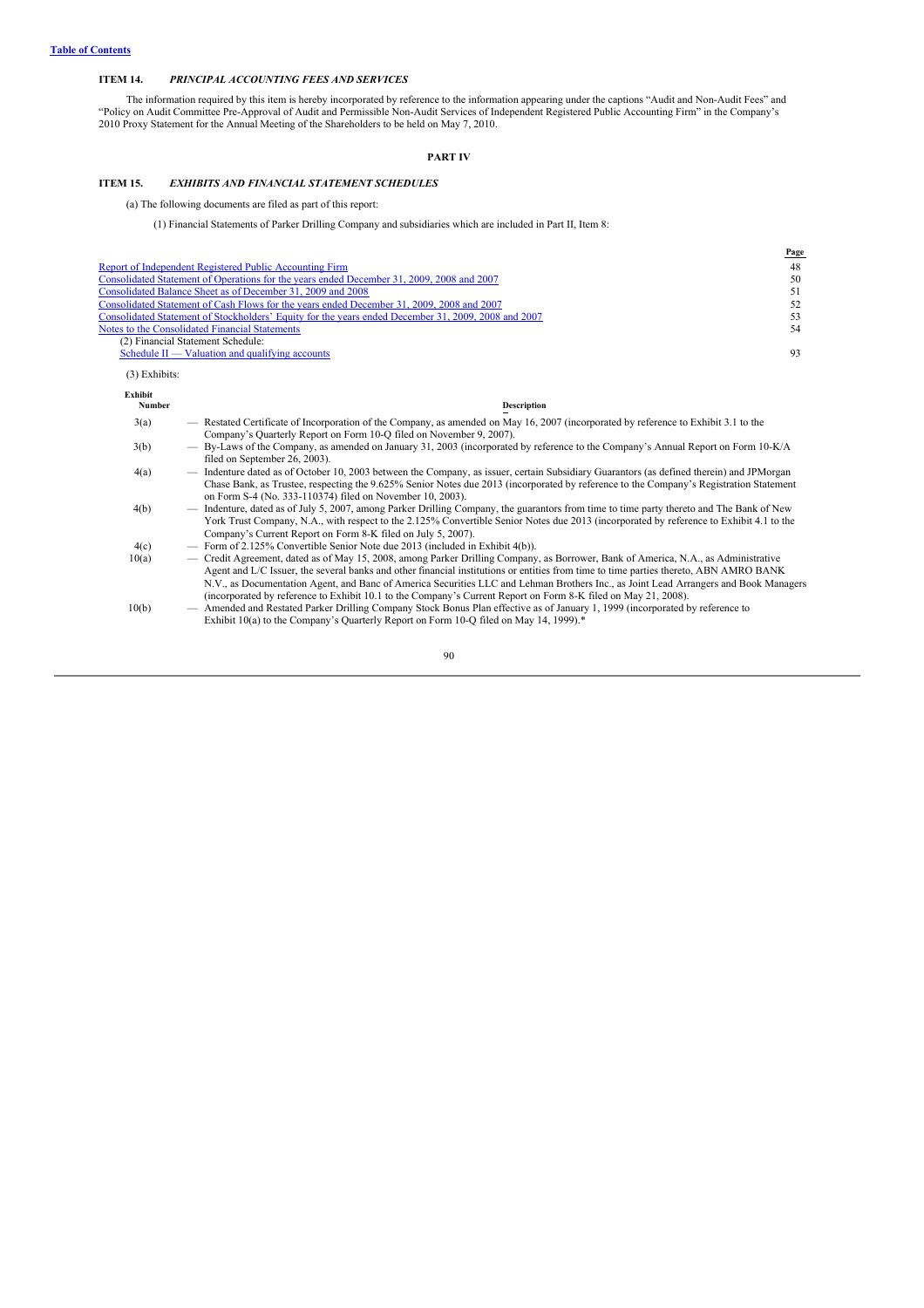# **Table of Contents**

| Exhibit<br>Number | Description                                                                                                                                                                                                                                                                                                                                                           |
|-------------------|-----------------------------------------------------------------------------------------------------------------------------------------------------------------------------------------------------------------------------------------------------------------------------------------------------------------------------------------------------------------------|
| 10(c)             | - Parker Drilling Company Incentive Compensation Plan, dated December 17, 2008, and effective January 1, 2008 (incorporated by                                                                                                                                                                                                                                        |
| 10(d)             | reference to Exhibit 10(b) to the Company's Annual Report on Form 10-K filed on March 2, 2009). <sup>*</sup><br>- 1994 Parker Drilling Company Limited Deferred Compensation Plan (incorporated herein by reference to Exhibit 10(h) to the Company's<br>Annual Report on Form 10-K filed on November 9, 1995).*                                                      |
| 10(e)             | $-$ 1994 Non-Employee Director Stock Option Plan (incorporated by reference to Exhibit 10(i) to the Company's Annual Report on<br>Form 10-K filed on November 9, 1995).*                                                                                                                                                                                              |
| 10(f)             | $-$ 1994 Executive Stock Option Plan (incorporated by reference to Exhibit 10(j) to the Company's Annual Report on Form 10-K filed on<br>November 9, 1995).*                                                                                                                                                                                                          |
| 10(g)             | - Parker Drilling Company and Subsidiaries 1991 Stock Grant Plan (incorporated by reference to Exhibit $10(c)$ to the Company's Annual<br>Report on Form 10-K dated November 2, 1992).*                                                                                                                                                                               |
| 10(h)(1)          | — Third Amended and Restated Parker Drilling 1997 Stock Plan effective July 24, 2002 (incorporated by reference to Exhibit 10(e) to the<br>Company's Annual Report on Form 10-K filed on March 20, 2003).*                                                                                                                                                            |
| 10(h)(2)          | - Form of Stock Option Award Agreement to the Third Amended and Restated Parker Drilling 1997 Stock Plan (incorporated by reference to<br>Exhibit 10(m) to the Company's Annual Report on Form 10-K filed on March 16, 2005). <sup>*</sup>                                                                                                                            |
| 10(h)(3)          | - Form of Stock Grant Award Agreement to the Third Amended and Restated Parker Drilling 1997 Stock Plan (incorporated by reference to<br>Exhibit $10(n)$ to the Company's Annual Report on Form 10-K filed on March 16, 2005). <sup>*</sup>                                                                                                                           |
| 10(i)(1)          | - 2005 Long Term Incentive Plan ("2005 LTIP") (incorporated by reference to the Annex E to the Company's Definitive Proxy Statement<br>filed on March 25, 2005).*                                                                                                                                                                                                     |
| 10(i)(2)          | - First Amendment to the 2005 LTIP (incorporated by reference to Annex B to the Company's Definitive Proxy Statement filed on<br>March 21, 2008).*                                                                                                                                                                                                                    |
| 10(i)(3)          | - Second Amendment to the 2005 LTIP, dated December 13, 2008 (incorporated by reference to Exhibit 10(j) to the Company's Annual<br>Report on Form 10-K filed on March 2, 2009).*                                                                                                                                                                                     |
| 10(i)(4)          | - Form of Restricted Stock Award Agreement under the 2005 LTIP (incorporated by reference to Exhibit 10.2 to the Company's Current<br>Report on Form 8-K filed on May 3, 2005).*                                                                                                                                                                                      |
| 10(i)(5)          | - Form of Performance Based Restricted Stock Award Agreement under the 2005 LTIP (incorporated by reference to Exhibit 10.3 to the<br>Company's Current Report on Form 8-K filed on May 3, 2005). <sup>*</sup>                                                                                                                                                        |
| 10(i)             | - Form of Indemnification Agreement entered into between Parker Drilling Company and each director and executive officer of Parker<br>Drilling Company (incorporated by reference to Exhibit $10(g)$ to the Company's Annual Report on Form 10-K filed on March 20, 2003). <sup>*</sup>                                                                               |
| 10(k)             | - Form of Employment Agreement entered into between Parker Drilling Company and certain executive and other officers of Parker Drilling<br>Company, (incorporated by reference to Exhibit 10(h) to the Company's Annual Report on Form 10-K filed on March 20, 2003).*                                                                                                |
| 10(1)             | - Form of Lease Agreement between Parker Drilling Management Services, Inc. entered into by the Robert L. Parker Sr. Family Limited<br>Partnership and Robert L. Parker Jr. dated January 1, 2004 (incorporated by reference to Exhibit 10(a) to the Company's Quarterly Report                                                                                       |
| 10(m)             | on Form 10-O filed on August 9, 2004).*<br>- Form of Personnel Services Contract between Parker Drilling Management Services, Inc. and the Robert L. Parker Sr. Family Limited<br>Partnership and Robert L. Parker Jr. dated January 1, 2004 (incorporated by reference to Exhibit 10(b) to the Company's Quarterly Report<br>on Form 10-O filed on August 9, 2004).* |
| 10(n)(1)          | — Consulting Agreement between Parker Drilling Company and Robert L. Parker Sr. dated April 12, 2006 (incorporated by reference to<br>Exhibit 10.1 to the Company's Current Report on Form 8-K filed on April 12, 2006).*                                                                                                                                             |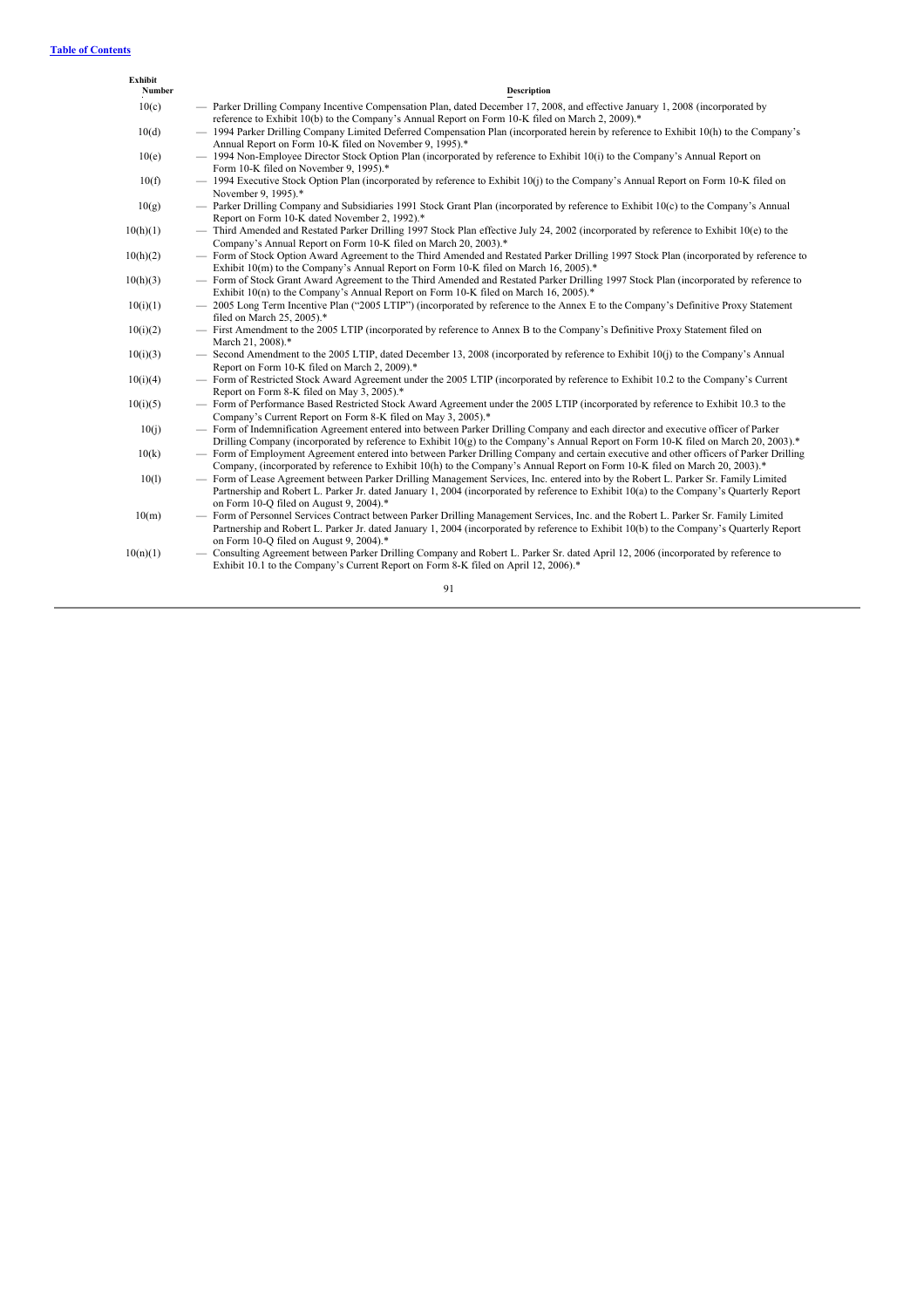# **Table of Contents**

| Exhibit<br>Number | Description                                                                                                                                                                                                                                                                                                               |
|-------------------|---------------------------------------------------------------------------------------------------------------------------------------------------------------------------------------------------------------------------------------------------------------------------------------------------------------------------|
|                   |                                                                                                                                                                                                                                                                                                                           |
| 10(n)(2)          | — Amendment to Consulting Agreement between Parker Drilling Company and Robert L. Parker Sr., effective as of May 1, 2008                                                                                                                                                                                                 |
|                   | (incorporated by reference to Exhibit 10(t) to the Company's Annual Report on Form 10-K filed on March 2, 2009). <sup>*</sup>                                                                                                                                                                                             |
| 10(n)(3)          | - Second Amendment to Consulting Agreement between Parker Drilling Company and Robert L. Parker Sr., dated May 1, 2009.*                                                                                                                                                                                                  |
| 10 <sub>(o)</sub> | - Termination of Split Dollar Life Insurance Agreement between Parker Drilling Company, Robert L. Parker Sr., and Robert L. Parker Sr.<br>and Catherine Mae Parker Family Trust dated April 12, 2006 (incorporated by reference to Exhibit 10.2 to the Company's Current Report<br>on Form 8-K filed on April 12, 2006).* |
| 10(p)             | — Confirmation of Convertible Bond Hedge Transaction, dated as of June 28, 2007, by and between Parker Drilling Company and Bank of<br>America, N.A (incorporated by reference to Exhibit 10.1 to the Company's Current Report on Form 8-K filed on July 5, 2007).                                                        |
| 10(q)             | — Confirmation of Convertible Bond Hedge Transaction, dated as of June 28, 2007, by and between Parker Drilling Company and Deutsche                                                                                                                                                                                      |
|                   | Bank AG, London Branch (incorporated by reference to Exhibit 10.2 to the Company's Current Report on Form 8-K filed on July 5, 2007).                                                                                                                                                                                     |
| 10(r)             | — Confirmation of Convertible Bond Hedge Transaction, dated as of June 28, 2007, by and between Parker Drilling Company and Lehman                                                                                                                                                                                        |
|                   | Brothers OTC Derivatives Inc. (incorporated by reference to Exhibit 10.3 to the Company's Current Report on Form 8-K filed on July 5,<br>2007).                                                                                                                                                                           |
| 10(s)             | - Confirmation of Issuer Warrant Transaction dated as of June 28, 2007, by and between Parker Drilling Company and Bank of America,                                                                                                                                                                                       |
|                   | N.A. (incorporated by reference to Exhibit 10.4 to the Company's Current Report on Form 8-K filed on July 5, 2007).                                                                                                                                                                                                       |
| 10(t)             | — Confirmation of Issuer Warrant Transaction, dated as of June 28, 2007, by and between Parker Drilling Company and Deutsche Bank AG,<br>London Branch (incorporated by reference to Exhibit 10.5 to the Company's Current Report on Form 8-K filed on July 5, 2007).                                                     |
| 10(u)             | — Confirmation of Issuer Warrant Transaction dated as of June 28, 2007, by and between Parker Drilling Company and Lehman Brothers<br>OTC Derivatives Inc. (incorporated by reference to Exhibit 10.6 to the Company's Current Report on Form 8-K filed on July 5, 2007).                                                 |
| 10(v)             | — Amendment to Confirmation of Issuer Warrant Transaction dated as of June 29, 2007, by and between Parker Drilling Company and Bank<br>of America, N.A. (incorporated by reference to Exhibit 10.7 to the Company's Current Report on Form 8-K filed on July 5, 2007).                                                   |
| 10(w)             | — Amendment to Confirmation of Issuer Warrant Transaction, dated as of June 29, 2007, by and between Parker Drilling Company and<br>Deutsche Bank AG, London Branch (incorporated by reference to Exhibit 10.8 to the Company's Current Report on Form 8-K filed on<br>July 5, 2007).                                     |
| 10(x)             | - Amendment to Confirmation of Issuer Warrant Transaction, dated as of June 29, 2007, by and between Parker Drilling Company and<br>Lehman Brothers OTC Derivatives Inc. (incorporated by reference to Exhibit 10.9 to the Company's Current Report on Form 8-K filed on<br>July 5, 2007).                                |
| 21                | - Subsidiaries of the Registrant.                                                                                                                                                                                                                                                                                         |
| 23.1              | - Consent of KPMG LLP.                                                                                                                                                                                                                                                                                                    |
| 31.1              | — David C. Mannon, President and Chief Executive Officer, Rule 13a-14(a)/15d-14(a) Certification.                                                                                                                                                                                                                         |
| 31.2              | — W. Kirk Brassfield, Senior Vice President and Chief Financial Officer, Rule $13a-14(a)/15d-14(a)$ Certification.                                                                                                                                                                                                        |
| 32.1              | - David C. Mannon, President and Chief Executive Officer, Section 1350 Certification.                                                                                                                                                                                                                                     |
| 32.2              | - W. Kirk Brassfield, Senior Vice President and Chief Financial Officer, Section 1350 Certification.                                                                                                                                                                                                                      |

\* — Management contract, compensatory plan or agreement.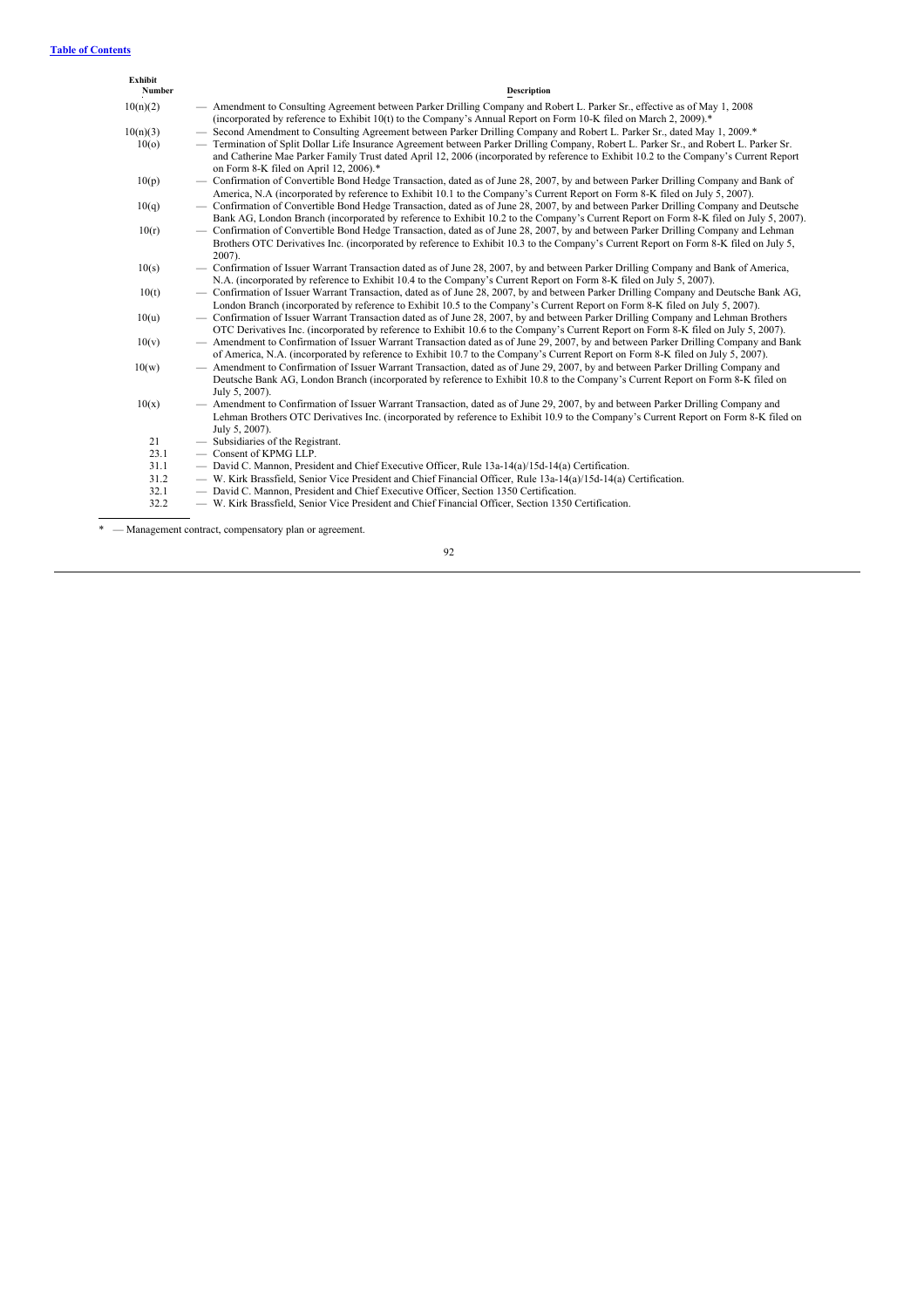## **PARKER DRILLING COMPANY AND SUBSIDIARIES**

## **SCHEDULE II — VALUATION AND QUALIFYING ACCOUNTS**

| <b>Classifications</b>                                    | <b>Balance</b><br>at<br>Beginning<br>of Year | Charged<br>to Cost<br>and<br><b>Expenses</b> | Charged<br>to Other<br><b>Accounts</b><br>(Dollars in thousands) | <b>Deductions</b>              | <b>Balance</b><br>at End of<br>Year |
|-----------------------------------------------------------|----------------------------------------------|----------------------------------------------|------------------------------------------------------------------|--------------------------------|-------------------------------------|
| Year ended December 31, 2009                              |                                              |                                              |                                                                  |                                |                                     |
| Allowance for doubtful accounts and notes                 | 3,169<br>s                                   | \$2,246                                      | S.                                                               | S<br>1,320                     | 4,095<br>S.                         |
| Deferred tax valuation allowance                          | 4,556<br>S.                                  | 638<br>\$                                    |                                                                  | $\qquad \qquad \longleftarrow$ | 5.194<br>S.                         |
| Year ended December 31, 2008                              |                                              |                                              |                                                                  |                                |                                     |
| Allowance for doubtful accounts and notes                 | 3,152<br>S.                                  | 76<br>\$                                     | $\qquad \qquad -$                                                | 59                             | \$<br>3,169                         |
| Reduction in carrying value of rig materials and supplies | 2,607                                        | \$<br>(903)                                  |                                                                  | \$.<br>1.704                   | \$                                  |
| Deferred tax valuation allowance                          | 6,391<br>S.                                  | \$.                                          |                                                                  | 1.835<br>S.                    | $\mathbf{s}$<br>4,556               |
| Year ended December 31, 2007                              |                                              |                                              |                                                                  |                                |                                     |
| Allowance for doubtful accounts and notes                 | 1,481                                        | \$1,975                                      | S.<br>$\overline{\phantom{a}}$                                   | 304                            | \$3,152                             |
| Reduction in carrying value of rig materials and supplies | 4,337                                        | (590)<br>\$                                  |                                                                  | S<br>1.140                     | S.<br>2,607                         |
| Deferred tax valuation allowance                          | S.                                           | --                                           | \$6,391                                                          | S                              | 6,391<br>S.                         |
|                                                           |                                              |                                              |                                                                  |                                |                                     |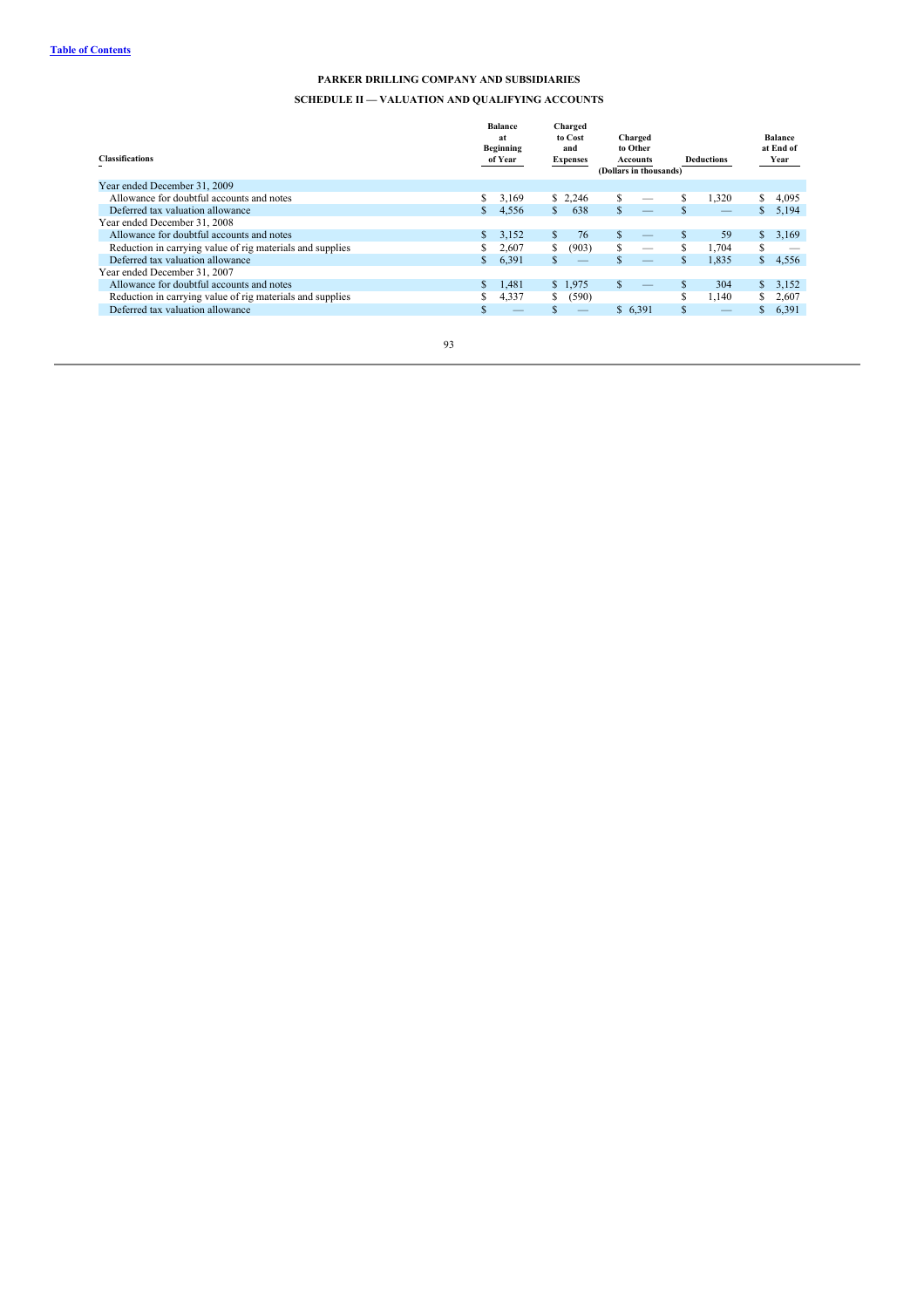## **SIGNATURES**

Pursuant to the requirements of the Securities Exchange Act of 1934, the registrant has duly caused this report to be signed on its behalf by the undersigned hereunto duly authorized.

## **PARKER DRILLING COMPANY**

By: /s/ W. Kirk Brassfield

W. Kirk Brassfield Senior Vice President and Chief Financial Officer

Date: March 3, 2010

Pursuant to the requirements of the Securities Exchange Act of 1934, this report has been signed below by the following persons on behalf of the Registrant and in the capacities and on the dates indicated.

|     | Signature                                        | <b>Title</b>                                                                       | Date          |
|-----|--------------------------------------------------|------------------------------------------------------------------------------------|---------------|
| By: | /s/ Robert L. Parker Jr.<br>Robert L. Parker Jr. | <b>Executive Chairman and Director</b>                                             | March 3, 2010 |
| By: | /s/ David C. Mannon<br>David C. Mannon           | President and Chief Executive Officer (Principal Executive<br>Officer)             | March 3, 2010 |
| By: | /s/ W. Kirk Brassfield<br>W. Kirk Brassfield     | Senior Vice President and Chief Financial Officer<br>(Principal Financial Officer) | March 3, 2010 |
| By: | /s/ Philip A. Schlom<br>Philip A. Schlom         | Controller (Principal Accounting Officer)                                          | March 3, 2010 |
| By: | /s/ George J. Donnelly<br>George J. Donnelly     | Director                                                                           | March 3, 2010 |
| By: | /s/ John W. Gibson, Jr.<br>John W. Gibson, Jr.   | Director                                                                           | March 3, 2010 |
| By: | /s/ Robert W. Goldman<br>Robert W. Goldman       | Director                                                                           | March 3, 2010 |
| By: | /s/ Gary R. King<br>Gary R. King                 | Director                                                                           | March 3, 2010 |
| By: | /s/ Robert E. McKee III<br>Robert E. McKee III   | Director                                                                           | March 3, 2010 |
| By: | /s/ Roger B. Plank<br>Roger B. Plank             | Director                                                                           | March 3, 2010 |
| By: | /s/ R. Rudolph Reinfrank<br>R. Rudolph Reinfrank | Director                                                                           | March 3, 2010 |
|     |                                                  |                                                                                    |               |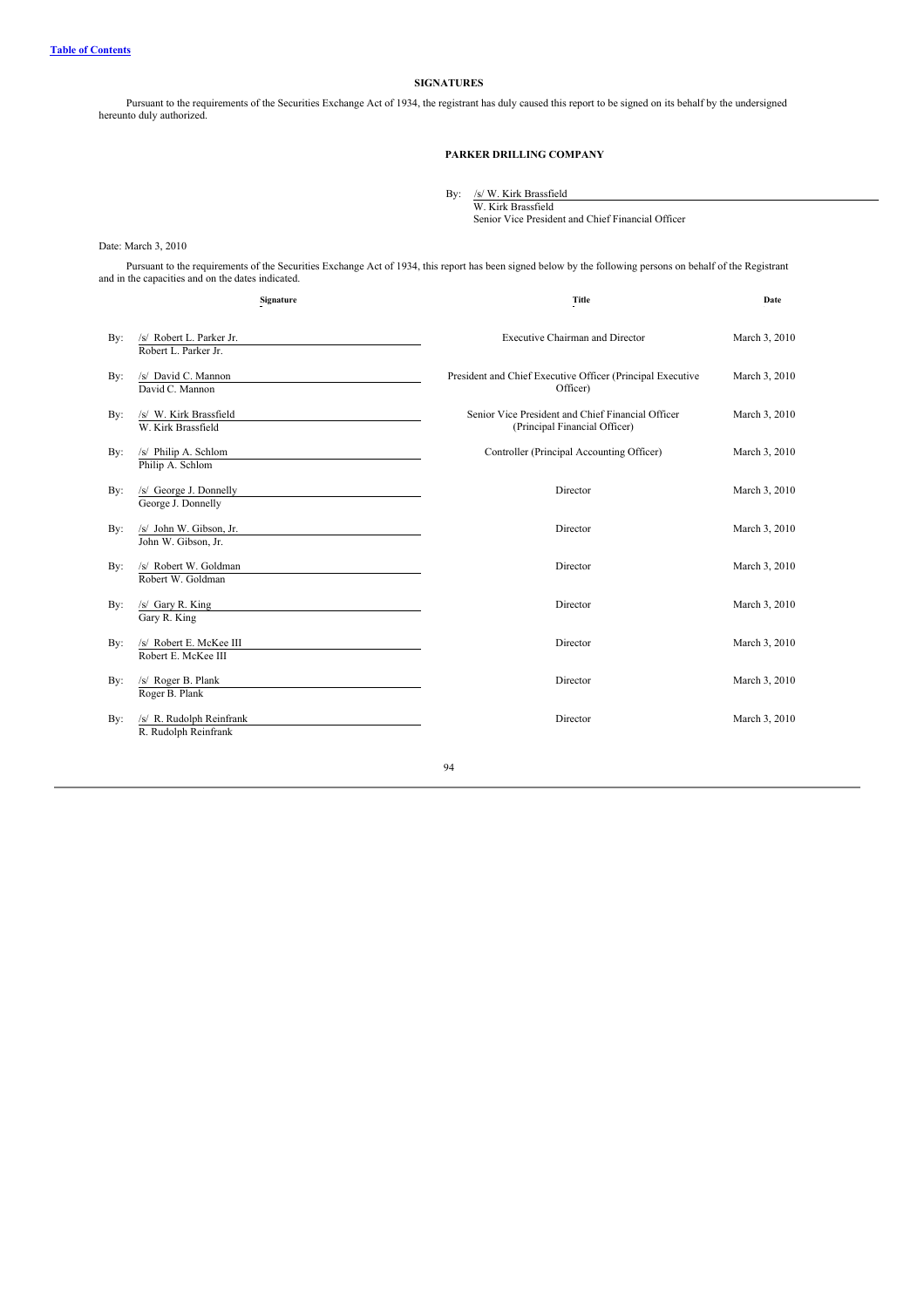## **INDEX TO EXHIBITS**

| Exhibit<br>Number | <b>Description</b>                                                                                                      |
|-------------------|-------------------------------------------------------------------------------------------------------------------------|
| 10(n)(3)          | - Second Amendment to Consulting Agreement between Parker Drilling Company and Robert L. Parker Sr., dated May 1, 2009. |
| 21                | - Subsidiaries of the Registrant.                                                                                       |
| 23.1              | — Consent of KPMG LLP — Independent Registered Public Accounting Firm.                                                  |
| 31.1              | — David C. Mannon, President and Chief Executive Officer, Rule 13a-14(a)/15d-14(a) Certification.                       |
| 31.2              | — W. Kirk Brassfield, Senior Vice President and Chief Financial Officer, Rule $13a-14(a)/15d-14(a)$ Certification.      |
| 32.1              | — David C. Mannon, President and Chief Executive Officer, Section 1350 Certification.                                   |
| 32.2              | - W. Kirk Brassfield, Senior Vice President and Chief Financial Officer, Section 1350 Certification.                    |

- 
-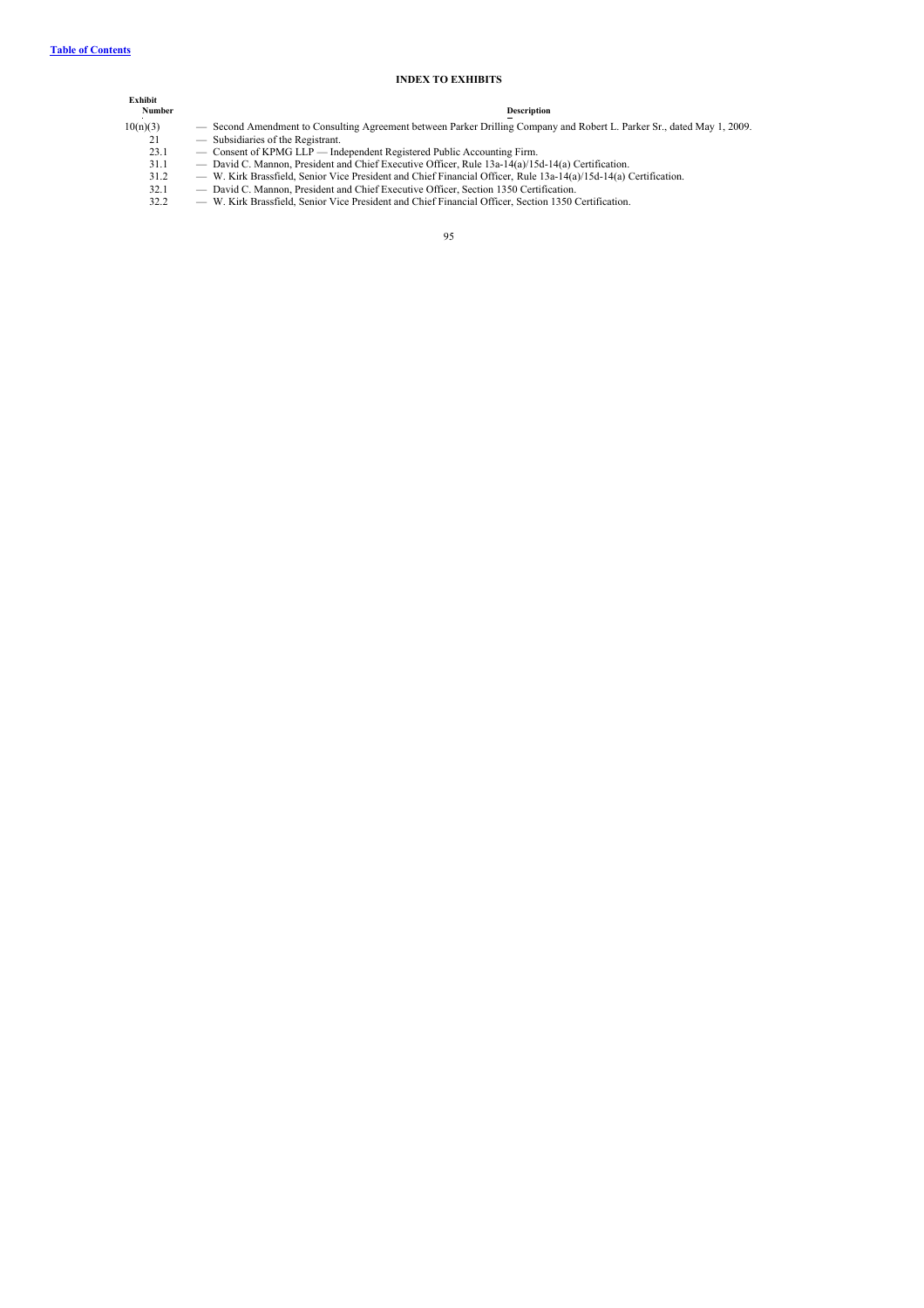## Second Amendment to Consulting Agreement

Second Amendment effective as of the 1st day of May, 2009 (the "Effective Date"), to that certain Consulting Agreement entered into on April 12, 2006, between Robert L. Parker ("Parker"), an individual who resides in Tulsa, Oklahoma, and Parker Drilling Company, a Delaware corporation (the "Company") (as amended by the First Amendment effective May 1, 2008, the "Agreement") (the "Second Amendment").

WHEREAS, management has determined that it is in the best interests of the Company to amend the Agreement to extend the term for one (1) year due to the valuable services that Parker provides to the Company through his service on the US-Kazakhstan Business Council and by promoting the business of the Company with major and national oil companies; and

WHEREAS, Parker is willing to amend the Agreement in accordance with the terms contained in this Second Amendment;

NOW, THEREFORE, in consideration of the covenants and conditions contained herein, the parties hereby agree to amend the Agreement as follows:

1. Section 3 shall be amended to provide that the Consulting Term shall be extended for one (1) year through April 30, 2010, subject to earlier termination as provided in paragraph 2 below. As compensation for providing consulting services, the Company shall pay Parker the amounts specified in paragraph 2 below from and after the Effective Date of this Second Amendment.

2. Section 5 shall be amended to provide that the only payments and benefits payable to Parker, from and after the Effective Date of this Second Amendment until the termination of the Consulting Term, shall be a consulting fee of \$14,583.34 per month, payable by the fifth (5th) day of each calendar month.

3. Except as specifically amended by this Second Amendment, all other terms and conditions of the Agreement shall remain in full force and effect.

IN WITNESS WHEREOF, Parker and the Company have executed this Second Amendment to be effective as of the date first written above.

PARKER DRILLLING COMPANY ROBERT L. PARKER

By: /s/ Dave Mannon By: /s/ Robert L. Parker

Title: President & COO

Name: Dave Mannon Name: Robert L. Parker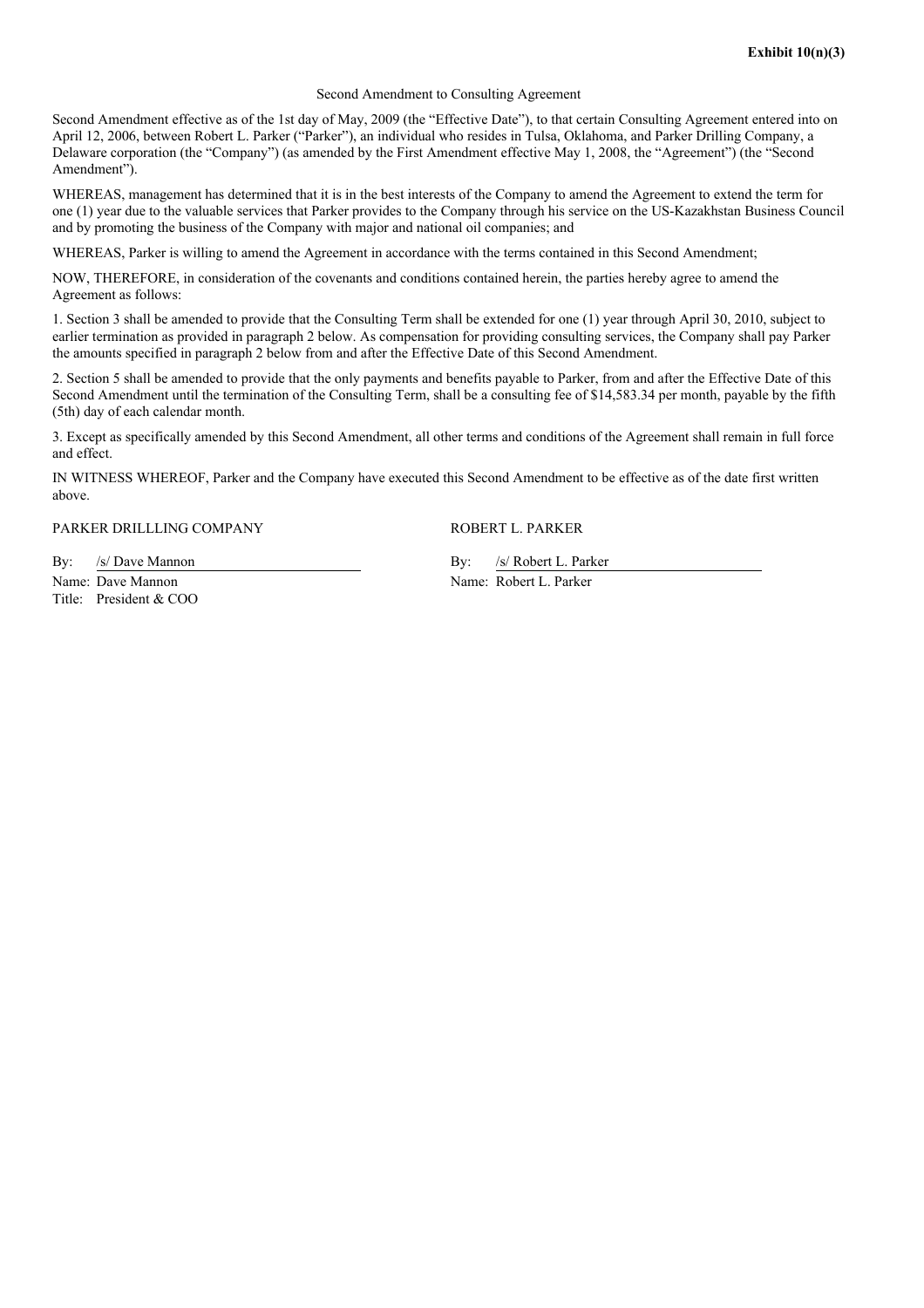# **SUBSIDIARIES OF THE REGISTRANT**

Consolidated Subsidiaries of the Registrant (Jurisdiction of incorporation):

| Parker Drilling Company of Oklahoma, Incorporated (Oklahoma)                        | $100\%$ |
|-------------------------------------------------------------------------------------|---------|
| Parker Technology, Inc. (Oklahoma)                                                  | $100\%$ |
| Parker-VSE, Inc. (formerly Vance Systems Engineering, Inc.) (Nevada) <sup>(1)</sup> | $100\%$ |
| Parker Drilling Company International Limited (Nevada) <sup>(2)</sup>               | $100\%$ |
| Parker Drilling Company Limited LLC (Delaware)                                      | $100\%$ |
| Parker North America Operations, Inc. (Nevada) <sup>(3)</sup>                       | $100\%$ |
| Parker Drilling Company (Bolivia) S.A. (Bolivia)                                    | $100\%$ |
| Universal Rig Service LLC (Delaware)                                                | $100\%$ |

Certain subsidiaries have been omitted from the list since they would not, even if considered in the aggregate, constitute a significant subsidiary. All subsidiaries are included in the consolidated financial statements.

- (1) Parker-VSE, Inc. (formerly Vance Systems Engineering, Inc.) owns 100% of Parker Drilling Company Limited (Bahamas) and 93% of Parker Drilling Company Eastern Hemisphere, Ltd. (Oklahoma). Parker Drilling Company Limited (Bahamas) owns 7% of Parker Drilling Company Eastern Hemisphere, Ltd. (Oklahoma).
- (2) Parker Drilling Company International Limited owns 100% of Choctaw International Rig Corp. (Nevada); Creek International Rig Corp. (Nevada) and Parker Drilling Company of Argentina, Inc. (Nevada). It also owns 65% of Parker Drilling Eurasia, Inc. (Delaware) and 74% of Parker Drilling Pacific Rim, Inc. (Delaware).
- (3) Parker North America Operations, Inc. owns 100% of Parker Drilling Company North America, Inc. (Nevada); Parker USA Drilling Company (Nevada) and Parker Drilling Offshore Corporation (Nevada).\*
	- Parker Drilling Offshore Corporation owns 100% of the following entities:
		- **•** Mallard Argentine Holdings, Ltd. (Cayman Islands)
		- **•** Mallard Drilling of South America, Inc. (Cayman Islands)
		- **•** Mallard Drilling of Venezuela, Inc. (Cayman Islands)
		- **•** Parker Drilling Offshore International, Inc. (formerly Mallard Drilling International, Inc.)(Cayman Islands), which owns 100% of Parker Drilling (Nigeria) Limited (Nigeria) and 100% of KDN Drilling Limited (Nigeria).
		- **•** Parker Drilling Offshore USA, L.L.C. (Oklahoma), which owns 100% of Parker Drilling Company of Mexico, LLC (Nevada), 98% of Parker Drilling de Mexico, SRL (Mexico), 2% of PD Servicios Integrales, SRL (Mexico) and 100% of Parker Enex, LLC (Delaware).
		- **•** Parker Technology, L.L.C. (Louisiana)
		- **•** Parker Tools, LLC (Oklahoma), which owns 99% of Quail Tools, L.P. (formerly Quail Tools, L.L.P.) (Oklahoma).
		- **•** Quail USA, LLC (Oklahoma), which owns 1% of Quail Tools, L.P. (formerly Quail Tools, L.L.P.) (Oklahoma).
	- Parker Drilling Offshore Corporation owns 98% of PD Servicios Integrales, SRL (Mexico).
	- Parker Drilling Offshore Corporation owns 2% of Parker Drilling de Mexico, SRL (Mexico).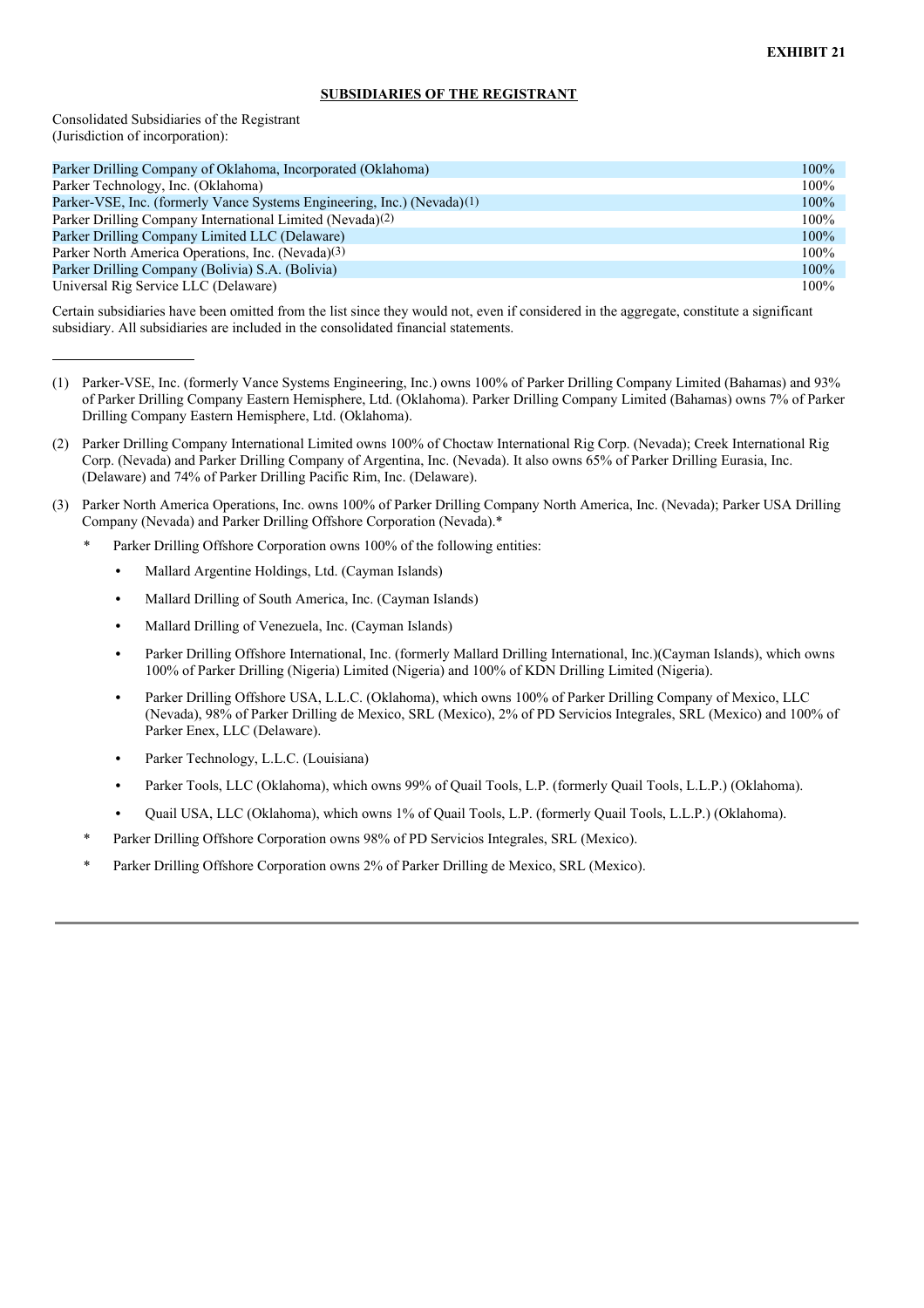## **SUBSIDIARIES OF THE REGISTRANT** *(continued)*

- Parker Drilling Offshore Corporation owns 35% of Parker Drilling Eurasia, Inc. (Delaware), which owns 100% of Parker Drillserv, LLC (Delaware), 100% of Parker Drilltech, LLC (Delaware) and 99.96% of PD Offshore Holdings C.V. (Netherlands) which owns 100% of Parker 3source, LLC (Delaware) and 99.97% of PD Selective Holdings C.V. (Netherlands) which owns 100% of the following entities:
	- **•** Parker Cyprus Ventures Limited (Cyprus)
	- **•** Parker Drillex, LLC (Delaware)
	- **•** Parker Drilling AME Limited (Cayman Islands)
	- **•** Parker Drilling Company of New Guinea, LLC (Delaware)
	- **•** Parker Drilling Company of Sakhalin (Russia)
	- **•** Parker Drilling Company of Singapore, LLC (Delaware)
	- **•** Parker Drilling Netherlands B.V. (Netherlands)
	- **•** Parker Drillsource, LLC (Delaware)
	- **•** PD Labor Sourcing, Ltd. (Cayman Islands)
	- **•** PD Personnel Services, Ltd. (Cayman Islands) and 99.9% of Parker Drilling Company Kuwait Limited (Bahamas).
- Parker Drilling Offshore Corporation owns 26% of Parker Drilling Pacific Rim, Inc. (Delaware), which owns 100% of Parker Rigsource, LLC (Delaware) and 99% of PD International Holdings C.V. (Netherlands) which owns 100% of Parker 5272, LLC (Delaware) and 99.96% of PD Dutch Holdings C.V. (Netherlands) which owns 100% of the following entities:
	- **•** Parker Cyprus Leasing Limited (Cyprus)
	- **•** Parker Drilling (Kazakstan), LLC (Delaware)
	- **•** Parker Drilling Company International, LLC (Delaware)
	- **•** Parker Drilling Company of New Zealand Limited (New Zealand)
	- **•** Parker Drilling Dutch B.V. (Netherlands)
	- **•** Parker Drilling International of New Zealand Limited (New Zealand)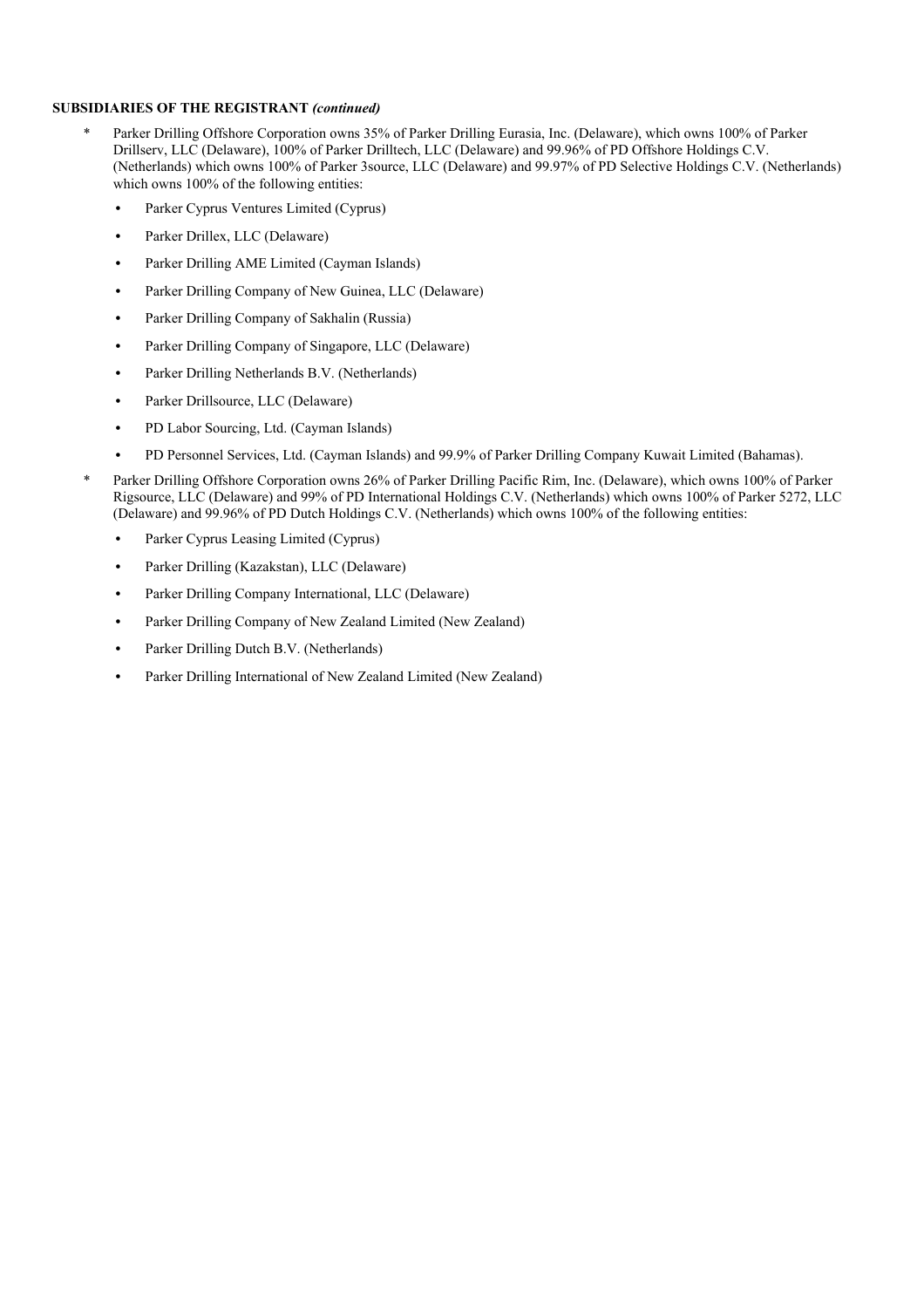# **Consent of Independent Registered Public Accounting Firm**

The Board of Directors Parker Drilling Company:

We consent to the incorporation by reference in the Registration Statement (No. 333-144111) on Form S-3 and in the Registration Statements (Nos. 333-158130 333-124697, 333-59132, 333-41369, 333-84069, 333-99187) on Form S-8 of Parker Drilling Company of our report dated March 3, 2010, with respect to the consolidated balance sheets of Parker Drilling Company as of December 31, 2009 and 2008, and related consolidated statements of operations, stockholders' equity, and cash flows for each of the years in the three-year period ended December 31, 2009, the related financial statement schedule and the effectiveness of internal control over financial reporting as of December 31, 2009, which report appears in the December 31, 2009 Annual Report on Form 10-K of Parker Drilling Company. Our report with respect to the consolidated financial statements refers to a change in accounting for convertible debt instruments in 2008 and 2007.

KPMG LLP

Houston, Texas March 3, 2010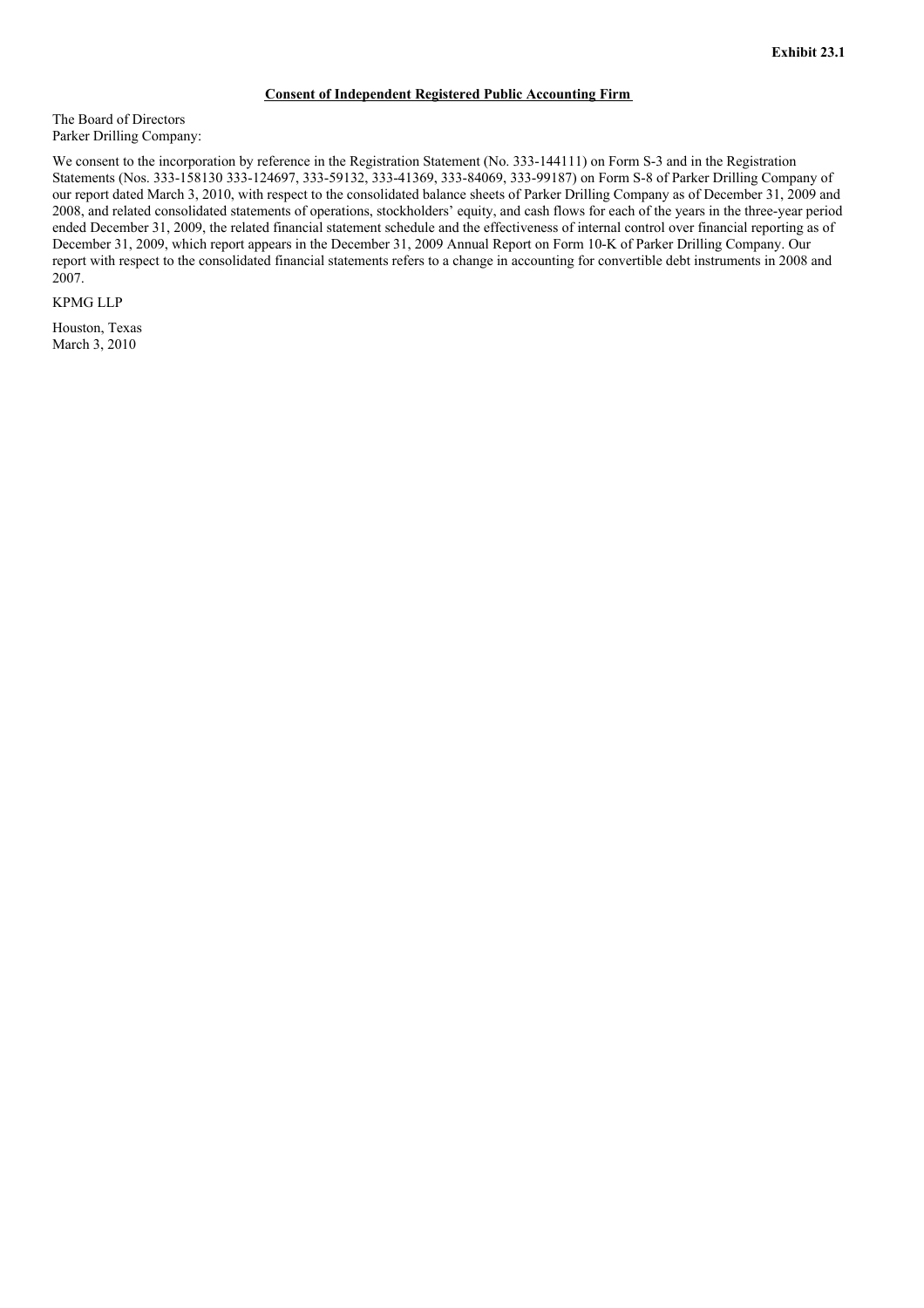## **PARKER DRILLING COMPANY RULE 13a-14(a)/15d-14(a) CERTIFICATION**

I, David C. Mannon, certify that:

- 1. I have reviewed this annual report on Form 10-K for the period ended December 31, 2009, of Parker Drilling Company ("the registrant");
- 2. Based on my knowledge, this report does not contain any untrue statement of a material fact or omit to state a material fact necessary to make the statements made, in light of the circumstances under which such statements were made, not misleading with respect to the period covered by this report;
- 3. Based on my knowledge, the financial statements, and other financial information included in this report, fairly present in all material respects the financial condition, results of operations and cash flows of the registrant as of, and for, the periods presented in this report;
- 4. The registrant's other certifying officer(s) and I are responsible for establishing and maintaining disclosure controls and procedures (as defined in Exchange Act Rules 13a–15(e) and 15d–15(e)) and internal control over financial reporting (as defined in Exchange Act Rules 13a-15(f) and 15d-15(f)) for the registrant and have:
	- (a) Designed such disclosure controls and procedures, or caused such disclosure controls and procedures to be designed under our supervision, to ensure that material information relating to the registrant, including its consolidated subsidiaries, is made known to us by others within those entities, particularly during the period in which this report is being prepared;
	- (b) Designed such internal control over financial reporting, or caused such internal control over financial reporting to be designed under our supervision, to provide reasonable assurance regarding the reliability of financial reporting and the preparation of financial statements for external purposes in accordance with generally accepted accounting principles;
	- (c) Evaluated the effectiveness of the registrant's disclosure controls and procedures and presented in this report our conclusions about the effectiveness of the disclosure controls and procedures, as of the end of the period covered by this report based on such evaluation; and
	- (d) Disclosed in this report any change in the registrant's internal control over financial reporting that occurred during the registrant's most recent fiscal quarter (the registrant's fourth fiscal quarter in the case of an annual report) that has materially affected, or is reasonably likely to materially affect, the registrant's internal control over financial reporting; and
- 5. The registrant's other certifying officer(s) and I have disclosed, based on our most recent evaluation of internal control over financial reporting, to the registrant's auditors and the audit committee of the registrant's board of directors (or persons performing the equivalent functions):
	- (a) All significant deficiencies and material weaknesses in the design or operation of internal control over financial reporting which are reasonably likely to adversely affect the registrant's ability to record, process, summarize and report financial information; and
	- (b) Any fraud, whether or not material, that involves management or other employees who have a significant role in the registrant's internal control over financial reporting.

Date: March 3, 2010

/s/ David C. Mannon David C. Mannon President and Chief Executive Officer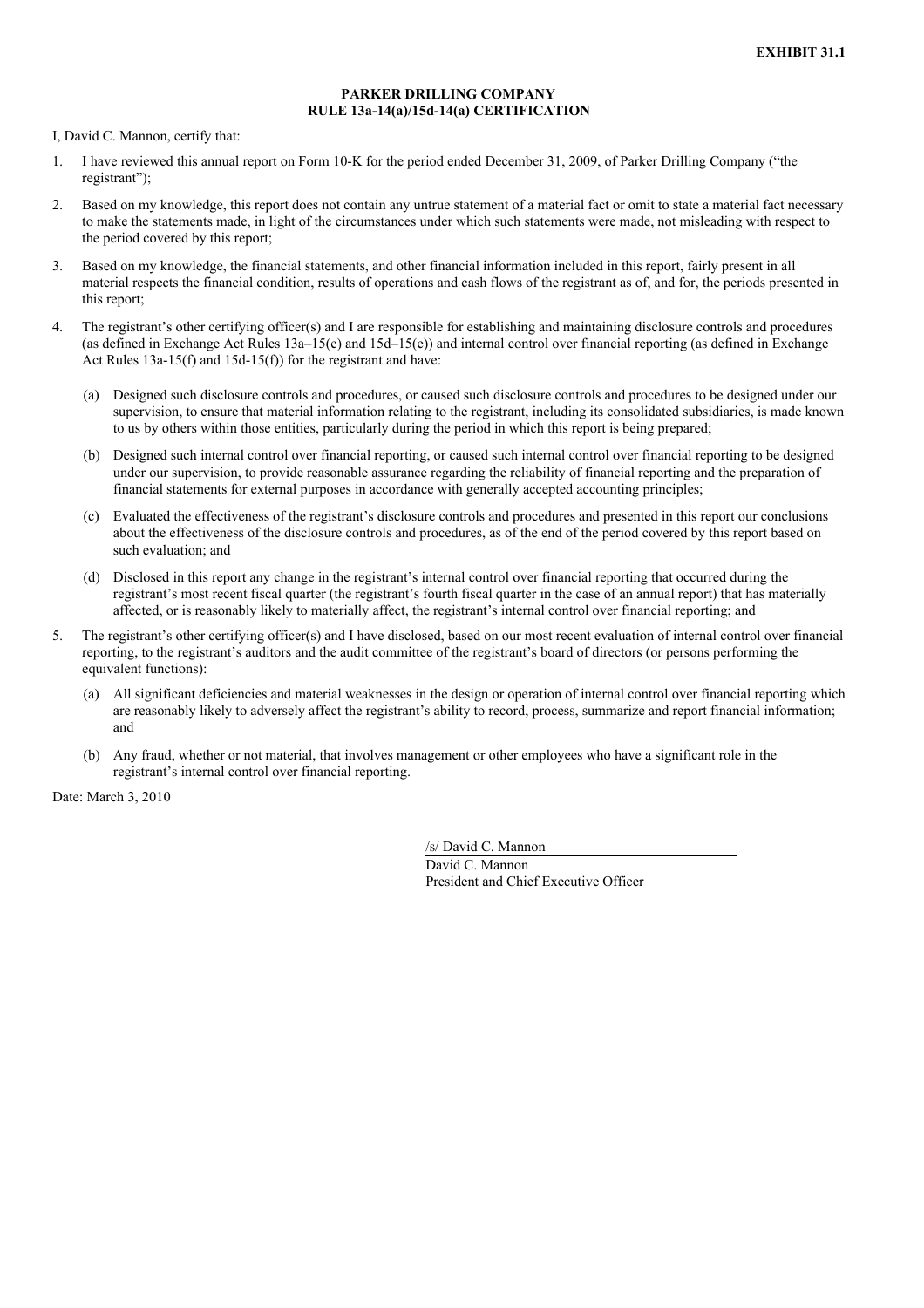## **PARKER DRILLING COMPANY RULE 13a-14(a)/15d-14(a) CERTIFICATION**

I, W. Kirk Brassfield, certify that:

- 1. I have reviewed this annual report on Form 10-K for the period ended December 31, 2009, of Parker Drilling Company ("the registrant");
- 2. Based on my knowledge, this report does not contain any untrue statement of a material fact or omit to state a material fact necessary to make the statements made, in light of the circumstances under which such statements were made, not misleading with respect to the period covered by this report;
- 3. Based on my knowledge, the financial statements, and other financial information included in this report, fairly present in all material respects the financial condition, results of operations and cash flows of the registrant as of, and for, the periods presented in this report;
- 4. The registrant's other certifying officer(s) and I are responsible for establishing and maintaining disclosure controls and procedures (as defined in Exchange Act Rules 13a–15(e) and 15d–15(e)) and internal control over financial reporting (as defined in Exchange Act Rules 13a-15(f) and 15d-15(f)) for the registrant and have:
	- (a) Designed such disclosure controls and procedures, or caused such disclosure controls and procedures to be designed under our supervision, to ensure that material information relating to the registrant, including its consolidated subsidiaries, is made known to us by others within those entities, particularly during the period in which this report is being prepared;
	- (b) Designed such internal control over financial reporting, or caused such internal control over financial reporting to be designed under our supervision, to provide reasonable assurance regarding the reliability of financial reporting and the preparation of financial statements for external purposes in accordance with generally accepted accounting principles;
	- (c) Evaluated the effectiveness of the registrant's disclosure controls and procedures and presented in this report our conclusions about the effectiveness of the disclosure controls and procedures, as of the end of the period covered by this report based on such evaluation; and
	- (d) Disclosed in this report any change in the registrant's internal control over financial reporting that occurred during the registrant's most recent fiscal quarter (the registrant's fourth fiscal quarter in the case of an annual report) that has materially affected, or is reasonably likely to materially affect, the registrant's internal control over financial reporting; and
- 5. The registrant's other certifying officer(s) and I have disclosed, based on our most recent evaluation of internal control over financial reporting, to the registrant's auditors and the audit committee of the registrant's board of directors (or persons performing the equivalent functions):
	- (a) All significant deficiencies and material weaknesses in the design or operation of internal control over financial reporting which are reasonably likely to adversely affect the registrant's ability to record, process, summarize and report financial information; and
	- (b) Any fraud, whether or not material, that involves management or other employees who have a significant role in the registrant's internal control over financial reporting.

Date: March 3, 2010

/s/ W. Kirk Brassfield W. Kirk Brassfield Senior Vice President and Chief Financial Officer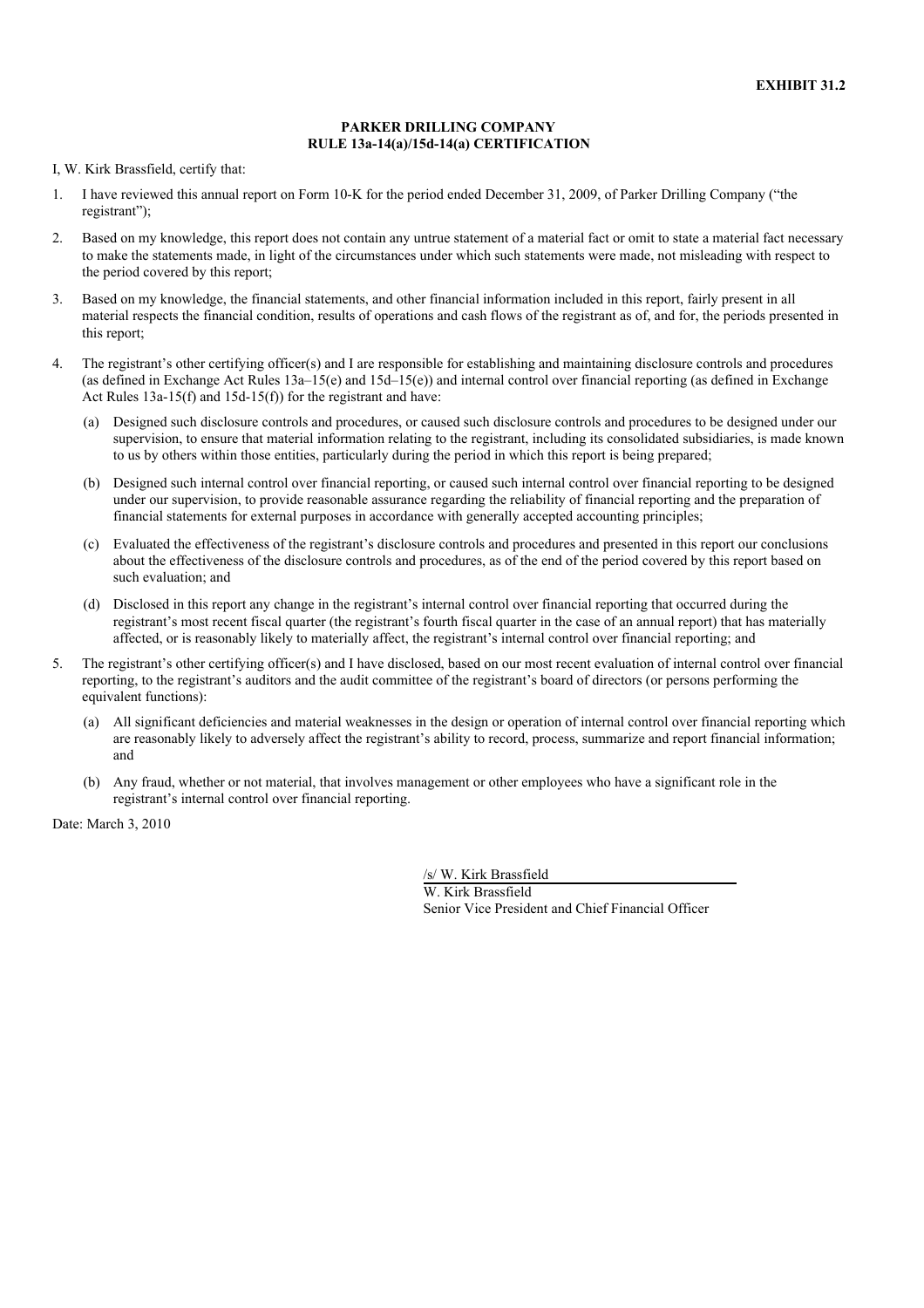## **CERTIFICATION PURSUANT TO 18 U.S.C. SECTION 1350**

Pursuant to 18 U.S.C. Section 1350, the undersigned officer of Parker Drilling Company (the "Company") hereby certifies, to such officer's knowledge, that:

- 1. The Company's Annual Report on Form 10-K for the year ended December 31, 2009 (the "Report") fully complies with the requirements of section 13(a) or 15(d), as applicable, of the Securities Exchange Act of 1934; and
- 2. The information contained in the Report fairly presents, in all material respects, the financial condition and result of operations of the Company.

Dated: March 3, 2010

## /s/ David C. Mannon David C. Mannon President and Chief Executive Officer

The foregoing certification is being furnished solely pursuant to 18 U.S.C. Section 1350 and is not being filed as part of the Report or as a separate disclosure statement.